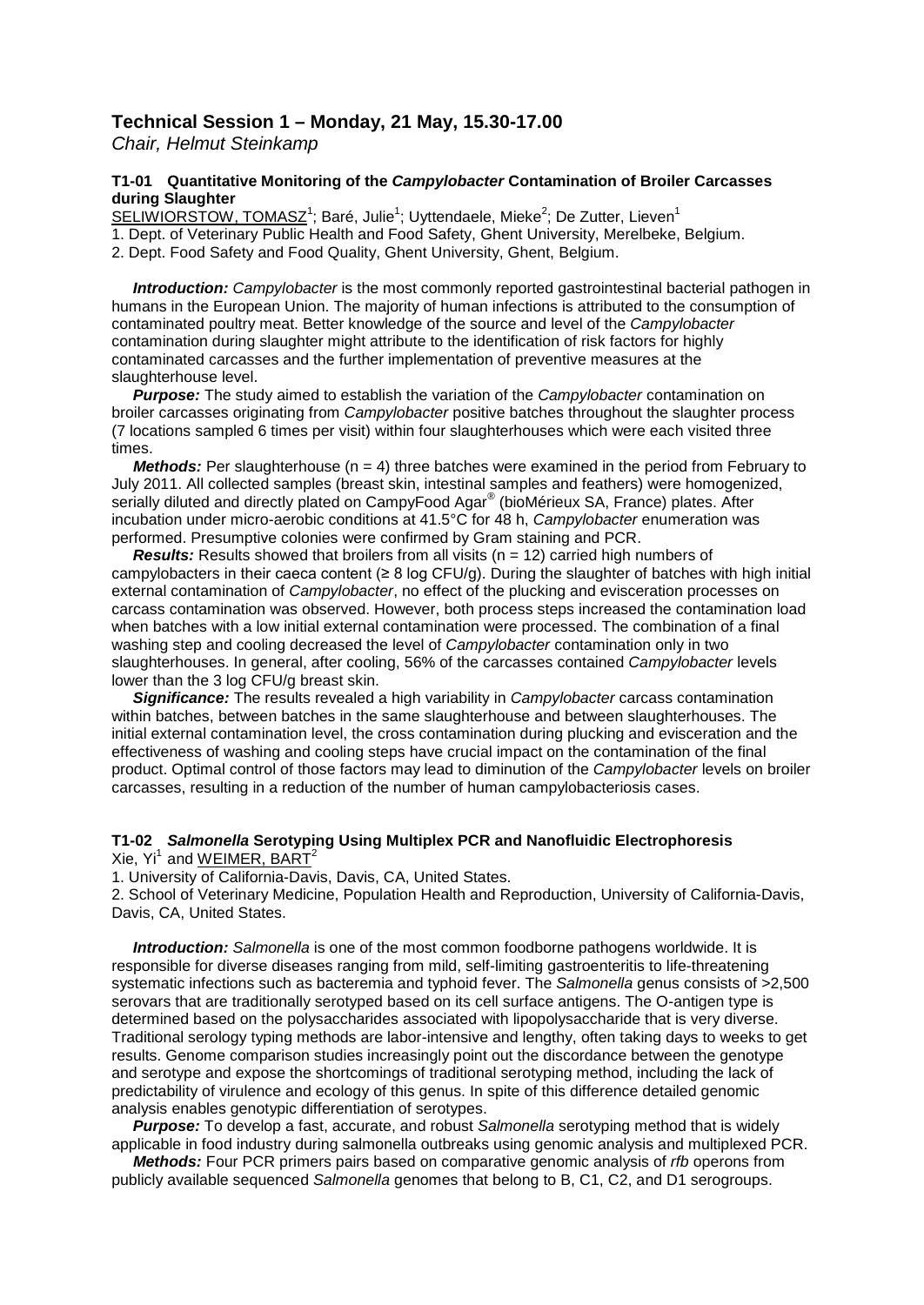Additionally, a pair of primers designed from the consensus of *Salmonella invA* gene was used as the positive control for *Salmonella* since it is known to be a genus-specific marker. Using genomic DNA purified using Qiagen DNAasy kit or extracted via boiling bacterial single colony isolates in water, a 5 plex PCR reaction was performed. These amplicons were resolved using nanofluidic electrophororesis using an Agilent 2100BioAnalyzer. The amplicons sizes were used to determine the serogroup of each *Salmonella* isolate.

 *Results:* For each *Salmonella* isolate, the 5-plex PCR produced two bands: 1) the internal positive control for invA (231 bp) for *Salmonella* genus validation and the serogroup-specific amplicon for groups B, C1, C2, and D1 with sizes of 164, 301, 481 and 563 bp, respectively. These amplicons were well resolved during electrophoresis. Using this method, 66 *Salmonella* isolates were typed within one day with 100% accuracy. This method was also successfully used to serotype *Salmonella* serogroups using bacterial total RNA, and it was used in typing *Salmonella* serogroups directly from food matrices.

*Significance:* Using detailed genomics analysis in conjunction with high-resolution nanofluidic electrophoresis a fast and accurate multiplex colony PCR assay to serotype *Salmonella* was developed. This method resolved all common *Salmonella* serogroup B, C1, C2, and D1 isolates within 1 hour using DNA and RNA directly from colonies on isolation media or a food matrix. The approach can be used with existing isolation workflows or directly from complex matrices, such as food and the feces.

#### **T1-03 Impact of Cold Plasma on** *Escherichia coli* **O104:H4,** *Escherichia coli* **O157:H7 and**  *Escherichia coli* **DSM No. 1116 at a Model Surface**

BAIER, MATTHIAS<sup>1</sup>; Janssen, Traute<sup>2</sup>; Wieler, Lothar<sup>2</sup>; Ehlbeck, Joerg<sup>3</sup>; Knorr, Dietrich<sup>4</sup>; Schlueter,  $O$ liver<sup>1</sup>

1. Horticultural Engineering, Leibniz Institute for Agricultural Engineering Potsdam-Bornim (ATB), Potsdam, Germany

2. Institute of Microbiology and Epizootics, Freie Universität, Berlin, Germany

3. Leibniz Institute for Plasma Science and Technology (INP Greifswald e.V.), Greifswald, Germany

4. Dept. of Food Biotechnology and Food Process Engineering, Berlin University of Technology, Berlin, Germany.

 *Introduction:* The recent outbreak of multi-resistant *Escherichia coli* O104:H4 in Germany in May, 2011 raises the question of its resistance to inactivation processes. Especially in the case of heatsensitive materials like fresh produce, to which chemical agents or irradiation are not suitable or not allowed by law, novel gentle processes need to achieve reliable inactivation at low temperatures.

 *Purpose:* In this study the inactivation efficiency of an atmospheric pressure plasma-jet (kINPen®, neoplas GmbH, Greifswald) was tested on *E. coli* O104:H4 in comparison to *E. coli* O157:H7 and nonpathogenic *E. coli* DSM No. 1116 attached to a polysaccharide gel surface. Process parameters were varied to explore the potential and limitations of cold plasma as a gentle inactivation process for heatsensitive foods.

 *Methods:* The noble gas argon was transformed into cold plasma at a power input of 8 W and a gas flow of 3 and 5 l/min. Bacteria suspensions with an initial count of  $10^4$  to  $10^8$  were inoculated on polysaccharide gel discs with an upper surface of about 1  $cm<sup>2</sup>$ . Subsequently, the gel discs were treated with plasma varying the treatment times (15s, 30s, 60s, 90s, 120s, 180s, and 240s). Nonthermal conditions of the plasma were controlled by an infrared camera.

 *Results:* Measurements revealed that temperatures on the gel surface did not exceed 25°C after 4 min treatment time. Plasma application for 2 min resulted in inactivation of 1.5 log cycles at an initial bacterial count of 6\*10 $^6$  CFU/cm<sup>2</sup>. When decreasing the initial bacterial load and the distance between sample surface and plasma generation zone a 4-log cycle reduction of all strains was observed. Addition of oxygen to the carrier gas enhanced inactivation efficiencies and the detection limit of  $10^2$ CFU was reached after a treatment time of 30s.

Significance: Inactivation efficiency strongly depended on the initial bacterial load of samples. Following well established GMP and GHP in the post-harvest chain, plasma treatment has the potential to reduce pathogens like *E. coli* O104:H4 below their infective dose. Consequently successful treatment requires a specific adaptation of relevant process parameters.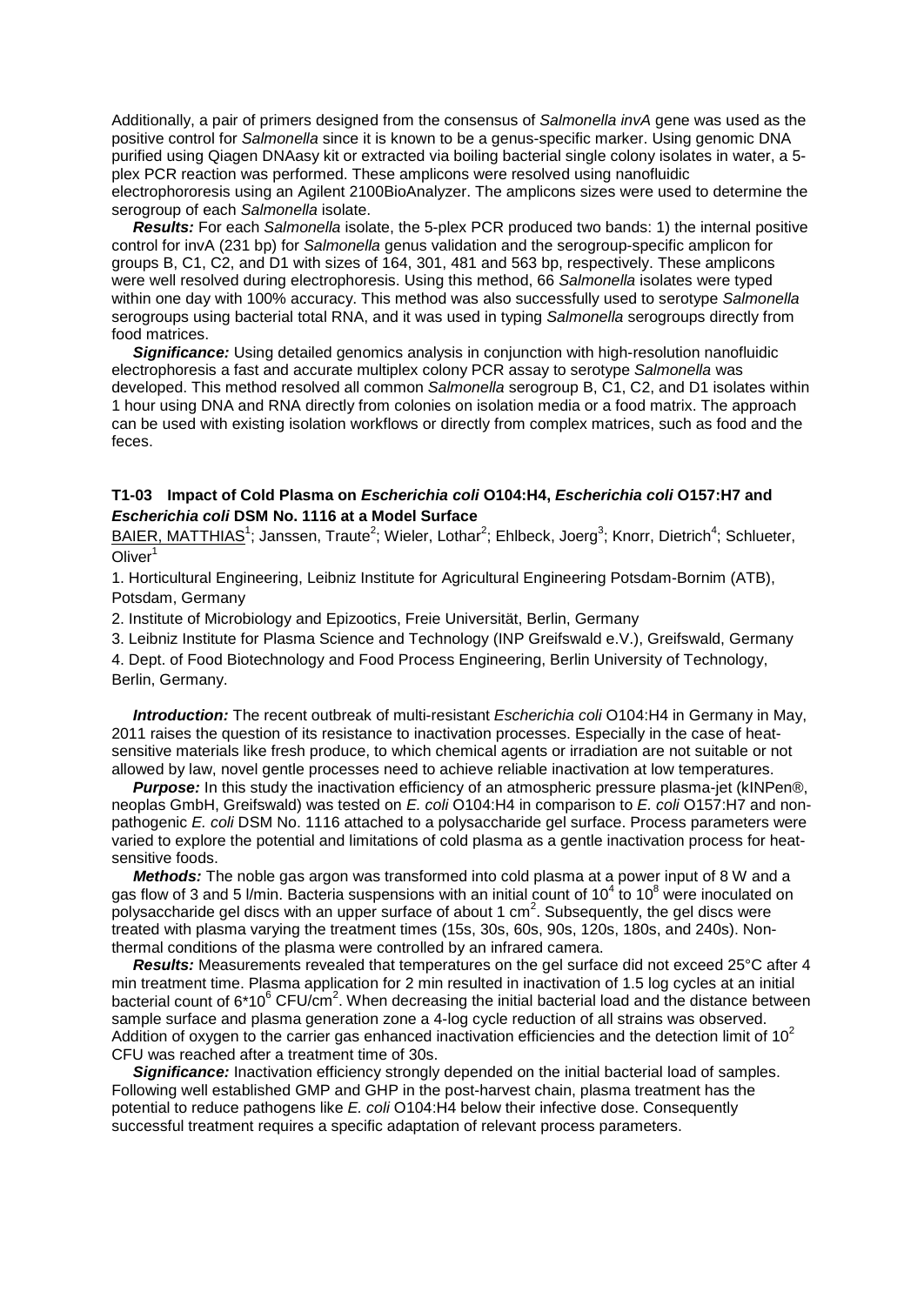#### **T1-04 Evaluation of Three Swab-types for Recovery of** *Listeria monocytogenes* **on Different Food**

LAHOU, EVY<sup>1</sup>; Jacxsens, Liesbeth<sup>1</sup>; Uyttendaele, Mieke<sup>1</sup>

1. Food Safety and Food Quality, Ghent University, Ghent, Belgium.

 *Introduction:* The ability of *Listeria monocytogenes* to attach to various food contact surfaces, such as stainless steel, polypropylene and rubber compounds is well documented. Sampling food processing areas and equipment for *Listeria monocytogenes* is necessary and mandatory in many food production systems to avoid product contamination. However, swabbing efficiency is often poor and range from 25% to just 0.1% of the original inoculums.

**Purpose:** The objective of this study was to compare several swabs in their ability to detect low concentrations of *Listeria monocytogenes* on different food contact surfaces.

 *Methods:* A cocktail of 5 serotypes of *Listeria monocytogenes*, mixed in equivalent concentrations, was inoculated with a concentration of 100 CFU/250  $\text{cm}^2$  onto stainless steel, polypropylene and rubber compounds in a 250  $\text{cm}^2$  area. Immediately after inoculation and after 1h exposure, the surfaces were swabbed with a pre-moistened 3M® Sponge-stick, 3M® Enviroswab and a Copan Foam spatula. The used swab was incubated for 24 h at 30°C in 225 ml of demi-fraser broth. Samples were then plated on ALOA agar, which were incubated for 24 h at 37°C.

 *Results:* The recovery of *Listeria monocytogenes* with the Copan Foam spatula from stainless steel, polypropylene and rubber compounds was possible in respectively 94%, 94% and 100% of the samples (n = 18). Recovery of *L.* monocytogenes was possible on all tested polypropylene and rubber surfaces with the 3M® Enviroswab, while on stainless steel surfaces recovery was possible in 94% of the samples (n = 18). The recovery of *Listeria monocytogenes* with the 3M® Sponge-stick from stainless steel, polypropylene and rubber compounds was possible in respectively 83%, 100% and 100% of the samples  $(n = 18)$ .

*Significance:* Only small differences were detected in the performance of the investigated swabs for the different food contact surfaces. Moreover, swabbing efficiency is high and the swabs are suitable to be used for environmental sampling on the different types of materials.

## **T1-05 Survival of Norovirus, Murine Norovirus 1, MS2 Phage and** *Escherichia coli* **in Various Types of Water Used for Irrigation of Fresh Produce**

<u>DEBELKE, STEFANIE</u><sup>1</sup>; Baert, Leen<sup>1</sup>; De Keukelaere, Ann<sup>1</sup>; Li, Dan<sup>1</sup>; Uyttendaele, Mieke<sup>1</sup> 1. Food Safety and Food Quality, University Ghent, Ghent, Belgium.

 *Introduction:* Viral foodborne outbreaks, in particular Norovirus, have been associated with the consumption of fresh produce. Crops can be contaminated pre-harvest via irrigation water, (manured) soil or wild life, or post-harvest via contact with infected food handlers, contaminated transport or washing water or equipment. The use of surrogate viruses can be used to model survival of Norovirus in the environment.

**Purpose:** The present study is focused on the survival and detection of NoV, Murine Norovirus 1 (MNV-1), MS2 phage and *Escherichia coli* in different types of irrigation water (rain water, bore hole water, river water and open well water).

 *Methods:* These types of water were inoculated with human pathogenic NoV GI.3 and GII.4, surrogate viruses MNV-1 and MS2 and *E. coli* as the bacterial fecal indicator and stored at 10°C and 22°C. Monitoring of (non-cultivable) NoV was performed using real-time qPCR, of (cultivable) MNV-1 by RT-qPCR and plaque assay (cell lines), of MS2 phage by plaque assay and *E. coli* by plating on Rapid *E. coli* 2.

 *Results:* All inoculated microorganisms (*E. coli*, MS2, MNV-1 (plaques and RT-qPCR) and NoV) showed a significant faster reduction at 22°C than at 10°C in all different types of water. The type of water had an impact on survival and highest reductions were observed in river water (≥ 2 log after 7, 14, 28, 35 and ≥ 62 days respectively at 10°C) and in open well water (≥ 2 log after 7, 14, 21, 62 and > 35 days respectively at 10°C). As expected, RT-qPCR signals for MNV-1 (and NoV) were detected for a prolonged period time but does not necessarily relate to infectivity, for which plaque assays are needed. At 22°C MNV-1 could be detected up to 35 and 62 days by RT-qPCR unlike only up to 10 days by means of plaque assay in river water and open well water, respectively.

 *Significance:* The stability of the microorganisms depends on the temperature and the type of water. The longest survival was noted at (commonly encountered) low temperature (10°C) and bore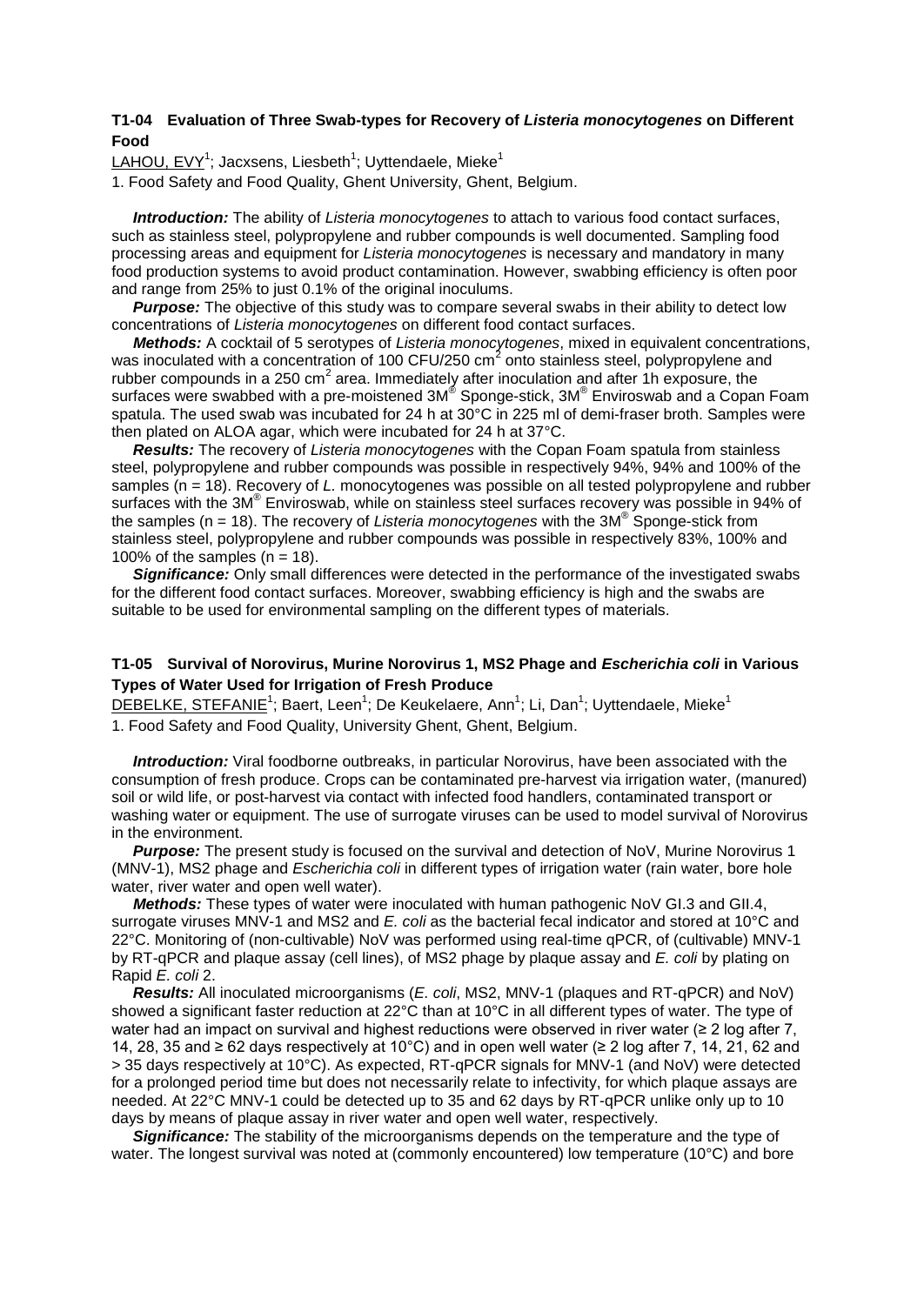hole water or rain water. In particular NoV and MNV-1 show highest stability when monitoring using RT-qPCR, although this lacks information on the infectivity of micro-organism thus detected.

#### **T1-06 Influence of Starvation Stress on** *Escherichia coli* **O157 Attachment onto Butterhead Lettuce Leaves**

VAN DER LINDEN, INGE<sup>2</sup>; Cottyn, Bart<sup>1</sup>; Vlaemynck, Geertrui<sup>2</sup>; Uyttendaele, Mieke<sup>3</sup>; Maes, Martine<sup>1</sup>; Heyndrickx, Marc<sup>2</sup>

1. Sciences Unit - Crop Protection, Institute for Agricultural and Fisheries Research (ILVO), Merelbeke, Belgium.

2. Technology and Food Science Unit - Food Safety, Institute for Agricultural and Fisheries Research (ILVO), Melle, Belgium.

3. Faculty of Bioscience Engineering, Dept. of Food Safety and Food Quality, Laboratory of Food Microbiology and Food Preservation, Ghent University (UGent), Gent, Belgium.

 *Introduction:* Attachment of enteric pathogens such as *Escherichia coli* O157 onto fresh produce is a crucial first step for contamination to occur. Before contact with the plant surface, *E. coli* O157 can be present for some time in feces, sewage, soil or water. In the case of contaminated water, research has shown that survival of *E. coli* O157 in water could lead to starvation stress for the pathogen. This leads in turn to a rapid adjustment of its physiology by induction of stress responses and up-regulation of virulence expression. Interestingly, these events seem to be involved in bacterial attachment as well.

**Purpose:** The aim of this study is to better understand the effect of starvation stress on the attachment of *E. coli* O157 onto butterhead lettuce leaves.

*Methods: E. coli* O157 was introduced at 3 x 10<sup>7</sup> log CFU/ml into either sterile distilled water (SDW), phosphate buffered saline (PBS) or irrigation water (IW). The inocula were stored at 4°C and 20°C, and were used at days 0, 2 and 6 for an attachment assay on butterhead lettuce. The pathogen levels in the inocula were determined by the plating method and the live/dead-qPCR technique. By comparing both techniques, starvation stress could be estimated and correlated with the attachment ability of the pathogen.

 *Results:* qPCR-data revealed a die-off of *E. coli* O157 only in IW stored at 20°C although a decrease in culturable cells, an indicator of stress, was observed for most of the treatments. In general, the pathogens were least stressed in PBS and most stressed in IW. None of the treatments revealed an absolute increase in the number of attached *E. coli* O157 after 6 days (*P* > 0.05). However, when comparing plate counts, we observed a relative increase as a function of time for IW and SDW.

 *Significance:* Our study demonstrates that starvation in water could have an effect on *E. coli* O157 attachment onto butterhead lettuce leaves. In future experiments, we will attempt to identify the underlying mechanisms of attachment in order to find more effective practices to prevent contamination. This study was funded by the Federal Public Service of Health, Food Chain Safety and Environment (contract RF 6202).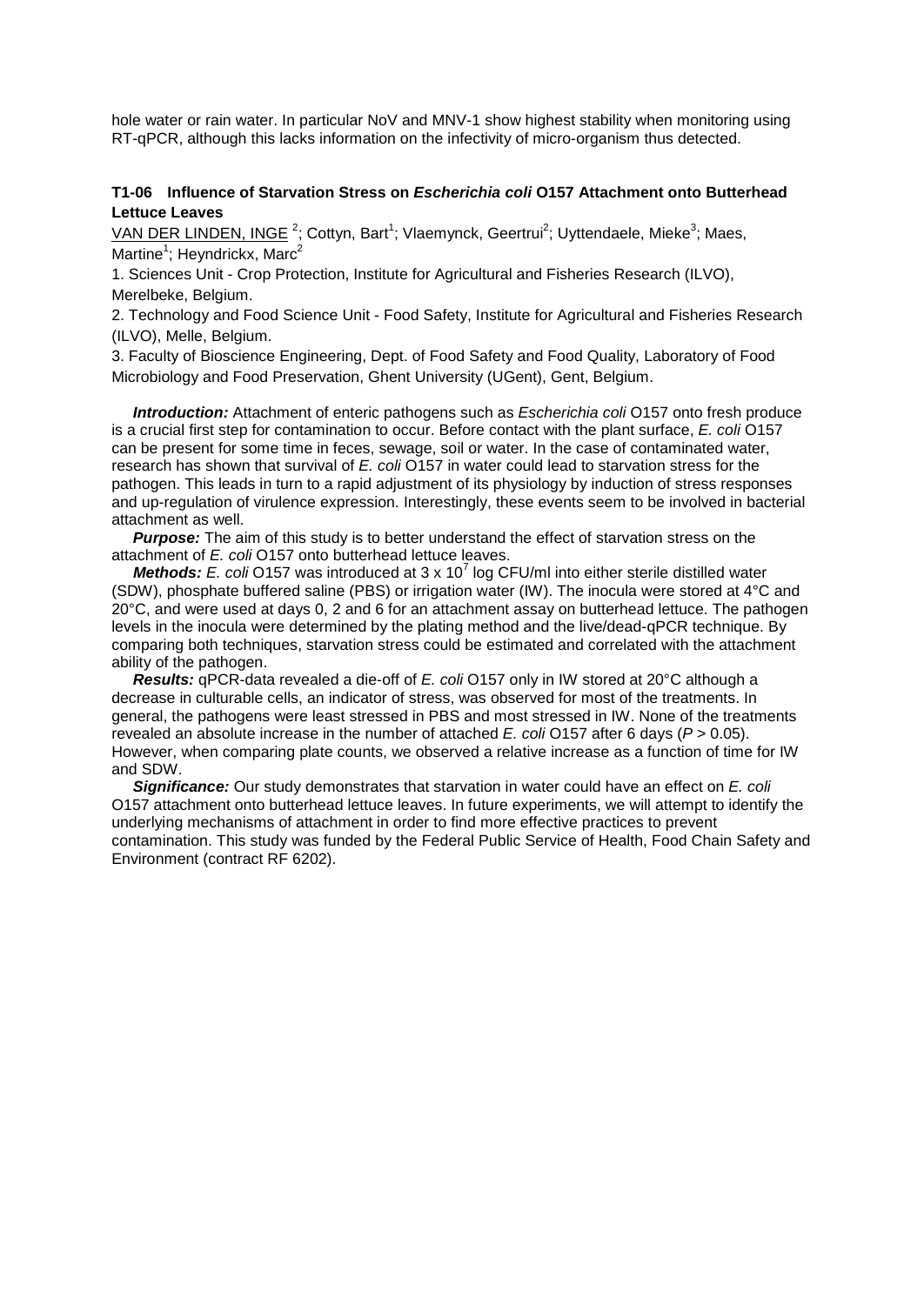## **Technical Session 2 – Tuesday, 22 May, 11.30-12.30**

*Chair, Christina Harzman*

## **T2-01 Sensitivity of** *Bacillus weihenstephanensis* **to Acidic Changes of the Medium is Not Dependent on Physiological State**

DESRIAC, NOEMIE<sup>1</sup>; Postollec, Florence<sup>1</sup>; Leguerinel, Ivan<sup>2</sup>; Sohier, Danièle<sup>1</sup>; Coroller, Louis<sup>2</sup> 1. ADRIA Development, Quimper, France.

2. LUBEM Quimper, Quimper, France.

*Introduction:* Exposure to mild stress conditions can activate stress adaptation mechanisms in microorganisms. They might result in a protective effect toward otherwise lethal stresses.

*Purpose:* This study aims to quantify the effect of salt and acid preexposure on acid-tolerance of vegetative cells of *Bacillus weihenstephanensis*.

 *Methods:* The psychrotolerant strain KBAB4 was cultured until the exponential growth phase (i) in BHI, (ii) in BHI supplemented with 2.5% salt (iii) or BHI acidified at pH 5.5 with HCl. The growing cells were subsequently inactivated in an acidic suspension at a pH from 4.4 to 4.7. Linear and nonlinear microbial survivals models were fitted to the inactivation data. Based on statistical criterion, a Weibullian model was selected and used to describe the acid inactivation and the adaptation of the cells to stress.

 *Results:* The acid-tolerance was enhanced after growth in non lethal acid stress conditions whereas a decrease of the acid-tolerance was observed for cells grown in salt conditions. Both environmental growth and inactivation did not present influence on the shape of the inactivation kinetics. Only the scale parameter, which quantifies the bacterial resistance, depended on acid intensity and growth conditions. The secondary modeling of the bacterial resistance allowed to quantify sensitivity of the cells to acidic change of the medium. This sensitivity was not significantly affected whatever the growth conditions.

 *Significance:* These results highlight that the growth conditions may influence the bacterial acid resistance without affecting the sensitivity to acidic modification. Quantification of such adaptive stress response might be instrumental in understanding adaptation mechanism. And naturally, a tool to link the variation of food composition to its repercussion on the bacterial exposure of consumers.

## **T2-02 An Open-source Community Resource for Creating, Collecting, Sharing and Applying Predictive Microbial Models (PMM-lab)**

<u>FILTER, MATTHIAS</u><sup>1</sup>; Weiser, Armin A.<sup>1</sup>; Falenski, Alexander<sup>1</sup>; Brandt, Jörgen<sup>1</sup>; Käsbohrer, Annemarie<sup>1</sup>; Appel, Bernd<sup>1</sup>

1. Department 4 - Biological Safety, Federal Institute for Risk Assessment, Berlin, Germany.

 *Introduction:* Quantitative microbiological risk assessments (QMRA) in the farm-to-fork continuum heavily rely on mathematical models for growth, survival and inactivation of microorganisms in different food matrices and processing conditions, collectively subsumed under the heading "predictive microbial models" (PMMs). Unfortunately, the PMMs currently publicly available are characterized by a great heterogeneity with respect to applicability, quality, validity, documentation, application limits and software requirements.

**Purpose:** The objective of this research was to develop a community resource that facilitates the creation, collection, sharing and application of PMMs extending existing community resources like the ComBase (www.combase.cc) database on experimental microbial data. Such a community software infrastructure could pave the way for collaborative efforts to improve food safety globally.

 *Methods:* On the basis of the open-source software framework Konstanz Information Miner (KNIME, www.knime.org), R (www.r-project.org) and a HSQL database engine (http://hsqldb.org/) the open-source community resource "PMM-lab" was developed.

 *Results:* The PMM-lab plug-in extends the KNIME software framework such that QMRA-specific modeling tasks can easily be accomplished. Because of the available R-software integration, a huge number of model types can be applied in a straightforward way so that experimental data on microorganisms in food can be explored much more easily by interested scientists. Additionally, all information necessary for documentation and model validation can be accessed immediately and in a standardized fashion.

 *Significance:* The PMM-lab KNIME-Plug-in is a full featured community resource in the field of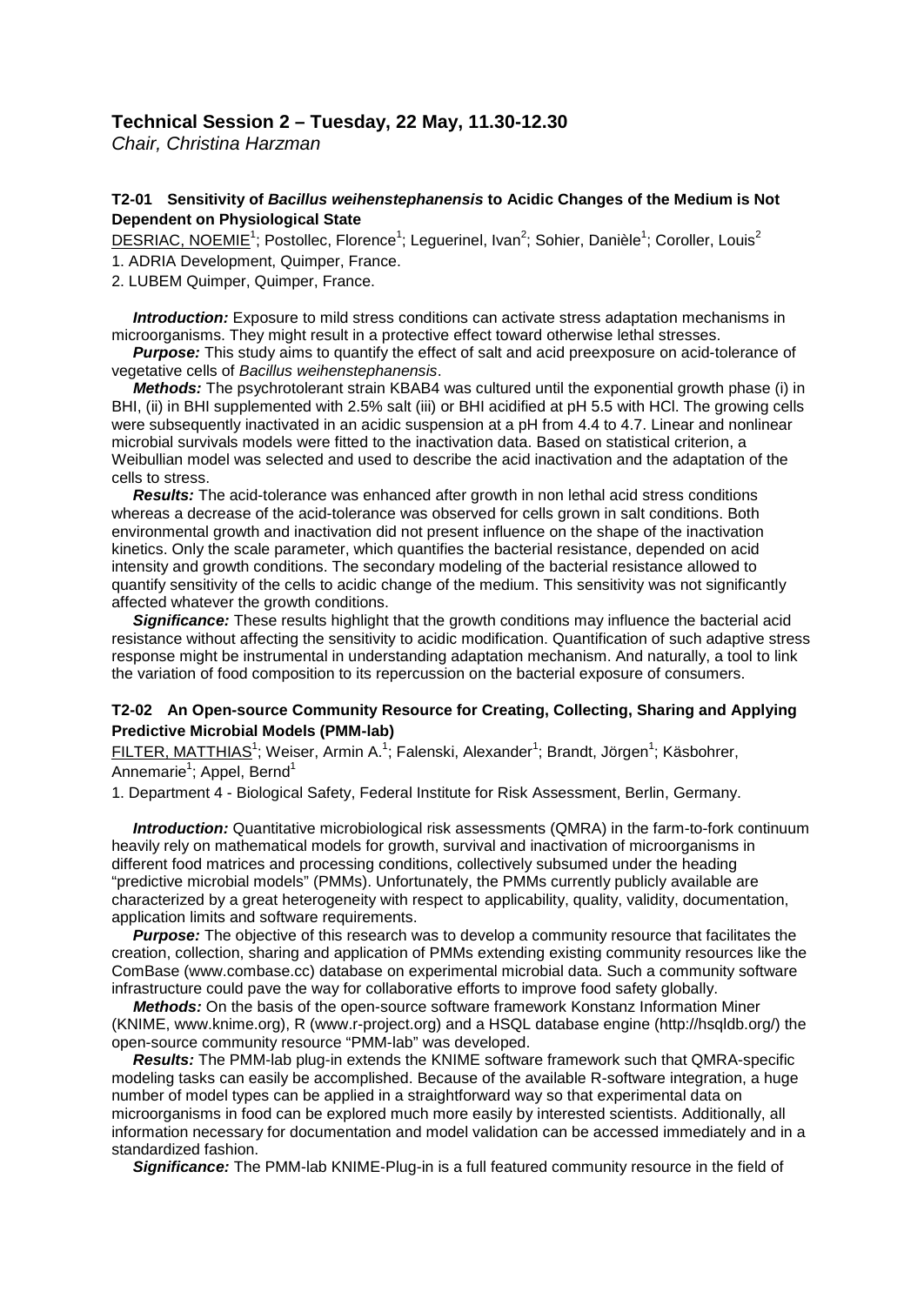microbial modeling. This infrastructure will open the path for a high quality community PMM repository. The developed solution has the potential to empower lab scientists to create, document and share PMMs in a standardized fashion which in the end will be beneficial with respect to scientific transparency and model validation opportunities. This work has been funded by BMBF (13N11202) and BLE (07HS019) research grants.

## **T2-03 Modeling Consumer Exposure and Microbial Growth under Variable Environmental Conditions in the Supply Chain for Microbial Risk Assessment**

<u>O' MAHONY, CIAN<sup>1</sup>; Mukherji, Raja<sup>1</sup></u>

1. Creme Software, Dublin, Ireland.

*Introduction:* Accurately modeling microbial growth under real environmental conditions in the supply chain requires assessing the impact of variability at each stage in the chain. Assessing microbial risk in a population of consumers requires modeling consumer impact via exposure assessment and/or dose response. In order to sufficiently estimate the distributions of pathogen concentrations in foods and using these distributions in an exposure assessment, millions of simulations can be required, both to estimate variability in both microbial growth and consumer exposure. Rapid risk assessment and scenario analysis can require considerable time and computational effort.

*Purpose:* To develop a complete web-based cloud computing system for modeling the impact of variability in the food supply chain on microbial growth and consumer exposure, quickly and accurately.

 *Methods:* Predictive models were implemented stochastically for a number of pathogen/commodity pairs (*Escherichia coli* O157:H7 in beef and *Salmonella* Typhimurium in chocolate) to simulate all potential variability at various points in the supply chain (e.g., variable initial conditions, storage times, temperatures, pH, etc.). Extensive experimental data from the ComBase database was used to estimate growth parameters. The calculated distribution of pathogen concentrations in a number of commodities was combined with probabilistic dietary exposure and dose-response models in order to estimate the disease incidence in a population of consumers, using national consumption surveys from the EU and the U.S. (NHANES). Cloud computing was used in order to handle the large data sets and computational effort required.

 *Results:* An assessment involving 100,000 simulated consumers using the U.S. NHANES survey, 40 food beef commodities contaminated with varying levels of *E. coli* O157:H7, under varying multistage environmental conditions, can be completed in less than 30 minutes. Complete output for a given assessment was stratified to determine, e.g., the drivers of pathogen growth, sensitivity to different elements of the food chain, consumer exposure, vulnerable subpopulations etc, enabling appropriate risk mitigation strategies to be identified.

**Significance:** Modeling microbial growth under real environmental conditions in the supply chain can be linked to real consumption patterns in order to assess risk. Multiple scenarios can be examined rapidly to establish optimum food safety strategies for the protection of consumer health.

#### **T2-04 A Bayesian Model for** *Bacillus cereus* **Contamination in Raw Materials Used for REPFED Production**

DAELMAN, JEFF<sup>1</sup>; Membre, Jeanne-Marie<sup>2</sup>; Jacxsens, Liesbeth<sup>1</sup>; Devlieghere, Frank<sup>1</sup>; Uyttendaele,  $Mieke<sup>1</sup>$ 

1. Food safety and Food Quality, UGhent, Ghent, Belgium.

2. INRA, Nantes, France.

 *Introduction:* Cooked chilled foods, or REPFEDs (refrigerated and processed foods of extended durability), are a heterogeneous group of food products. One of the pathogens of concern is *Bacillus cereus*. To assess the risk related to *B. cereus* in these products, a Quantitative Microbial Risk Assessment (QMRA) has been developed.

 *Purpose:* The first input required in QMRA is the prevalence/level of hazard in the raw materials of which the product is composed. The probability distributions fitted per ingredient will enable to estimate the variability of the *B. cereus* contamination in a crude product composition (e.g. 5% starch, 1% herbs, etc.).

 *Methods:* Microbiological analysis results (n = 541) were collected from multiple REPFED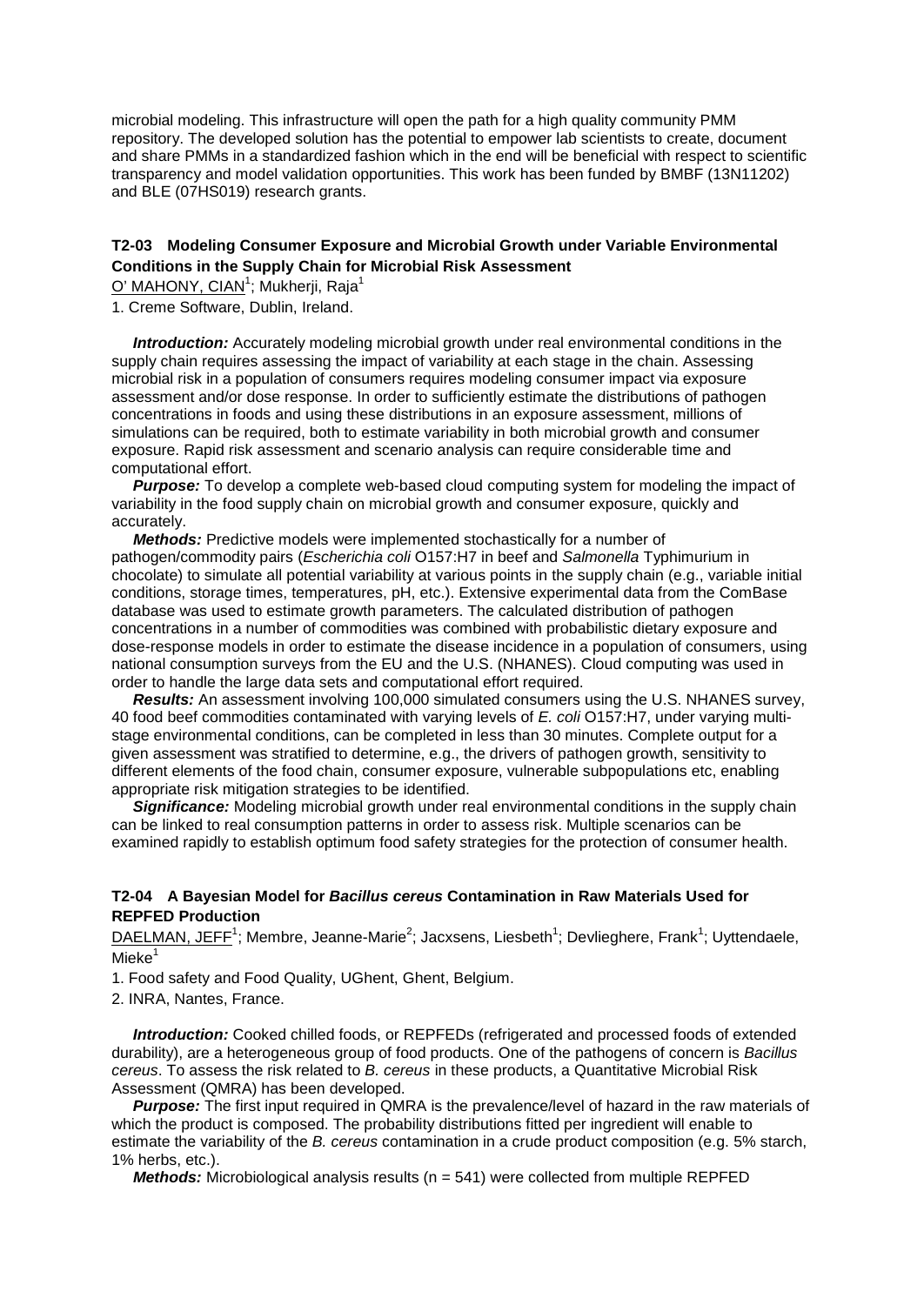producing companies. The data, which contained many censored values (below detection limit), was divided into five groups: dry herbs, spices and powders ( $n = 223$ , 12.1% positive samples), starch components (n =  $64, 6.25\%$ ), meat, fish and dairy products (n = 137, 2.9%), fruits and vegetables (n = 89, 1.1%) and ambient stable products ( $n = 28$ , 0%). The hierarchical statistical model was set up as follows. It was assumed that (i) the *B. cereus* contamination (in log CFU/g) followed a normal distribution characterized by a mean  $(\mu)$  and a standard deviation (sd), (ii) the mean of these distributions was product dependent (i.e., one mean for each product group), (iii) while the standard deviation was microorganism dependent (i.e., constant standard deviation whatever the ingredient). This hierarchical model, including censored data, was solved using a Bayesian Inference technique implemented in Winbugs. The Monte Carlo Markov Chain algorithm was run. The model predictions were validated using the actual data by comparing the percentage of samples exceeding the detection limit.

 *Results:* The model resulted in five normal distributions (µ, sd) for the contamination of *B. cereus* (log CFU/g), one for each group. (i) Herbs and spices (-2.7,3.3), (ii) starch components (4.1,3.3), (iii) meat, fish and dairy products (-5.2,3.3), (iv) fruits and vegetables (6.4,3.3) and (v) ambient stable products (-7.2,3.3). Results were satisfactory even if the probability of exceeding the detection limit was slightly higher than the actual "positive" sample percentage.

 *Significance:* The distribution of *B. cereus* concentration in a composite food product at the beginning of production was estimated. The Bayesian inference is a flexible and easy-to-implement technique to assess prevalence/level of hazard in QMRA. It enables to develop a product specific risk assessment.

#### **T2-05 Quantitative Microbial Risk Assessment of** *Vibrio parahaemolyticus* **in Uncooked Pacific White Shrimp (***Litopenaeus vannamei***) in Thailand**

 $\textsf{WANASEN}, \textsf{SRI-ANANT}^1$ ; Chokesajjawatee, Nipa<sup>2</sup>; Pornaem, Sarinya<sup>2</sup>; Mahakarnjanakul, Warapa<sup>3</sup>; Suthienkul, Orasa<sup>4</sup>; Tamplin, Mark<sup>1</sup>; Ross, Tom<sup>1</sup>

1. Tasmanian Institute of Agriculture, Food Safety Centre, University of Tasmania, Hobart, TAS, Australia.

2. Food Biotechnology Research Unit, National Center for Genetic Engineering and Biotechnology (BIOTEC), Pathumthani, Thailand.

3. Dept. of Food Science and Technology, Kasetsart University, Jatujak, Bangkok, Thailand.

4. Dept. of Microbiology, Faculty of Public Health, Mahidol University, Bangkok, Thailand.

 *Introduction: Vibrio parahaemolyticus* is a marine, Gram-negative bacterium that naturally lives in estuarine water and is one of the leading causes of gastroenteritis disease in Thailand. The Thailand Ministry of Public Health estimated that each year there are approximately 600-1,000 cases of *V. parahaemolyticus* infection associated with the consumption of contaminated seafood. One popular seafood and an important commodity in Thailand is Pacific white shrimp (*Litopenaeus vannamei*), which is sometimes eaten raw. To ensure consumer safety, a risk assessment of *V. parahaemolyticus* in uncooked Pacific white shrimps was performed.

**Purpose:** The study aimed to estimate the risk of developing illness from the consumption of uncooked Pacific white shrimps contaminated with *V. parahaemolyticus* in Thailand and evaluate existing mitigation strategies.

 *Methods:* Prevalence and concentration of total and pathogenic *V. parahaemolyticus* in shrimps at harvest and processing stages were measured, and potential growth or inactivation during subsequent stages prior to consumption was estimated. Shrimp consumption per capita and behavior of consumers in Thailand was also investigated to enable an estimate of the exposure of Thai consumers to *V. parahaemolyticus* from sashimi-style Whiteleg shrimp. The USFDA's Beta-Poisson dose-response model was used to estimate the probability of illness for different levels of exposure. A stochastic model was developed and a Monte Carlo simulation used to evaluate uncertainty and variability of risk estimates.

 *Results:* The model predicted that the average number of consumers becoming ill from consuming raw shrimps contaminated with *V. parahaemolyticus* per year was 0.27-2.36 per 100,000 population, depending on the levels of *V. parahaemolyticus* at harvest and the storage temperature of prawns throughout the process, distribution and handling chain. For the total Thai population this corresponds to ~180 to 1600 illness per year.

 *Significance:* The risk assessment illustrates that the levels of *V. parahaemolyticus* at harvest and temperature during the supply chain play important roles in levels of *V. parahaemolyticus* and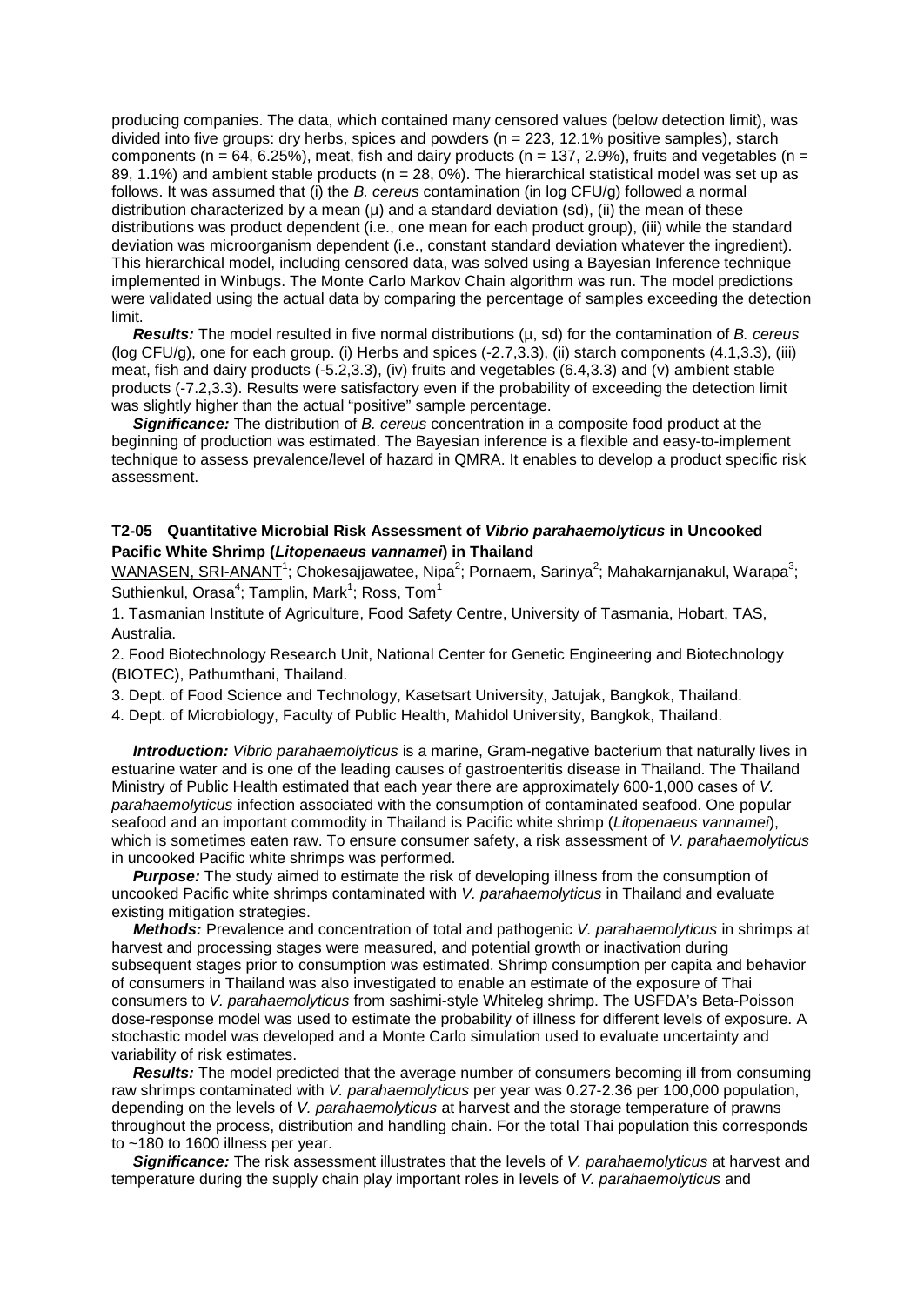numbers of illness. The risk assessment can provide a useful tool to facilitate the formulation of guidance on food handling requirements and evaluation of risk mitigation strategies.

## **T2-06 Farm Food Safety Risk Assessment (FRAMp) Tool – Development and Testing on Fresh Produce Farms**

SOON, JAN MEI<sup>1</sup>; Baines, Richard N.<sup>2</sup>

- 1. Department of Agro-Industry, Universiti Malaysia Kelantan, Pengkalan Chepa, Kelantan, Malaysia.
- 2. School of Agriculture, Royal Agricultural College, Cirencester, Gloucestershire, United Kingdom.

*Introduction:* The contamination occurring at the farm level as well as increasing product recalls may be a cause for concern. Hence a farm food safety-risk assessment (FRAMp) tool for fresh produce which identifies potential farm food safety hazards may be timely.

 *Purpose:* The objective of this study is to develop a Farm Food Safety-Risk Assessment Tool (FRAMp) for fresh produce farms. FRAMp serves as a self-assessment risk ranking and educational tool to determine potential farm food safety hazards and level of risk for food contamination.

 *Methods:* FRAMp was developed in Microsoft® Excel spreadsheet software using standard mathematical and logical functions and utilising a qualitative risk assessment approach for farmers to evaluate their food safety practices and to assess potential food safety hazards on their farms. The risk assessment is based on the risk matrix of likelihood  $\times$  severity, where the farmers will judge the likelihood of the hazards occurring on their farm based on given criteria. Meanwhile, severity scoring is based on literature and expert opinions derived from a separate Delphi study. FRAMp tool was tested on 12 fresh produce farms throughout UK.

 *Results:* FRAMp tool can be described as an illustrative risk ranking tool to facilitate farms to identify potential risk factors during production. Eighty three percent found that it was easy to use, 75% agreed that the tool was practical, suitable for farms to conduct simple risk assessment and farmer-friendly. Refinement of FRAMp was based largely on experimentation with farms. It is best suited for small and medium enterprises (SMEs) to encourage farmers to identify food safety hazards and to develop action plans for improvement.

 *Significance:* An on-farm food safety risk assessment tool may be timely to encourage farms to assess potential hazards and to train both full-time and seasonal farm workers. FRAMp focuses on risk reduction and not risk elimination.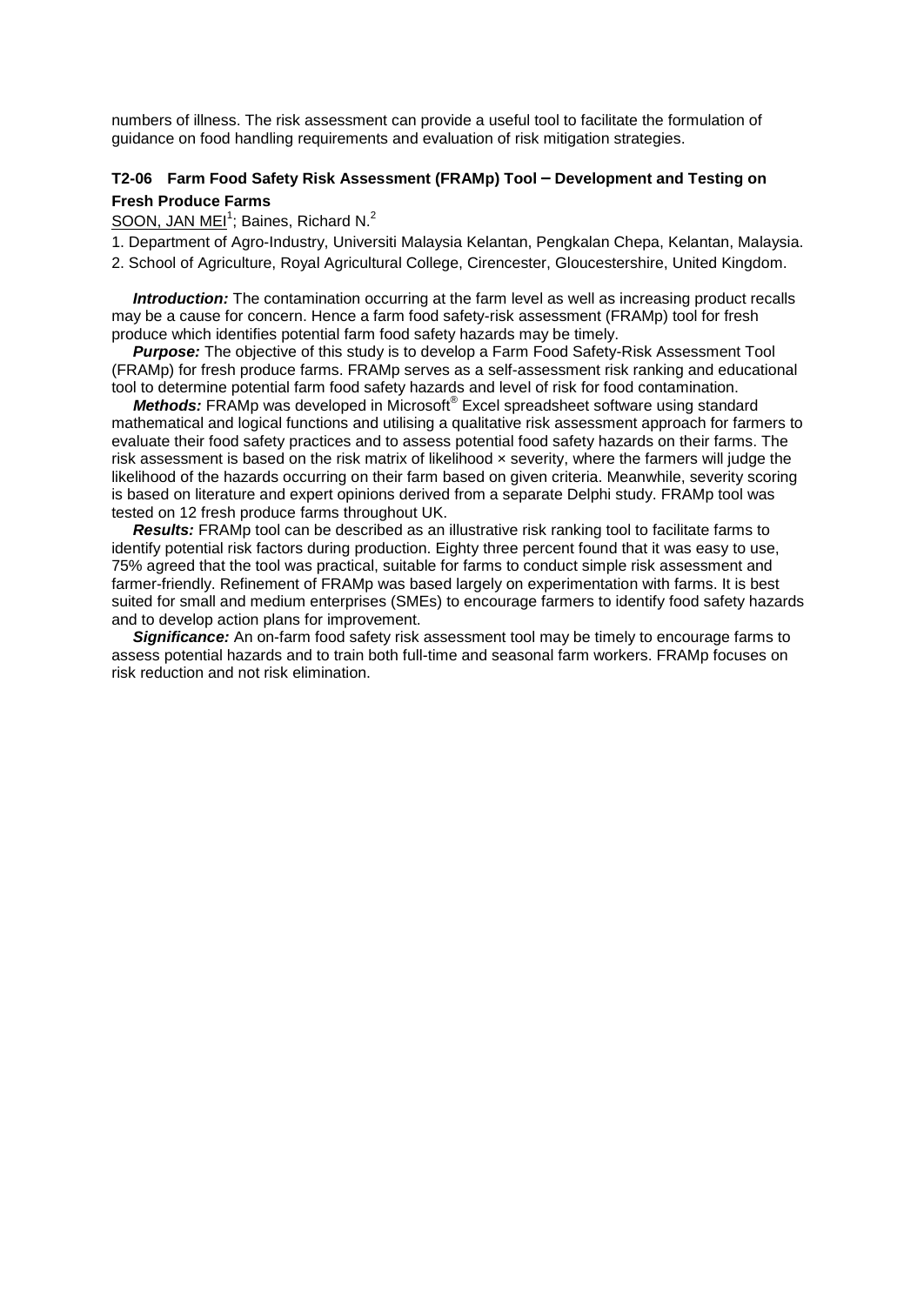## **Technical Session 3 – Tuesday, 22 May, 14.00-15.30**

*Chair, Katie Swanson*

## **T3-01 Oregano and Hibiscus Extracts Inhibit Mold Growth and Extend Shelf-life of Sports Beverage Made with Fish Protein Hydrolysate**

LETCHAMO, WUDENEH<sup>1</sup>; Hartman, Thomas G.<sup>1</sup>

1. Center for Advanced Food Technology, Rutgers University, New Brunswick, NJ, United States.

 *Introduction:* Fish protein hydrolysate (FPH), obtained through enzymatic hydrolysis of Atlantic salmon contains indispensable amino acid composition, peptides, minerals and vitamins that could also favor microbial/mold growth. FPH beverages in general are prone to spoilage, formation of gas, malodorous head space and bitter taste during storage.

 *Purpose:* The purpose of this study was to develop natural ingredients to inhibit microbial/mold growth, extend shelf-life and ensure safety while improving the flavor and general appearance of commercially produced FPH based sports beverage.

 *Methods:* A 1:1 oregano leaf hydro-alcoholic extract (OE) and 1:5 hot water hibiscus calyx extract (HE) were prepared from our previous program. FPH was obtained from Zymtech As, Norway. GC analysis of oregano leaf oil showed to contain 60.4% carvacrol, and 1.5 % thymol with other minor components. OE and HE were mixed to a 1:4 ratio. We used 0 (control), 0.5%, 1.0% and 1.5% of the compounded extracts by directly incorporating and mixing in the FPH juice formulated with mango (Mangifera indica), sea berry (Hippophae rhamnoides) and aronia (Aronia melanocarpa) fruit juices. The treatments were replicated three times and stored at  $18^{\circ}$ C - 20 $^{\circ}$ C in the darkness for 40 days. The FPH juice samples were taken at regular intervals of 2, 6, 10, 14, 20, 30 and 40 days for analysis of visible mold growth, color change, etc, while examining microbial load. The data was subjected to statistical test ANOVA.

 *Results:* We found significant differences between the control and the treatments. Untreated control samples showed visible signs spoilage, mold growth, gas formation, and color changes after 6 to10 days of storage. Treating FPH sports beverage with 1.5% OE and HE extracts inhibited microbial/mold growth, prolonged shelf life, maintained acceptable aroma, flavor and color overhead gas composition compared to the control.

**Significance:** The data suggest that the 1:1 oregano and hibiscus extracts added to FPH sports beverage at 1.5% concentration significantly improved the quality of the later by inhibiting microbial/mold growth, prolonging the shelf-life and improving palatability. The combination of OE and He can be rationally used in to extend shelf-life in commercial preparation of functional FPH beverage.

## **T3-02 Hepatitis E Virus: A New Food Safety Issue?**

LOISY, FABIENNE<sup>1</sup>; Leturnier, Géraldine<sup>1</sup>; Hattet, Sandrine<sup>1</sup>; Delage, Axelle<sup>1</sup>; Lebeau, Benoit<sup>1</sup> 1. ceeram, La Chapelle sur Erdre, France.

**Introduction:** In recent years, several autochtonous Hepatitis E cases and a high seroprevalence have been reported in the U.S. and Europe. These data indicate a high prevalence of Hepatitis E virus infections.

*Purpose:* A potential source of contamination is the consumption of porcine produce or food contaminated by an environmental source. As suggested by the CDC and EFSA, the objective of the study was to evaluate the prevalence of hepatitis E virus (HEV) in food samples, not only evaluating pork produce.

 *Methods:* A global method for HEV detection in environmental or food samples was set up. Based on methods developed for norovirus detection in food samples, standard protocols have been developed and validated. The kit HepatitisE@ceeramTools was used for real time RT-PCR detection. A large prevalence study was then conducted on 440 food samples collected worldwide in food companies in 2011. These samples include pork liver sausages (4), shellfish (36), fruits (77), vegetables (12), herbs and spices (230), process water (62) and ready-to-eat food (20). These samples were also tested for norovirus GI, GII and Hepatitis A virus (HAV).

*Results:* A limit of quantification for the global method of 500 genome copies was obtained whatever the samples. Below this limit, a sample is considered positive but not quantifiable with reliability. The prevalence levels for norovirus GI, GII and HAV were of 2.95%, 8.6% and 0.45% respectively. The results obtained for HEV demonstrate a prevalence of 0.9% with positive samples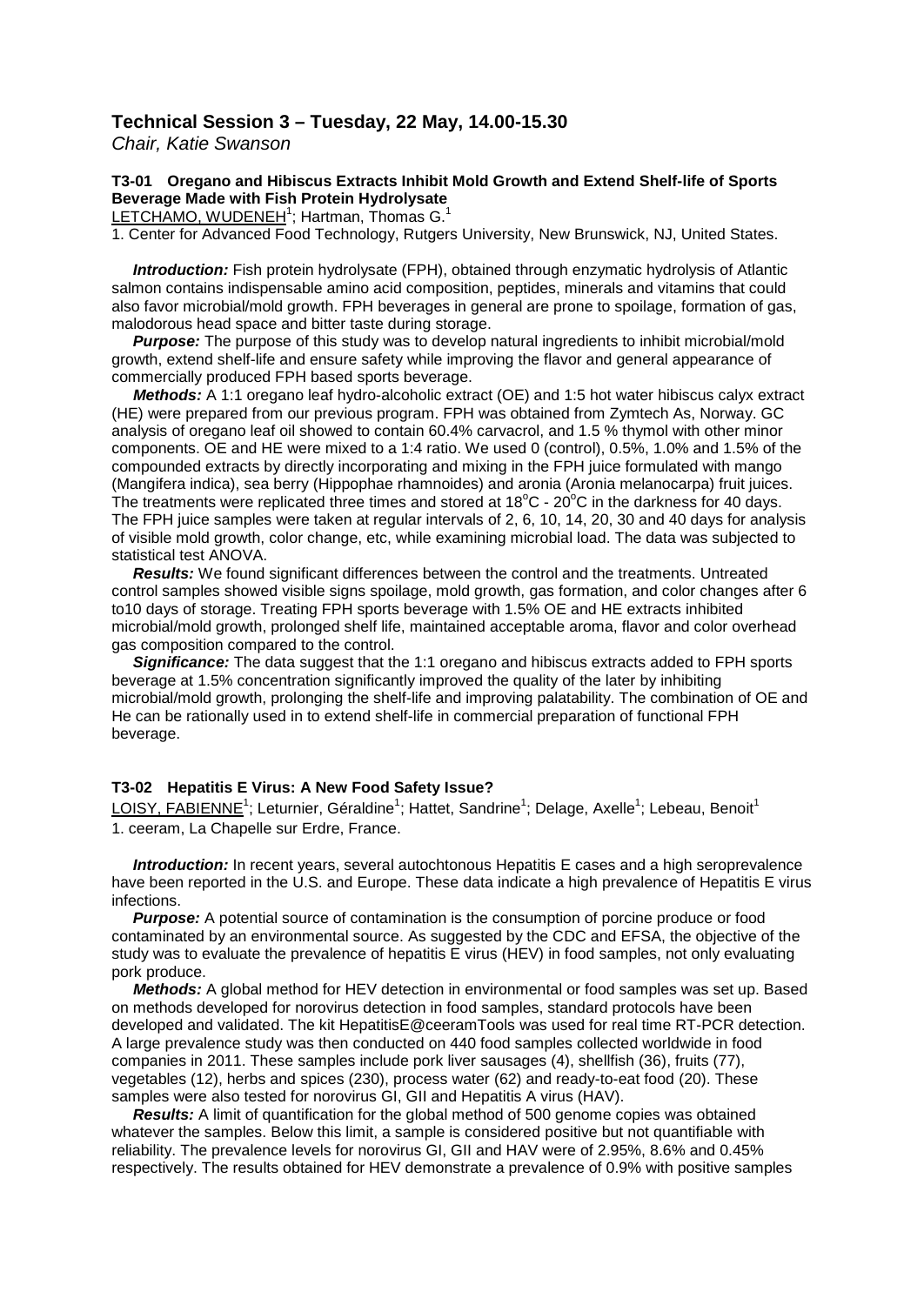including pork liver sausage, pepper and laurel powder.

**Significance:** To our knowledge, this is the first large study conducted on HEV prevalence in food samples. Our results demonstrate a prevalence for HEV in food samples, in the same range than hepatitis A virus. These results confirm that Hepatitis E virus should be included in prevalence studies concerning foodborne virus safety issues.

#### **T3-03 Identifying Competencies and Training Needs for Food Safety Regulatory Professionals**

BRADSHER, JULIA E.<sup>1</sup>; Kaml, Craig<sup>1</sup>; Wojtala, Gerald<sup>1</sup>

1. International Food Protection Training Institute, Global Food Protection Institute, Battle Creek, MI, United States.

 *Introduction:* In August 2008, The U.S. Food and Drug Administration's Partnership for Food Protection identified the need for a focused food protection training effort to ensure competency and comparability across all levels of government. The reason for this project was to gather underlying data necessary to build an integrated food safety training network.

**Purpose:** The key purpose of the project was to: 1) convene an expert panel to identify and validate core competencies for food safety regulatory professional and organize into a curriculum framework; 2) survey the universe of food safety training courses available in the United States; 3) catalogue and map existing courses to the curriculum framework; and, 4) identify gaps in training needs, based on existing courses available in the United States.

 *Methods:* The primary methodology was the convening of an expert panel. The information was then validated through a second review by subject matter experts.

 *Results:* The core competencies identified by the expert panel included 134 separate content areas that are organized in a four by three grid. On the vertical axis are four levels of specialty: entry level, journey level, technical level and leadership level. On the horizontal access are three levels of concentration: unprocessed food/raw ingredients, manufactured food and retail food. To date, 818 courses have been identified and catalogued against the IFPTI curriculum framework. Gaps were identified across all levels of the curriculum framework.

*Significance:* Training is an essential element in an integrated food safety system. The IFPTI Curriculum Framework has created a uniform, competency-based approach for capacity building through standards compliant, science-based, career-spanning professional development for food safety professionals. The Framework also provides a foundation to expand analysis to existing training offerings and gaps on a global level.

#### **T3-04 Efficacy of Yeast Enriched Either with Glutathione (GSH) or with Selenomethionine (SE) to Decrease Ochratoxin A Genotoxicity in Human Renal Cells and in Poultry** Hadjeba-Medjdoub, Kheira<sup>1</sup>; Schrickx, Jan A.<sup>2</sup>; Ballet, Nathalie<sup>3</sup>; Fink-Gremmels, Johanna<sup>2</sup>; <u>PFOHL-</u> LESZKOWICZ, ANNIE<sup>1</sup>

1. Bioprocess & Microbial System, INP/UMR CNRS 5503, Auzeville-Tolosane, France.

2. Faculty Veterinary Medicine, Dept. Veterinary Pharmacology, Utrecht University, Utrecht, The Netherlands.

3. Feed Additives, Lesaffre Feed Additives, Lille, France.

 *Introduction:* Ochratoxin A (OTA) a mycotoxin contaminating mainly cereals but also other crops, can be accumulated in meat, and is not destroyed by food processing. It is nephrotoxic for pig and poultry, and is implicated in Balkan endemic nephropathy and associated urothelial cancer in human. One of the most promising and economical strategy for reducing animal exposure to mycotoxins is the utilization of adsorbents in feed to reduce gastrointestinal absorption of mycotoxins.

**Purpose:** The aim of this paper is to evaluate the capacity of several yeasts to decrease genotoxicity of OTA and establish if the decrease is only due to absorption of OTA on yeast product.

*Methods:* Human renal cells were exposed to OTA (10 µM) alone or in presence of yeast enriched with glutathione (GSH) (10 µM) or with selenomethionine (SE) (10 µM). In parallel, 10 poultries per group were fed two days with feed including a yeast product, and then were fed seven days with feed including a yeast product and OTA. Viability of cells was evaluated using MTS test. Genotoxicity was evaluated by detection of DNA-adduct using P32 post labeling method. In addition OTA derivatives formed in human renal cells or in liver and kidney of poultry were analysed after extraction by HPLC coupled to fluorimetric detection.

 *Results:* OTA significantly decreases cell viability (60%; *P* < 0.01) and induces formation of two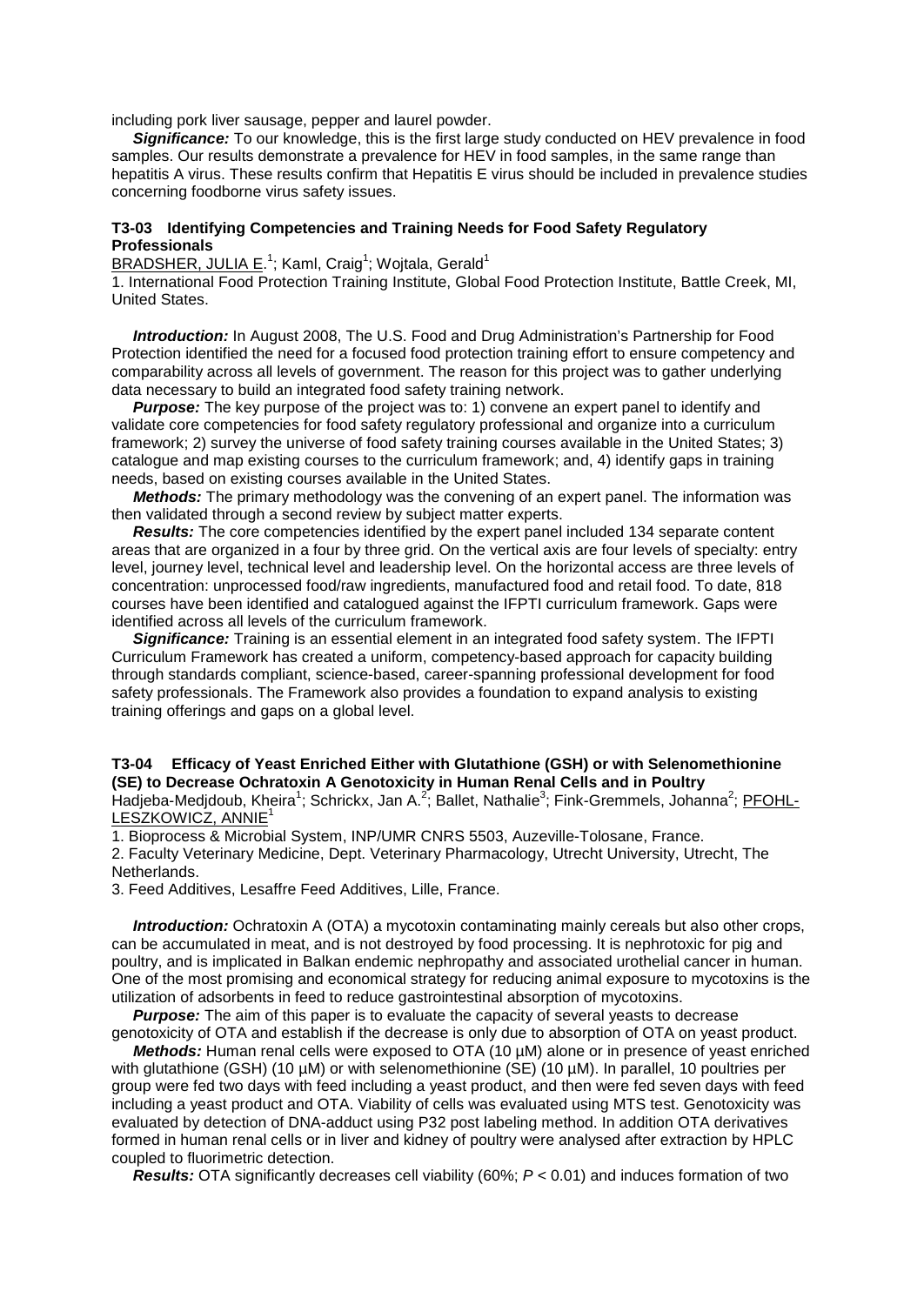OTA-DNA-adducts. Adjunction of pure GSH or GSH-Yeast partially restores cells viability (70% versus 60%; *P* < 0.05) and avoid DNA adduct formation, explained by conversion of OTA into OTB and 4 OH OTA. Pure SE does not restore viability whereas SE-yeast has antagonistic effect (110% versus 60%; *P* < 0.01). SE and SE-yeast increase OTA-DNA adduct formation correlated to the appearance of new OTA metabolites.

 *Significance:* The decrease of OTA toxicity observed with yeast was not only correlated to adsorption but also to biotransformation of OTA which is modulated by yeast. DNA adduct patterns were correlated with OTA derivatives formed in the kidney. GSH-yeast is better to decrease OTA genotoxicity.

#### **T3-05 Evaluation of the Daily Intake of Carcinogenic Mycotoxins – Molecular Evidence of Synergystic Effects**

Tozlovanu, Mariana<sup>1</sup>; Hadjeba-Medjdoub, Kheira<sup>1</sup>; Peraica, Maja<sup>1</sup>; Mandervile, Richard A.<sup>1</sup>; <u>PFOHL-</u> LESZKOWICZ, ANNIE<sup>1</sup>

1. Bioprocess & Microbial System, INP/UMR CNRS 5503, Auzeville-Tolosane, France.

 *Introduction:* Crops are susceptible to fungal attack in field or during storage. These fungi may produce mycotoxins which are very stable and could be found in final products such breakfast cereal or meal. Co-occurrence of mycotoxins, even at low doses increases the risk of cancer development.

*Purpose:* The aim of this paper is the risk assessment of carcinogenic mycotoxin, evaluating the occurrence of the mycotoxins in food and the combined toxic effects in cell culture and *in vivo*.

 *Methods:* Several crops and food have been collected on markets all over the world as consumers do. Ochratoxin A (OTA), citrinine (CIT), fumonisins (FB), aflatoxin (AF) and zearalenone (ZEA) were extracted using partion methods, and analysed by HPLC with fluorimetry detection. Human kidney cells (HK2) were exposed to OTA, CIT, ZEA, FB alone or combined. Cell viability was analysed using MTT test. Genotoxicity was evaluated by DNA adduct detection using 32P-post labelling technique. Rat and pig were fed with OTA and/or FB. DNA adduct formation in kidney of animals were analysed.

 *Results:* We have analysed several cereals (rice, wheat, maize) from different origins (France, Vietnam, Moldavia, Czech Republic, Morocco) but also olives, coffee and breakfast cereals. The contamination of rice by these mycotoxins was at an alarming rate; especially AFB1. OTA, AFB and FB were also detected in maize and wheat to levels over the acceptable EU limit. OTA has been detected in 75% of the breakfast cereal, ranging from LOQ (< 0.2 µg/kg) to 12.7µg/kg. All samples of ground coffee contain OTA, ranging from trace (< LOQ, 5 samples) to 11.9 µg/kg. The amount of OTA passing in the beverage ranged between 20-140%. Based on a typical menu, including some of these ingredients and using the average mycotoxin's amount for calculation, we observed that the tolerable daily intake (TDI) was respectively 39-fold; 7-fold and 3-fold higher than the virtual safety dose (VSD) established for AFB1, OTA and FB.

The simultaneous presence of OTA with either CIT or FB or ZEA, modify human kidney cells (HK2) cell viability. The main covalent OTA DNA-adduct, found in human tumours, identified as C8 dG-OTA is increased by simultaneous presence of CIT and OTA. ZEA also increase OTA genotoxicity in human kidney cells. This is due to modulation of biotransforming enzymes (cytochromes, cyclooxygenase) by the different mycotoxins. In the same way, in in vivo studies on rat and pig fed simultaneously by OTA and FB in feed formation of OTA specific DNA adducts including C-C8dG OTA adduct and the both OTHQ related adduct increase.

 *Significance:* The data indicate that foods are often contaminated simultaneously with several mycotoxins. Estimated intake overpasses the virtual safety dose for almost all mycotoxins analysed. Exposure to low concentration of mycotoxins considered as safe, when they are present together can lead to dramatic effect. Until now, regulation does not take into account co-contamination.

#### **T3-06 Performance Objectives Related to Process Hygiene Criteria: The hPO Concept** BOULAIS, CHRISTOPE<sup>1</sup>; Peladan, Fabrice<sup>1</sup>

1. Danone Research, Palaiseau, France.

 *Introduction:* The Codex Alimentarius provides a structured approach to risk-based food safety management. It relies on the establishment of Food Safety Objectives (FSO) and Performance Objectives (PO) for microbiological hazards. In order to evaluate whether a food safety management system delivers the appropriate level of control and whether lots comply with FSO or PO, within-lot microbiological testing against pre-specified criteria is often used. Published work describes how food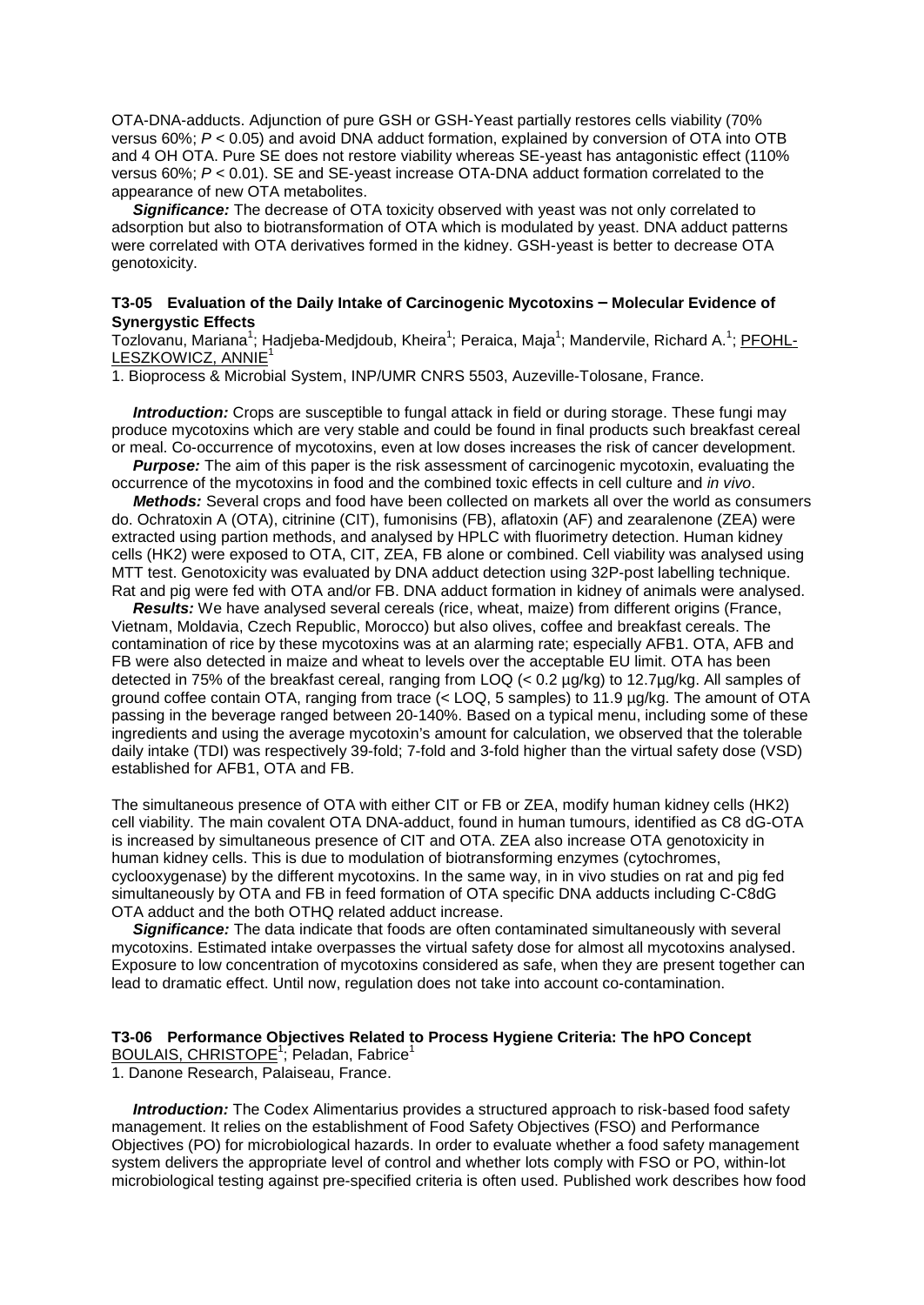safety criteria can be related to FSO and PO.

 *Purpose:* The EU regulation 2073/2005 specifies process hygiene criteria for *Enterobacteriaceae* in different dehydrated milk-based products. They are applicable at the end of the manufacturing process. The objective was to estimate, for each type of product, the maximum acceptable level of *Enterobacteriaceae* at the end of the manufacturing process that is required to comply with the corresponding criterion.

 *Methods:* The within-lot distribution of *Enterobacteriaceae* in dehydrated milk-based products was described by a bounded log-normal distribution with intermediate variability (0.4 log CFU/g). The probability of lot acceptance was calculated for each criterion as a function of the maximum level of *Enterobacteriaceae* in the lot. The maximum acceptable level corresponding to a probability of acceptance of 95% was called the hygiene performance objective (hPO) so as not to misrepresent the original PO concept related to pathogens.

 *Results:* The maximum acceptable levels (hPO) of *Enterobacteriaceae* at the end of the manufacturing process were estimated at 1.1, -2.2 and -2.5 log cfu/g for milk powder and whey powder, follow-on formulae, and dried infant formulae, respectively.

*Significance:* Metrics used in risk analysis constitute useful tools not only for pathogens but also for process hygiene indicators. In the case of dehydrated milk-based products, the establishment of hPO at the end of the manufacturing process allows establishing hPO at other points along the food chain by using, for instance, the ICMSF equation in combination with empirical predictive models. They can further be used to establish process hygiene criteria at points of the food chain where regulatory criteria are missing.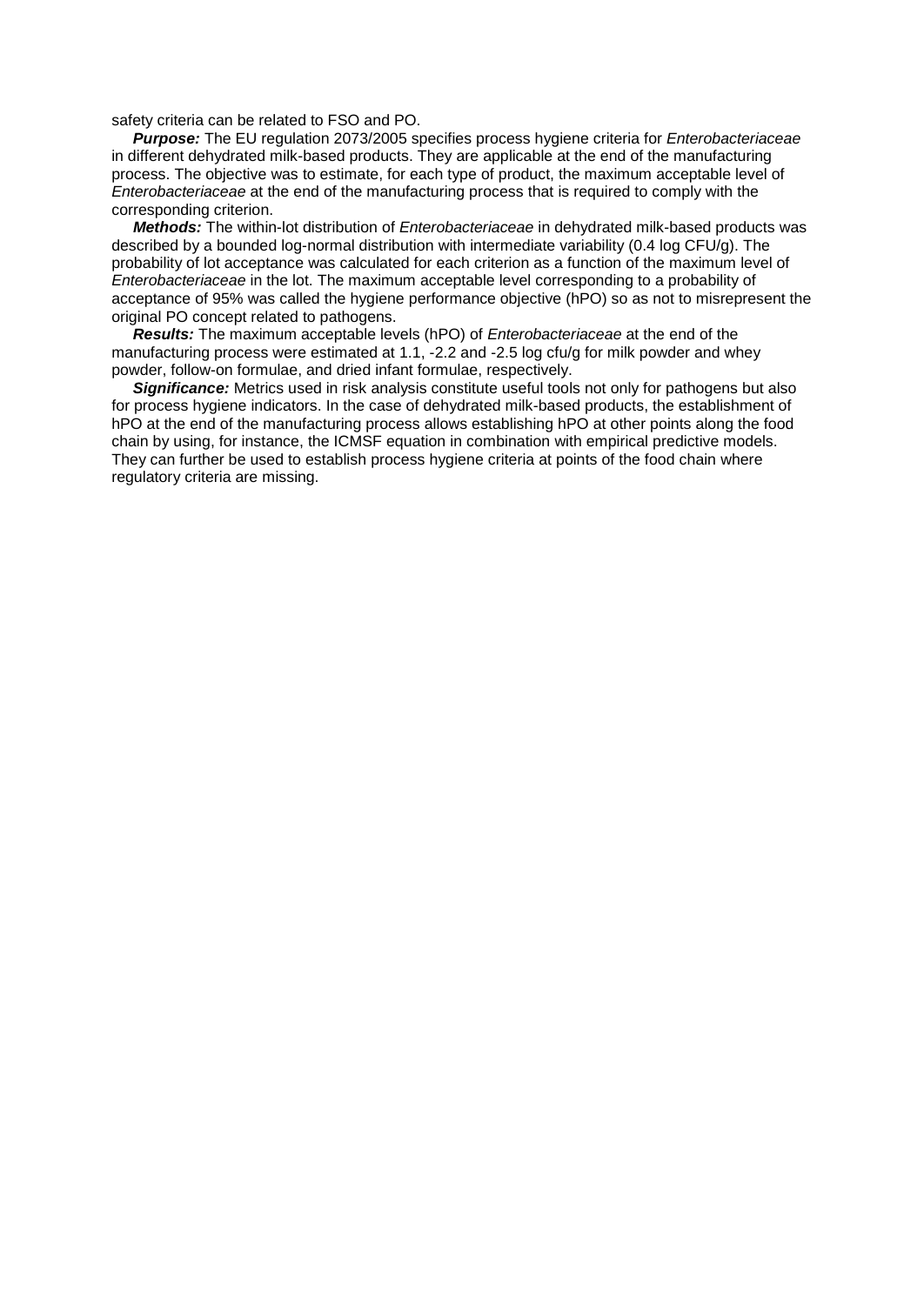## **Poster Session 1 – Monday, 21 May, 09.00-17.00**

*Authors will be present at their posters during the conference breaks*

## **P1-01 Antibacterial Activity of Pullulan Films Enriched with Natural Plant Extracts from Sage (***Salvia officinalis* **L.)**

<u>KRASNIEWSKA, KAROLINA</u><sup>1</sup>; Gniewosz, Margorzata<sup>1</sup>; Przybyl, Jaroslaw L.<sup>2</sup>; Weglarz, Zenon<sup>2</sup> 1. Faculty of Food Sciences, Warsaw University of Life Sciences-SGGW, Warsaw, Poland. 2. Faculty of Horticulture and Landscape Architecture, Warsaw University of Life Sciences-SGGW, Warsaw, Poland.

*Introduction:* Traditional packages do not assure completely safe foods. It seems advisable, therefore, to cover surfaces of food products with edible films, which by being additionally enriched with active substances having antimicrobial properties protect food products against the development of detrimental microflora.

**Purpose:** The aim of this work was to investigate the antibacterial properties of pullulan films containing different concentration of extracts from sage.

 *Methods:* Pullulan films were enriched with water extracts (PWS) and ethanol extract (PES) from sage. The films activity were tested against: *Bacillus subtilis*. ATCC 6633, *Salmonella aureus* ATCC 25923, *Escherichia coli* ATCC 25922, *Salmonella* Enteritidis ATCC 13076. Film solution containing pullulan at 8%, demineralized whey powder at 3% and glycerol at 4.8-7%. The final concentration of extracts in dried films were: 10 mg/cm<sup>2</sup>, 20 mg/cm<sup>2</sup> and 40 mg/cm<sup>2</sup>. The agar diffusion test was used for determining the antibacterial effects of films. The films discs (1 cm<sup>2</sup>) placed onto Mueller-Hinton agar plates. These had been previously seeded with inoculums  $1\times10^8$  CFU/ml of tested bacteria and incubated at 37°C for 24 h. Diameter of the inhibitory zone was measured and compared using multifactor ANOVA.

**Results:** Pullulan films enriched with sage extracts showed antibacterial properties against tested bacteria. PES films shown significant difference (*P* < 0.05) of inhibition against *B. subtilis* and *E. coli* than PWS films. As the concentration of extracts increased the zone of inhibition also increased significantly for all tested bacteria. The greatest zone of inhibition was observed for PES film at 40 mg/cm<sup>2</sup> against *S. aureus* and *B. subtilis* with zone area of  $25.46 \pm 0.95$  mm and  $22.33 \pm 0.39$  mm, respectively. For, PWS films the greatest zone of inhibition was observed for *S. aureus* with zone area of  $28.48 \pm 1.63$  mm.

**Significance:** Our results suggest that incorporating antimicrobial agents into pullulan films is promising and has good potential in many food applications.

#### **P1-02 Characterization of the Phage Endolysin PlyP825 for Control of** *Listeria monocytogenes* **in Food** SCHERZINGER, ANNA<sup>1</sup>

1. Hyglos GmbH, Bernried, Germany.

 *Introduction:* The gram-positive bacterium *Listeria monocytogenes* is known as the causative organism in several outbreaks of foodborne disease. *L. monocytogenes* is an opportunistic, intracellular pathogen and leads to a variety of symptoms including diarrhea, abortion and encephalitis. For risk groups like young, old, pregnant, and immunocompromised people Listeriosis is a life-threatening infection with a mortality rate of up to 30%.

To prevent listeriosis, the destruction or inhibition of the bacteria in food is obligatory. A powerful and species specific tool is provided by bacteriophage endolysins. These enzymes hydrolyse bacterial peptidoglycan, the stabilizing polymer of the bacterial cell wall, and lead thus to bacterial cell disruption.

 *Purpose:* Previous described phage endolysins show deficiencies for application like poor enzyme stability or activity in food matrix. Here the novel *Listeria endolysin* PlyP825 is described.

 *Methods:* PlyP825 was characterized for domain structure, serovar specificity, thermal and trypsin stability, pH and salt optimum, tolerance of the common food additive EDTA, Minimum Inhibition Concentration (MIC), and efficacy in milk.

 *Results:* PlyP825 consists of an N-terminal enzymatic active domain with putative L-Ala-D-Glu peptidase specificity and a C-terminal cell binding domain. Most interestingly the purified endolysin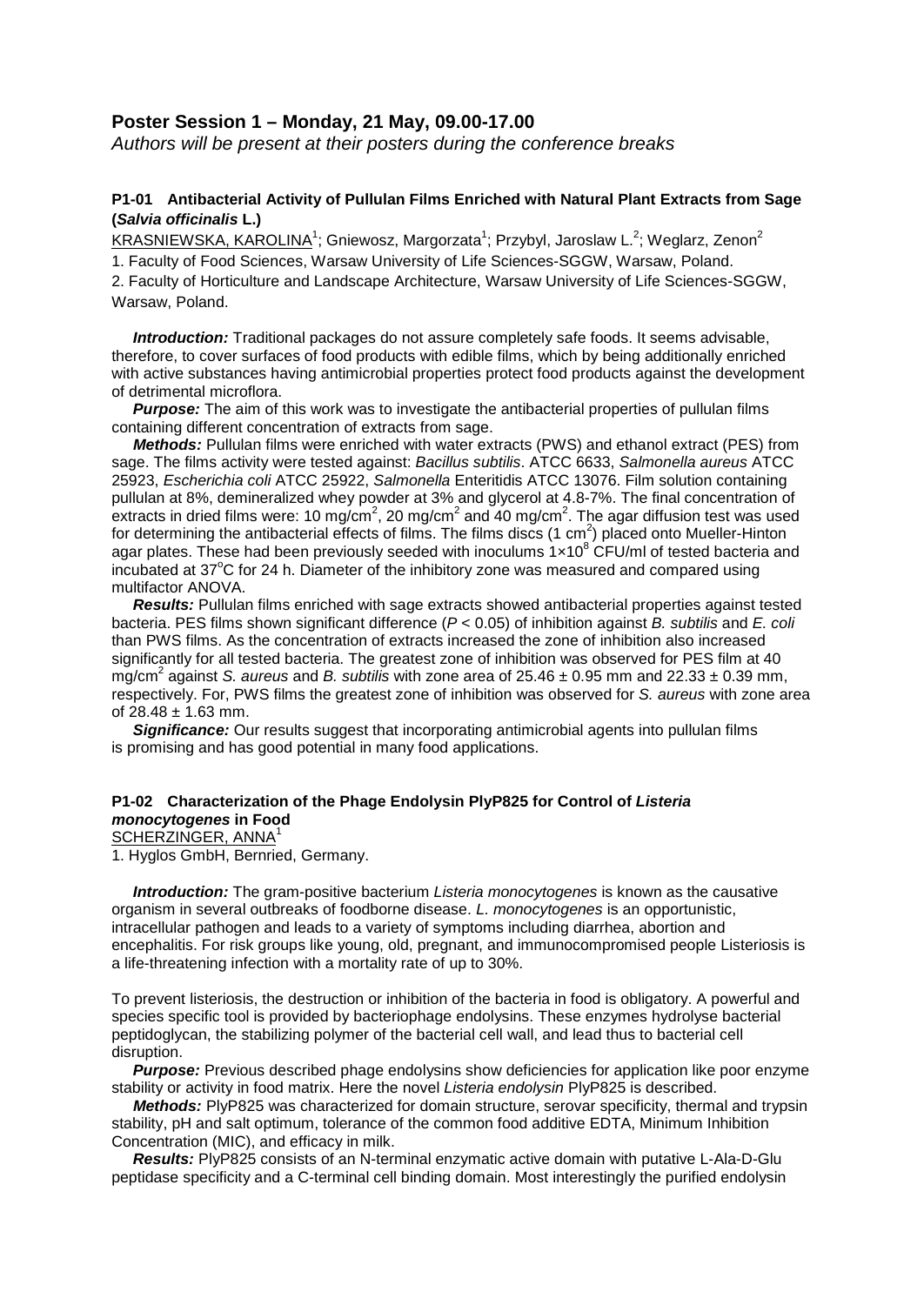lysed all tested Listeria strains of serovars 1–6 and showed MIC values between 3.6–14.3 pmol/ml. Furthermore PlyP825 destroyed more than 4 log *Listeria* cells in milk exposing considerably better performance compared to hitherto described *Listeria* endolysins.

**Significance:** The characterization of PlyP825 revealed high potential for the application in food. Most notably, PlyP825 shows superior effectivity in milk and can thus be even applied to such complex food matrices like milk products to prevent listeriosis.

#### **P1-03** *Lactobacillus sakei* **as an Alternative for Synthetic Preservatives against Foodborne Pathogens**

EIDUKONYTE, DALIA<sup>1</sup>; Juodeikiene, Grazina<sup>1</sup>; Paskevicius, Algimantas<sup>2</sup>

1. Dept. of Food Technology, Kaunas University of Technology, Kaunas, Lithuania.

2. Laboratory of Biodeterioration Research, Institute of Botany of Nature Research Centre, Vilnius, Lithuania.

 *Introduction:* In recent years health-conscious consumers are looking for natural foods without chemical preservatives that will fit in their healthy lifestyles. Bacteriocin-like inhibitory substances producing lactic acid bacteria have gained importance as natural biopreservatives for the control of spoilage and pathogenic organisms in different foods.

 *Purpose:* The aim of this study was to evaluate antimicrobial activity of *Lactobacillus sakeii* KTU05-06 (it was previously found that these isolates produce antimicrobial compounds – bacteriocins (sakacin), that are not identical to any other known) against foodborne pathogens such as *Bacillus*, *Pseudomonas*, *Escherichia*, *Listeria*, *Salmonella* genera and some fungi isolated from various foods.

 *Methods:* Antimicrobial activity determination was performed using the agar well diffusion assay method by measuring the inhibition zones diameter (mm) after cultivation on appropriate medium for 48 h. Antimicrobial activity against indicator organism was evaluated according to the following scale: highly sensitive (15–20 mm), sensitive (10–15 mm), a slightly sensitive (10–7 mm) and resistant (less than 7 mm). The growth rate of *B. subtilis* pre-treated with sakacin was measured using a microplate reader.

 *Results: L. sakei* produced sakacin was able to significantly (*P* < 0.05) increase the length of the lag phase during growth of *B. subtilis*. High sensitivity to *L. sakeii* show *B. thuringiensis*, two *B. subtilis* strains, *P. gladioli* pv. aliicola, *P. marginalis*, two *P. cepacia* strains and *E. coli*. As sensitive were determinate *P. faecilis*, *P. aureofaciens*, *P. cichorii* and three *P. fluorescens* strains. Slightly sensitivity to *L. sakei* show *P. marginalis*, *S.* Typhimurium. whereas resistant were *P. pseudoalcaligenes* and two *Listeria monocytogenes strains*. Besides, observed fungistatic activities against *Aspergillus versicolor*, *Penicillium expansum*, *Aspergillus niger*, *Debaryomyces hansenii*, *Candida parapsilosis* and fungicidal against *Fusarium culmorum* (inhibition zone 13.5 ± 1.4 mm).

 *Significance:* The use of *L. sakeii* producing antimicrobial substances may be a good alternative to avoid the microbial spoilage and obtain more safe food products. The research was funded by a grand (project SVE-09/2011 BIOFITAS) from Research Council of Lithuania.

### **P1-04 Efficacy against** *Escherichia coli* **and** *Staphylococcus aureus* **of UV Cured Coatings Containing Quaternary Ammonium Groups**

LISANTI, CLARA<sup>1</sup>; Gozzelino, Giuseppe<sup>1</sup>; Beneventi, Sara<sup>2</sup>

1. Scienza Materiali e Ingegneria Chimica, Politecnico di Torino, Torino, Italy.

2. Ecobioqual Laboratory, Environment Park, Torino, Italy.

 *Introduction:* Coatings with polymer films endowed with biocidal properties can represent a way to sanitize surfaces, thus avoiding cross-contamination and increasing safety in food manufacturing. UV curing is a well-established technology for a fast printing or coating of different substrates and, at the same time, is a polymerization technique to insert monomers that can confer different properties to the polymer. Biocide molecules, structurally modified in such a way to participate the polymerization process, can be chemically linked to the polymer network and can generate coatings with antibacterial properties without the drawback of biocide release into the environment.

*Purpose:* The aim of the research is to obtain functionalized polymers, coated on different substrates, able to develop biocidal activity by contact with a bacteria suspension. The coating activity should be conferred through the co-polymerization of a commercial UV curable resin with monomers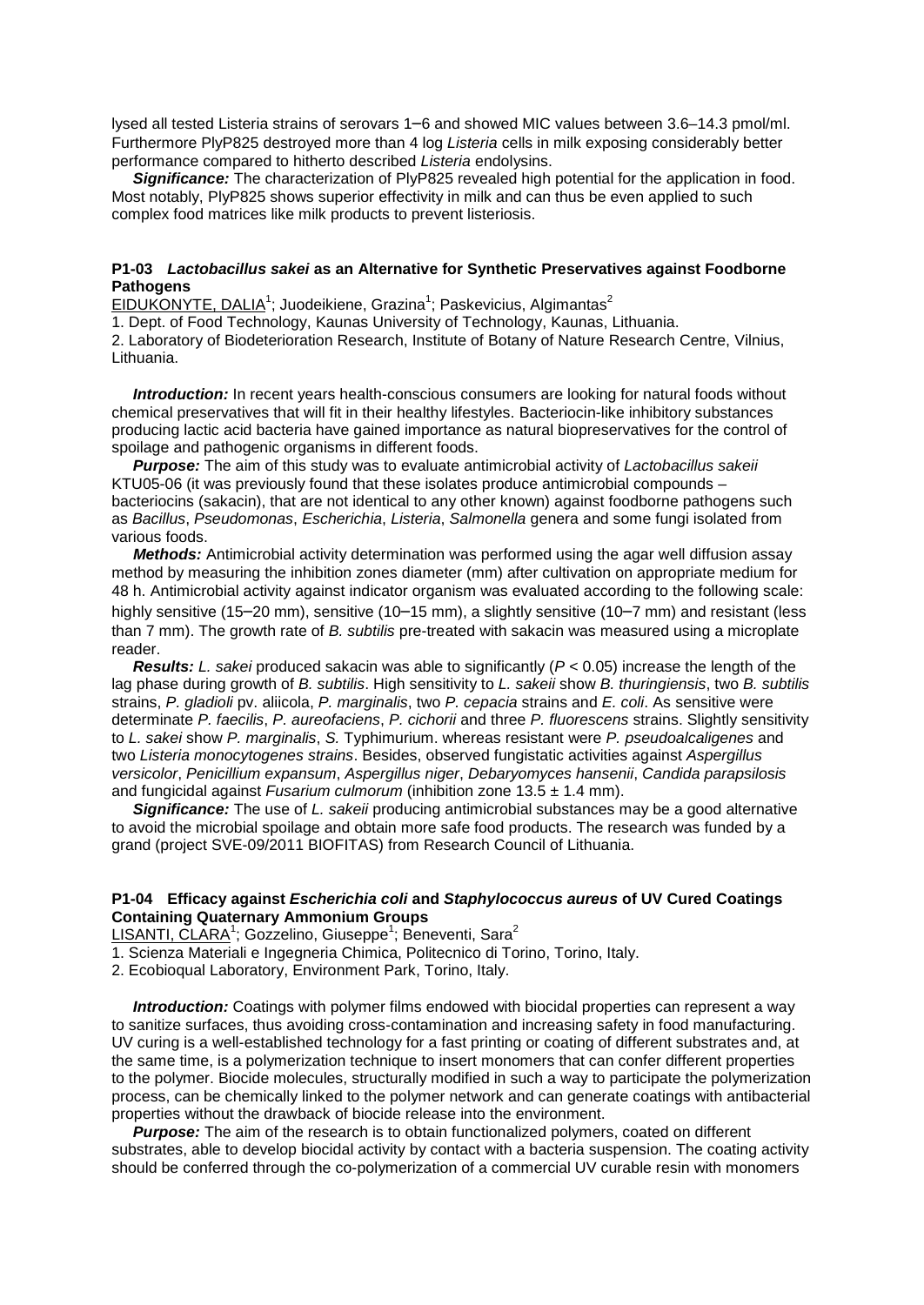containing biocide moieties, such as quaternary ammonium groups (QAM), obtained by chemical synthesis.

 *Methods:* The QAMs, which are responsible for biocidal activity, were synthesized through the reaction between a tertiary amine, dimethyl aminoethyl methacrylate (DMAEMA) and alkyl bromides, having different alkylic chain length. Different QAMs, mixed in proper proportion with diacrylic resins, were UV photo-polymerized to form a polymeric crosslinked film and the coatings were placed in contact with Gram positive (*Staphylococcus aureus*) and Gram negative (*Escherichia coli*) bacterial strains to test the bactericidal activity.

 *Results:* The biological tests, carried out on polymeric coatings with different contents of QAMs having C8, C10, C12 and C16 alkylic chain length, have shown that C12-QAMs and C16-QAM have a significant and similar efficacy, with the action against the *E. coli* being more powerful than the one against the *S. aureus*.

**Significance:** The obtained results suggest that QAMs are interesting components for UV curable formulations aimed to sanitize surfaces, the length of the alkylic chain being the critical parameter that control the biocide activity.

#### **P1-05 Application of PCR Typing for Investigating** *Listeria monocytogenes* **Transmission along the Gorgonzola PDO Production Chain**

NUCERA, DANIELE M.<sup>1</sup>; Grassi, Maria Ausilia<sup>1</sup>; Morra, Patrizia<sup>1</sup>; Giaccone, Daniele<sup>3</sup>; Meda, Piero M.<sup>2</sup>; Tabacco, Ernesto<sup>2</sup>; Borreani, Giorgio<sup>2</sup>

1. Dipartimento di Patologia Animale, Università degli Studi di Torino, Grugliasco (TO) , Italy.

2. Dipartimento di Agronomia, Selvicoltura e Gestione del Territorio, Università degli Studi di Torino, Grugliasco (TO) , Italy.

3. Associazione Regionale Allevatori del Piemonte (ARAP), Torino, Italy.

 *Introduction:* Literature shows silage as a likely source of *Listeria monocytogenes* for milking cows, which shed the pathogen in farm environments (Nightingale, 2004). Presence of *L. monocytogenes* in farms could lead to its introduction and persistence in processing plants (Lomonaco et al. 2008), as happens in the production chain of Gorgonzola Protected Designation of Origin (PDO). In fact, its peculiar production processes allow survival and growth of *Listeria monocytogenes*, which may contaminate production environments as well as cheese rinds.

*Purpose:* This study was aimed at evaluating the presence of the pathogen in dairy farms (N = 20), and in the plant of Gorgonzola PDO cheese they give milk to. In addition, genetic typing was performed in order to detect possible transmission links.

*Methods:* A survey was carried out over 2 years in Piedmont (Italy); samples were collected from primary production (feed,  $N = 240$ ; feces,  $N = 40$ ; milk filters,  $N = 40$ , and milk,  $N = 80$ ) and from manufacturer processing environments/equipments (N = 108). *L. monocytogenes* detection was performed using ISO 11290-1:1996/Amd 1:2004 (2004). For each positive sample, 1 to 5 colonies were confirmed by specie-specific PCR (D'Agostino et al., 2004), and selected for PCR typing (Jersek et al., 1999). Results were analyzed by software Bionumerics (Applied Math - Belgium), producing a dendrorgam generated by UPGMA algorithm based on Dice similarity coefficient. Strains were considered identical if their similarity was above 95%.

 *Results: L. monocytogenes* was detected in: 10 feed, 3 feces, 1 milk and 8 dairy plant environments. Typing results, showed that all isolates were highly similar (74.5%): a set of 17 isolates (5 PCR profiles) retrieved from milk, feed, and dairy environments were genetically homogeneous (84.4%). Moreover, 2 strains were distributed across farms and 1 was persistent in processing environments.

 *Significance: L. monocytogenes* isolated from the selected production chain were genetically homogeneous, indicating a putative transmission. The absence of identity between genotypes retrieved from primary production and from processing environments, may be related to environment adaptation of the strains (Verghese et al., 2011). Milk may not be considered the primary source of *L. monocytogenes*. contamination of the producing plant, considering the low isolation frequency in milk. Thus the introduction of the pathogen may be due to non-compliances with Good Hygienic Practices (GHP) (i.e., unloading truck tanks). These findings strengthen the need for strict application of GHP in order to prevent contamination. Funds granted by Regione Piemonte - Direzione Sviluppo Agricoltura  $-2007.$ 

#### **P1-06 WITHDRAWN**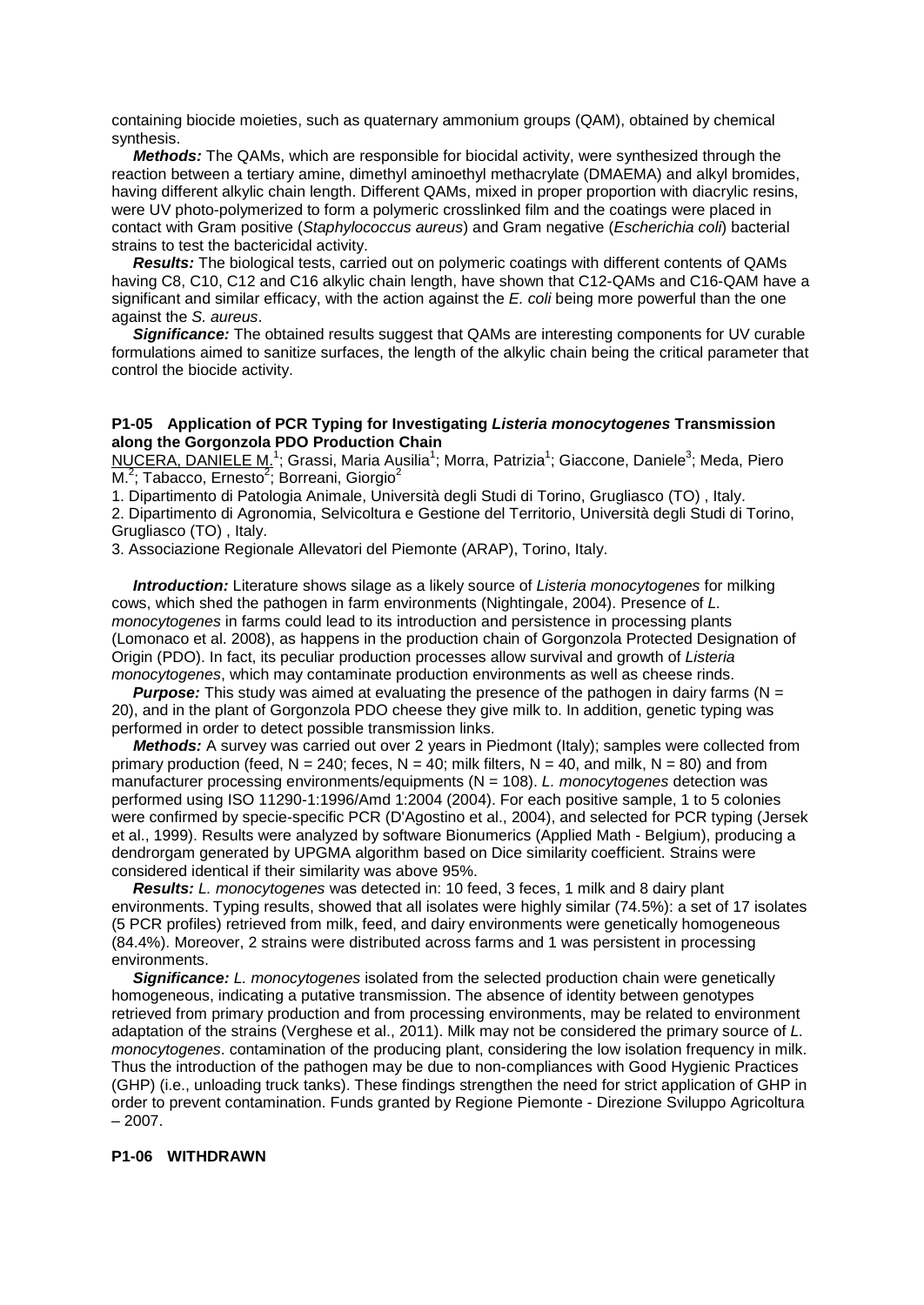#### **P1-07 Problems in Detection of** *Listeria monocytogenes* **with Traditional Method**

ENGELHARDT, TEKLA<sup>1</sup>; Ágoston, Réka<sup>1</sup>; Kiskó, Gabriella<sup>1</sup>; Mohácsi-Farkas, Csilla<sup>1</sup> 1. Microbiology and Biotechnology, Corvinus University of Budapest, Faculty of Food Science, Budapest, Hungary.

 *Introduction: Listeria monocytogenes* is a widely spread ubiquiter pathogen which is liable for several foodborne outbreaks. Therefore, there is an increasing demand for a reliable detection method for *Listeria monocytogenes*. The International Organization for Standardization published the 11290 standards about horizontal methods for enumeration and detection of *L. monocytogenes* in 1996. Numerous scientific literatures discuss the problems of several parts of the above-mentioned method especially the enrichment steps with half Fraser (hFB) and Fraser broth (FB) in presence of *L. innocua*.

 *Purpose:* The aim of our work was to study the potential inhibitory effect of *Listeria* enrichment broths and *L. innocua* on the growth of *L. monocytogenes*.

 *Methods:* Different mixtures of four *L. monocytogenes* strains (C1, L4, L16, T3) and one strain of *L. innocua* (C6) were inoculated into hFB and FB (Merck) for enrichment steps. After enrichment in hFB and FB, samples were inoculated onto Ottaviani-Agosti (ALOA) agar (Merck). Growth curves in hFB and FB of one selected strain (T3) individually and in mixed culture with *L. innocua* were also determined.

 *Results:* Among the *L. monocytogenes* strains selected, L16 was not able to produce halo on ALOA agar. Growth of *L. monocytogenes* C1 and T3 strains was inhibited by *L. innocua* C6 when proportion of C6 was higher than 1:1. When *L. monocytogenes* T3 grew in presence of *L. innocua* C6, the initial one log cycle difference in hFB increased to 1.5 log cycle in FB, although their growth curves showed the same tendency.

 *Significance:* The growth of *L. monocytogenes* T3 was affected by both hFB and FB, however, this inhibition was more pronounced in presence of *L. innocua* C6. This work was supported by the TÁMOP-4.2.1/B-09/1 and TÁMOP-4.2.2/B-10 project.

## **P1-08 Validation of G12 Sandwich ELISA for the Detection of Gluten**

ROGERS, ADRIAN<sup>1</sup>

1. Romer Labs UK, Runcorn, United Kingdom.

 *Introduction:* Coeliac disease is an immune-mediated enteropathy caused by the ingestion of gluten, a protein fraction found in certain cereals. Coeliac disease occurs in genetically predisposed persons and leads to the destruction of the microscopic finger-like projections of the small intestine, called villi. Coeliac Disease currently affects roughly 1% of the world's population, primarily adults. Immunotoxic gluten peptides, such as the fragment called 33-mer, which are resistant to degradation of digestive enzymes appear to trigger Coeliac syndrome. Homologues of this peptide are found in every food grain that is toxic to Coeliac Disease patients.

A monoclonal antibody, called G12, which detects the 33-mer from  $\alpha$ 2-gliadin (identified as the principal contributor to gluten immunotoxicity), was developed. The sensitivity of the G12 antibody is significantly higher than equivalent methods recognising other gluten epitopes.

 *Purpose:* The new G12 antibody was used by Romer Labs® to create a sandwich format ELISA for the detection of low levels of gluten in foods.

*Methods:* The Limit of Detection of the AgraQuant<sup>®</sup> Gluten G12 Test Kit was 2 mg/kg Gluten while the lower Limit of Quantitation was set at 4mg/kg Gluten. A range of samples including grains, nuts, seeds and naturally gluten-free foods were tested using the AgraQuant® Gluten G12 Test Kit.

 *Results:* Sample extractions were performed using a proprietary Extraction Buffer developed to improve gluten extraction from heat-treated and processed samples, no cross reactivity was observed with any of the non-gluten containing commodities. Recovery of low levels of gluten from difficult food matrices was also investigated with recoveries ranging from 90.4 to 144.7%.

Significance: Results indicate that the AgraQuant<sup>®</sup> Gluten G12 Test Kit from is suitable for use in assessing compliance with the new EU Regulation (No 41/2009) concerning the composition and labelling of foodstuffs suitable for people intolerant to gluten.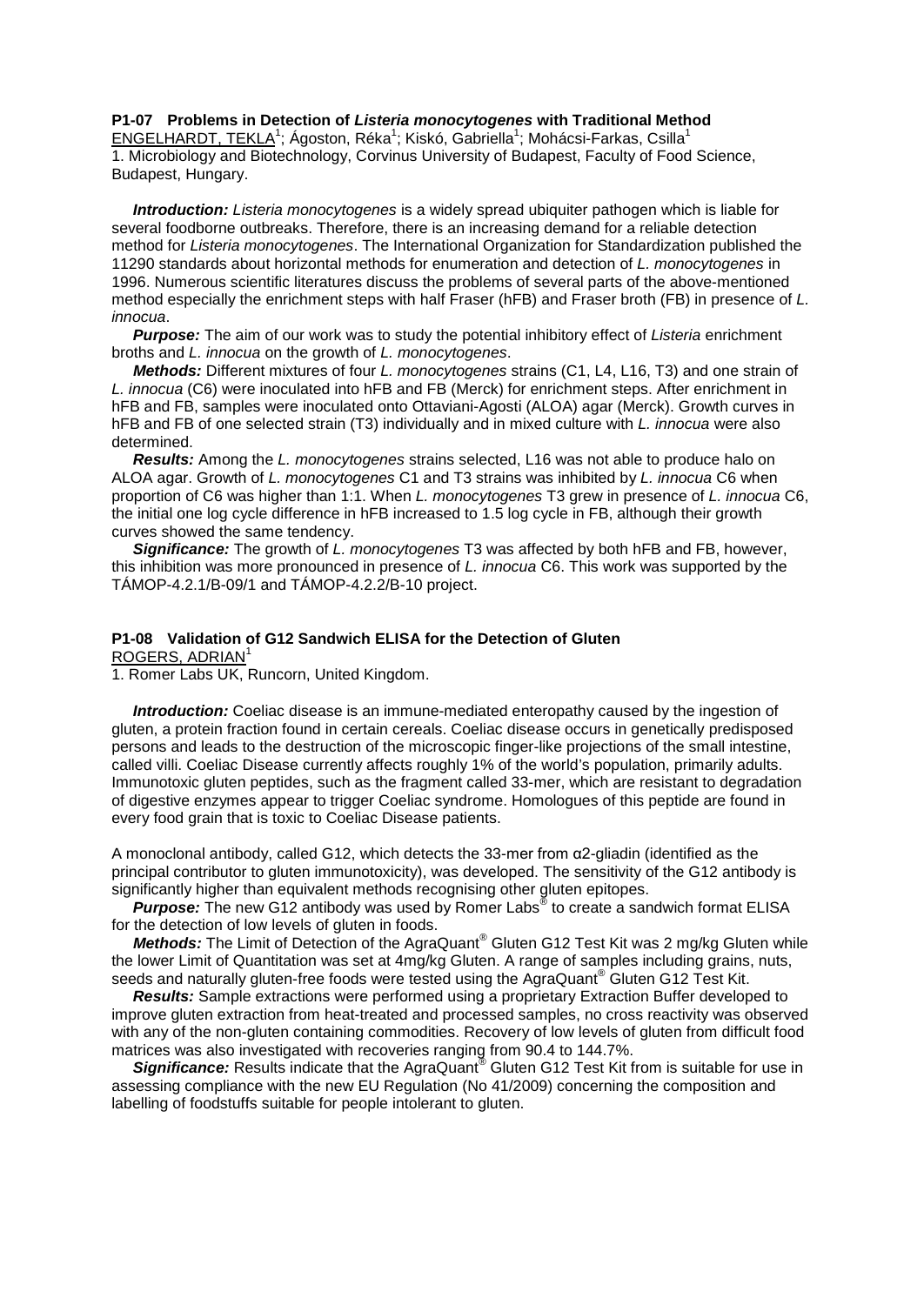## **P1-09 Evaluating Food Safety Management Performance in a Milk Pasteurising Facility Using a Microbiological Assessment Scheme**

## KENNEDY, THOMAS G.<sup>1</sup>

1. Department of Agriculture, Food and the Marine, Limerick, Ireland.

 *Introduction:* Milk and milk products are a heterogeneous group of food products. Depending on the heat treatment applied during production, different pathogens pose risks. The pathogens of concern are *Listeria monocytogenes*, *Bacillus cereus*, *Salmonella* spp., *Staphylococcus aureus* and *Escherichia coli* since these may survive pasteurisation treatments.

**Purpose:** The performance of a food safety management system (FSMS) in a drinking milk pasteurisation establishment was measured using a microbiological assessment scheme (MAS). The MAS consisted of multiple sampling locations along the processing line consisting of high-risk raw materials, the processing environment, process water and end products.

 *Methods:* A total of 1268 samples were analysed over an 18-month-period. Nine microbial parameters (*Salmonella* spp., *Listeria* spp., *Bacillus cereus*, *Staphylococcus aureus*, Total Bacterial Counts (TBC), *Enterobacteriaceae*, *Escherichia coli*, Faecal *enterococci* and coliforms) were enumerated using standard methods. Results were benchmarked against legal, industry and best practice norms.

**Results:** 100% ( $n_0$  = 233) of raw milk samples met the European Union TBC standard of <10<sup>5</sup> CFU ml<sup>-1</sup>, however, *Listeria innocua* was isolated in 3% ( $n_1$  = 134) of raw milk samples. *Listeria* spp. (n<sub>2</sub> = 128), *Salmonella* spp. (n<sub>3</sub> = 118), *Staph. aureus* (n<sub>4</sub> = 118), *Enterobacteriaceae* (n<sub>5</sub> = 114), *B. cereus* (n6 = 38) and *E. coli* (n7 = 23) were not detected in any end products. *Listeria welshimeri* (a poor hygiene indicator) was identified in 2% (n<sub>8</sub> = 153) of environmental samples. *Salmonella* was not isolated in any of the 63 environmental sample. 6% and 1% of operator hand swabs ( $n<sub>9</sub> = 100$ ) had TBC and *Enterobacteriaceae* counts respectively in excess of best practice norms of 10<sup>2</sup> CFU cm<sup>-2</sup> and 10<sup>1</sup> CFU cm<sup>-2</sup> respectively. One (2.2%) water sample ( $n_{10}$  = 46) had a coliform count of 201CFU  $ml<sup>-1</sup>$  whereas five samples (11%) had TBC counts above acceptable norms.

**Significance:** The results indicate that the FSMS is producing a safe product. The MAS is an effective risk assessment tool that is useful to assess the overall performance of the FSMS and allows a more targeted use of resources to implement improvement. Satisfactory end product microbiological results indicate that cold chain control, post pasteurisation contamination from dry ingredients (e.g., buttermilk cultures), packaging or unsanitary pipe work are not issues for this plant. However, the prerequisites of environmental sanitation, raw material supply and control, water treatment and storage and staff hygiene are the areas within the FSMS that pose the greatest risks.

#### **P1-10 Older Adult Consumers' Attitudes and Risk Perceptions Associated with Food Safety in the Home**

Evans, Ellen<sup>1</sup>; REDMOND, ELIZABETH<sup>1</sup>

1. Cardiff School of Health Sciences, Cardiff Metropolitan University, Cardiff, Wales, United Kingdom.

 *Introduction:* Older consumers are more susceptible to acquiring food poisoning due to weakened immune function. Therefore it is particularly important for older adults to implement safe foodhandling/storage practices in the home to reduce the risk of illness. To enable design and development of effective risk communication strategies, there is a need to understand why behaviours are implemented in conjunction with attitudes, risk perceptions and behavioural influences.

*Purpose:* This study aims to determine older adults' perceptions of risk, control and responsibility in the home and assess attitudes held towards key food safety behaviours.

 *Methods:* Structured face-to-face interviews were conducted with 100 older adults (> 60 years) using a computer-assisted-personal-interview (CAPI) approach, enabling collection of qualitative and quantitative data. Attitudes toward key food safety behaviours were assessed using 5-point Likert-type scales and risk perception, control and responsibility were assessed using a variation of a visual analogue scale(VAS).

 *Results:* The majority of older-adults (90%) believed they knew all food safety practices necessary to ensure food they prepared is safe to eat, 89% believed were unlikely to get food poisoning from their own home. However many older adults indicated negative attitudes towards practices required to ensure food safety. For example, 67% believed eating food beyond its 'use-by' date was acceptable. 56% believed the smell/appearance of food were good indicators of food safety and enabled them to *"*tell that food was safe to eat*"*. Eighty-eight percent believed themselves to have no/low-risk of getting food poisoning, 81% perceived themselves to have total/nearly-total control of preventing food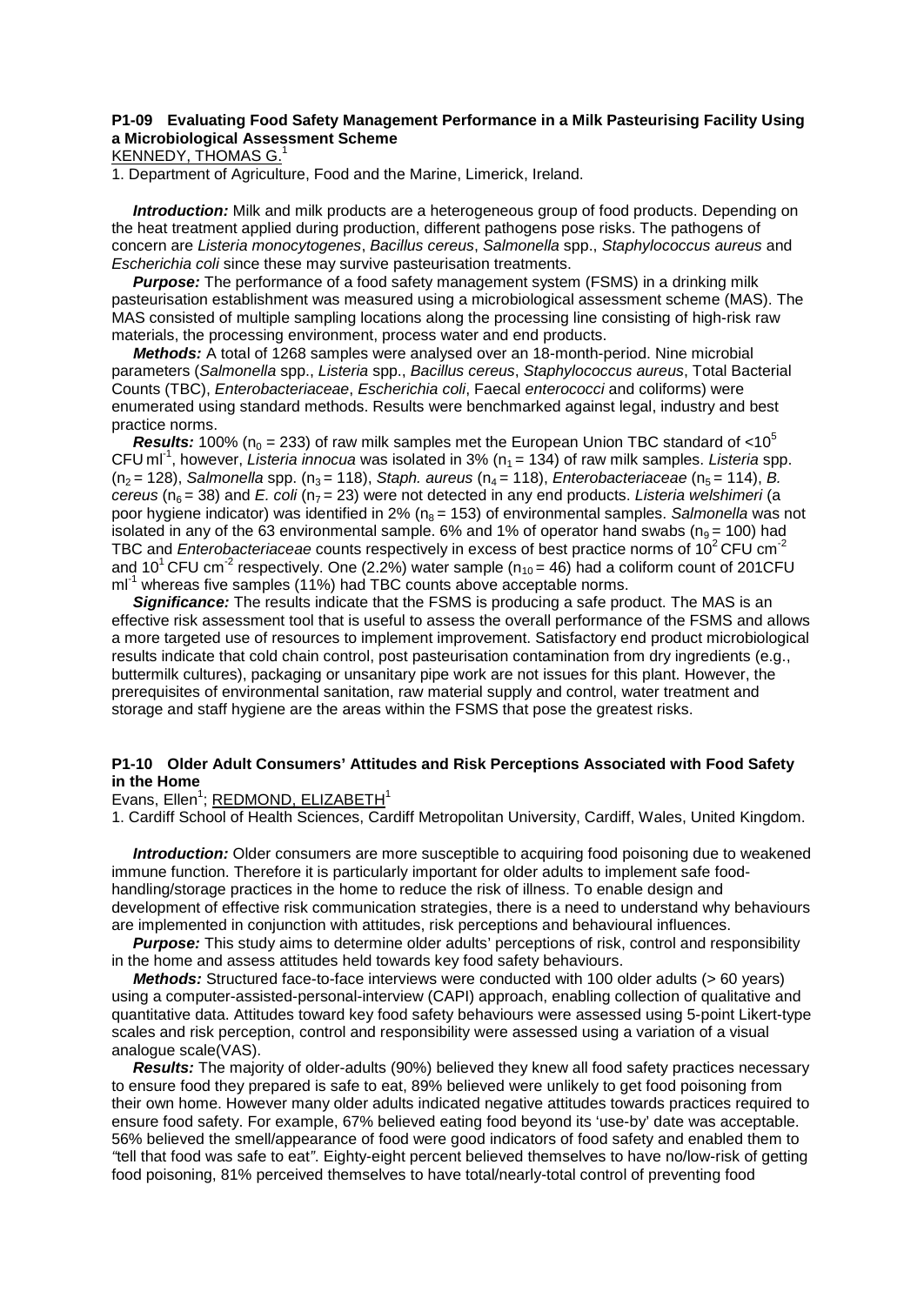poisoning and 86% thought themselves to have complete/nearly-complete responsibility for preventing food poisoning. A significant correlation (*P* < 0.05) was identified between perception of personal risk of illness and personal control and responsibility concerning food-handling/storage in the home.

**Significance:** Attitudes and risk perceptions identified in this study may prevent older adults from implementing safe food-handling/storage practices thus increasing the risk of food poisoning. Perceived personal invulnerability may undermine food-safety education. Interventions are required to raise awareness of food safety risks in the home and improve associated behaviours.

## **P1-11 Identification of Behavioural Risk Factors Associated with Listeriosis in the Home** Evans, Ellen<sup>1</sup>; REDMOND, ELIZABETH<sup>1</sup>

1. Cardiff School of Health Sciences, Cardiff Metropolitan University, Cardiff, Wales, United Kingdom.

 *Introduction:* Reported European listeriosis bacteraemia incidence has doubled since 2001, almost exclusively among consumers > 60 years. Many cases are sporadic, and foods associated with transmission are principally ready-to-eat (RTE) with extended (usually refrigerated) shelf-life capable of supporting *L. monocytogenes* growth. Such foods are frequently brought into the home for preparation/consumption and therefore, implementation of safe food-handling/storage behaviours is crucial to reduce the risk of listeriosis. Currently there is a lack of data to inform understanding of behavioural risk factors that relate to possible listeria infections in the home.

 *Purpose:* This study aims to identify purchase, storage and consumption behavioural factors associated with the risk of listeriosis among older-adults (> 60 years).

*Methods:* A quantitative self-complete-questionnaire was self-administered to older-adults (n = 100) to ascertain self-reported shopping habits, purchase preference/frequency, storage behaviours, 'use-by' date adherence and refrigeration temperatures.

 *Results:* All older-adults reported purchasing RTE-foods associated with listeriosis/*L. monocytogenes* prevalence, with 89% reporting doing so every week. Post-purchase food-handling behaviours associated with potential temperature abuse were reported, including failure to always go straight home after completing food shopping (36%), failure to always put food shopping away immediately (12%) and never using a coolbag when shopping for RTE-foods (61%). The majority reported prolonged storage of opened-RTE-foods, with only 28% reporting consumption of sliced cooked ham within the recommended 2 days after opening. Discrepancies were identified between knowledge and reported behaviours in relation to 'use-by' dates. Although the majority (72%) believed 'use-by' dates were the best indicator of food being safe to eat and 62% reporting to 'always' take note of 'use-by' dates, many (57%) reported consumption of foods beyond 'use-by' dates. The majority (84%) did not know the recommended maximum refrigeration temperature for safe foodstorage (5°C), thus limiting the ability to control and mange risks associated with microbial hazards.

 *Significance:* Cumulative findings suggest that older-adults may implement food-handling/storage behaviours that may increase risks associated with listeriosis in the home. Findings may be used to develop food-safety education approaches designed to specifically decrease implementation of unsafe food-handling/storage and consumption behaviours, and reduce the risks associated with listeriosis.

## **P1-12 Hospital Caregiver Risk Perceptions and Attitudes toward Powdered Formula Milk Use, Preparation and Storage – Implications for Microbiological Safety**

REDMOND, ELIZABETH C.<sup>1</sup>; Griffith, Chris<sup>1</sup>

1. Food Industry Centre, Cardiff Metropolitan University, Cardiff, United Kingdom.

 *Introduction:* Hospitals are the reported location for most outbreaks of *Cronobacter* spp. associated with powdered-formula-milk (PFM). Qualitative research suggests differences in infantfeeding practices in hospitals in terms of use, perceived acceptability and preparation of PFM. Some hospitals use ready-to-consume (UHT) products, others have PFM feeds prepared in central units or hospital wards.

**Purpose:** The aim of this study was to obtain quantitative data from hospital nurses (HN) and hospital midwives (HMW) who care for infants < 6 months in hospitals, to identify cognitive factors that may influence implementation of unsafe preparation and storage of PFM in hospitals.

*Methods:* Postal self-complete questionnaires (n = 2000) were administered to HN and HMW in Maternity, Pediatrics and Neonatal Departments in 10% (n = 47) of UK Hospital Trusts (post-ethics approval). Attitudes towards PFM use, preparation/storage were assessed using 5-point Likert-type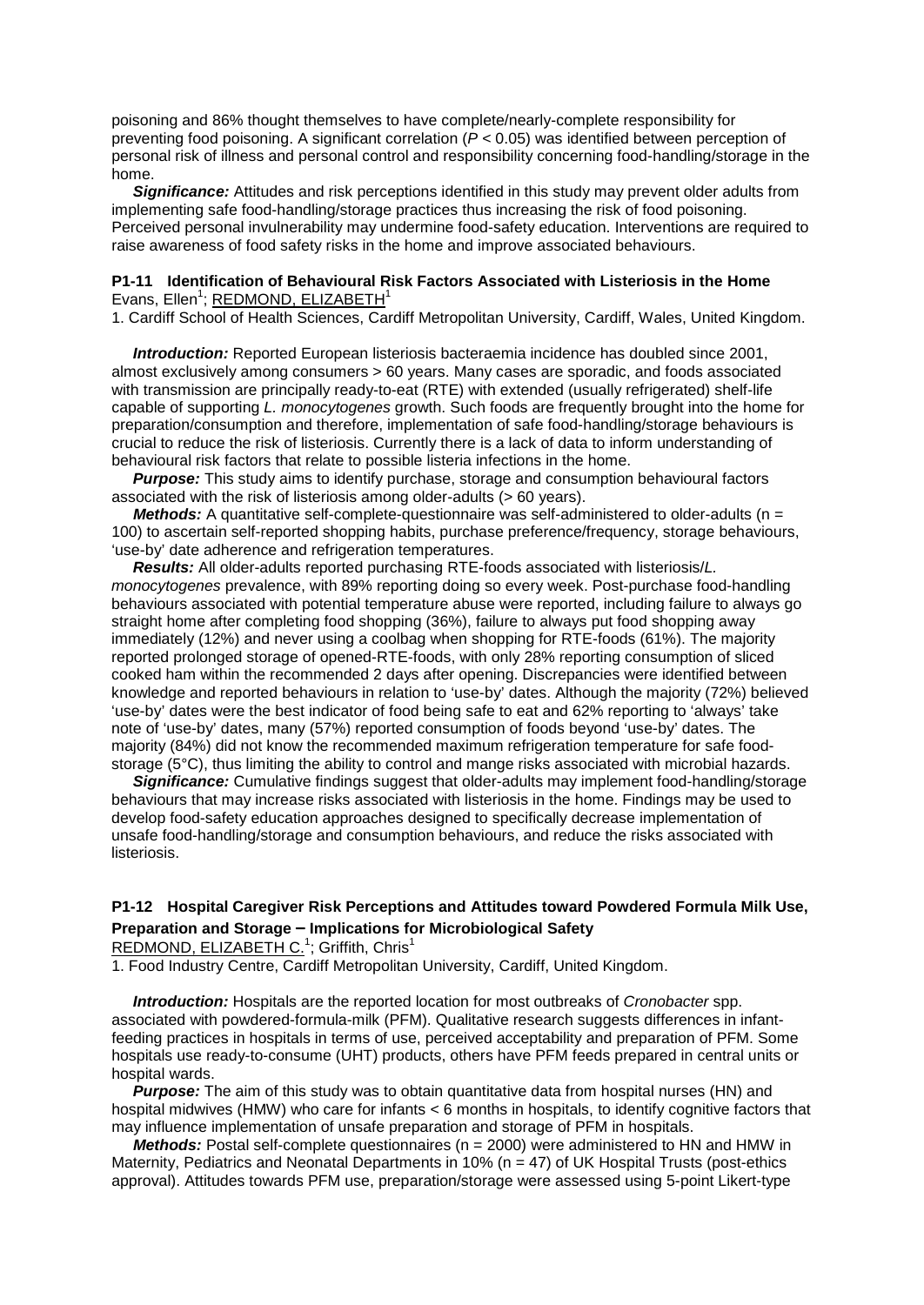scales; perceptions of risk and control were determined using a variation of a visual-analogue-scale (VAS).

 *Results:* Cumulatively, the majority of HN and HMW perceived recommended practices to reduce the risk of illness from feeding with PFM to be important. However, practices associated with preparing 'one-feed-at-a-time', feeding reconstituted feeds immediately after preparation and reconstitution using boiled water cooled for < 30 minutes/at >70 $^{\circ}$ C were not considered to be important by 18% of HN/HMW. The majority (60 – 77%) of HMW/HN believed PFM was a sterile product and 77% were unaware of the association between PFM and *Cronobacter* spp./*Salmonella*. Findings suggested perceptions of 'optimistic-bias' and the 'illusion-of-control' whereby HMW/HN considered the risk of infant illness after consuming PFM made-up by themselves to be less than other HMW/HN/parents; similarly, HMW/HN perceived they had more control and were more conscious about hygiene/safety than other HMW/HN/parents.

**Significance:** Attitudes and risk perceptions identified in this study may prevent HMW and HN from implementing recommended risk-reducing behaviours when preparing/feeding PFM and therefore increase the potential risk of illness. Risk communication initiatives are required to raise awareness of the microbial hazards in PFM and improve PFM preparation/storage behaviours in hospitals.

#### **P1-13 Evaluation of a Knowledge Transfer Feasibility Project to Improve Technical Operations and Microbiological Safety in Food-sector Small and Medium-sized Enterprises (SMEs) in Wales, UK**

REDMOND, ELIZABETH C.<sup>1</sup>; Lloyd, David C.<sup>1</sup>

1. Food Industry Centre, Cardiff Metropolitan University, Cardiff, United Kingdom.

 *Introduction:* The KITE (Knowledge, Innovation, Transfer, Exchange) Project was developed and implemented in response to the reported decline of food technologists in Wales (UK) and the critical need to for food-sector SMEs to meet technical demands required for business sustainability. This feasibility project, based on a collaborative partnership between an industrial (SME) partner, a knowledge-based partner and an affiliate (graduate/individual with industrial-experience), aimed to increase food science/technology knowledge and improve technical compliance with 3rd party accreditation standards in food-sector SMEs.

**Purpose:** A process and output/outcome evaluation of the KITE project was undertaken to assess procedural development/implementation and determine impact.

*Methods:* In-depth interviews (n = 30) were conducted with KITE and SME Managers, Affiliates and Technologists; quantitative surveys ( $n = 43$ ) were administered to collaborative partners. Project approaches/reports were reviewed and media reports (n = 90) relating to SME Partners analysed using content analysis.

 *Results:* During KITE Project implementation (3 years) significant outputs have been delivered and positive primary and secondary impacts reported. Evaluation of project processes found that setup procedures were time-efficient and a flexible approach was used to meet changing SME business needs. Development of innovative processes accommodated employment requirements of private/public sector KITE partners. Provision of technical expertise to affiliates in 21 SMEs resulted in changes in food safety culture and achievement of 12BRC (5/6) accreditations (77% grade A),10 retail quality standards and 4 Safe-and-Local-Supplier-Approval (SALSA) awards. SME Managers reported increased sales exceeding £10million (€12million) as a result of new customers obtained due to improved technical performance and innovative new-product-development (n ≥ 187products). Food production cycles flattened and seasonal fluctuations in production for some SMEs allowed job retention in off-peak periods. Overall, 550 jobs have been safeguarded; 195manufacturing roles and 28 quality assurance roles created, reversing the migration of technical skills away from Wales.

 *Significance:* Cumulatively, the KITE feasibility Project has facilitated medium and long-term strategic development, technical innovation, safety and maintenance/improvement in food production processes in food manufacturing/processing SMEs in Wales, UK. Furthermore, SME partners experienced increased sales and job retention as a result. Evaluation findings suggest the potential for international application.

## **P1-14 WITHDRAWN**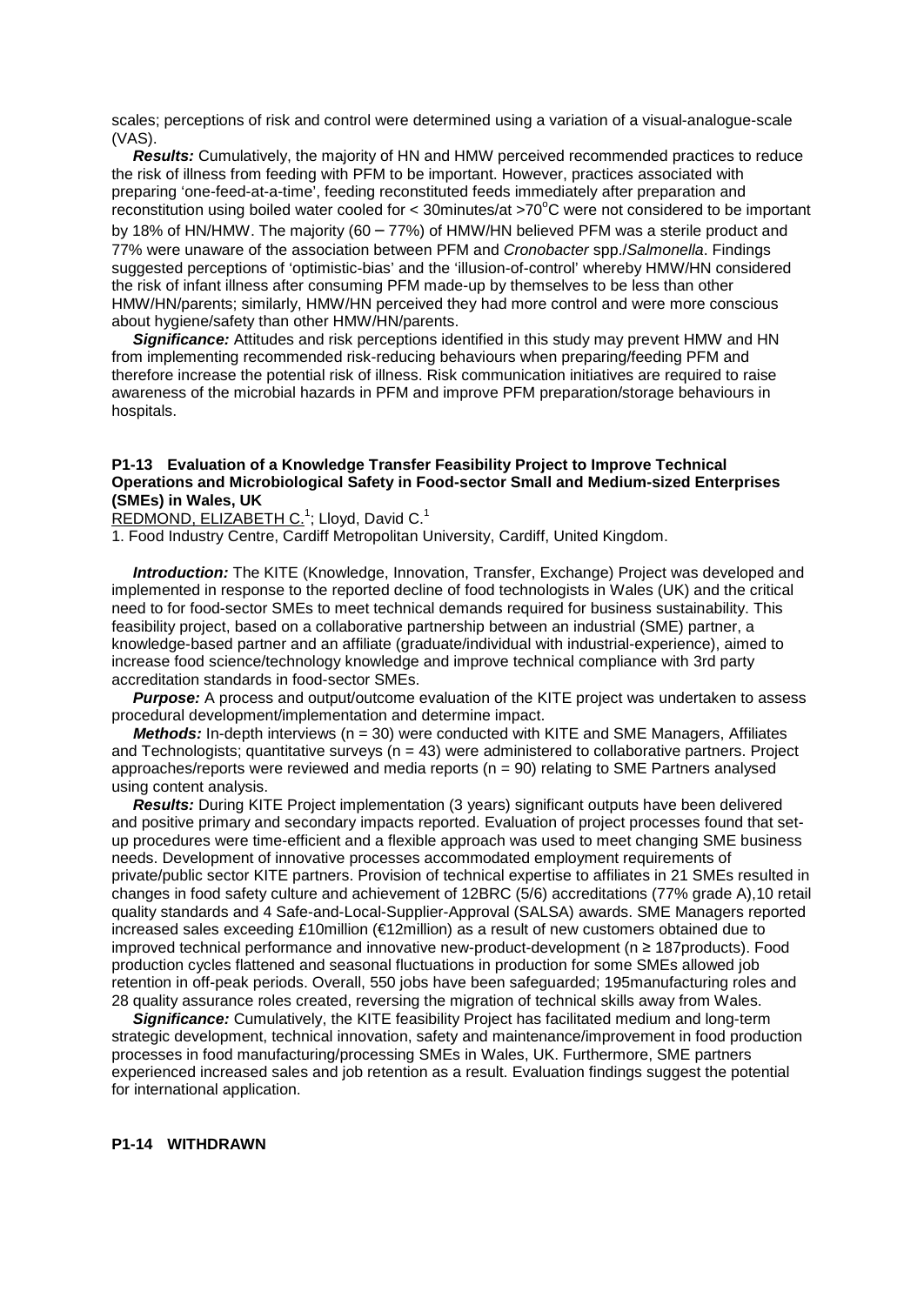#### **P1-15 Best-before Date Mass Experiment – Food Storage Temperatures Registered by Swedish School Pupils**

MARKLINDER, INGELA<sup>1</sup>; Eriksson, Mattias<sup>2</sup>

1. Dept. of Food, Nutrition and Dietetics, Uppsala University, Uppsala, Sweden.

2. Dept. of Energy and Technology, Swedish University of Agricultural Sciences, Uppsala, Sweden.

 *Introduction:* The fourth Friday in September is Researchers' Night, instituted by the European Commission. In autumn 2011, a mass experiment focusing on refrigeration temperatures was organized through 72 Swedish schools. Food storage temperature has a major impact on bacterial growth. Thus a correct temperature might increase the best-before durability of food, which is positive in an environmental perspective.

*Purpose:* The objective was to investigate the food storage temperature in Swedish refrigerators and to use best-before-date labeling to determine whether school children considered the food items edible. Another purpose was to see if the mass experiment would increase interest and knowledge of food storage and resource management among school pupils.

 *Methods:* The experiment was performed by 1,812 school pupils attending grades 2 through 12 and 'folk high school,' who registered the temperature on different shelves in their own family's refrigerator. The teachers handed out thermometers (Moller-Therm (+0.5/- 0.1°C) and instructions. The school pupils performed the measuring at home and registered their data online; almost half of them (44%) got some help to accomplish the registration.

 *Results:* The temperature on middle shelves at the back was the coldest (average 4.8°C, SD 3.1). The storage temperatures of dairy products, meatballs and sausages exceeded the recommended 8 °C in almost one quarter of cases. In 75 percent ground beef was stored at higher temperatures than recommended (average  $5.5^{\circ}$ C (SD = 3.72). Even though the use-by date had been passed in 30 percent of cases, the pupils did not rate them as inedible. Just 3.7 percent of the food items were determined to be inedible although the best-before date were passed in 11.4 percent of cases. The experiments contributed to increased discussions of food hygiene, food storage and resource management. The majority of the teachers also agreed to that pupils' interest and understanding of food labeling, food hygiene, food storage and environmental aspects increased.

*Significance:* A relatively high proportion of food items were stored at higher temperatures than recommended and the pupils sometimes fail to use the best-before date. But the mass experiment contributed to an increased interest and knowledge of food storage and resource management among pupils. Thanks to Vetenskap & Allmänhet (VA) funding and to Lotta Tomasson at VA for organizing the project. Thanks to all participating pupils and teachers.

## **P1-16 HACCP for Space Flight or Cucumber Production? A Delphi Study of On-farm HACCP and Food Safety Hazard Assessments**

SOON, JAN-MEI<sup>1</sup>; Baines, Richard N.<sup>2</sup>

1. Department of Agro-Industry, Universiti Malaysia Kelantan, Pengkalan Chepa, Kelantan, Malaysia.

2. School of Agriculture, Royal Agricultural College, Cirencester, Gloucestershire, United Kingdom.

 *Introduction:* The Delphi process is a standard procedure for eliciting expert opinion. The Delphi technique is best used to tackle a complex problem that could benefit from subjective opinions to determine or develop a range of possible alternative solutions. It has been proven as a useful method for eliciting expert opinions within the food safety domain.

 *Purpose:* To identify and aggregate the opinions of fresh produce experts regarding the future of on-farm HACCP and food safety risk assessments.

 *Methods:* Eighty-six food safety experts were invited to participate in the Delphi study to determine the requirements of on-farm HACCP and food safety hazard assessments in fresh produce farms. Experts were defined as having met two criteria: (1) currently teaching in a university level food safety, agriculture/horticulture or working in the horticulture/agriculture sector (2) experience in the food safety, microbiology, chemical, or risk assessment. The Delphi study consisted of two rounds.

 *Results:* Based on the panelists' feedback, a farm-specific HACCP plan based on risk reduction points is needed as part of the farm to fork food safety management plan. The panelists however, disagreed with the statement that "by 2015-2020, on-farm HACCP should be made mandatory in the production of fresh produce crops". Training and empowering of farmers to conduct their own food safety risk assessments were supported by all panelists. Most experts agreed that farm specific HACCP-based plans were needed at the farm level but should not be made mandatory.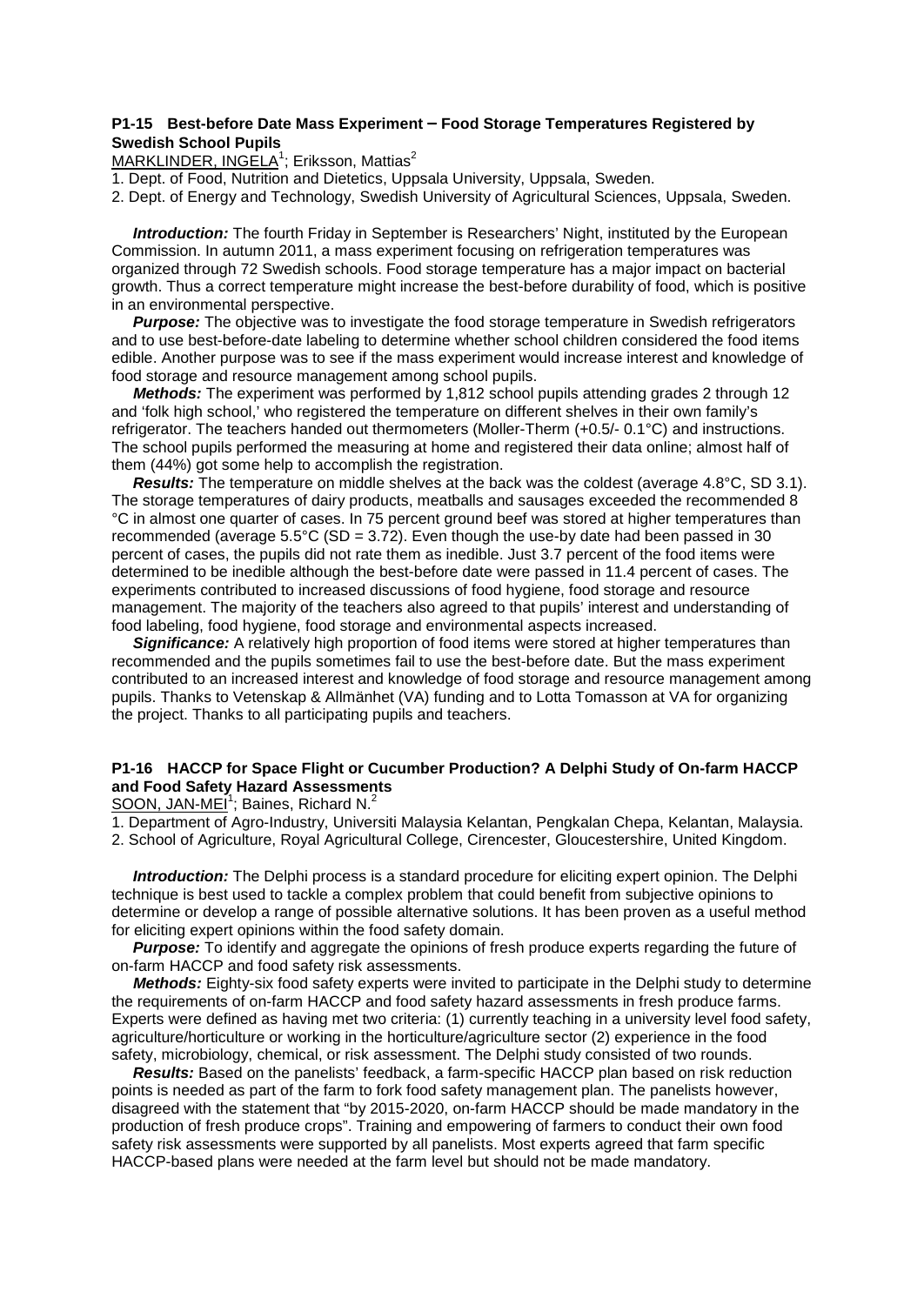*Significance:* The implementation of a full-fledged HACCP plan may be impractical; rather the HACCP-based approach is much more feasible.

## **P1-17 Systematic Review and Meta-analysis of Food Safety Training on Hand Hygiene Knowledge and Attitudes among Food Handlers**

SOON, JAN-MEI<sup>1</sup>; Baines, Richard N.<sup>2</sup>

1. Department of Agro-Industry, Universiti Malaysia Kelantan, Pengkalan Chepa, Kelantan, Malaysia.

2. School of Agriculture, Royal Agricultural College, Cirencester, Gloucestershire, United Kingdom.

*Introduction:* Analysis of food safety training or hand hygiene interventions (i.e., hand hygiene education) to increase knowledge and improve hand hygiene practices are important, since hand hygiene is considered an important measure to reduce cross-contamination risks. In the context of food safety, meta-analyses have only been recently used to integrate and synthesize food safety information. To our knowledge, a meta-analysis comparing the effectiveness of food safety training or hand hygiene interventions in food handlers has never been conducted.

*Purpose:* To assess the extent to which food safety training or intervention strategies increase knowledge and attitudes towards hand hygiene.

*Methods:* A systematic review of food safety and hand hygiene training articles was conducted. Search terms included combination of "food safety", "food hygiene", "training", "education", "handwashing", "hand hygiene", "knowledge", "attitudes", "practices", "behaviour" and "food handlers". Meta-analyses were conducted using Comprehensive Meta-Analysis (CMA) Software version 2. All pooled analyses were based on random-effects model.

 *Results:* Meta-analysis of 9 food safety training/intervention studies on hand hygiene knowledge among food handlers were significantly higher than control (without training), with an effect size (Hedges' g) of 1.284 (95% CI =  $0.830 - 1.738$ ). Five food safety training/intervention studies monitor hand hygiene attitudes and self-reported practices with a summary effect size of 0.683 (95% CI = 0.523, 0.843). Food safety training increases knowledge and attitudes towards hand hygiene practices. A combination of standard training and social cognitive behavioral interventions resulted in the highest effect sizes for both studies.

*Significance: Despite the effectiveness of hand hygiene training in improving knowledge, it may* be less effective at motivating people to practice them. Refresher training and long term reinforcement of good food-handling behaviours may also be beneficial in sustaining good hand washing practices.

#### **P1-18 Development of AquaFRAM: An Aquaculture Farm Food Safety Risk Assessment Tool for Salmon Farms**

## SOON, JAN-MEI<sup>1</sup>; Baines, Richard N.<sup>2</sup>

1. Dept. of Agro-Industry, Universiti Malaysia Kelantan, Pengkalan Chepa, Kelantan, Malaysia.

2. School of Agriculture, Royal Agricultural College, Cirencester, Gloucestershire, United Kingdom.

 *Introduction:* Atlantic salmon (Salmo salar) is the most significant aquaculture species in Europe, both in terms of production and economic value, with Norway, followed by Scotland and Ireland as the three major European producers. Potential hazards to food safety by consumption of farmed salmon includes (i) toxic chemicals and chemical compounds which have been accumulated by the fish from their aquatic environment or from their food or as residues from veterinary medicines and (ii) pathogenic organisms in the fish, such as parasites, viruses and bacteria which may be harmful to humans.

 *Purpose:* To develop an Aquaculture Farm-Food Safety and Diseases Risk Assessment Tool (AquaFRAM) for salmon farms in the UK.

 *Methods:* AquaFRAM has been developed using MS Excel software utilising a qualitative risk assessment approach for farmers to evaluate their food safety practices and to assess potential food safety hazards and diseases on their farms. The risk assessment is based on the risk matrix of frequency of likelihood × severity, where the farmers will judge the likelihood of the hazards occurring on their farm based on given examples or scenarios. The severity scoring was derived from a separate Delphi study. AquaFRAM was tested on 9 UK salmonid companies (8 salmon; 1 trout company). The participating companies represent more than 60% of the total UK's salmonid production.

 *Results:* All of the farms who tried and tested the AquaFRAM tool reported it being farmer-friendly and practical. All the salmonid farms determined that the Good Aquacultural Practices Assessment (Questions and Answers) were the most useful. Using the developed action plan as proof of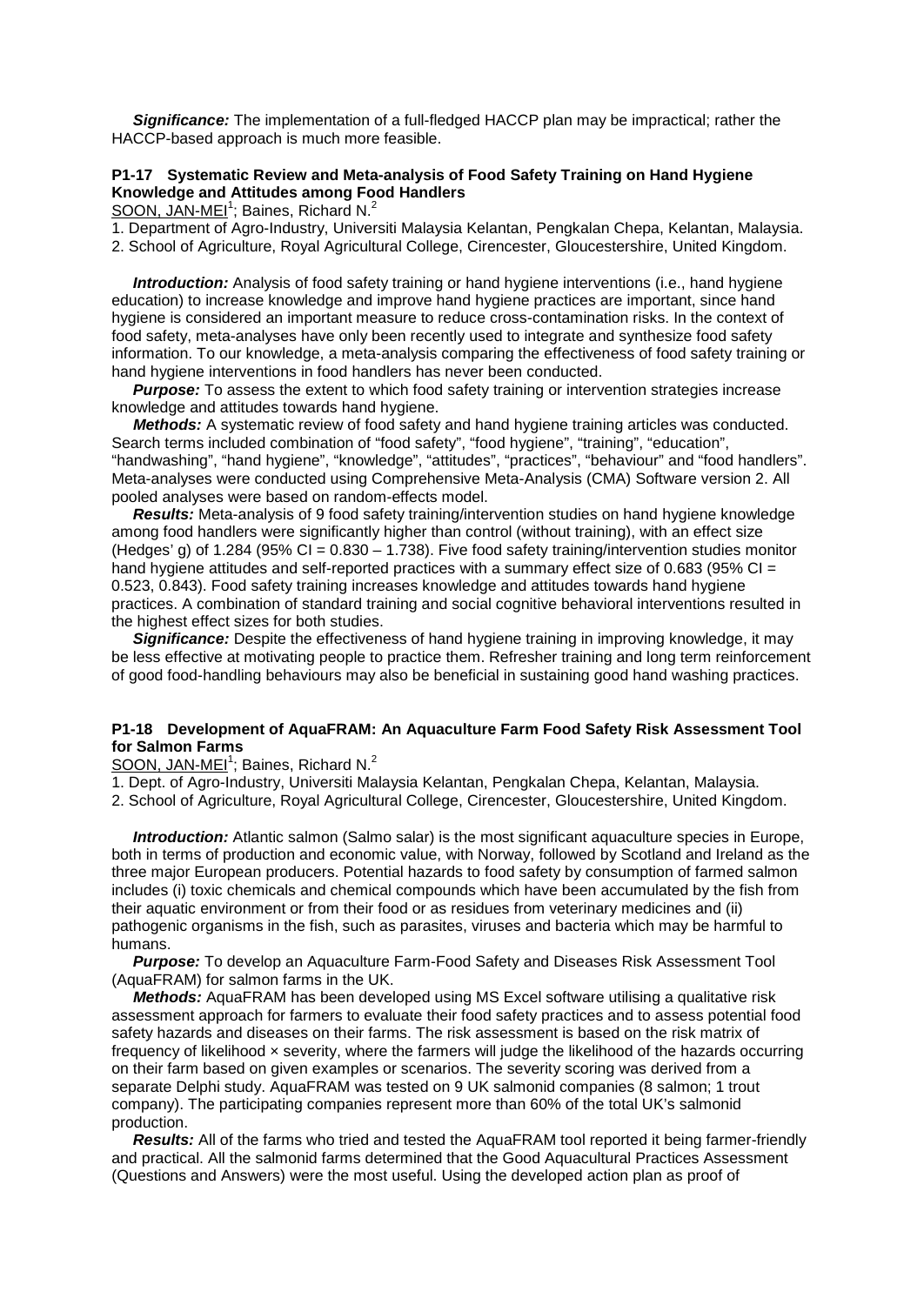assessment to second or third party audits were useful for eight of the farms while six farms stated that the probability ranking and risk ranking output were relevant. Eight farms rated veterinary medicine, water quality and types of diseases and photos of diseased fishes as the most relevant and useful topics; followed by feed, vaccination, harvesting and post-harvest handling.

*Significance:* It was highlighted that the current tool focused mainly on risk reduction and not risk elimination. It is also appropriate for educational and training of full-time and seasonal farm workers.

## **P1-19 Development of a Food Safety Educational Comic Book for Restaurant Food Handlers in English and Spanish**

DWORKIN, MARK<sup>1</sup>

1. School of Public Health, University of Illinois at Chicago, Chicago, IL, United States.

**Introduction:** In the United States, restaurants or delicatessens are the most frequent sources of food eaten in foodborne outbreaks. In the few published studies of restaurant food handler knowledge, substantial knowledge gaps have been recognized.

 *Purpose:* A food safety educational comic book was created for restaurant food handlers to provide them with an entertaining and provocative way to increase their knowledge in order to promote best food safety behavioral practices.

 *Methods:* In northern Illinois, 729 food handlers from 211 participating restaurants were interviewed. The 50-question survey was administered in English or Spanish, based on the preference of each participant. If a knowledge question was answered incorrectly by at least 20% of food handlers, either overall or within the language-specific subgroups, it was included in the comic book. The comic book underwent several drafts to improve clarity, provide visual emphasis of concepts and verify facts. Four local and one state health department reviewed the content and provided advice. Focus group meetings were held with food handlers at restaurants to provide recommendations and test cognition. Spanish translation and back translation was performed.

 *Results:* Food handler knowledge gaps were related to cross-contamination, cooking temperatures, defrosting and storage of food and minimum and maximum temperatures that germs grow most easily. A 20-page comic book (including cover pages) was created. The contents included a page of facts, a quiz, a story based on a chef who instructs food handlers about errors he identifies in a restaurant kitchen, a wrestling match with a germ that illustrates hygiene and the temperature danger zone and illustrations of three actual foodborne outbreaks with emphasis on poultry thawing, working while ill and the potential danger of raw ground meat.

**Significance:** Educational material that targets the most frequently recognized knowledge gaps and is delivered in a story-based illustrated format may serve to augment other efforts to educate food handlers. Story-based educational material may stimulate interest and memory retention more than straightforward brochures. A study comparing the efficacy of the comic book compared to a brochure is ongoing.

**P1-20 Production of Alkaline Metalloprotease by Meat Spoiling** *Pseudomonas* **Species**

<u>BAJCSI, NIKOLETT</u><sup>1</sup>; Fustos, Zoltan<sup>1</sup>; Belak, Agnes<sup>1</sup>; Maraz, Anna<sup>1</sup>

1. Corvinus University of Budapest, Budapest, Hungary.

 *Introduction:* Raw meat stored at refrigerated temperatures has been spoiled by different *Pseudomonas* species, the most common of which is psychrotrophic bacteria, which become dominating as the spoilage progresses. Extracellular enzyme production of the spoiling bacteria has a crucial role in this process. Meat proteins are hydrolyzed mainly by extracellular alkaline metalloproteases (AprX) of pseudomonads and the enzyme production is regulated by different environmental conditions such as temperature, pH and metal ions.

*Purpose:* Our aim was to determine the alkaline metalloprotease activity of different *Pseudomonas fluorescens*, *P. fragi* and *P. lundensis* strains under different environmental conditions.

 *Methods: Pseudomonas* strains have been isolated during our previous investigation of the raw poultry meat spoilage process and selected as isolates of outstanding protease activity. Influences of different environmental conditions have been determined by the application of optimized semiquantitative and quantitative protease assays.

 *Results:* The optimized agar diffusion assay used for the determination of the protease activity allowed the semi-quantitative screening of a huge number of enzyme-containing supernatants because the gentamycin containing skim milk agar inhibited the growth of bacterial cells therefore membrane filtration of the supernatants could be skipped. The quantitative measurement of alkaline metalloprotease activity was carried out using the azocasein as a substrate. For the optimal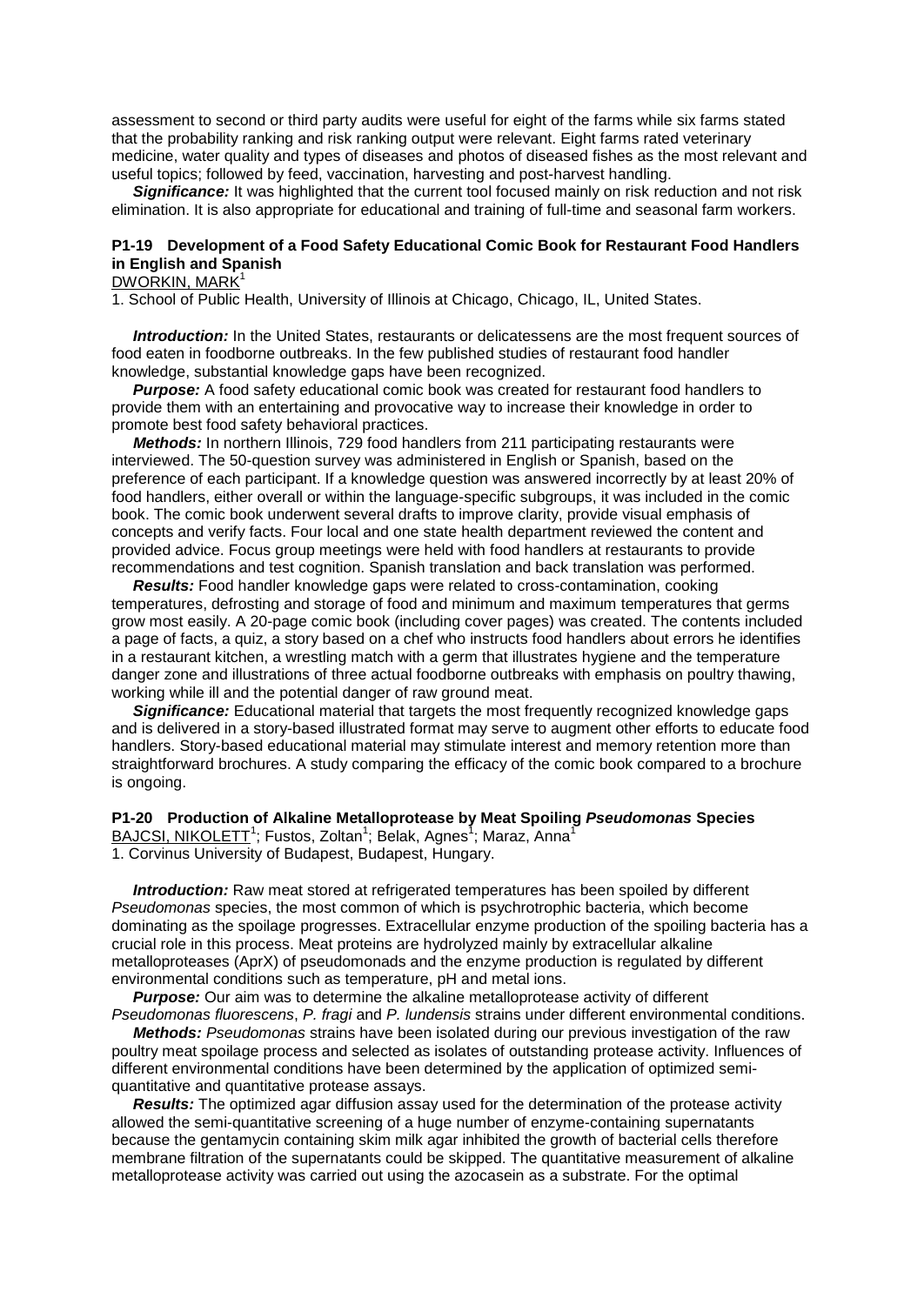metalloprotease production, the buffered culture media have to contain an inducer like skim milk, but citric acid applied in the buffer for setting the pH inhibited the protease activity. The neutral or slightly alkaline growth conditions and presence of different metal ions can increase the protease activity. Under the optimized circumstances *P. fluorescens* strains proved to be the best protease producers.

 *Significance:* The optimized conditions for protease production and activity allow the determination of circumstances and techniques that suppress the growth and protease production by pseudomonads during meat spoiling. The work was supported by TÁMOP-4.2.1.B-09/12 and TÁMOP-4.2.2/B-10 projects.

#### **P1-21 Portuguese Food Microbiological Information Network – The Mutual Benefits of Information Share**

VIEGAS, SILVIA<sup>1</sup>; Oliveira, Luísa<sup>1</sup>

1. Alimentação e Nutrição, Instituto Nacional Saúde Dr Ricardo Jorge,IP, Lisboa, Portugal.

 *Introduction:* The National Institute of Health launched the Portuguese Food Microbiological Information Network (RPIMA) to collect, standardize, gather and analyse food microbiological and epidemiological data from scientific literature, stakeholders and data producers. All steps of the food chain were considered in order to obtain global information, for the first time at national level and in useful time, to be available for data users.

**Purpose:** Identification and characterization of benefits of food share information for all food chain stakeholders, from farm to fork (Food production, Universities, Politic, Public health, Education, Consumption, Laboratories and Risk management).

 *Methods:* Meetings of working groups of RPIMA (94 participants).

 *Results:* All information compiled will be standardised, validated, qualified, traceable to its source and compatible with other national and international data bases.

The information produced can contribute to:

- Optimize national resource usage
- The control, monitoring and surveillance of microorganisms in food chain

(detection proactive system)

- The detection of emerging organisms (prevention of foodborne diseases (FBD))
- The Integrated Surveillance between Public Health, Veterinary and Food Safety
- The risk management and Food Safety measurement (risk indicators/ strategies)
- The identification of risk assessment information gaps that can be investigated by research
- The calculation of the burden of foodborne diseases

 *Significance:* The implemented system contributes to optimize national resources, identifying weaknesses that require a higher investment. With this work we can gather food microbiological and epidemiological data, presently dispersed in different databases and contexts, about identification, level, frequency, distribution and characterization of pathogens occurrence throughout the food chain, to monitor potential vehicles of human infections and to contribute to the metric optimization of food safety. The global information can serve as scientific evidence, for the first time in useful time, to improve food safety at national and international level, namely for risk assessors/managers.

#### **P1-22 Food-safety Risk Estimation by Catering Professionals: Experts' Cognitive Biases Derive More from Retrieval Deficits Than from Knowledge Deficits**

Desaulty, Stéphane<sup>1</sup>; **DUFOUR, CHRISTOPHE<sup>2</sup>; Saulais, Laure<sup>4</sup>; Di Martino, Hélène<sup>5</sup>; Terrier,** Patrice

- 1. Silliker SAS University of Toulouse-CNRS UMR 5263, Toulouse, France.
- 2. Silliker SAS, Cergy-Pontoise, France.
- 3. University of Toulouse-CNRS UMR 5263, Toulouse, France.
- 4. Institut Paul Bocuse Research Center, Ecully, France.
- 5. EBI EBInnov laboratory, Cergy-Pontoise, France.

 *Introduction:* Food safety specialists underline the importance of taking into account the psychological aspects of good hygiene practices application. Since the precursor works of Rennie (Rennie, 1995), the use of socio-cognitive models of human behaviors is the most convincing approach to improve the efficiency of food hygiene trainings. In these models, risk perception is a determinant of behaviors. Therefore, understanding how catering professionals perceive risk is a key to improve food safety. Relevant knowledge is necessary but not sufficient to correctly perceive risk.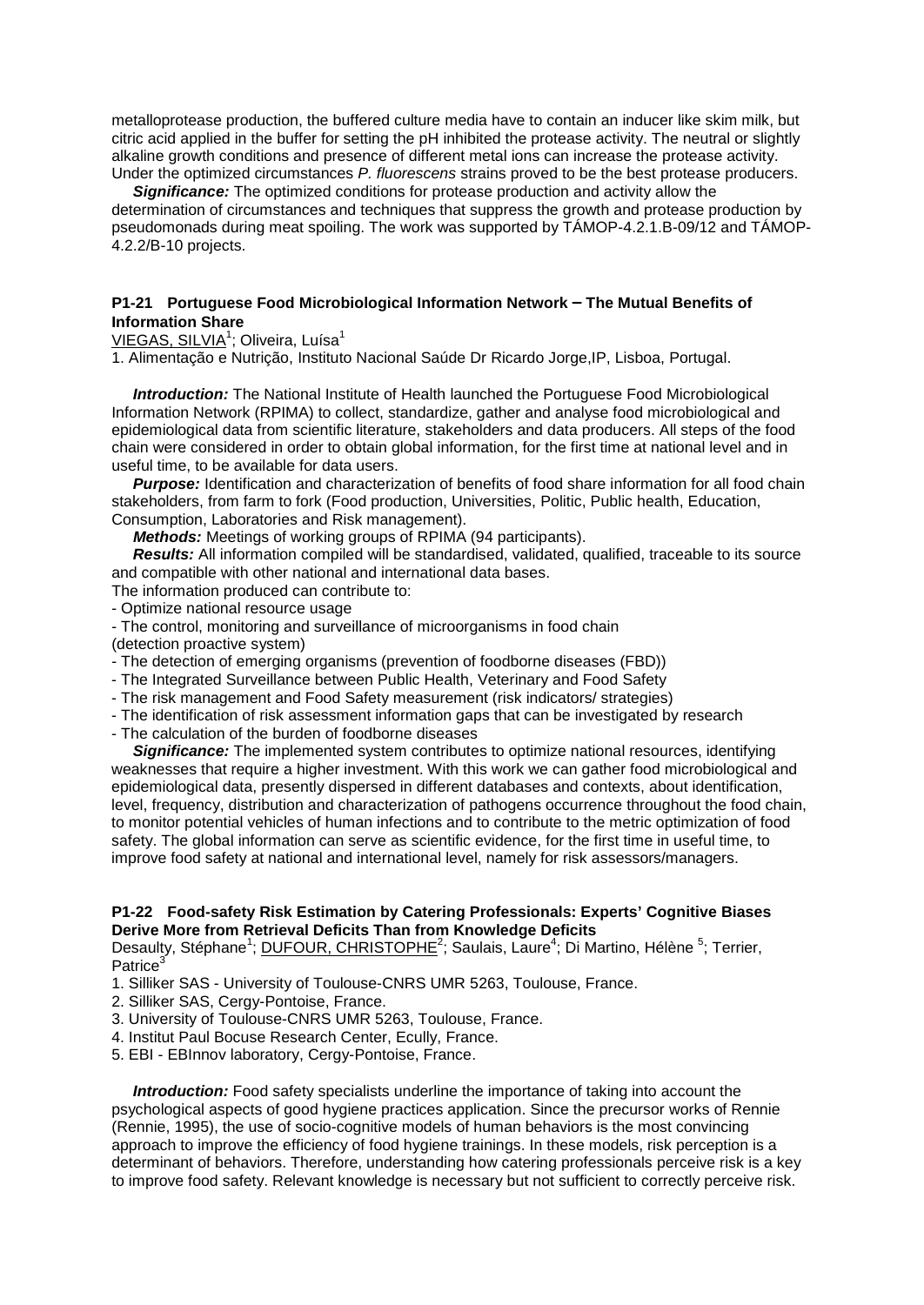In addition to having knowledge, professionals must retrieve and use it.

*Purpose:* This study aims to examine some cognitive aspects of risk perception. Based on an empirically validated model of memory and reasoning, the Fuzzy-Trace Theory (Reyna, 1995; Reyna & Adam, 2003), we test the hypothesis that expertise in sanitary risks could decrease errors linked to knowledge deficit but increase errors linked to the cognitive process of knowledge retrieval.

 *Methods:* One hundred eleven catering sector professionals (38 auditors, 37 managers and 36 operators) completed a questionnaire exploring their perceptions of specific food-related risks, assuming that expertise in risk perception increases from operators to managers, auditors being considered as the experts group.

 *Results:* Overall we show that both knowledge deficit and retrieval failure are sources of errors in risk estimations; and that experts are more sensitive to the latter while novices are more sensitive to the former. Knowledge deficit induces significant underestimation of contamination risk only for operators (*P* < .05). When a higher level of knowledge is required, all groups wrongly estimate risks (*P* < .005) but the error is significantly lower for auditors (*P* < .05). Retrieval failure produces estimation errors (e.g., Underestimation of perceived risk, *P* < .05) for managers but neither for operators nor auditors.

**Significance:** Experts were not immunized against biases and might even be more sensitive than novices to retrieval failure. Trainings should provide support to knowledge retrieval in addition to knowledge dissemination.

#### **P1-23 Impact of** *Staphylococcus aureus* **Strain Variability upon Product and Process Design Validation**

Johnson, Nick<sup>1</sup>; <u>CHANG, ZHENG</u><sup>1</sup>

1. Nestlé Research Center, Lausanne, Switzerland.

**Introduction:** Inter-strain variation in growth response is a potentially important factor to consider in the safe and stable design of foods.

 *Purpose:* This study aimed to determine the importance of inter-strain variability in validating safe product designs by using turbimetric measurements and TTD methods.

 *Methods:* The variability in growth response of 30 strains of *Staphylococcus aureus* was evaluated using a Time-to-Detection (TTD) approach in Tryptone Soya Broth under different environmental conditions of pH  $(4.0 - 7.0)$ , NaCl  $(0.5 - 20%)$  and undissociated lactic acid  $(0 - 800$  ppm). The effects of 20 intervals of each environmental condition were tested independently. Maximum specific growth rate was derived from TTD data under each growth condition using serially diluted cultures and absorbance in a multiple well turbimetric system Bioscreen C.

 *Results:* The inter-strain variability observed between *Staphylococcus aureus* strains was greater than the intra-strain variability observed between replicates ( $P < 0.05$ ). The variability in strain response increased with increasing environmental stress, as indicated by coefficient of variance (%CV) of μmax. Minimum cardinal values (i.e., pHmin, MICHLa and awmin) were also estimated, and show little inter-strain correlation. A product and process design scenario was chosen as the basis to determine through application of the gamma concept and Monte Carlo simulation, those strains most likely to grow fastest under realistic conditions of variable NaCl, Na-lactate, and pH. This study demonstrated only a few strains are best suited to the majority of product and process formulations simulated, and that, of the strains and environmental conditions tested, these strains should comprise the challenge study cocktail in product validation. The inter-strain variability was found to be significant when tested against a realistic product and process design, resulting in large predicted shelf-life differences across the strains tested.

 *Significance:* Apart from aiding the selection of challenge test strains, this study has provided insight into correlations between strains in the pattern and magnitude of individual strain stress responses. The incorporation of this inter-strain variation, and other phenotypic information, into predictive models is seen as an important step in improving the accuracy of internal quantitative risk and exposure assessments.

## **P1-24 Phenotypic and Toxigenic Profile of Emetic and Non-emetic** *Bacillus cereus* **Food Isolates**

AGNIESZKA BEDNARCZYK-DRAG<sup>1</sup>, Elżbieta Daczkowska<sup>1</sup> – Kozon, Alicja Dłubała<sup>1</sup> Dept. of Applied Microbiology and Biotechnology, Faculty of Food Sciences and Fisheries, West Pomeranian University of Technology, Szczecin, Poland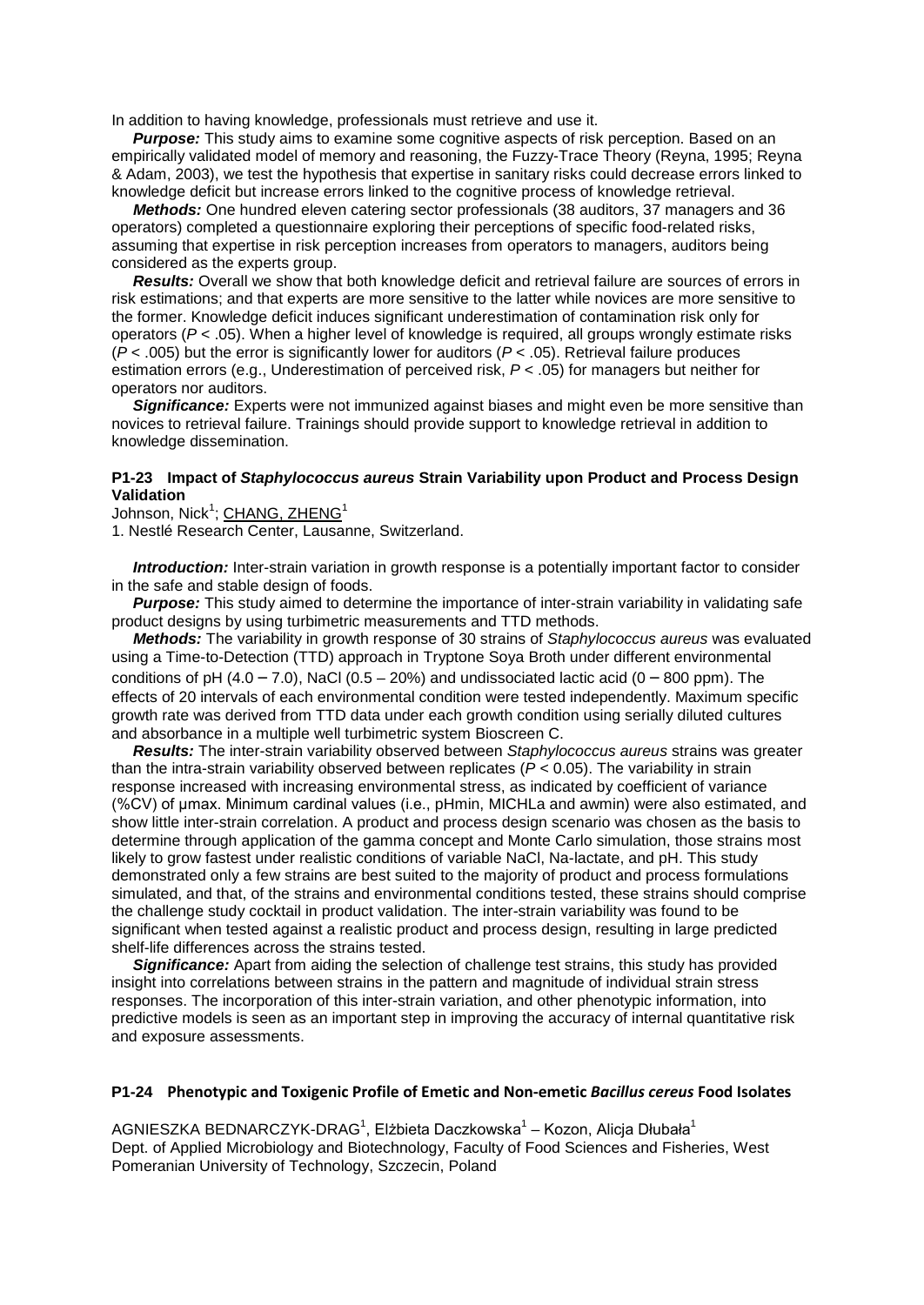*Introduction: Bacillus cereus* group bacteria are ubiquitous in the environment and are commonly present in various food products. Pathogenic isolates form a potential risk to consumers when present at sufficiently high numbers and can cause two types of food poisoning. Diarrheal food poisoning is attributed to three enterotoxins produced by *B. cereus* group strains: haemolytic BL enterotoxin (HBL), non-haemolytic enterotoxin (NHE) and cytotoxin K (CytK), while the emetic type of food poisoning is induced by cereulide. Other *B. cereus* virulence factors, such as haemolysins I (cereolysin AB), II and III, and phospholipases, contribute to other types of infections, e.g., post-operative or traumatic wound and eye infections. The data published so far do not give conclusive answers as to whether the emetic strains differ in terms of their phenotype and toxicity from non-emetic *B. cereus*.

*Purpose:* The aim of the study was to compare the phenotypic and toxigenic profiles of emetic and non-emetic *B. cereus* strains isolated from various food products available at retail in Poland.

 *Methods:* Food analyses were performed according to EN ISO 7932:2005 and EN ISO 21871:2007. Phenotypic characteristics of the isolated strains were based on 72 features (including API 50CHB + API20E tests) and phenotypic similarity of the strains was assessed using the UPGMA method.

DNA from bacterial cultures was extracted with Genomic Mini AX Bacteria (A&A Biotechnology). The strains were confirmed as *B. cereus* by detection of a specific 16S rDNA fragment in real-time PCR analysis. Emetic potential was determined by detection of the *ces* gene fragment. RNA was extracted using Total RNA Mini Kit (A&A Biotechnology). Expression of *cesA* gene was detected at the early stationary phase by quantitative real-time PCR analysis against the four housekeeping genes (*rpsu*, *udp*, *hel*, *gatB*/*Yqey*) using KAPA SYBR FAST One-Step qRT-PCR Kit (KapaBiosystems). Boar sperm motility analysis was performed using Sperm Class Analyzer System (Microptic).

Toxic potential of the strains was determined by testing the presence of 12 gene fragments encoding for several virulence factors, including 3 enterotoxins (*hblD*, *hblA*, *hblC*, *nheA*, *nheB*, *nheC*, *cytK*), phospholipases (*piplC*, *pcplC*, *sph*) and haemolysins (*hlyII*, *hlyIII*).

 *Results:* From 347 food products 1,086 isolates were confirmed as *B. cereus* group strains with 41 determined as emetic on the basis of *cesA* gene expression and boar sperm motility assays. For further analysis 88 strains (both emetic and non-emetic) were selected.

Among the emetic strains tested (41 food isolates and one reference F4810/72) 71.4% (30 strains) carried all three genes (*nheABC*), 19.1% (8 strains) - all three genes encoding for HBL and 7.1% (3 strains) were positive for *cytK* gene fragment. 82.6% (38 strains) of non-emetic representatives were positive for *nheABC* gene fragments, 50% (23 strains) – for *hblDAC* gene fragments and 45.7% (21 strains) carried *cytK* gene fragment. All the enterotoxin-encoding gene fragments were observed in 5 emetic and 10 non-emetic strains.

As much as 97.6% (41/42) emetic and 95.7% (44/46) non-emetic *B. cereus* strains carried at least one of the haemolysins gene fragments, with *hlyIII* being the most abundant. All the genes encoding for two phospholipases and sphingomyelinase were simultaneously detected in 71.4% (30/42) emetic and 52.2% (24/46) non-emetic strains.

On the basis of cluster analysis of all the phenotypic features it was possible to distinguish most emetic isolates from non-emetic ones. Only two emetic strains formed a unique cluster, whereas 39 emetic isolates were grouped together with only one non-emetic strain. Highest differences between the two *B. cereus* groups of strains were observed in degradation of glycogen, salicin, amygdalin, celobiose and starch. Cluster analysis based on the presence of several genes encoding for virulence factors showed that the presence of those genes is not strictly attributed to either emetic or nonemetic *B. cereus* strains.

 *Significance:* The results of the study provide more information on the nature of emetic representatives of *B. cereus* group. Emetic strains differ significantly from non-emetic ones in ability to degrade several carbohydrate compounds and hence can be distinguished phenoptypically. It was shown that emetic *B. cereus* can carry some or all of the genes encoding for enterotoxins. Also the presence of three haemolysins (I, II and III), two phospholipases and sphyngomyelinase – encoding genes is comparable in emetic and non-emetic strains. Therefore, some emetic *B. cereus* group strains isolated from food may have high pathogenic potential and may contribute to other than emetic symptoms of food poisoning.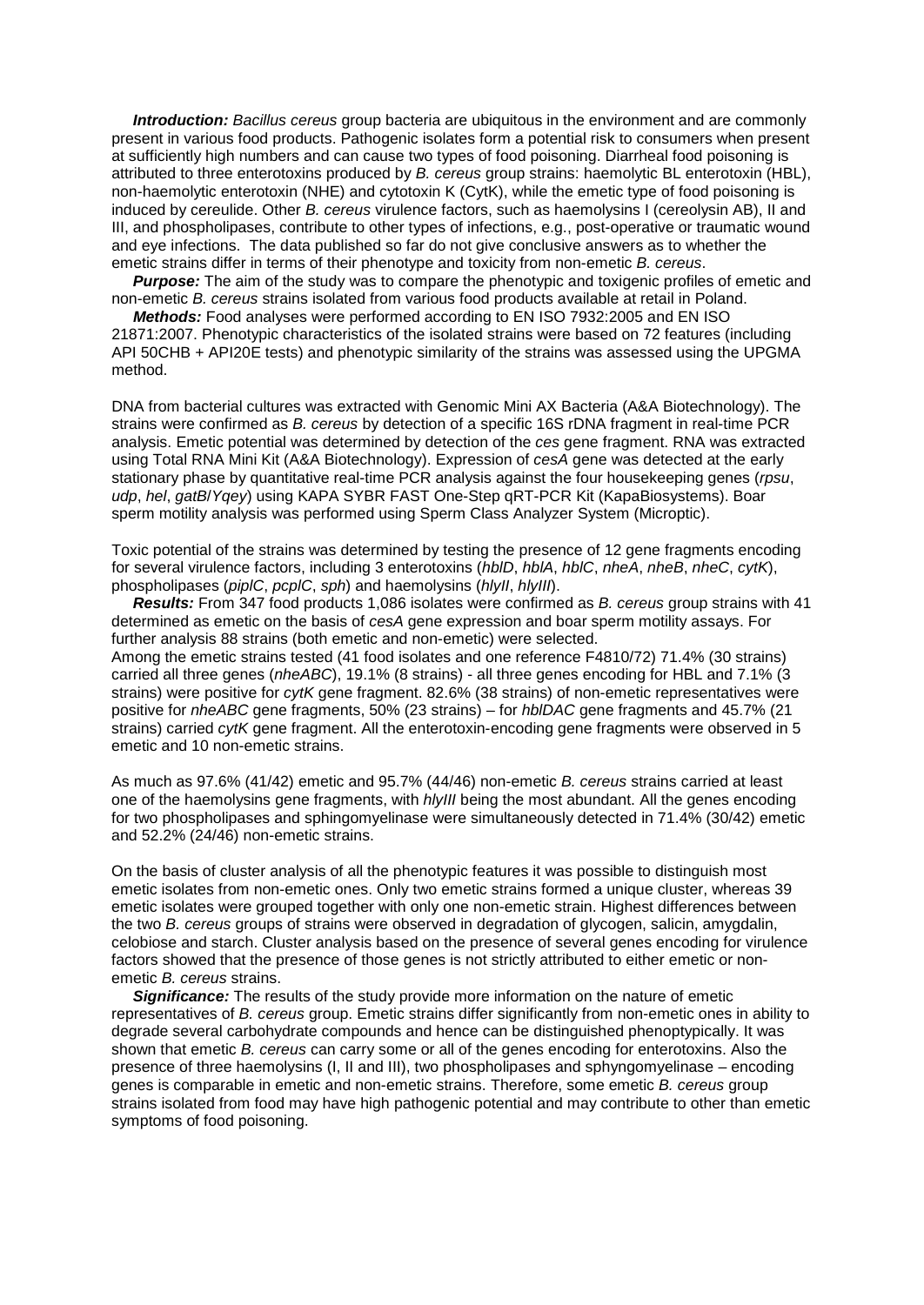#### **P1-25 Minimally Processed RTE Food as a Vehicle to Psychrotrophic** *Bacillus cereus* **with Toxigenic Potential**

ALICJA DLUBALA, Agnieszka Bednarczyk – Drąg, Elżbieta Daczkowska – Kozon Dept. of Applied Microbiology and Biotechnology, Faculty of Food Sciences and Fisheries, West Pomeranian University of Technology, Szczecin, Poland

 *Introduction: Bacillus cereus* group comprising of 7 closely related species are presumed frequent but not a numerous contaminant of raw food materials. These spore-forming soil bacteria, including pathogenic species able to produce enterotoxins or emetic toxin when sufficiently numerous in food products, can cause diarrheic foodborne infections or emetic food poisoning, respectively. Increasing interest of consumers in healthy diets with growing popularity of minimally processed RTE food may result in increasing importance of psychrotrophic members of the *B. cereus* group. Whether *B. cereus* is to pose a health risk when in minimally processed RTE food products, is to be a matter of the species present, their initial number, toxigenicity and ability to stay metabolically active when under cold storage.

*Purpose:* The aim of the surveys was to find out if minimally processed RTE food, when contaminated with *B. cereus*, poses a health risk to consumers based on their prevalence and number in MP-RTE food, toxigenic potential of *B. cereus* isolates and their ability to grow at chill temperatures.

 *Methods:* A total of 165 MP-RTE food products of 5 different food groups (sushi, mayonnaise and green salads, fresh vegetables and fresh juices) were tested for *B. cereus* presence and number according to EN ISO 7932: 2005 and EN ISO 21871: 2007 standards. Presumptive *B. cereus* strains were tested for their ability to grow at chill temperatures (< 10°C) and the presence of *B. cereus* group strains specific 16S rDNA fragment, emetic strains specific *ces* gene fragment and *nheA*, *nheB* and *nheC* gene fragments encoding for non-haemolytic enterotoxin (NHE) with the qualitative real-time PCR method.

 *Results:* Results revealed that 72.3% (125/173) of MP-RTE food items tested to carry *B. cereus* group representatives with the lowest prevalence noted for fresh juices (25/45) and the highest for vegetable salads and peeled vegetables (≤ 90%). In the majority of plant based MP-RTE products tested, *B. cereus* count did not exceed 10<sup>2</sup> CFU g<sup>-1</sup>, reaching 10<sup>3</sup> CFU g<sup>-1</sup> in sushi and mayonnaise salad samples.

Of the 452 presumptive *B. cereus* strains, the majority (98%) were confirmed as *B. cereus sensu lato*, with the highest prevalence of potentially emetic strains noted among the sushi (12/24) and mayonnaise vegetable salads (23/100). 44% of 48 emetic strains isolated from MP-RTE food products showed to carry genes encoding for a set of the NHE components, thus being potentially enterotoxigenic. Further to this, all 21 emetic strains with NHE production potential were able to growth under chill storage conditions (<10 $^0$ C).

**Conclusions:** The count of *B. cereus* in MP-RTE food exceeding 10<sup>3</sup> CFU g<sup>-1</sup>, the emetic strains being over 40% of the isolates. The high percentage of strains with enterotoxic potential, able to grow at chill storage temperatures, make MP-RTE food - such as sushi and mayonnaise vegetable salads in particular - when improperly treated prior to consumption a risk for *B. cereus* foodborne disease to consumers.

#### **P1-26 Antimicrobial Effect of Lactic Acid Bacteria on** *Staphylococcus aureus*

Bekpinar, Ece<sup>1</sup>; HEPERKAN, DILEK<sup>1</sup>

1. Faculty of Chemistry and Metallurgical Engineering, Dept. of Food Engineering, Istanbul Technical University, Istanbul, Turkey.

 *Introduction:* Viable lactic acid bacteria and their antimicrobial metabolites are widely used to control the growth of pathogenic bacteria in foods.

**Purpose:** In this study, the inhibitory effect of antimicrobial substances obtained from lactic acid bacteria (LAB) on *Salmonella aureus* are studied.

 *Methods:* Forty-seven LAB strains isolated from cheese were used. Strains with antibacterial activity were grown in MRS broth for 48h at 30°C. The cultures were centrifuged at 4,000 rpm for 15 minutes and then filtered. The cell-free, non-neutralized supernatants, neutralized supernatants and neutralized-catalase added supernatants were separately used in further antibacterial experiments. Antibacterial characteristics of LAB strains were determined by ELISA microtiter plate method, based on spectrophotometric measurements.

 *Results:* The total antibacterial effect of supernatants were greater than neutralized supernatant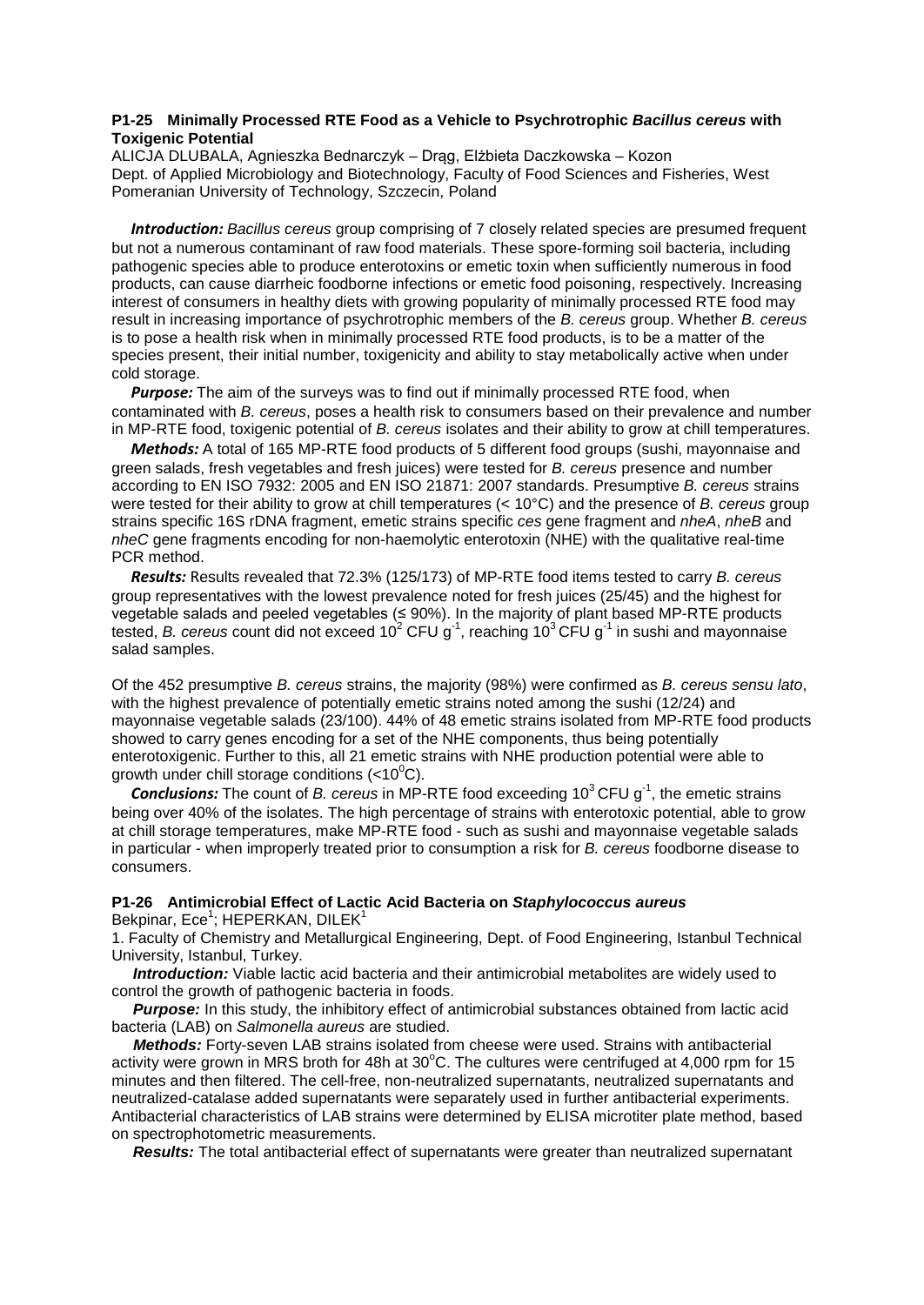and neutralized-catalase added supernatant in inhibition of *S. aureus*.

 *Significance:* For the inhibition of *S. aureus*, using LAB is a promising result.

# **P1-27 Anti-Listerial Activity of** *Lactobacillus brevis* **Isolated From Cheese**

Hizarci, Oznur<sup>1</sup>; HEPERKAN, DILEK<sup>1</sup>

1. Faculty of Chemistry and Metallurgical Engineering, Dept. of Food Engineering, Istanbul Technical University, Istanbul, Turkey.

 *Introduction: Listeria monocytogenes* is one of the most important human pathogens transmitting via foods. Cheeses are contaminated with *L. monocytogenes* frequently and have been associated with a number of outbreaks.

 *Purpose:* In this study the effects of antibacterial substances obtained from 27 *Lactobacillus brevis* strains are studied.

 *Methods:* Strains with antibacterial activity were grown in MRS broth for 48h at 30°C. The cultures (106 CFU/mL) were then centrifuged and filtered. *L. monocytogenes* was grown in Muller-Hinton Broth at 37°C. The cell-free, non-neutralized supernatants, neutralized supernatants and neutralizedcatalase added supernatants were separately used in further anti-listerial experiments. Antibacterial characteristics of LAB strains were determined by an ELISA microtiter plate method, based on spectrophotometric measurements.

 *Results:* The results in this study show that non-neutralized supernatants of *L. brevis* were more effective on inhibiting *L. monocytogenes* than neutralized and neutralized-catalase added supernatants.

 *Significance:* The positive effect of non-neutralized supernatants was also confirmed by inoculating them on PALCAM agar.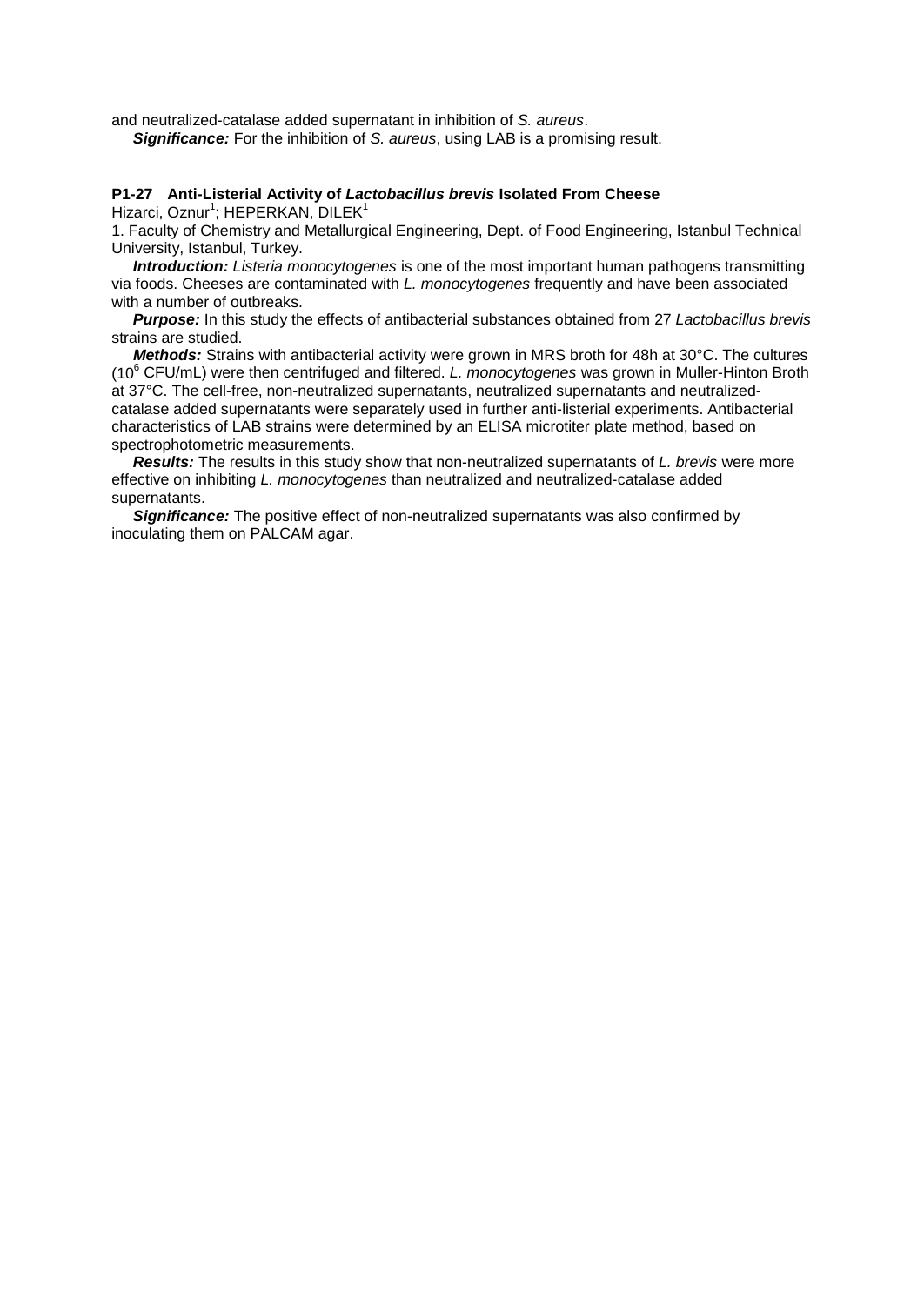## **Poster Session 2 – Tuesday, 22 May, 09.00-17.00**

*Authors will be present at their posters during the conference breaks*

#### **P2-01 Isolation and Characterization of a Bacteriocin with Antilisterial Activity from Shellfish Digestive Gland**

Fajardo, P.<sup>1</sup>; Atanassova, M.<sup>1</sup>; Vietes, J.M.<sup>1</sup>; CABADO, A.G.<sup>1</sup> 1. ANFACO-CECOPESCA, Vigo-Po, Spain.

 *Introduction:* The European project "Bio-engineered micro Encapsulation of Active agents Delivered to Shellfish (BEADS)" is focused on the development of micro-encapsulated bacteria able to detoxify shellfish, mainly marine biotoxins, pathogenic bacteria, virus and parasites. To ensure microbiological safety of raw and processed shellfish, it is necessary to remove human pathogens. Bacterial infections produced by consumption of bivalves are mainly caused by species of *Vibrio*, *Salmonella*, *Listeria monocytogenes* and *Aeromonas*. In this context, digestive glands of fresh shellfish were used for isolation of microorganisms with potential antimicrobial activity.

**Purpose:** The goal of this work was to find mussel, oyster or clam probiotics with possible applications for shellfish decontamination.

 *Methods:* The antimicrobial activity screening was performed by the agar well diffusion assay. Sequencing of the 16S rRNA gene and biochemical characterization using the API 20Strep test were performed to identify the isolate with antimicrobial activity. Zymogram analysis was performed to visualize the proteic antimicrobial compound.

 *Results:* A total of 277 bacteria were isolated and screened for activity against strains of *Listeria monocytogenes*, *Escherichia coli*, *Salmonella enterica*, *Vibrio cholera* and *Vibrio parahaemolyticus*. One isolate obtained from mussel presented anti-pathogen activity against *Listeria monocytogenes*. This isolate, a lactic acid bacteria, produced a proteic compound with a low molecular weight and high thermostability (20 min at 110ºC), resistance to a wide pH range (3–9) and to treatment with certain surfactants (Tween 20, 80 and EDTA). The synthesis of this bacteriocin was associated with the growth of the producer.This strain was also found to be sensitive to chloramphenicol, fusidic acid, ampicillin, vancomycin and gentamicin.

 *Significance:* This bacteria isolated from *Mytilus galloprovincialis* digestive gland synthesized a bacteriocin with activity against different strains of *Listeria monocytogenes*. This work was financed by the project "BEADS", Grant Agreement Number 262649.

#### **P2-02** *Salmonella* **spp. and** *Listeria monocytogenes* **Detection in Food Samples Combining a Single Step Enrichment with Multiplex Real-Time PCR**

Garrido, A.<sup>1</sup>; Chapela, M.J.<sup>1</sup>; Vieites, J.M.<sup>1</sup>; CABADO, A.G.<sup>1</sup> 1. ANFACO-CECOPESCA, Vigo-Po, Spain.

*Introduction:* PCR detection methods have risen as powerful alternative tools for fast and accurate detection of foodborne pathogens. Additionally, multiplex real-time PCR (RT-PCR) allows simultaneous screening of more than one bacterium thus reducing time and costs. However, despite efforts done by industries, some well-known foodborne pathogens, as *Salmonella* spp. and *Listeria monocytogenes*, continue to be a challenge to public health.

**Purpose:** This study is focused on the enhancement of RT-PCR for the simultaneous detection of *Salmonella* spp. and *Listeria monocytogenes*, even in the presence of a high concentration of interfering bacteria including one single enrichment broth for both pathogens.

 *Methods:* Two different DNA extraction methods were tested. Primers and probe targeting *invA* gene for the detection of *Salmonella* spp., and targeting *hlyA* for detection of *L. monocytogenes* were used. An Internal Amplification Control (IAC) was also included and Ct values were compared.

 *Results:* TA10 medium was selected, optimized and evaluated for the individual and simultaneous recovery and growth of *Salmonella* spp. and *Listeria monocytogenes*. RT-PCR efficiency above 90% was obtained, covering 5 orders of magnitude for both pathogens. Complete method achieved low limit of detection (5 CFU/25 g), and all parameters tested for its evaluation returned values over 90% (relative sensitivity, specificity, accuracy, positive and negative predictive value). The developed method was applied to 95 natural samples including meat, vegetables, molluscs and ready-to-eat products.

 *Significance:* This study provides many advantages, in terms of time and cost savings, and high throughput of multiplex RT-PCR. However, an extra effort is needed to improve and harmonize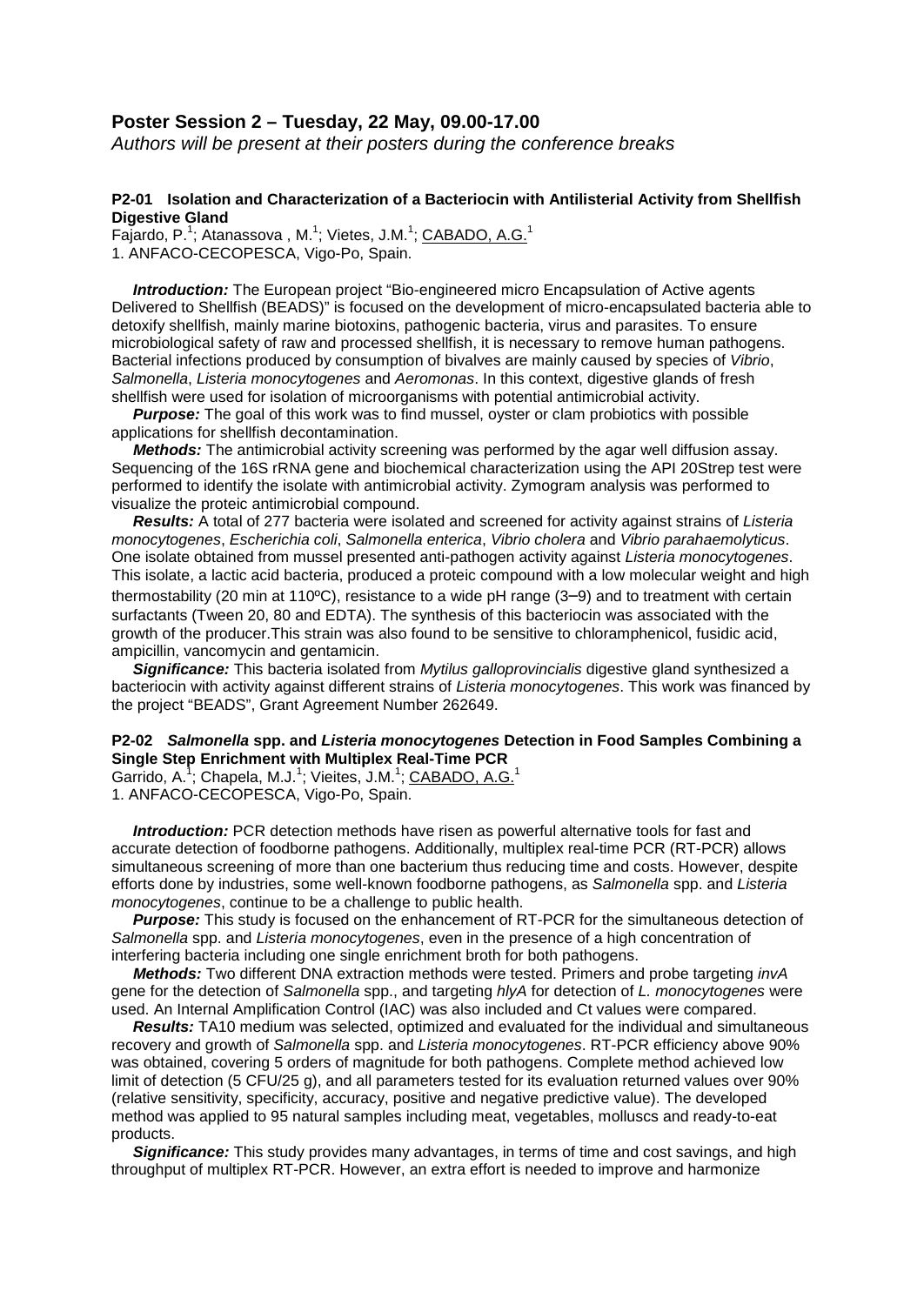molecular techniques and also to encourage its use as screening methods by industries and private laboratories. This work was financed by the Secretary General for the Sea of the Spanish Ministry of Agricultural, Land and Marine Resources (MARM), by order ARM/1193/2009.

#### **P2-03 Microbiological Risk Assessment of Pre-packaged Salad and Salad Bar Ingredients in Singapore**

CHAU, MAN LING<sup>1</sup>; Lee, Valarie<sup>2</sup>; Thu, Aung Kyaw<sup>1</sup>; Yuk, Hyun-Gun<sup>2</sup>; Yap, Jennifer<sup>1</sup>; Gutierrez, Ramona<sup>1</sup>; Ng, Lee Ching<sup>1</sup>

1. Environmental Health Institute, National Environment Agency, Singapore, Singapore. 2. Food Science and Technology Programme, Department of Chemistry, Nation University of Singapore, Singapore, Singapore.

*Introduction:* In the aftermath of the European deadly outbreak associated with the consumption of raw vegetables in 2011 (*Escherichia coli* O104:H4 in bean sprouts), the realization of the lack of published data on the microbial quality of salad in Singapore raised the need to assess the potential food safety issue posed by the consumption of salad - an increasingly popular trend in current Singaporean cuisine habits.

 *Purpose:* The aim of this study was to evaluate the microbial quality of different types of prepacked salads and salad bar ingredients distributed by local retailers in Singapore, in order to assess the food poisoning risk these may pose to consumers.

 *Methods:* A total of 341 samples were collected, covering four types of pre-packed salads and six types of salad bar ingredients, from different retail food outlets located in four geographical regions of Singapore (Central, West, East, North). All samples went through bacteriological detection protocols adapted from FDA's Bacteriological Analytical Manual.

 *Results: Listeria monocytogenes* was detected in 44.1% of seafood salad bar ingredients, including in smoked salmon. Further investigation showed that lower *L. monocytogenes* contamination rates were observed on smoked salmon purchased from supermarkets, as compared to those collected from salad bars, highlighting the importance of food-handling processes implicated in salad bar ingredients preparation. Over 75% of vegetable pre-packed salads had unacceptable Standard Plate Counts (SPC) (Singaporean standards), and 53.5% lettuce tested were shown to persistently have SPCs above the authorized limit, even after undergoing thorough soaking and rinsing processes. The local SPC legal limit (10<sup>5</sup> CFU/g) was found to be surpassed in 43.8% and 36.9% of the pre-packed salads and salad bar ingredients respectively, whereas interestingly, lower percentages would be considered unsatisfactory under other international standards (e.g., 26.0% and 23.8% respectively in Hong Kong SAR).

 *Significance:* Our data provide evidence of critical discrepancies between microbial loads found in salad dishes and legal Singaporean standards (SPC <  $10^5$  CFU/g). While handling processes may require drastic improvements, with special regard to the preparation of seafood items such as smoked salmon, the definition of local standards may also be questioned when compared to other international requirements.

## **P2-04 100K Pathogen Genome Project**

<u>WEIMER, BART</u><sup>1</sup>; Xie, Yi<sup>1</sup>

1. School of Veterinary Medicine, Population Health and Reproduction, University of California-Davis, Davis, CA, United States.

 *Introduction:* Despite efforts to reduce foodborne illness, outbreaks from *Salmonella*, *Campylobacter*, enteropathogenic *Escherichia coli*, *Listeria monocytogenes*, *Vibrio* and *Shigella* continue to occur worldwide at high rates. Unfortunately, rapid diagnostics to reduce these zoonotic organisms remain elusive. Concurrently, despite production of genome sequences of these bacteria for application to bacterial pathogenesis studies, this information remains under-utilized in food, animal, and environmental applications. In part, this situation is due to that foodborne pathogen genome sequences do not adequately represent genetic diversity, which is critical for development of robust diagnostic assays. For example, current genome sequencing efforts are focused on outbreak isolates, while other potential pathogenic isolates are often under-represented. In other instances sequencing very closely related serotypes push the genome analysis to incredibly narrow analytic measures that often do not represent the wealth of information in each genome. This bias interferes with our preparedness to defend the food supply, as indicated in recent *E. coli* O104:H4 outbreaks in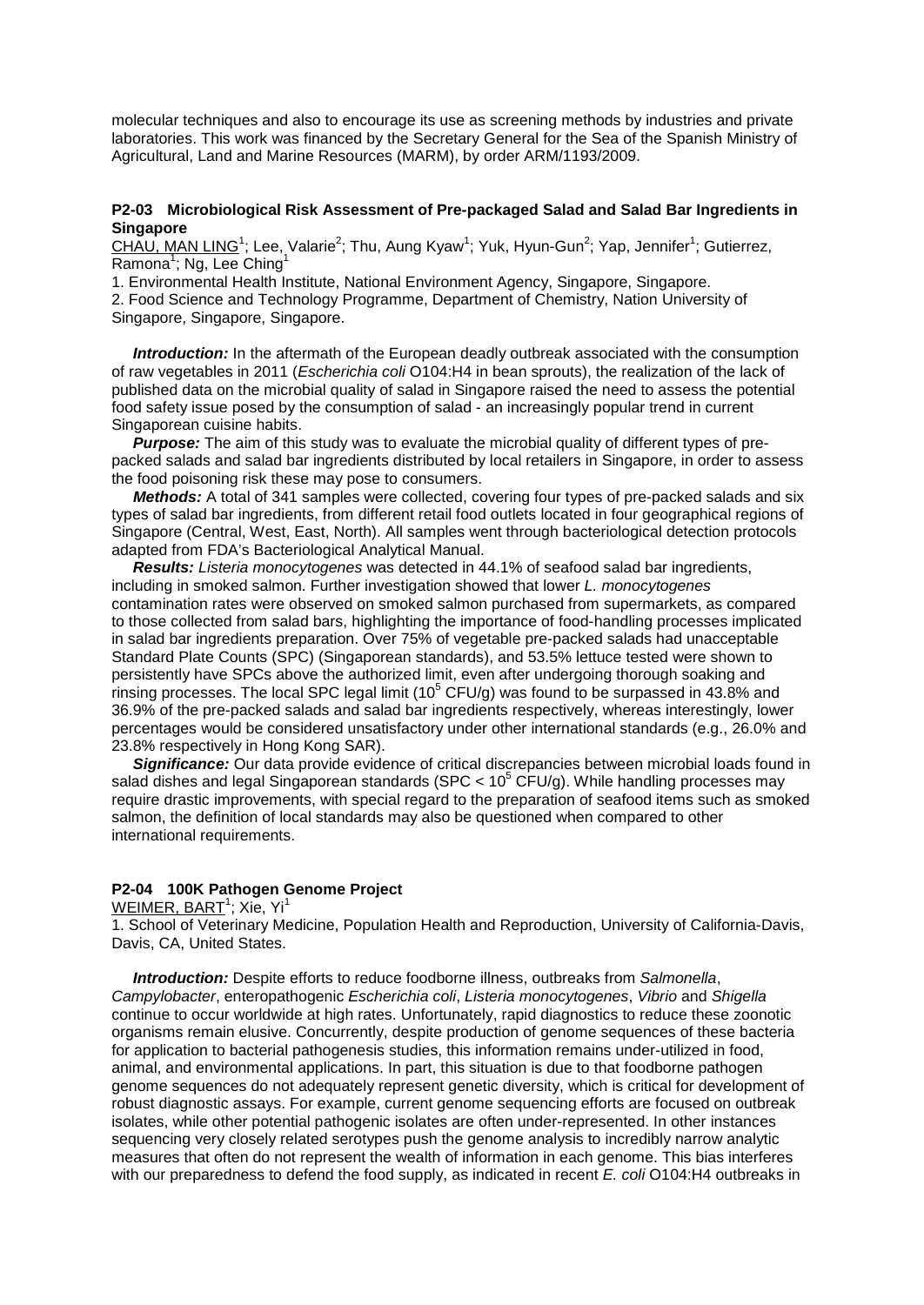Europe, and the lack of elimination from the agriculture and food processing environment in developed countries.

 *Purpose:* This project is sequencing 100,000 genomes from the most prevalent foodborne pathogens for use as a public resource to develop new analysis strategies, more advanced diagnostics, understand genomic plasticity for adaptation, and to provide a richer information to define pathogen ecology.

 *Methods:* The University of California at Davis School of Veterinary Medicine has established an industry, university and government partnership to sequence 100,000 genomes from the most prevalent foodborne pathogens to span the diversity and drill into the depth of individual isolates. The sequencing will be done at BGI@UC Davis, a new public/private partnership, using multiplexed genome libraries and next generation sequencing techniques. The genomes will be assembled, annotated, and released to the public domain via established data hosting services, such as NCBI and EMBL.

*Results:* To date, the partnership has sequenced a series of isolates, formed a steering committee to participate in the isolate selection and enable international collaboration mechanisms. An affiliates group is forming to provide access to those that do not have the capability of data analysis or desire specific activities that are beyond those of the entire group. The initial isolates will be derived from diverse sources: human outbreaks, animal disease cases, food processing plants, fresh produce and tree nut samples, the environment, wildlife and livestock. Multiple isolates from each bacterial and serogroup will be chosen for sequencing. This systematic strain selection will help us to capture the breadth and depth of genomic diversity of these organisms. We are in the first phase of this project and are actively soliciting partners to contribute isolates from around the world. We are actively seeking partners for advanced bioinformatic tool development that enables easy and informative data display, as well as additional funding partners to ensure the sequencing is maintained and that the culture collection is housed for future use.

**Significance:** This volume of genome sequences will be the largest single effort undertaken in microbial genomic studies in the world and will enable a new level of genomic science to be accomplished. The results from the effort will enable new diagnostics and provide novel insights into genomic evolution that underlies foodborne pathogen resistance, environmental persistence, host association and food contamination.

## **P2-05 Performance of the 3M™ Molecular Detection Assay Salmonella and the 3M™ Molecular Detection Assay Listeria in Environmental and Primary Production Samples**;

Yang, Julie<sup>1</sup>, Zook, Cynthia<sup>1</sup>; Rosauer, Micki<sup>1</sup>, MCGOLDRICK, KEVIN<sup>1</sup> 1. Food Safety, 3M, St. Paul, MN, United States.

 *Introduction:* Testing for *Salmonella* and *Listeria* is a critical component of food safety programs as infection by these pathogens can result in significant adverse health conditions and economical losses. The 3M™ Molecular Detection Assay *Salmonella* and the 3M™ Molecular Detection Assay *Listeria* were developed for the rapid and specific detection of these adulterants in samples after enrichment.

**Purpose:** To evaluate the performance of the novel methods in a variety of environmental and primary production samples.

 *Methods:* More than 550 environmental and primary production samples were collected in duplicates. Two sets of testing were conducted: Set 1) where one of the duplicates was enriched blank and one was artificially contaminated with ~10 CFU of the target organism; and Set 2) where single samples were enriched blank to evaluate for native contamination. Enrichments were tested using the Detection Molecular Assays and selective and differential agar and/or quantitative PCR streaked. A  $X^2$  test was used to compare the results for significant differences.

 *Results:* Compared to agar or qPCR, accuracy, specificity and sensitivity were: 99%, 100%, and 95% for the Molecular Detection Assay *Salmonella*, and 95.3%, 100%, 94.9% for the Molecular Detection Assay *Listeria*.

 *Significance:* The new methods were determined to be reliable and accurate. For all samples evaluated, the 3M Molecular Detection Assay *Salmonella* and the 3M Molecular Detection Assay *Listeria* demonstrated comparable results to the other methods for the rapid, automated detection of these organisms.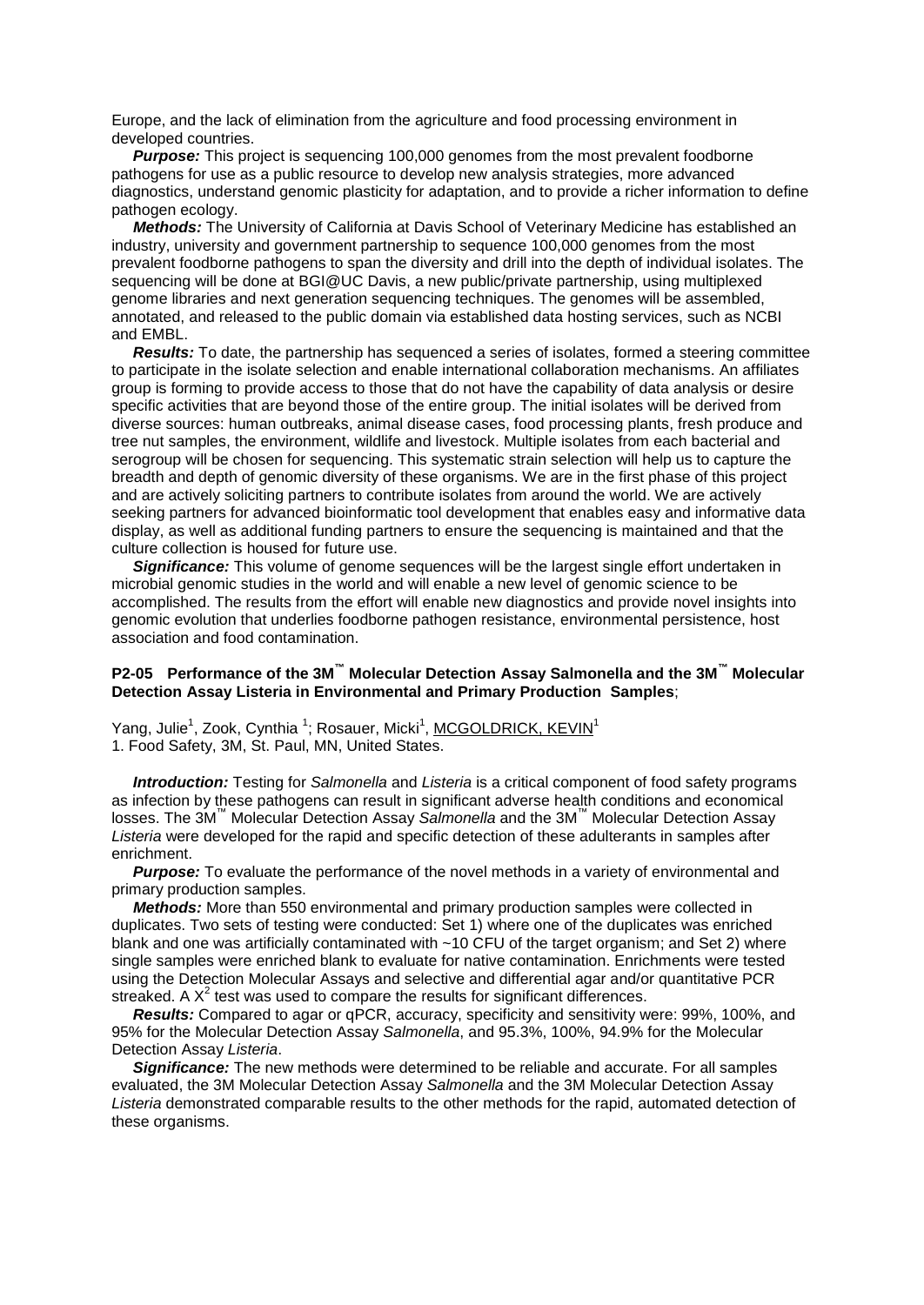#### **P2-06 The Lean Approach to Optimize Quality Indicator Testing in a Food Microbiological Laboratory**

Martins, Dra. Ana<sup>1</sup>; Cassorla, Jean-Marc<sup>2</sup>; **BONAMICI, TELMA<sup>3</sup>; Deverge, Emeling**<sup>3</sup>

- 1. ControlVet, Tondela, Portugal.
- 2. Consultant, Montoison, France.
- 3. bioMérieux, Marcy l'Etoile, France.

 *Introduction:* With the development of innovative and automated solutions for food microbiological laboratories, it becomes increasingly important to integrate them in the best and most efficient way. The main challenge is to manage and combine automated methods with traditional methods in the analysis process in order to optimize the workflow and improve the laboratory's productivity.

*Purpose:* Lean is a systematic approach to optimize workflow in the laboratory. A Lean design has been completed to be set up for the ControlVet Laboratory in Portugal, a large private food laboratory, to implement the automated quality indicator system, TEMPO<sup>®</sup> with the objective of eliminating nonadded value tasks, reorganizing the current workflow and reducing turn-around-time for results to final customers.

 *Methods:* A laboratory assessment based on the Lean approach was performed over a 3-day period. The first day was dedicated to defining and observing the current workflow (physical layout and sample processing). The second day focused on the analyzes and opportunities to improve laboratory efficiency. The last day led to the establishment of a roadmap giving recommendations, including a new workflow organization for the full integration of traditional and automated methods.

 *Results:* Currently, routine analysis is performed within 540 working hours per week with the existing dedicated resources. The full integration of the automated test system in the heart of the laboratory, coupled to the set-up of an aliquot tube for mix process, has shown the potential to save 224 working hours which are equivalent to either 41% of productivity gained, or, the reallocation of 5.6 FTE (full-time equivalent employees) to high-value activities. The improvements enabled attaining a target of 15 samples per working hour (the former sample management was 9 samples per working hour).

 *Significance:* This implementation of the Lean approach in this laboratory will serve as a template for other laboratories to optimize the layout and microbiology workflow. These improvements will allow the laboratory to increase workloads while decreasing the cost per sample.

#### **P2-07 Plasmidotyping, LPS Determination, Optical Map, PFGE and Whole Genome Sequencing Analyses of** *Cronobacter* **Isolates Associated with Community-acquired Infantile Disease in the USA**

TALL, BEN D.<sup>1</sup>; Franco, Augusto A.<sup>1</sup>; Jarvis, Karen G.<sup>1</sup>; Kotewicz, Micheal L.<sup>1</sup>; Strain, Errol A.<sup>2</sup>; Li, Cong<sup>2</sup>; Sathyamoorthy, Venugopal<sup>1</sup>; Grim, Christopher J.<sup>1</sup>; Gopinath, Gopal<sup>1</sup>; Hu, Lan<sup>1</sup>; Kothary, Mahendra H.<sup>1</sup>; Malais, Tanya E.<sup>3</sup>; Allard, Marc W.<sup>2</sup>; Brown, Eric W.<sup>2</sup>; Silverman, Benson M.<sup>2</sup>; Zink, Donald L.<sup>2</sup>

1. U.S. Food and Drug Administration-CFSAN, Laurel, MD, United States.

2. U.S. Food and Drug Administration-CFSAN, College Park, MD, United States.

3. U.S. Food and Drug Administration-CFSAN, Irvine, CA, United States.

 *Introduction: Cronobacter* are opportunistic pathogens associated with many foods, but powdered infant formula (PIF) remains the most commonly linked source of infantile disease. In the USA, 14 cases of infantile community–acquired *Cronobacter* infections were reported between May, 2010 and December, 2011; typically, four to six cases are reported in the U.S. annually.

*Purpose:* The goal of this study was to resolve any discernible relationships among cases and isolates.

 *Methods:* Plasmidotyping, LPS determination, optical mapping (OM), PFGE, and whole genome sequencing (WGS) analyses were performed on 34 clinical, food and environmental isolates obtained from 12 of the 14 cases.

 *Results: Cronobacter* spp. was not recovered from unopened cans of PIF. Thirty-three of the isolates were identified as *C. sakazakii*; the other isolate was *C. malonaticus*. Ten of the twelve cases were caused by *C. sakazakii* possessing the O2 LPS determinant. MLST analysis of sequences obtained from WGS assemblies confirmed that the O2 *C. sakazakii* isolates were of sequence type 4, which has been linked to severe infantile disease. All isolates possessed the common virulence plasmid, pESA3/pCTU1. OM analysis revealed that the *C. sakazakii* isolates were 95% similar to one another; grouping into three clusters. Together with WGS analysis, differences between isolates are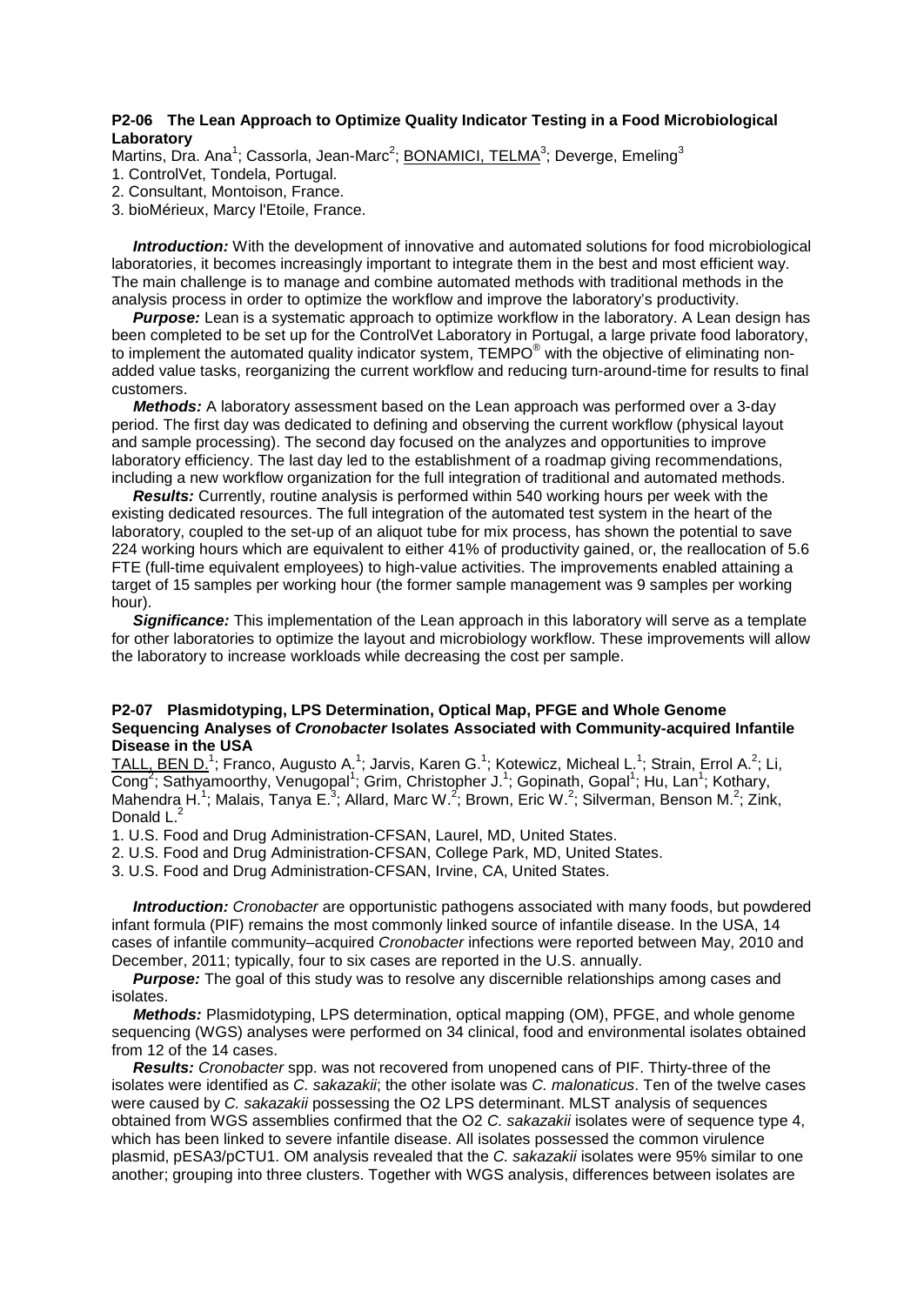attributed to genomic insertions and deletions and approximately 200 single nucleotide polymorphisms. PFGE analysis confirmed this level of relatedness and demonstrated that for six of the cases, a PIF isolate from opened cans matched the clinical isolate.

*Significance:* The significance of these findings is that the cases occurred in healthy or recent graduates from hospital care. Though PIF was the vehicle for several cases, the source of contamination was not identified. Lastly, a large number of the isolates possessed the O2 serogroup determinant suggesting that currently within the USA, this serogroup predominates in infant clinical cases.

#### **P2-08 Effect of Irradiation on** *Listeria monocytogenes* **Inoculated on Fresh-cut Fruits** <u>FEKETE, BRIGITTA</u><sup>1</sup>; Kiskó, Gabriella<sup>1</sup>; Mohácsi-Farkas, Csilla<sup>1</sup>

1. Microbiology and Biotechnology, Corvinus University of Budapest, Faculty of Food Science, Budapest, Hungary.

*Introduction:* Fruits and vegetables are increasingly consumed as a part of healthy diets. They are routinely consumed raw, without any further antimicrobial processing. Minimally processed fruits have been involved in several foodborne outbreaks due to the presence of pathogenic microorganisms such as *Listeria monocytogenes*.

 *Purpose:* Consumption of fresh fruits and vegetables is not allowed in low microbial diets, because they can harbor pathogenic organisms. The aim of our studies was to determine radiation doses improving the microbial safety of selected fruits.

 *Methods:* Pre-cut orange, banana and apple (varieties Golden Delicious, Idared, Granny Smith) were inoculated with *Listeria innocua* or *L. monocytogenes* Scott A. The effect of irradiation (1 kGy gamma rays) on *Listeria* cell counts during post-irradiation storage at 5°C for 7 days was determined by traditional culturing techniques.

 *Results:* Inoculated onto apple cubes, both *Listeria* strains survived for up to 8 days at 5°C in untreated control samples. Treatment of apple samples with 1 kGy irradiation dose reduced the numbers of the tested strains by at least 5 log cycles on the day of exposure, and it remained at this level during refrigerated storage. In case of orange and banana samples number of *Listeria* cells was reduced by at least 3 log cycles immediately after irradiation. Furthermore, surviving cells of both strains examined were able to grow on sliced banana during refrigerated storage.

**Significance:** Low-dose irradiation is able to improve the microbiological safety of the selected fruits. Considering that *L. monocytogenes* occur most probably in low contamination level, under good manufacturing practices this low-dose treatment may practically eliminate these pathogenic bacteria from the pre-cut fruit. Assistance of AGROSTER Co. Ltd Budapest in irradiation of samples is highly acknowledged. This work was supported by the IAEA Nr.16243, the TÁMOP-4.2.1/B-09/1and TÁMOP-4.2.2/B-10 projects.

## **P2-09 Evaluation of the Merck Duopath® Cereus Enterotoxins and Singlepath® Emetic Tox Mrk Lateral Flow Assays for the Rapid Detection of** *Bacillus cereus* **in Food**

JOHN, LISA<sup>1</sup>; Krause, Nora<sup>2</sup>; Dietrich, Richard<sup>2</sup>; Becker, Heinz<sup>2</sup>; Moravek, Maximilian<sup>2</sup>; Maertlbauer, Erwin<sup>2</sup>; Bubert, Andreas<sup>1</sup>; Slaghuis, Joerg<sup>1</sup>; Lindhardt, Charlotte<sup>1</sup>

1. Merck Millipore, R&D Applications, Merck KGaA, Darmstadt, Hessen, Germany.

2. Institute for Hygiene and Technology of Food of Animal Origin, University of Munich, Munich, Germany.

 *Introduction: Bacillus cereus* are becoming increasingly significant in the food industry and may well be one of the most prevalent foodborne pathogens. Almost all strains of *B. cereus* possess the ability to produce one or more toxins. Approximately 95% of isolates produce cytotoxin enterotoxins, >90% produce Nhe toxin, and approximately 55% Hbl. Enterotoxins are associated with the diarrhoeal type of illness. In addition, some *B. cereus* strains (< 5%) produce a heat stable emetic toxin, cereulide, which causes the vomiting type of illness.

 *Purpose:* Merck Millipore have developed two assays for detection of *B. cereus* toxins in food: Duopath® Cereus Enterotoxins and Singlepath® Emetic Tox Mrk (Merck KGaA, Germany) assays. Duopath<sup>®</sup> Cereus Enterotoxins detects, within one assay, both the enterotoxin complex haemolysin BL (HBL) and the non-haemolytic enterotoxin (Nhe). Singlepath<sup>®</sup> Emetic Tox Mrk detects the marker protein which is co-expressed during the synthesis of the emetic toxin (cereulide).

*Methods:* In the Cereus Enterotoxins study artificially ( $n = 45$ ) and naturally ( $n = 32$ ) contaminated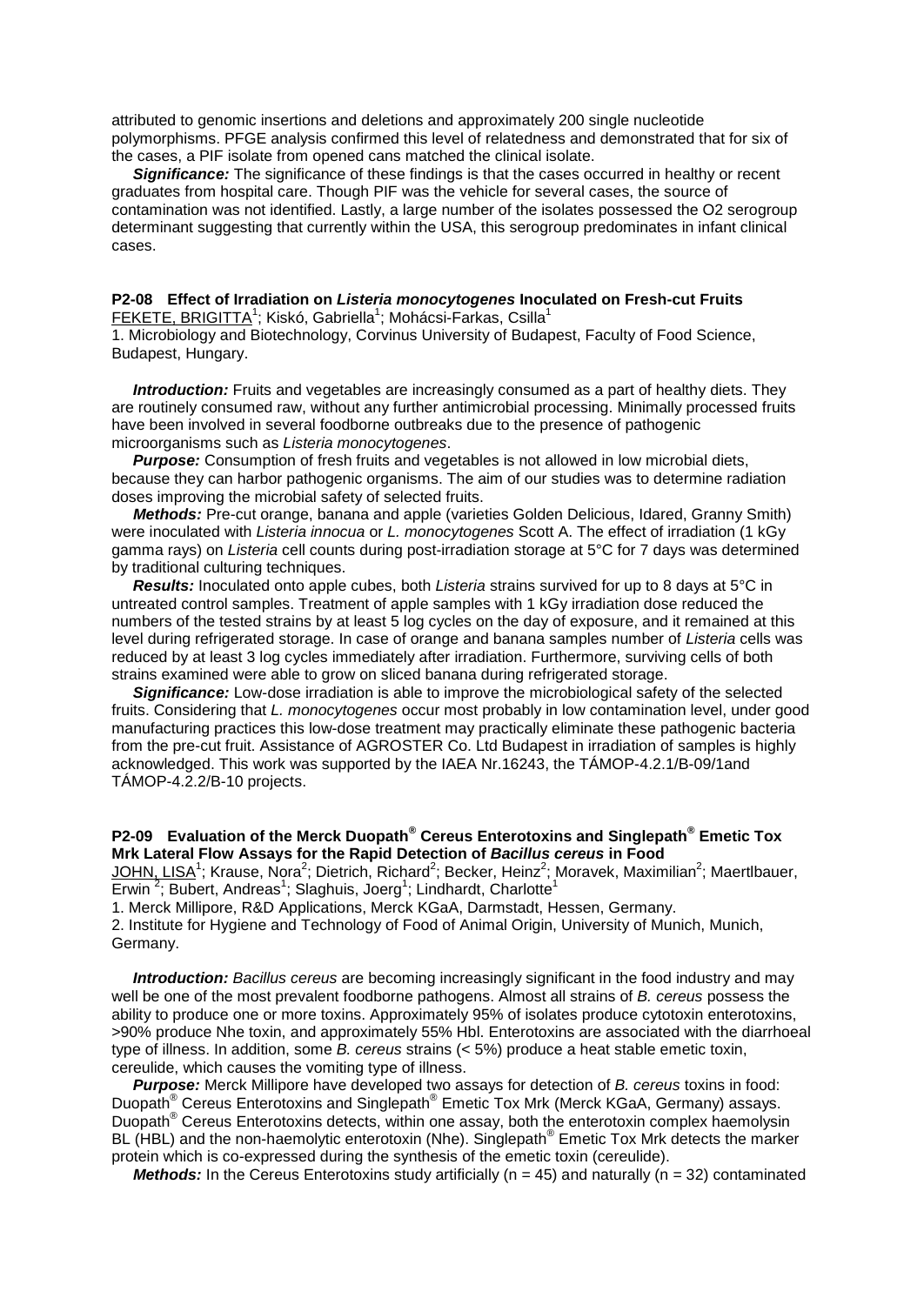samples from two food groups were analyzed: (i) baby formula and (ii) rice and pasta. In the Singlepath® Emetic Tox Mrk study, artificially contaminated food samples were analysed (UHT milk and rice).

 *Results:* The studies show that the Duopath® Cereus Enterotoxins and Singlepath® Emetic Tox Mrk enable detection of all toxigenic *B. cereus* after 24 – 30 hours at contamination levels of 1 CFU/g or less and 1 CFU/10 g or less respectively. Further investigations showed high sensitivity of 6 ng/ml for the Nhe component and 20 ng/ml for the HBL component. Singlepath® Emetic Tox Mrk was able to detect emetic toxigenic *B. cereus* after 24 h with a low spiking level of 1– 10 CFU/10g. Further food & inclusivity studies ongoing.

**Significance:** The studies show that the Duopath Cereus enterotoxins and Singlepath<sup>®</sup> Emetic Tox Mrk enables detection of all toxigenic *B. cereus* after 24 – 30 hours at contamination levels of 1 CFU/g or less.

#### **P2-10 From Farm-to-Fork :** *Campylobacter* **Immunological Rapid Screening Kit For Farm-Based, Pre-Slaughter Screening Of Live Chickens**

 $JOHN$ , LISA<sup>1</sup>; Slaghuis, Joerg<sup>1</sup>; Wadl, Maria<sup>2</sup>; Poelzler, Thomas<sup>3</sup>; Stessl, Beatrix<sup>4</sup>; Wagner, Martin<sup>4</sup>; Lindhardt, Charlotte<sup>1</sup>

1. Merck Millipore, R&D Applications, Merck KGaA, Darmstadt, Hessen, Germany.

2. Unit for Surveillance, Dept. for Infectious Disease, Robert Koch-Institute, Berlin, Germany.

3. Department for Veterinary Public Health and, University of Veterinary Medicine, Vienna, Austria.

4. University of Veterinary Medicine, Vienna, Austria.

*Introduction:* The USA and EU are increasing the focus of consumer health and food safety, especially in relation to *Campylobacter* infection. A Dutch study concluded that the risk of contracting campylobacteriosis could be effectively reduced by identifying and eliminating high shedding flocks, pre-slaughter, from fresh poultry meat production.

 *Purpose:* A Lateral Flow-based method suitable for use on the farm by unskilled personnel and capable of delivering results within 2 hours was developed by Merck Millipore in cooperation with researchers in Austria to detect high shedding (>7.0 log<sub>10</sub> CFU *Campylobacter* spp./g of faeces) *C. jejuni* and *C. coli* broiler chicken flocks.

 *Methods:* Field studies were conducted to evaluate the suitability and performance of the Lateral Flow method compared to the standard culture ISO 10272 method, and in one study, also to real-time PCR, using a cross-seasonal representative set of broiler chicken faecal samples, collected during the *Campylobacter* baseline study launched by the European Commission in 2008.

 *Results:* From a total of 187 flocks, the Lateral Flow test identified 102 *C. jejuni* and/or *C. coli* positive flocks out of the 103 positive high-shedding flocks detected by culture, indicating a sensitivity of 99.0% for the LFD. Eleven flocks not detected by the LFD were below 7.0  $log_{10}$  CFU *Campylobacter* spp./g faeces and could be considered as not high-shedding flocks. Real-time PCR revealed 134 *C. jejuni* and/or *C. coli* positive flocks out of 187 (71% prevalence) and so higher than identified by culture and Lateral Flow.

 *Significance:* These studies indicate the Merck Millipore *Campylobacter* Immunological Rapid Screening Kit can reliably identify high shedding *C. jejuni* and / or *C. coli* broiler flocks under field conditions, pre-slaughter, with a time-to-result of 2 hours, and could be used as a tool for a *Campylobacter* Risk Management Program.

#### **P2-11 Evaluation of an Immunological Rapid Test for the Detection of Pathogenic** *Listeria* **spp. from Foods**

 $\overline{\text{JOHN}}, \overline{\text{LISA}}^1;$  Slaghuis, Joerg $^1;$  Wulff, Heike $^1;$  Lindhardt, Charlotte $^2$ 

1. Merck Millipore, LB-R&D Applications, Merck KGaA, Darmstadt, Hessen, Germany.

2. Merck Millipore, LB-PM-Pathogens & Applications, Merck KGaA, Darmstadt, Germany.

 *Introduction: Listeria* are gram-positive, non-spore-forming, rod-shaped bacteria. Of the six known species of the *Listeria* genus, *Listeria monocytogenes* is the most notable human and animal pathogen, *L. ivanovii* is pathogenic only in animals. *L. innocua*, *L. seeligeri*, *L. grayi* and *L. welshimeri* are considered harmless environmental bacteria.

Listeriosis, the disease caused by *L. monocytogenes*, manifests itself not only as sepsis, but primarily as meningitis or encephalitis. Since *L. monocytogenes* is capable of crossing the placental barrier, an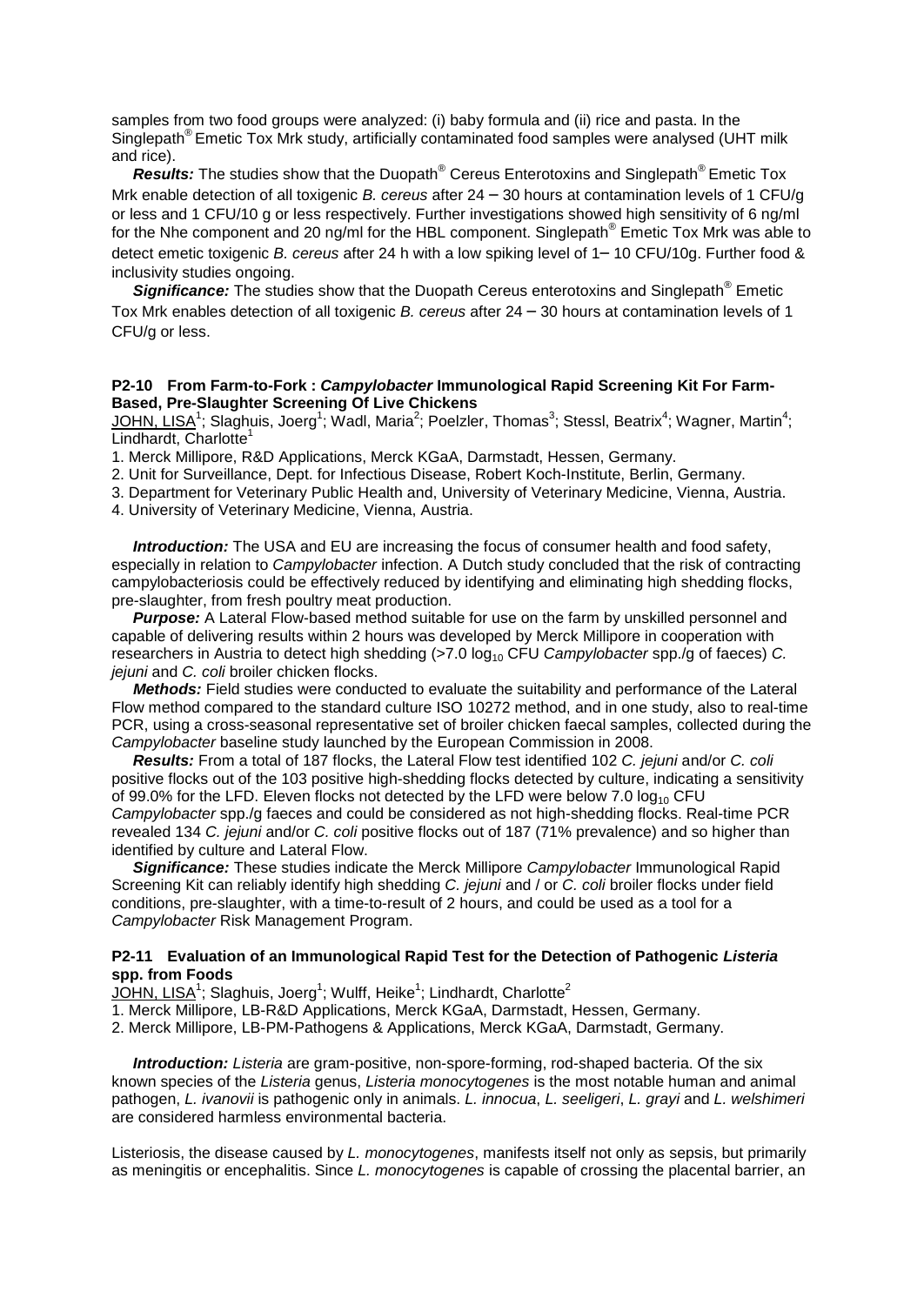infection of the pregnant mother with *Listeria* constitutes a special risk for the fetus which can result in spontaneous abortion or stillbirth. Foods constitute one of the main sources of infection, due to the ubiquitous distribution of *Listeria* in the environment and their ability to grow to infectious levels even at refrigerator temperatures  $(+4^{\circ}C)$  to  $+8^{\circ}C$ ).

*Purpose:* In the conduct of risk-related quality controls in foods and in the context of state-of-theart hygiene-status monitoring procedures, tests should be run not only for *L. monocytogenes*, but also for the *Listeria* genus in general.

The presence of *Listeria,* in particular of *L. innocua,* is an indicator of critical hygienic conditions in the production process. The drastic increase in the incidence of food infection caused by *Listeria* demands reliable and rapid methods of detection. Apart from traditional culture methods, immunological techniques are becoming increasingly popular with users, due to their improved specificity and sensitivity. Singlepath® *Listeria* is an immunological screening test based on the immune (lateral) flow principle and is designed in such a way that time-consuming and personnel intensive working steps are reduced.

 *Methods:* Singlepath® *Listeria* performance was evaluated by i) enrichment of artificially contaminated food samples from dairy, seafood and meat food groups, ii) limit of detection in pure cultures and iii) pure culture inclusivity/exclusivity studies.

 *Results:* Pure culture sensitivity and specificity is 100%. *Listeria* spp. can be detected in artificially contaminated foods from dairy, seafood and meat groups, at the low detection level of 1–10 CFU/25 g food. Pure culture detection limit ranges from 2.15 x 10<sup>5</sup> CFU/ml to 1.1 x 10<sup>6</sup> CFU/ml and is strain and enrichment broth type dependent.

 *Significance:* Singlepath® *Listeria* reliably detects *Listeria* spp. in artificially contaminated foods from dairy, seafood and meat groups at the low detection level of 1-10 CFU/25 g food, within 48 hours.

#### **P2-12 Genedisc Multiplex-PCR and IMS-Chromogenic Media for Detection of VTEC and**  *Salmonella* **in Lettuce, Strawberries and Basil**

DELBEKE, STEFANIE<sup>1</sup>; Holvoet, Kevin<sup>1</sup>; Samuels, Eric<sup>2</sup>; Uyttendaele, Mieke<sup>1</sup>

1. Food Safety and Food Quality, University Ghent, Ghent, Belgium.

2. Pall GeneDisc Technologies, Bruz, France.

*Introduction:* VTEC have been increasingly recognized as foodborne pathogens in fresh produce. Detection methods are primarily focused on *Escherichia coli* O157:H7, but there is increasing attention for non-O157 VTEC. Adequate detection methods are lacking for non-O157 VTEC, in particular for fresh produce, with high levels of competing flora. Multiplex PCR methods are recommended for detection of VTEC virulence factors and have potential to detect multiple enteric pathogens or emerging virulence factors (e.g., aggR) in one run.

**Purpose:** The aim of the present study is to validate an appropriate approach for high throughput multi-screening for VTEC and *Salmonella* in fresh produce focusing on the case studies of strawberries, lettuce and basil.

 *Methods:* Sample replicates were inoculated (1000, 100, 10 CFU/25 g) and analysed after 1 and 5 days storage at 7°C using in parallel GeneDisc Multiplex PCR (*stx<sub>2</sub>*, *stx<sub>1</sub>*, *eae*, aggR and *Salmonella*) and IMS-chromogenic media.

 *Results:* Both methods enabled detection of the *E. coli* O157 and O26 and *Salmonella* Thompson strain at all inoculums if analysed after 24 h. For basil, GeneDisc needed ½ dilution of DNA extract to overcome inhibition and competitive flora troubled reading of chromogenic media. After 5 days cold storage, pathogens were recovered for basil (stored at 10°C) whereas lower inoculums levels were more difficult to detect for strawberries (13/18 for VTEC and 10/18 for *Salmonella*) and lettuce (16/18 for VTEC and 18/18 for *Salmonella*).

 *Significance:* GeneDisc Multiplex PCR was shown to be a suitable screening method for simultaneous sensitive detection of VTEC and *Salmonella* in fresh produce, although overcoming PCR inhibition by DNA dilution was needed in particular after 5 days storage and for the leafy vegetables. IMS combined with chromogenic media was shown to be a cumbersome method in particular for VTEC to differentiate from competing flora in leafy vegetables.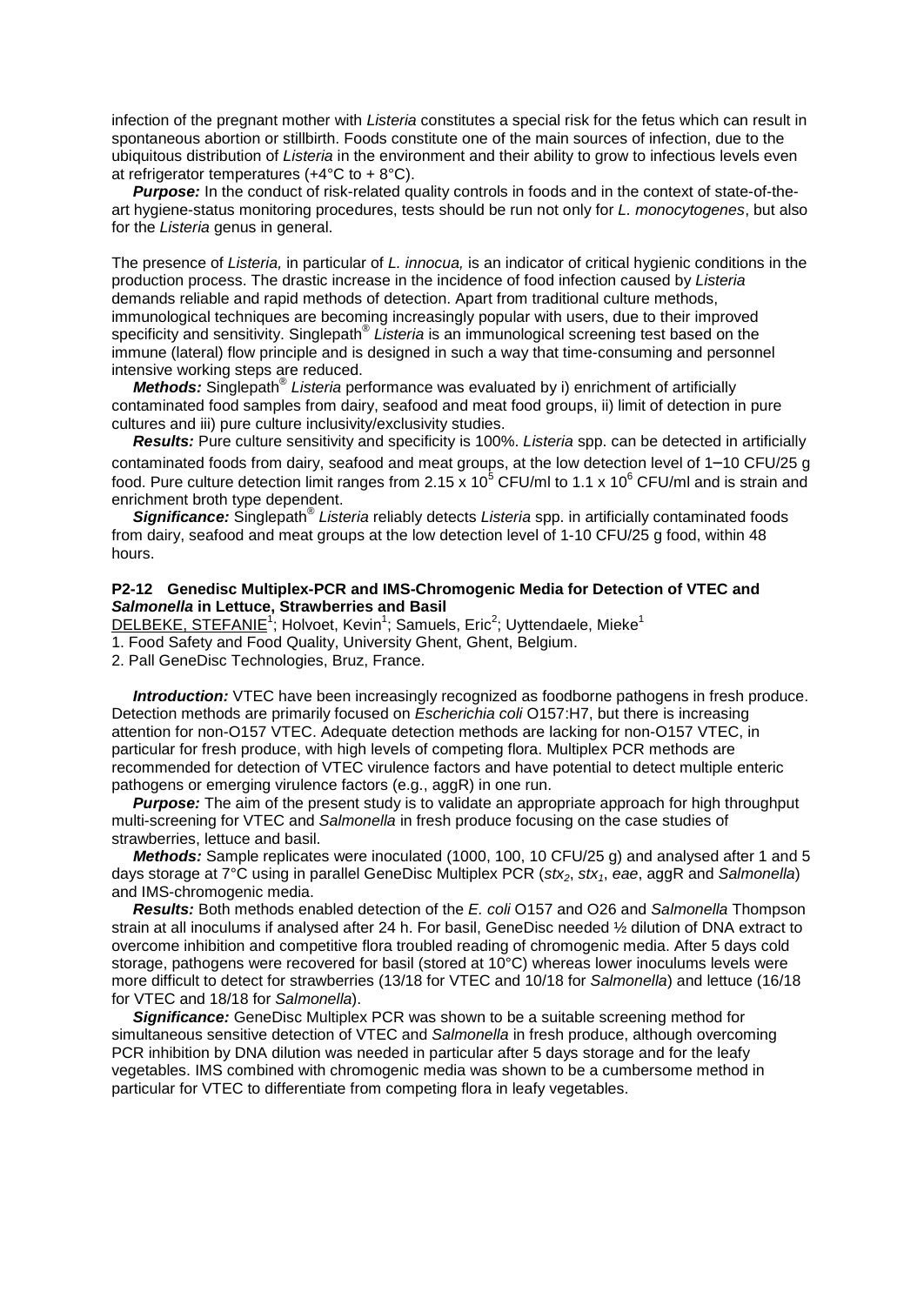#### **P2-13 Incidence of** *Campylobacter* **spp.,** *Escherichia coli* **and** *Salmonella* **spp. in Raw and Ready-to-Eat Meat in the Greater Lubumbashi Area**

MAFU, AKIER ASSANTA<sup>1</sup>; Kitwa, Mireille Umba<sup>1</sup>; Mobinzo, Paul<sup>1</sup>; Kabwang, Rosette<sup>1</sup> 1. Food science, Agriculture and Agri-Food Canada, St-Hyacinthe, QC, Canada.

 *Introduction:* The official reporting food system in the Province of Katanga (DRC) indicates that the cases of foodborne diseases were partly covered by complete investigation including laboratory analysis of the suspected food products.

 *Purpose:* The work was to investigate the prevalence of *Campylobacter* spp., *Escherichia coli*, and *Salmonella* spp. in meat in order to make sure of the safety of products consumed in Lubumbashi.

 *Methods:* In this study, a total of 457 samples of raw meats (chicken, pork, beef, tripe and goat) and ready-to-eat meats (pork and goat) were tested for the presence of *Campylobacter* spp., *Escherichia coli* and *Salmonella* spp. The sample meats were randomly obtained from 6 market chains of six municipalities in the Greater Lubumbashi area from September 2007 to September 2008. *Campylobacter*, *Escherichia coli* and *Salmonella* cells were recovered respectively on *campylobacter* agar with antibiotics supplementation, and XLT and McConkey agars.

 *Results:* The majority of meat samples (56.6%) were contaminated with *Salmonella* spp., and a large percentage of the markets visited had *Salmonella*-contaminated chickens. This revealed that market raw meats are often contaminated with foodborne pathogens. However, there are marked differences in the detection of such pathogen bacteria in different meats products. From results, most large number of isolates of *Campylobacter* (32.5%) and of *Escherichia coli* (30.9%) was obtained from products sold respectively to the market of Kamalondo and Kampemba. Approximately 25.0% of the beef tripes were contaminated by *Campylobacter*, while the samples of ready-to-eat meat of the municipalities of Kamalondo, Kampemba, Katuba and Kenya were free from these bacteria.

 *Significance:* The data suggested that raw meats in market are potential vehicles for the transmitting foodborne diseases and this stresses the need for the implementation of hazard analysis of critical control points (HACCP), good manufacturing practices (GMP) and consumer food safety education efforts.

#### **P2-14 Effect of Probiotic on the Attachment of** *Listeria monocytogenes* **to Stainless Steel, Glass and Polypropylene Surfaces**

MAFU, AKIER ASSANTA<sup>1</sup>; Lemay, Marie-Josée<sup>1</sup>

1. Food Science, Agriculture and Agri-food Canada, St-Hyacinthe, QC, Canada.

*Introduction:* In the food environment, even with acceptable cleaning and disinfection systems, attached microorganisms can remain and survive on inert surfaces for a long period of time to become a source of food contamination due to contact with inert materials.

 *Purpose:* This study was conducted to evaluate the effect of probiotic on *Listeria monocytogenes* attached to food contact surfaces at different exposure times.

 *Methods: Pediococcus acidilactici* and *Listeria monocytogenes* were used. Stock cultures were subcultured in MRS and BHI broths for *P. acicilactici* and *L. monocytogenes*, respectively. For the surfaces attachment, penicylinders in bioreactors were contaminated by 1% culture of *L. monocytogenes* and *P. acidilactici* and/or mixed cultures of both strains at ambient temperature under low agitation (90 rpm) with contact times of 3, 6, 24 and 48 h. After incubation periods, the materials were removed from bioreactor and rinsed with saline water. The surfaces were then placed in a tube containing peptone water and the attached bacterial cells were detached by sonicating before preparation of serial dilutions. The bacterial viable counts were performed by plating *P. acidilatici* on MRS agar and *L. monocytogenes* on Palcam agar, followed by incubation.

 *Results:* Our study indicated that growth of *L. monocytogenes* is affected by the presence of *P. acidilactici*. Elevated contact time directly influenced the population of *L. monocytogenes* in mixed culture of both bacteria. After 24 hours in mixed culture, the population of *L. monocytogenes* was 3.7 log units lower than that of pure culture of *L. monocytogenes*. Furthermore, after 48 hours this difference increased to 6.7 log units. No growth differences were observed between the pure culture of *P. acidilactici* and the mixed culture of *P. acidilactici* and *L. monocytogenes*.

 *Significance:* Probiotics such as *P. acidilactici* could be used on food contact surfaces as a complement for cleaning and disinfection procedures to achieve growth inhibition of *L. monocytogenes*.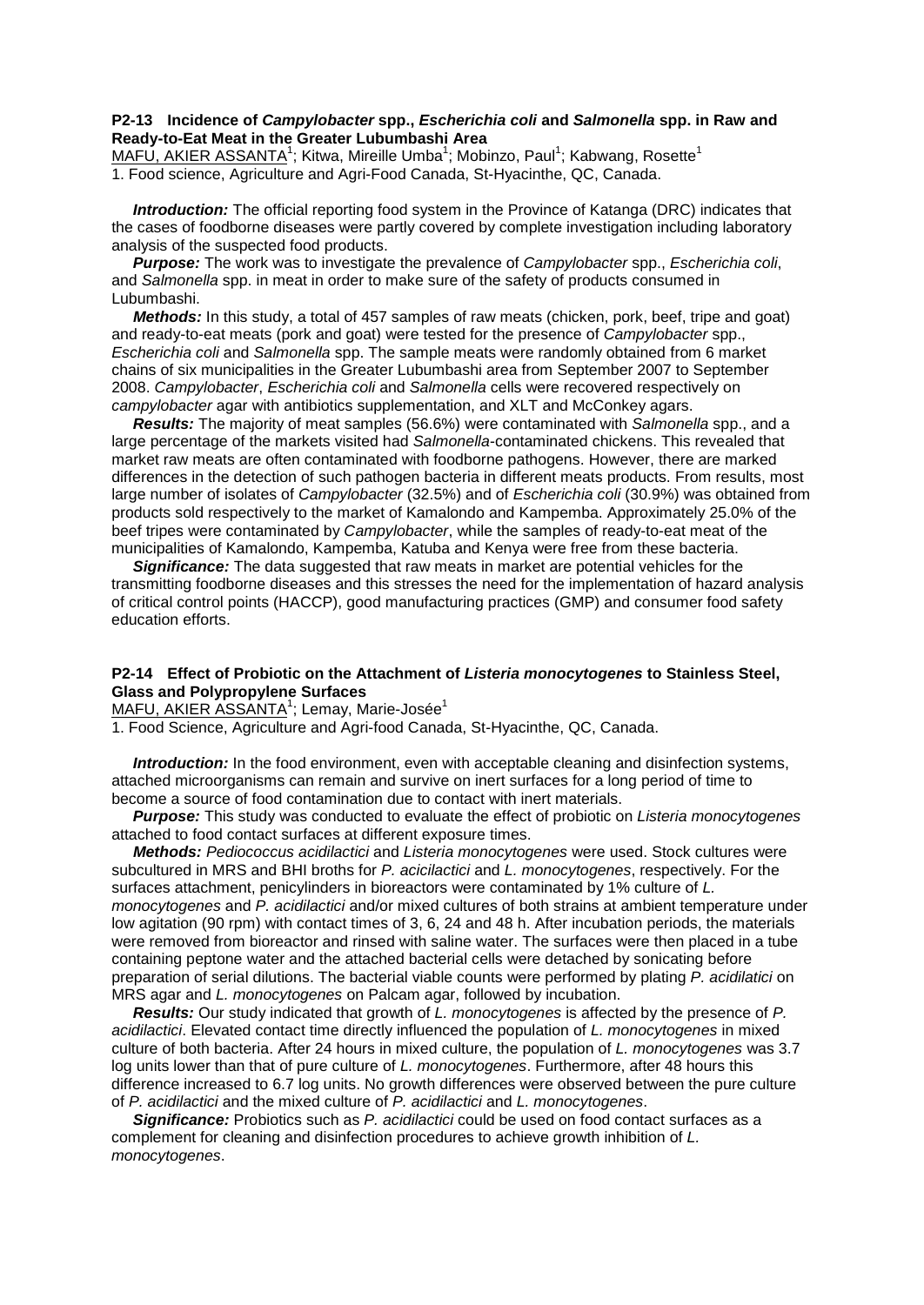#### **P2-15 Occurrence of** *Campylobacter jejuni* **and** *Campylobacter coli* **in Latvian Broiler Chicken Production**

KOVALENKO, KASPARS<sup>1</sup>; Roasto, Mati<sup>2</sup>

1. Faculty of Veterinary medicine, Latvia University of Agriculture, Jelgava, Latvia.

2. Dept. of Food Hygiene, Institute of Veterinary Medicine and Animal Sciences, Estonian University of Life Sciences, Tartu, Estonia.

 *Introduction:* Campylobacteriosis in humans is mostly caused by *Campylobacter jejuni* and *C. coli* and the general source of these bacteria is contaminated broiler chicken meat. In 2009, the European Union averaged 45.6 confirmed campylobacteriosis cases per 100,000 inhabitants. In Latvia the situation is yet unknown, and there is no *Campylobacter* state monitoring program at the broiler chicken production level.

 *Purpose:* The aim of the present study was to determine the occurrence of *Campylobacter* spp. and the most commonly isolated *Campylobacter* species on broiler chicken meat and caecal samples at the slaughterhouse and retail level in Latvia.

 *Methods:* Altogether 2,400 broiler chicken intact intestines, 240 fresh broiler chicken neck skins and 240 fresh broiler chicken carcasses were collected from two of Latvia's biggest poultry meat producing companies in 2010. The isolation of *Campylobacter* was carried out in the Food Hygiene laboratory of the Institute of Food and Environmental Hygiene, Latvia University of Agriculture (Jelgava, Latvia) by using the ISO 10272-1:2006 method. The multiplex PCR assay (Wang et al., 2002) was used to define *Campylobacter* species in 75 randomly selected isolated *Campylobacter* strains.

 *Results:* A total 230 (95.8%) of the pooled broiler chicken caecal samples; 146 (60.8%) of the broiler chicken neck skin samples and 142 (59.2%) of broiler chicken carcasses were positive for *Campylobacter* spp. The most commonly isolated *Campylobacter* species from slaughterhouse 'A' was *C. coli* (87.5%), but from slaughterhouse 'B' *C. jejuni* (89.5%).

The average proportion of *Campylobacter* positive broiler chicken neck skin samples from slaughterhouse 'A' was significantly ( $P = 0.03$ ) higher than in chicken neck skin samples from slaughterhouse 'B'. Similar tendency was observed in caecal samples from slaughterhouse 'A' where the average proportion of *Campylobacter* spp. positive samples was significantly (*P* < 0.001) higher than in pooled caecal samples from slaughterhouse 'B'. There was no significant difference (*P* > 0.05) in broiler chicken carcass contamination level between slaughterhouse 'A' and 'B'.

 *Significance:* In conclusion, high *Campylobacter* occurrence in Latvian broiler chicken production was observed in 2010, much higher than in neighboring Estonia were the occurrence has been less than 10% for many years both for broiler chicken caecal and meat samples. High *Campylobacter* occurrence in Latvian broiler chicken production level may pose direct risks for human health. Therefore, there is need for state *Campylobacter* and campylobacteriosis monitoring as well as for adequate control programs. Academic study and publication is financed by the Project 'Support for doctoral studies in LLU' /2009/0180/1DP/1.1.2.1.2/09/IPIA/VIAA/017/ agreement No.044- 08/EF2.D4.01.

## **P2-16 Inclusivity and Exclusivity Performance of a Scorpion® Probe-based Real-time PCR Assay for** *Salmonella*

MOLLER, THOMAS B.

1. DuPont, Kastrup, Denmark.

 *Introduction: Salmonella* is a genus of bacteria that are a leading cause of foodborne illness throughout the world. The bacteria are found in a variety of food and environmental sources such as meat, poultry, eggs and milk. Over 2,500 serotypes of *Salmonella* have been identified; therefore, having a rapid, sensitive and specific method for its detection is essential.

*Purpose:* The purpose of this study was to evaluate the inclusivity and exclusivity capabilities of a Scorpion® probe-based real-time PCR assay for genus *Salmonella* (Sal RT PCR) detection.

 *Methods:* The *Salmonella* inclusivity strains originated from a wide range of food, veterinary diagnostic and non-diagnostic sources. For the inclusivity panel, 409 different strains across the six main subgenera of *Salmonella* were tested. Ninety-four percent of the strains represent subgenera I, while the remaining six percent constitute subgenera II through VI. The exclusivity panel included 44 different non-*Salmonella* species obtained from the DuPont Qualicon culture collection. Most of these isolates originally came from naturally contaminated food samples or animal sources. For inclusivity and exclusivity testing, each pure culture was inoculated into prepared BHI media and incubated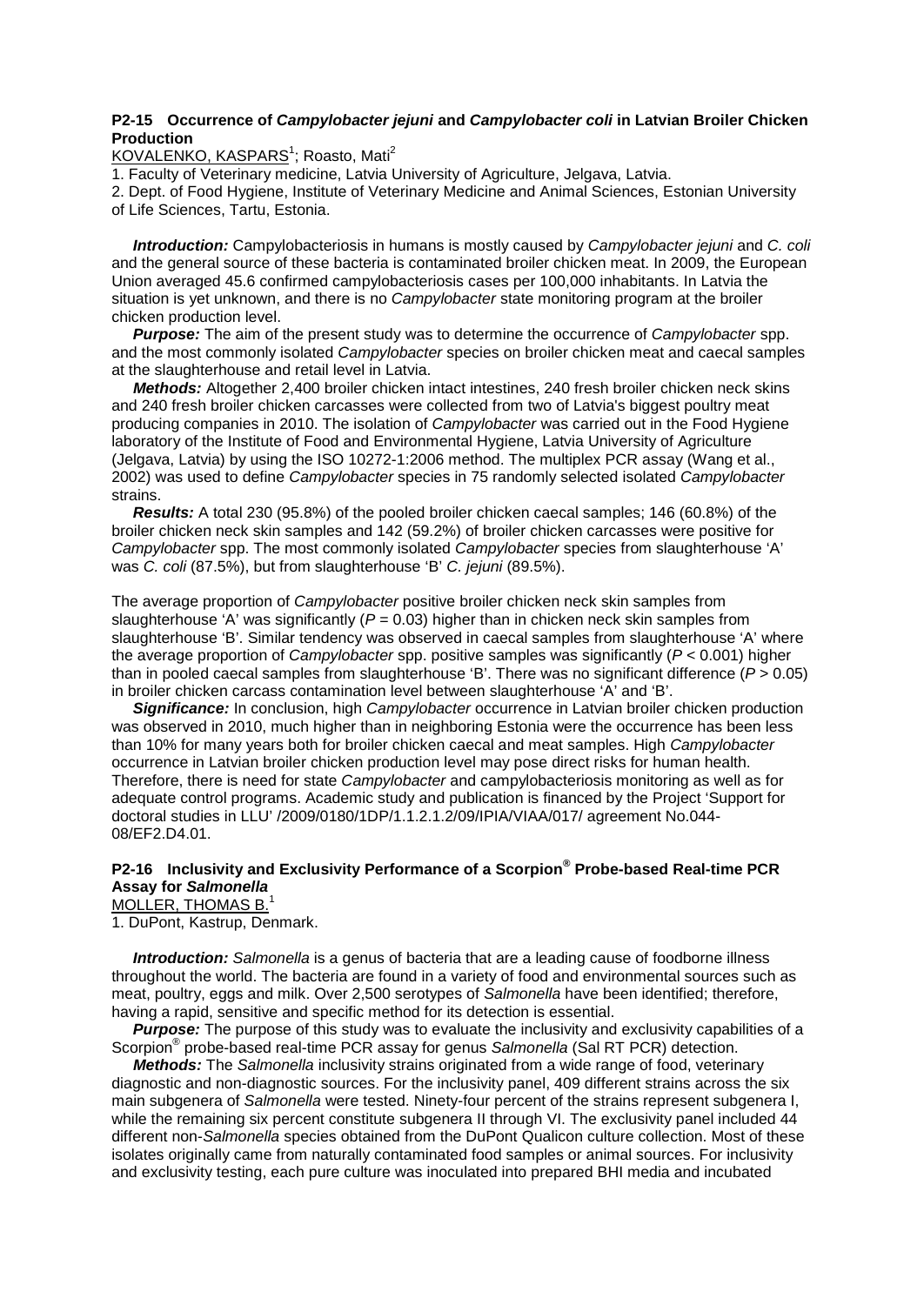overnight at 37°C. Inclusivity cultures were diluted in culture media to a cell density of one log above the limit of detection for the assay (10<sup>5</sup> CFU/mL). Exclusivity cultures were diluted in culture media to a cell density of approximately 10<sup>8</sup> CFU/mL. The commercial assay for *Salmonella* was tested for comparison.

 *Results:* Sal RT PCR, as well as, the BAX® System assay for *Salmonella* returned positive results for the 409 target strains tested for inclusivity and negative results for the 44 non-*Salmonella* strains tested in the exclusivity panel.

 *Significance:* This study demonstrated that the real-time PCR assay for *Salmonella* is rapid and sensitive and showed no significance difference when compared to the commercial BAX<sup>®</sup> System assay for *Salmonella*. This was as expected considering that the Scorpion® -based probes were designed from the same target sequences used in the commercial assay.

#### **P2-17 Validation of Commercial Test Kits for the Detection of** *Escherichia coli* **O157:H7 and Non-O157:H7 STEC**

MOLLER, THOMAS B.<sup>1</sup>

1. DuPont, Kastrup, Denmark.

 *Introduction:* Current regulations for *Escherichia coli* O157:H7 and new regulations for non-O157:H7 STEC require proof of effectiveness for commercial tests before they can be used by industry to detect these pathogens.

 *Purpose:* The following studies were conducted to demonstrate the effectiveness of the BAX® System Real-Time PCR Assay for *E. coli* O157:H7 and the BAX® System STEC suite for detecting these pathogens in beef trim with a limit of detection (LOD) at or near 1 colony forming unit (CFU) per analytical portion for each of the target pathogens.

 *Methods:* Twelve experiments were conducted, including four for *E. coli* O157:H7, three for *E. coli* O26, and one for each of the remaining five STEC serotypes of regulatory and public health significance. For each study, twenty 375 g beef trim portions were spiked at a target level of 1.5 CFU per portion. Spiked samples and appropriate negative controls were enriched in the media and tested with each of the appropriate real-time assays for *E. coli* O157:H7 and STEC.

 *Results:* Results obtained were consistent with an LOD of 1 CFU per analytical portion for each of the targeted pathogens.

**Significance:** USDA policies regarding the new STEC regulations will increase testing for these pathogens in beef trim by the meat industry. As a result, a well validated, rapid method for detecting these organisms will be required. These studies indicated that PCR detection of *E. coli* O157:H7 and the other key non-O157:H7 STEC using the BAX<sup>®</sup> System method with proprietary enrichment media is rapid and sensitive.

#### **P2-18 Validation Study of Assurance GDS MPX for Top STEC in Raw Beef Products** Feldsine, Philip T.<sup>1</sup>; KRESSNER, ANITA<sup>1</sup>

1. Research, BioControl Systems SpA, Bellevue, WA, United States.

 *Introduction:* Raw beef products have been analyzed for the presence of *Escherichia coli* O157:H7 as defined in the United States Department of Agriculture (USDA) regulations for several years. More recently, the USDA has proposed a new requirement to test certain raw beef products for a broader group of *E. coli* commonly referred to as "the top six shiga toxigenic *E. coli*" or "Top STEC" as adulterants. The USDA considers the following six STEC O serotypes, in addition to O157, to represent the greatest public health risk: O26, O45, O103, O111, O121 and O145. The USDA will require routine testing of all these 7 serotypes for raw beef starting in March 2012. Assurance GDSTop STEC MPX is an assay that allows simultaneous detection of *E. coli* O157:H7 and also the top 6 non-O157 STEC (Top 7 STEC) in a sample.

 *Purpose:* Develop an assay to simultaneously detect *E. coli* O157:H7 and the top 6 non-O157 STEC to fulfill new USDA regulations

 *Methods:* Raw beef (beef trim, ground beef and finely textured beef) samples were inoculated with a 2-day cold stressed target organism. 375 g samples were analyzed with the Assurance GDS Top STEC MPX method for determination of the simultaneous presence of *E. coli* O157:H7 and the top 6 non-O157 STEC. All samples were confirmed via IMS plating on a modified Rainbow agar and BVCC agar.

 *Results:* All seven serotypes were analyzed among all three food types. A total of 198 raw beef samples were inoculated with  $0.5 - 0.7$  CFU per sample to achieve partial recovery. The enrichments were assayed with Assurance GDS Top STEC MPX and confirmed using IMS onto selective agar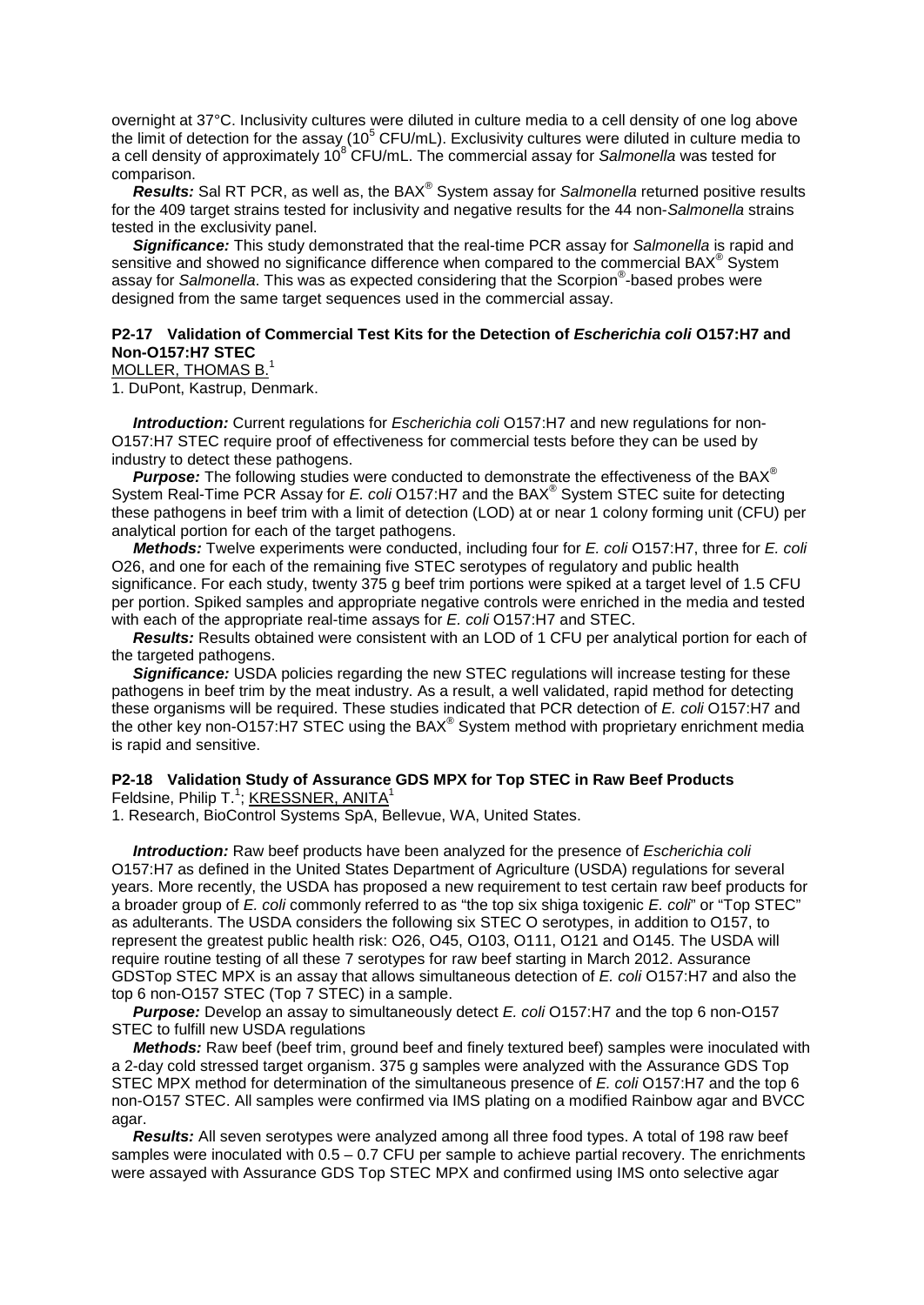plates. 114 samples were positive by Assurance GDS MPX after 10 hours. There was one sample which was negative by Assurance GDS Top STEC MPX which confirmed positive, for an overall detection rate of 99%.

 *Significance:* The Assurance GDS Top STEC MPX assay is a reliable method for simultaneous detection of both *E. coli* O157:H7 and Top 6 non-O157 STEC in a common sample.

#### **P2-19 Detection of Seven Top STEC** *Escherichia coli* **Serotypes by the Assurance GDS Top STEC MPX Assay**

Feldsine, Philip .<sup>1</sup>; KRESSNER, ANITA<sup>1</sup>

1. Research, BioControl Systems, Inc, Bellevue, WA, United States.

*Introduction:* The United States Department of Agriculture (USDA) has proposed new regulations applicable to the analysis of certain raw beef products which define six shiga-toxigenic *Escherichia coli* serotypes, in addition to O157, ("Top 7 STEC") as adulterants. The Assurance GDS Top STEC MPX assay has been developed to provide an effective testing solution to satisfy this requirement. System components include top 7 STEC serotype-specific immunomagnetic sample concentration reagents with the PickPen concentration device, amplification and identification reagents defining STEC genes *eaeA* (O157), *eaeA* STEC, *stx1* and *stx2*, with Internal Control in a multiplex format; and microbiological confirmation reagents for Top 7 STEC isolates.

*Purpose:* To define the specificity (Inclusivity and Exclusivity) of the Assurance GDS Top STEC MPX assay for *E. coli* serotypes O26, O45, O103, O111, O121, O145, and O157.

*Methods:* Inclusivity was determined by analyzing a panel of 67 STEC strains representing all seven top STEC serotypes. Exclusivity was determined by analyzing a panel of 31 strains representing potential cross-reactive microorganisms.

 *Results:* Sixty-seven (67) *E. coli* top 7 STEC inclusivity isolates were correctly identified and typed for the *eaeA* and *stx* genes by the MPX assay, with correct differentiation of *eaeA* (O157), and *eaeA* (STEC) genes. All 31 Exclusivity panel non-top STEC strains gave negative results.

 *Significance:* These results verify the accuracy of the Assurance GDS Top STEC MPX assay for the identification of top 7 STEC organisms.

#### **P2-20 A Parasite Toxin of** *Sarcocystis* **in Raw Horse Meat Causes a New Foodborne Disease**  SUGITA-KONISHI, YOSHIKO<sup>1</sup>; Irikura, Daisuke<sup>1</sup>; Saito, Morihiro<sup>2</sup>; Yahata, Yuichiro<sup>3</sup>; Kamata, Yoichi<sup>1</sup>

1. Division of Microbiology, National Institue of Health Sciences, Tokyo, Japan.

2. Saitama Meat Inspection Center, Saitama, Japan.

3. Infectious Disease Surveillance Center, National Institute of Infectious Diseases, Tokyo, Japan.

 *Introduction:* Recently, a new foodborne disease associated with raw meat has increased in Japan. This foodborne disease causes nausea, vomiting and diarrhea as the main symptoms within 12 hours after eating. From the epidemiological analysis with odds ratio, raw horse meat was estimated a causative food. From the detailed microbacterial examination of the meat, known pathogenic bacteria and virus have not been detected. Many cases of such foodborne diseases, we found a parasite, *Sarcocystis fayeri*, in the meat and investigated the toxicological and epidemiological properties.

**Purpose:** Previously, we have reported sarcocystin, which is toxin in *S. cruzi* extracts, showed toxicity such as diarrhea and was lethal in rabbits by intravenous injection. In this study, we studied the relationship between the toxicity of *S. fayeri* and the properties of sarcocystin.

 *Methods:* The ileum loop of the rabbit test and the oral administration test using living cyte of *S. fayeri* were carried out. For cDNA cloning of the sarcocystin of *S. fayeri*, we designed two degenerate primers which were predicted from trypsin-digested two internal peptides of this protein. The fulllength cDNA of the sarcocystin was obtained by RACE method.

 *Results:* The ileum loop of rabbit test revealed that the homogenate of raw horse meat containing *S. fayeri* and its bradyzoites evoked the toxicity such as the edema. The oral administration of living cyte of *S. fayeri* to rabbits also caused bloody diarrhea and fluid accumulation in the loop. From these results, we concluded a causative agent of this foodborne disease is *S. fayeri* . Furthermore the intravenous injection of the fraction containing toxin into rabbits caused the same symptoms. The cDNA contained a protein composed with 118 amino-acid residues (Mr = 13,261). The injection of the purified recombinant of "sarcocystin" (200 µg) into a ileum loop of rabbits caused the edema and fluid accumulation (F/A Ratio: 0.5 mL/cm). Our data demonstrated that there might be a possibility that the "sarcocystin" of *S. fayeri* is a causative agent of the new foodborne disease in humans after eating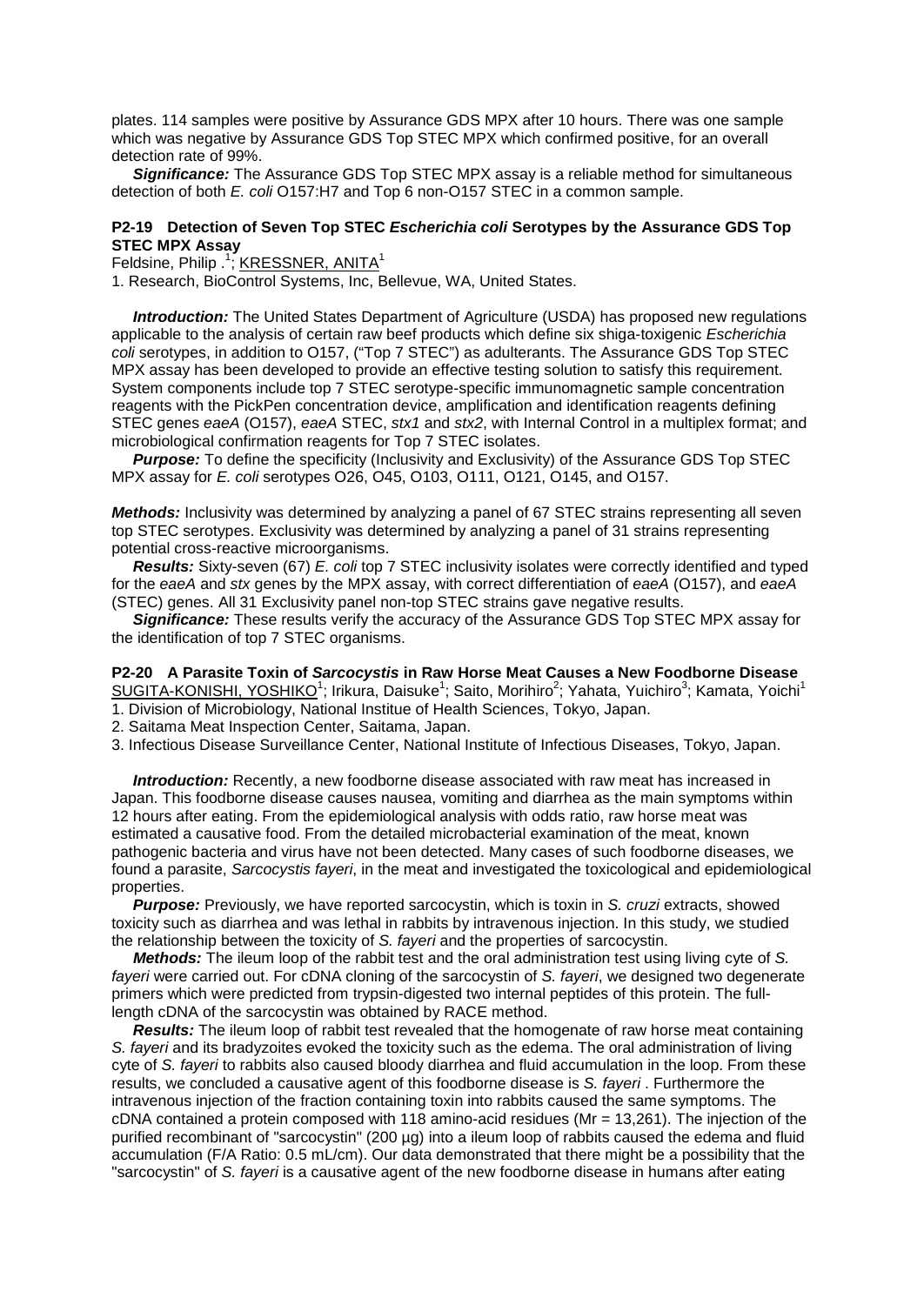raw horse meat.

2

**Significance:** We have discovered a new causative agent of foodborne diseases associated with fresh raw horse meat. It is a parasite *S. fayeri* and its pathogen would be "sarcocystin" which is a parasite toxin.

#### **P2-21 A Case Study of** *Salmonella* **Contamination in a Category 3 Fat Rendering Plant** KENNEDY, THOMAS G.1

1. Department of Agriculture, Food and the Marine, Limerick, Ireland.

*Introduction:* Producing safe food and feed is the constant objective of pet food manufacturers. Pet foods and treats are often found in the home kitchen, in food preparation areas and are often handled by children, the elderly and others with immune system deficiencies. Food safety issues involving direct human contact with processed pet foods and animal feeds is becoming a major regulatory focus.

 *Purpose:* This case study describes an intractable case of *Salmonella* contamination in a Category 3 animal by-products melting facility which renders animal fats producing tallow for the oleochemical industry and greaves for pet-food manufacture. Over a protracted period of 5 years, 33 out of 305 official greaves samples intermittently revealed the presence of *Salmonella anatum*, *S. kentucky* and *S. newington*. The facility is located adjacent to a beef slaughterhouse, which is the raw material source, and it operates a Hazard Analysis and Critical Control Point (HACCP)-based manufacturing system. The facility is approved under European Union Regulation (EC) No. 1774/2002 and is subject to official inspections, audits and sampling by the Competent Authority.

*Methods:* The HACCP plan identifies three Critical Control Points (CCP) namely - pre-rendering fat particle size, metal detection, rendering temperature and duration. Analysis of CCP implementation and monitoring did not reveal loss of control. Due to the high rendering temperatures the source of contamination was believed to be post rendering contamination. *Salmonella* was not isolated from any of the environmental samples ( $n = 62$ ) nor from any products taken within process ( $n = 88$ ). Analysis of pre-requisite programmes showed deficiencies in pest control e.g. doors being left open, sanitation, zoning e.g., personnel freely moving from low to high risk areas, operator hygienic practices e.g., laying utensils on the ground and structure fabrication e.g., cracks in wall and floors. Deep cleaning and corrections to operational prerequisite programmes resulted in temporary improvements. The establishment was voluntarily decommissioned for 10 months. Prior to re-opening, facility fabrication was improved by laying a smooth surfaced floor, removing roughened welded seams in plant and equipment, smooth plastering the walls and properly sealing and ducting cables and hoses.

 *Results:* Post structural improvement none of the 120 official greaves samples revealed the presence of *Salmonella*. We conclude that the source of contamination was from intermittent shedding from nidi located in the deep recesses of blemishes within the fabric.

 *Significance: Salmonella* is capable of surviving for extended periods in a variety of environments and on numerous materials. Complete elimination of pathogens is dependent on the strict adherence to HACCP and GMPs. Some practices are easy to apply, however in this case, restoration of control required significant investment and plant redesign. The maintenance of control at CCPs will not ensure product safety when pre-requisites are grossly deficient.

## **P2-22 Rapid Detection of Foodborne Pathogens Using Isothermal Nuceic Acid Amplification** NORTON, PAUL<sup>2</sup>; Langley, Rob<sup>1</sup>; Hosking, Edan<sup>2</sup>; Wendorf, Michael<sup>2</sup>; Mozola, Mark<sup>2</sup>; Rice, Jennifer

- 1. EMEA Division, Neogen Europe Ltd., Ayr, United Kingdom.
- 2. Research and Development, Neogen Corporation, Lansing, MI, United States.

*Introduction:* A new family of tests, ANSR<sup>™</sup>, has been developed for rapid detection of pathogenic bacteria in foods and environmental samples. The tests are amplified, isothermal nucleic acid assays based on the nicking enzyme amplification reaction (NEAR™). It allows users to process sample serially or in parallel form as well as eliminating many of the limitations of antibody-based technologies.

 *Purpose:* The new test platform provides the food industry both the DNA-definitive test results they need, and the much easier and quicker methodology that they require. Recent food recalls have only emphasized the point that the food industry needs easier and quicker precise pathogen tests to lessen the chance that contaminated food products ever reach the consumer.

 *Methods:* Using a molecular beacon probes, the tests generate fluorescent signal which is measured in real-time using a simple incubator/fluorescence reader. Following sample enrichment,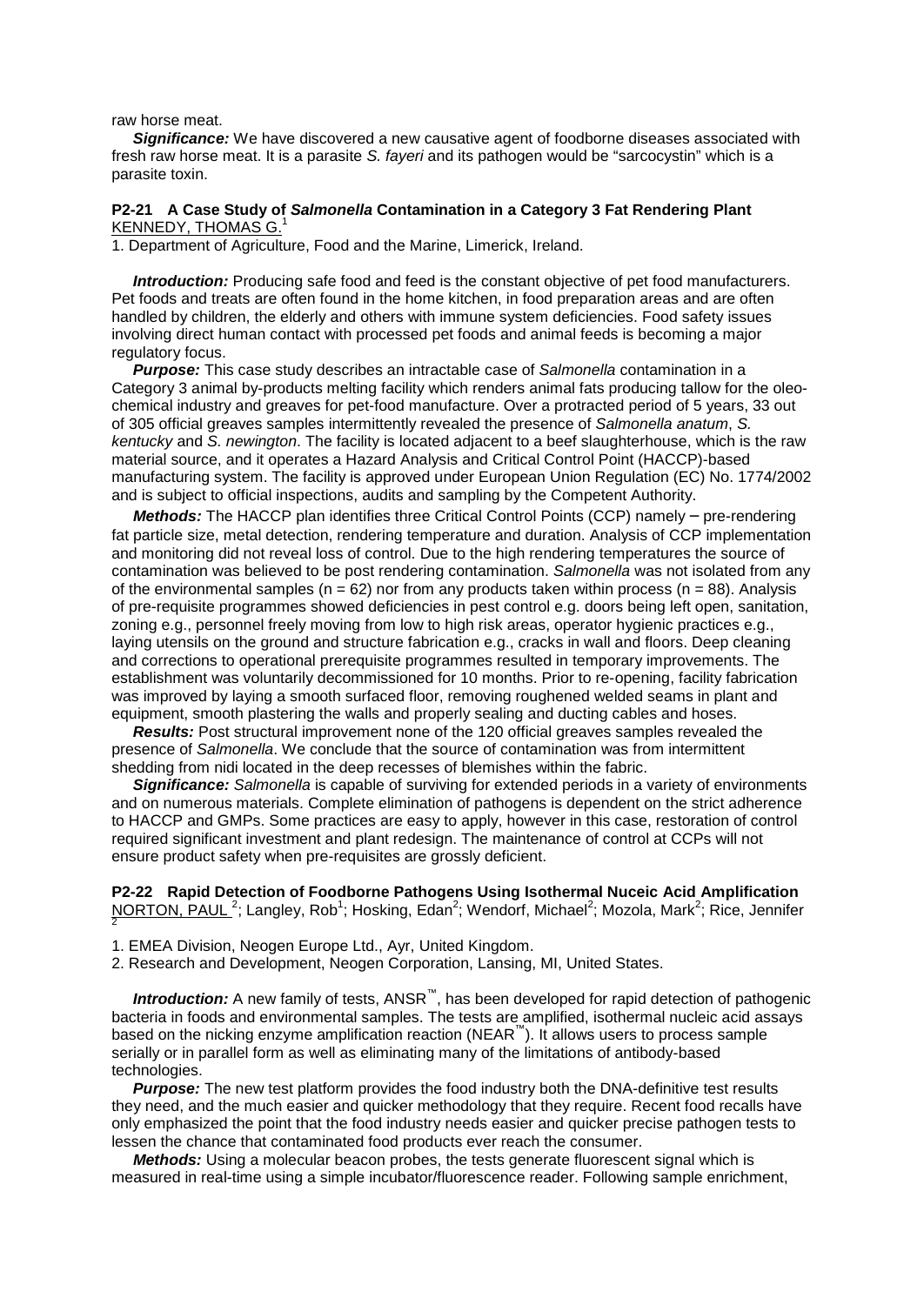assays are completed in approximately 30 minutes including sample preparation.

 *Results:* The *Salmonella* assay has a limit of detection of 1,000-10,000 CFU per mL and high specificity for serovars of both *S. enterica* and *S. bongori*. Single-step enrichment ranges from 10 to 24 hours in duration depending on the sample type. The method has been validated for use with a variety for use with a variety of sample types including sponge or swab samples from environmental surfaces, poultry and red meats, and pasteurised egg products. In testing of 145 sponge or swab samples taken from five different environmental surfaces, the molecular assay produced 71 positive results (all confirmed) vs. 68 by the U.S. FDA reference culture method. In testing of pasteurised dried egg, chicken carcass rinse, and three types of raw and processed meats, the molecular method produced 57 confirmed positive results vs. 62 by the USDA reference culture procedure. There were no statistically significant differences in the number of positive results by the molecular and reference methods for any of the sample types tested, with the exception of one environmental surface type for which the molecular assay produced significantly more positive results. The *Listeria* assay targets high copy number ribosomal RNA sequences specific to *Listeria* spp. and has a limit of detection of less than 100 CFU per mL. Method validation is focused on environmental samples, processed meats and seafoods, and dairy products. Tests for *Salmonella* spp. and *Listeria* spp. have been developed, and a test for Shiga toxin-producing *Escherichia coli* will follow.

 *Significance:* Considering their accuracy, speed, and simplicity, the new molecular assays represent a significant advancement in diagnostic methodology for food safety management. High assay sensitivity allows the use of abbreviated enrichment protocols, and assays are completed within minutes and require only simple, low-cost instrumentation.

#### **P2-23** *Salmonella* **and** *Listeria monocytogenes* **Detection in Complex Food Matrices Using a Fully Automated Pathogen Purification and Detection System**

ARMSTRONG, MARCIA<sup>T</sup>; Fakih, Sarah<sup>1</sup>; Schlappa, Sabine<sup>1</sup>; Kueppers, Corinna<sup>1</sup>; Cornelius, Petra<sup>1</sup>; Luley, Sandra<sup>1</sup>; Engel, Holger<sup>1</sup>

1. QIAGEN GmbH, Hilden, Germany.

**Introduction:** During the past decades food safety concerns have steadily increased and are presently a major challenge for food authorities. While product approval using traditional culturing methods can take several days, real-time PCR represents a powerful tool for specific and rapid detection of food-borne pathogens with time to results of less than 24 hours. However, the complexity of food matrices can limit the universal adoption of such methods.

 *Purpose:* Difficult food matrices, for instance those with high fat or polyphenol content, can inhibit PCR detection of pathogen DNA. The purpose of the current study was to develop a method for the purification and real-time PCR detection of *Salmonella* spp. and *Listeria monocytogenes* from such matrices.

 *Methods:* We present here results of studies in which *Salmonella enterica* or *Listeria monocytogenes* DNA was purified from enrichment cultures of challenging food matrices. A fully automated purification method for both gram negative and gram positive pathogens was developed on the QIAsymphony Rotor-Gene Q platform. For the purposes of this study, the capacity of the automated DNA extraction and real-time PCR detection system to deal with high inhibitor concentrations was tested by preparation of pathogen enrichment cultures with different food: medium ratios. Starting with the established 1:10 ratio (25 g food in 225 ml enrichment medium) the food matrix background was constantly increased up to a 1:6 ratio (25 g food in 125 ml enrichment medium). For *Salmonella* detection an increase in matrix background was tested with chocolate, peanut butter, whole milk, and ground beef in BPW. The respective matrix was spiked with  $-5 - 10$ CFU *Salmonella*, homogenized and incubated for 18 hours at 37 C. (n = 4 for each matrix: medium combination). Similarly, 25 g samples of 3.5% fat milk, sliced turkey and smoked salmon were added to decreasing volumes of One Broth medium plus supplement, and spiked with *Listeria monocytogenes* (~5 – 10 CFU). The resulting enrichment cultures for both bacteria types were directly processed without manual pre-treatment protocols. Based on a chemically aided heat lysis, specific depletion of food-derived inhibitors and DNA purification with magnetic silica beads the resulting DNA solution was assayed for the presence of pathogen using real-time PCR based pathogen detection assays.

 *Results:* The efficiency of the automated DNA purification and tolerance of the subsequent realtime PCR assay system was tested against an increasing titration of food matrix per ml enrichment culture. Reliable pathogen DNA recovery and detection for both gram negative and gram positive bacteria was observed over all tested matrix: medium ratios, suggesting an efficient background depletion during DNA isolation. For all tested ratios *Salmonella* detection showed stable Ct values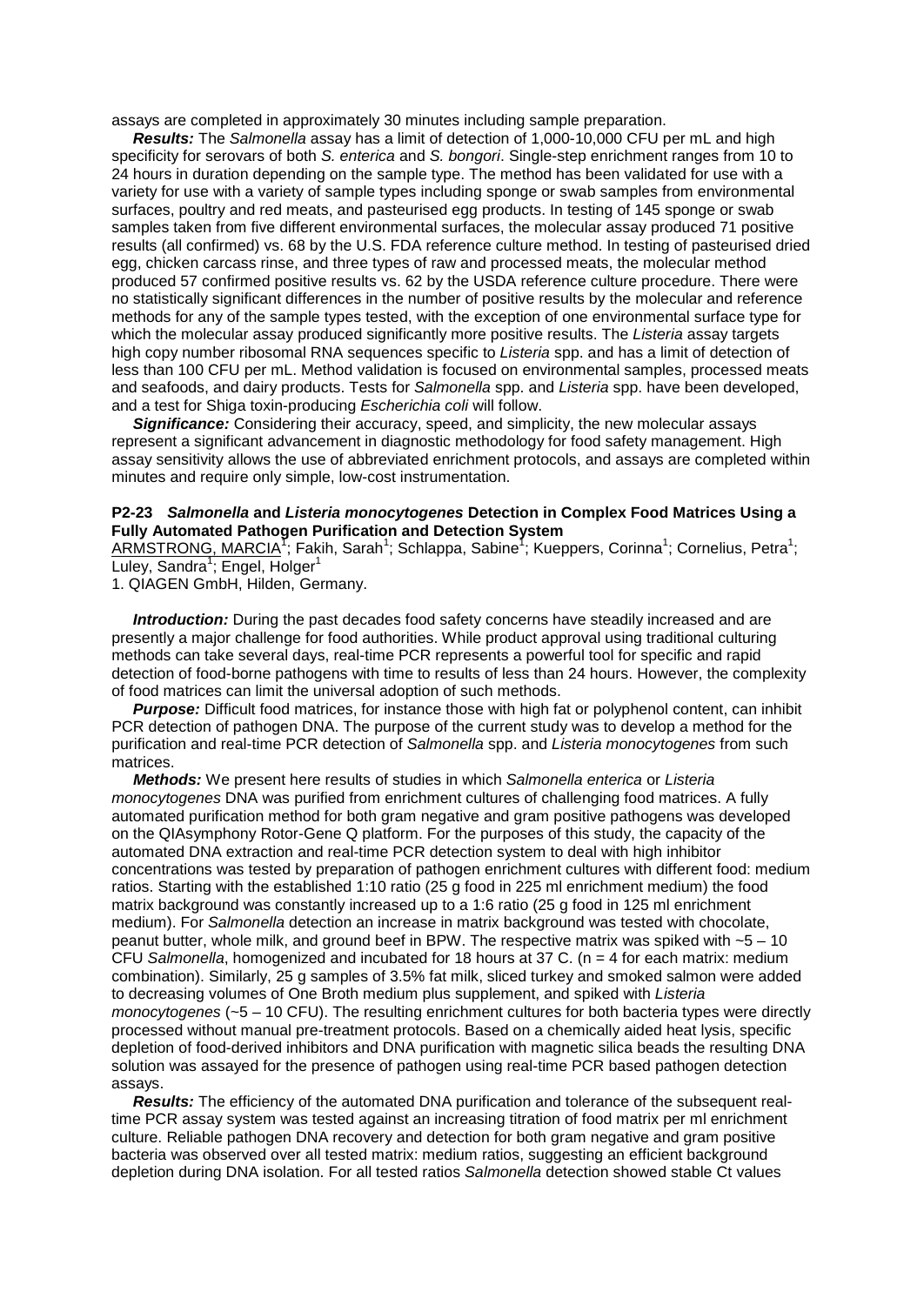between 18 (whole milk) and 30 (ground beef). For *Listeria* Ct values ranged between 24 (3.5% fat milk) and 34 (sliced turkey).

**Significance:** The fully automated pathogen purification and detection system presented here provides a powerful, reproducible, and sensitive method for the detection of *Salmonella* spp. and *Listeria monocytogenes* in difficult food matrices.

#### **P2-24 Microbiological Safety of Fresh Fruit Juices in Pakistan**

AKHTAR, SAEED<sup>1</sup>; Riaz, Muhammad<sup>1</sup>; Ismail, Tariq<sup>1</sup>

1. Food Science and Technology, Bahauddin Zakariya University Multan-Pakistan, Multan, Pakistan.

 *Introduction:* Street vended fresh orange, mango, carrot and sugarcane juices in Pakistan are served with ice in improperly cleaned tumblers. The method of extraction, inadequate washing of the fruits before extraction and uncleanness of the machines and utensils are some of the significant indicators posing considerable hazards in fruit juices.

 *Purpose:* Among several determinants, absence of sanitation and hygiene in handling commercial fresh fruit juices in Pakistan have been established as the major cause of many health implications. Therefore, we aimed at exploring the safety of various street vended fresh fruit juices in Multan, the fifth largest city of Pakistan.

 *Methods:* A total of 72 samples of fresh fruit juices were collected from four geographical zones and analyzed for Total Viable Counts (TVC), Total Coliforms (TC), Faecal Coliforms (FC), *Escherichia coli*, and *Salmonella* spp.

 *Results:* The pH of the samples ranged 2.4 - 4.7. TC and *E. coli* were shown to exist in the range of 05-7.2  $\times$  10<sup>4</sup> and 0 - 6.7  $\times$  10<sup>3</sup> CFU/mL respectively, while FC and *Salmonella* were recorded as 33.33 - 66.66 % and 8.33 - 33.33%, respectively. Apple juice was found to contain highest bacterial load (6.7  $\times$  10<sup>7</sup> CFU/mL). Imli aalo bukhara drink and pineapple juice showed minimum contamination for FC and *Salmonella*. Gravity of the prevalence of bacterial contamination in juices among four zones of sampling indicated zone- III and IV to be more precarious, however, the juices collected from zone-I and II were observed to carry least microbiological.

 *Significance:* The pragmatic levels of microbiological contaminants in fresh street vended fruit juices call for immediate measures to be taken to educate the street fruit juice vendors to ensure quality and safety. The authors thank Higher Education Commission of Pakistan for financial support under project No. 1415 to undertake this research.

#### **P2-25 Reduction of** *Salmonella* **on Harvesting Knives Following Thirty Second Sanitizing Treatments**

 ${\tt TAPP, WILLIAM\ N.}^1;$  Gragg, Sara E. $^1;$  Brashears, Mindy M. $^1;$  Brooks, J. C. $^1;$  Miller, Markus F. $^1$ 1. Animal and Food Sciences, Texas Tech University, Lubbock, TX, United States.

 *Introduction:* Pathogenic contamination of the carcass may occur during slaughter if knives used to harvest animals are not sanitized properly, thereby causing cross-contamination of *Salmonella* and other pathogens to subsequent animals throughout harvest. Thermal sanitizing treatments are often used to control this pathogenic contamination. Hot water is commonly used for these treatments, but is not readily accessible worldwide.

**Purpose:** The purpose of this study aimed to compare room temperature sanitizing treatments to standard water sanitation treatments to determine the treatment most effective at reducing *Salmonella* on harvesting knives.

 *Methods:* Boning knives were inoculated with *Salmonella*, and treated thirty seconds in one of six sanitizing treatments, including: 1.1% sodium metasilicate (SMS), 200 ppm quaternary ammonium compound (QAC), 200 ppm chlorine, 5% lactic acid, hot water (82.2°C), and ambient water (20.6°C). Initial and treated pathogen loads were retrieved using spongesicles hydrated with neutralizing agents specific to each treatment, or buffered peptone water (BPW) in the case of water treatments. Serial dilutions were made in the neutralizing agents or BPW. Samples were plated onto XLD agar before incubation at 37°C for 24–48 hours, prior to enumeration.

**Results:** Data analysis showed that initial pathogen load means of knives were 4.51 log CFU/cm<sup>2</sup>. Treated counts were 4.47, 1.91, 1.76, 1.83, 0.96, and 4.78 log CFU/cm<sup>2</sup> on knives *(P* < 0.001*)* after thirty second treatment in 1.1% SMS, 200 ppm QAC, 200 ppm chlorine, 5% lactic acid, 82.2°C water, and room temperature water (20.6°C).

 *Significance:* This study concludes that while thermal sanitation is generally more effective for pathogenic reduction, there are alternatives producing reduction of *Salmonella* if hot water is not available.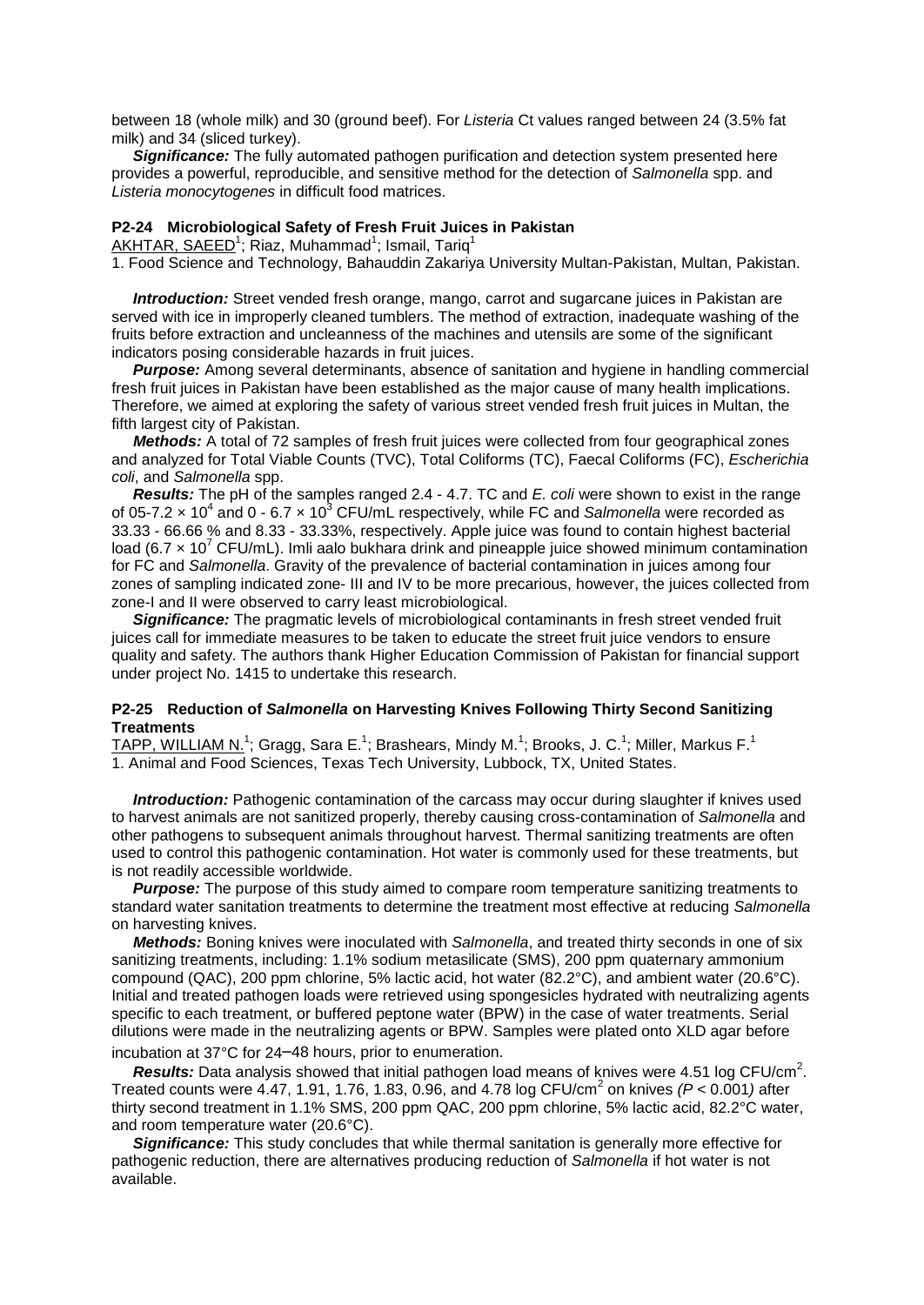#### **P2-26 Milk Sterilization by Pulsed Electric Fields**

MENESES, NICOLAS<sup>1</sup>, Rineke, Kai<sup>2</sup>, Knorr, Dietrich<sup>2</sup>

1. Corporate Technology, Buhler AG, Uzwil, Switzerland.

2. Department of Food Biotechnology and Food Process Engineering, Berlin University of Technology, Berlin, Germany.

**Introduction:** The intense process needed to inactivate spores in liquid foods produces a high loss of nutrients and sensorial properties. Thus, a novel method to inactive spores may be required. Pulsed Electric Fields (PEF) has already been proposed as an alternative method for killing spores, but so far no proper process conditions have been found and only up to 3.5 inactivation-logs of *Bacillus subtilis* and *Bacillus cereus* have been reported.

 *Purpose:* This study aims to modify a PEF treatment chamber of a co-linear kind to hold temperatures up to 150 °C, and attempts to find proper process parameters, such as electric field strength, treatment time and temperature in order to inactivate up to  $5 \log_{10}$  of spores.

 *Methods:* The treatment chamber was thermally insulated in order to reduce heat transfer between the environment and the liquid product. Low-fat milk was inoculated with *B. subtilis* and *Geobacillus stearothermophilus* spores and then treated by PEF. Process parameters were 22–32 kV/cm, 12–45 µs, and 130–225 kJ/kg, with an initial temperature of 75–110°C and pressure 3–5 bar. The process was simulated by a Finite Element software (Comsol Multiphysics) and validated with temperature measurements.

Results: A thermally insulated treatment chamber showed a heat transfer coefficient of 50 W/m<sup>2</sup>K, which allowed a temperature loss of only 5 °C. Average temperatures between 100 and 130 °C were kept up to 30 s after PEF treatment. The F-value was calculated from the temperature–time profile and showed a thermal spore inactivation between 0.2 and 2  $log<sub>10</sub>$ . The application of PEF under certain process conditions (an electric field strength of 22 kV/cm during 45 µs and 110°C) induced a total spore inactivation up to 5 log  $_{10}$ . Thus, a synergistic effect of up to 4.8 inactivation-log<sub>10</sub> was found.

**Significance:** Pulsed Electric Fields (PEF) could be an alternative method for inactivating high thermal resistant bacterial spores in liquid foods at continuous conditions. The proper selection of process parameters allowed up to 5 inactivation-log<sub>10</sub> (*G. stearothermophilus*) in low-fat milk in less than 30 s through a synergistic effect between temperature and PEF.

#### **P2-27 Modelling of Microbial and Enzymatic Spoilage of Carrot Juice Treated by Pulsed Electric Fields**

MENESES, NICOLAS<sup>1</sup>; Boon, Floor<sup>2</sup>; Martinez, Angie<sup>3</sup>, Knorr, Dietrich<sup>3</sup>

1. Corporate Technology, Buhler Ag, Uzwil, Switzerland.

2. Food and Biotechnology Innovations, TNO, Zeist, Netherlands.

3. Department of Food Biotechnology and Food Process Engineering, Berlin University of Technology, Berlin, Germany.

 *Introduction:* The shelf-life of a food product can be defined as the period during which the product is still acceptable for human consumption. The shelf-life is determined by microbial, chemical and physical aspects, which is in most cases a consequence of raw material quality, product formulation, processing, packaging and storage conditions. The combination of processing and storage conditions (package and temperature) determines what microorganisms or enzymes can be regarded as shelf life limiting. Pulsed electric field (PEF) is considered as non-thermal technology, which could improve the quality of carrot juice while increasing or maintaining the period of shelf-life.

 *Purpose:* This work aims to develop experimental and mathematical models in order to predict the microbial and enzymatic inactivation and thus the shelf-life after a continuous PEF treatment.

 *Methods:* Carrot juice was PEF treated and then the shelf-life was analysed during 1 month of storage at 4°C. *Escherichia coli* and yeasts and Pectinmethylesterase (PME) were used as indicators for microbial and enzymatic spoilage respectively during the shelf-life. Kinetics models were experimentally obtained and combined in order to predict the shelf-life of PEF treated carrot juice based upon microbial and enzymatic spoilage.

 *Results:* As a result of the combined inactivation and shelf-life models, it was possible to determine if the food spoilage was caused by microorganisms or enzymes. Depending on the process conditions, either a higher microbial or enzyme inactivation was achieved (i.e., 20 kV/cm, 30°C, 8 µs of treatment time and 5°C storage temperature, the shelf-life was of 3 days and determined by PME, but when the treatment time was increased up to 16 µs, the shelf-life was of 21 days and determined by yeast growth). Root mean square error for kinetics models was under 5%.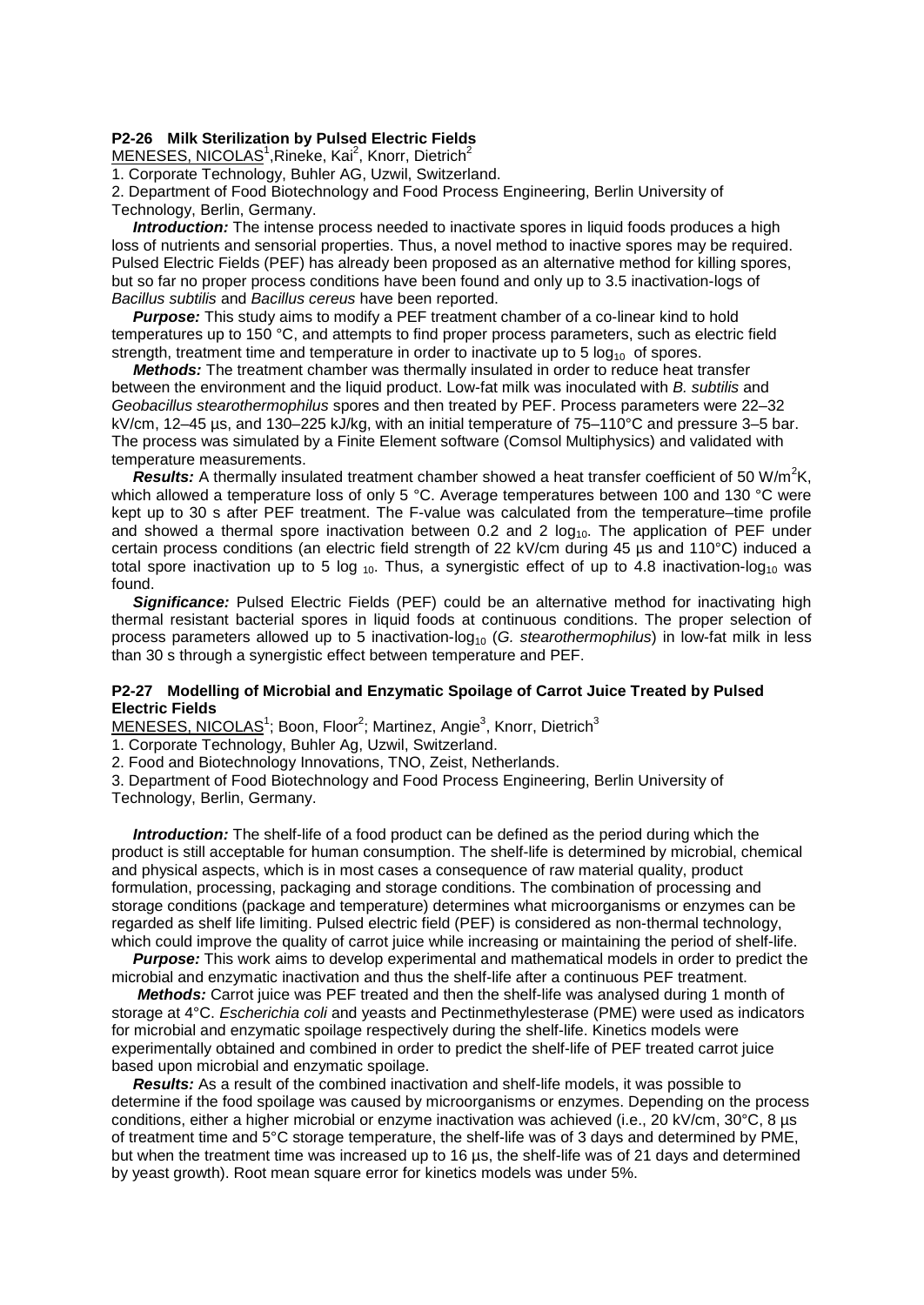**Significance:** The application of PEF pasteurization technology requires accurately defined treatment intensity, followed by a predictable microbial inactivation, as well as, a minimal impact on heat sensitive compounds. The presented investigation helps to select proper process parameters, in order to guarantee a safe level of enzymatic and microbial inactivation and low growing rate during the shelf-life.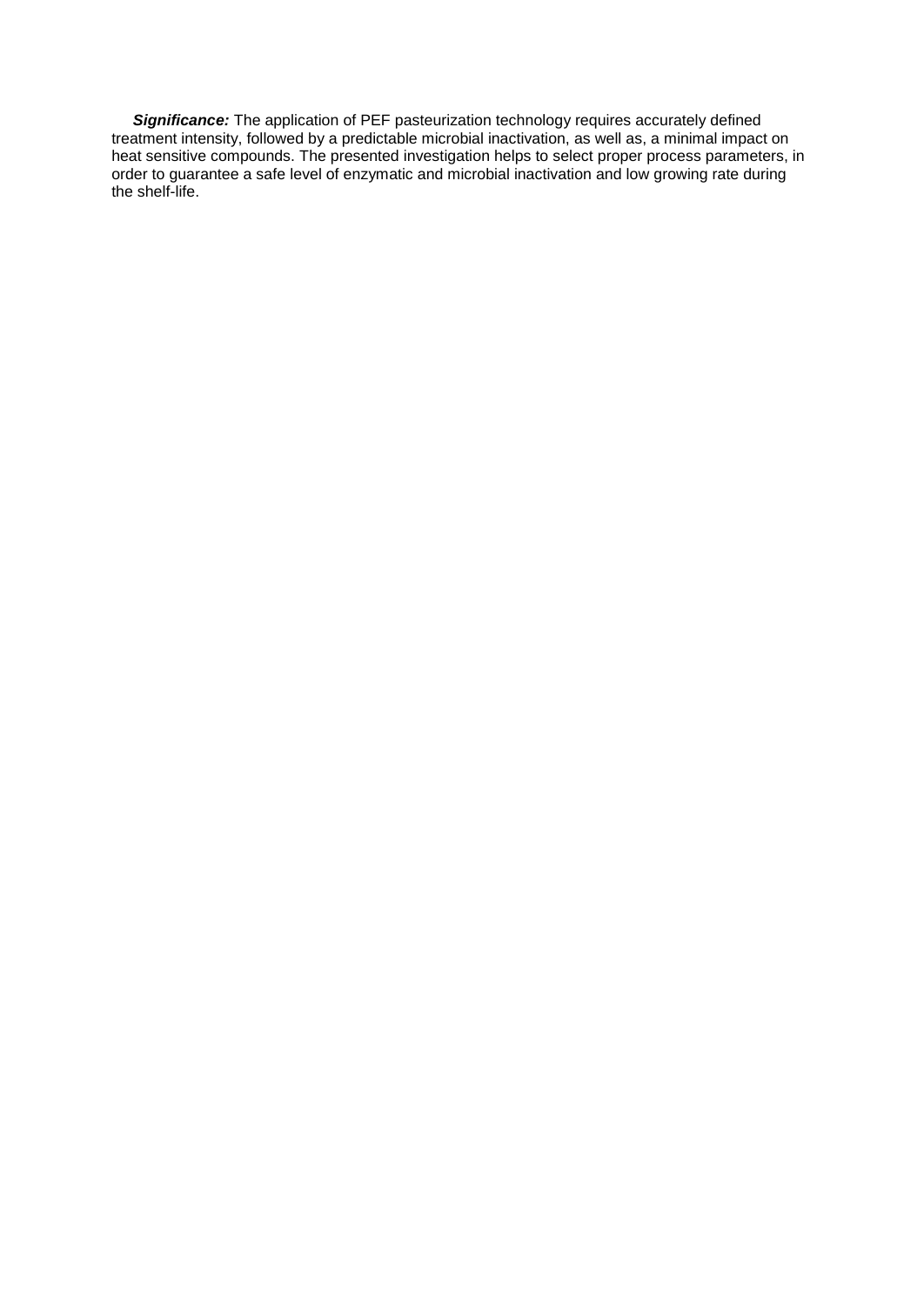## **Poster Session 3 – Wednesday, 22 May, 09.00-14.00**

*Authors will be present at their posters during the conference breaks*

## **P3-01 Determination of Mineral Oil Saturated Hydrocarbons (MOSH) and Mineral Oil Aromatic Hydrocarbons (MOAH) in Food and Packaging**

Matteini, Paolo<sup>1</sup>; Rosi, Francesco<sup>1</sup>; Bondi, Chiara<sup>1</sup>; Castellano, Emiliano<sup>1</sup>; Miniati, Alessandro<sup>1</sup>; Bocci, Alessandra<sup>1</sup>, <u>ROMANI, MARCO</u>

1. Silliker Italia SpA, Prato, Italy.

 *Introduction:* The wide presence of mineral oils in food and food packaging has been the focus of much research in recent years and generates concern among consumers. Mineral oil mixtures found in food consist of saturated hydrocarbons (MOSH) and/or aromatic hydrocarbons (MOAH). A group of Swiss researchers leaded by Koni Grob demonstrated that MOSH and MOAH in cardboard packaging made from recycled newspaper can migrate into food. Mineral Oils can also contaminate food due to oil leaks, agricultural treatments and frauds.

**Purpose:** The aim of this project was to get a reliable method for determination of MOSH and MOAH in food and food packaging (paper and cardboard).

 *Methods:* Silliker Italy laboratory chose to validate the HPLC-GC-FID method developed by Koni Grob at the Food Safety Laboratory of the Canton of Zurich.

 *Results:* Complete validation data for dry food (cereals and by-products) and for paper and cardboard have been achieved by Silliker Italy. Spaghetti, rice, bran, paper and cardboard have been studied for MOSH and MOAH at multiple concentration levels.

Statistical data (Trueness 80% to 121%, Repeatability below 14%, Expanded Uncertainty below 30%) have confirmed the possibility of effective on-line-NP-HPLC separation of MOSH, and MOAH, and the effectiveness of IS-GC-FID quantification with good accuracy and precision. Validated LOQs are 0,5 mg/Kg for dry food and 10 mg/Kg for paper and cardboard.

*Significance:* The analyses conducted on real samples in our laboratory confirm that food contaminations by mineral oil fractions of various origin are widely diffused, and this justify the concern regarding these issues.

Because of the complexity of MOSH and MOAH bands, all the details provided by the chromatograms could also help in localising the origin of contamination, proceeding with additional studies including a comparison between foodstuff and its packaging, or by means of shelf life studies.

#### **P3-02 Study on the Effect of Storage Conditions on the Recovery of** *Salmonella* **from Bootswabs and Hairnets**

 $\overline{\text{RABLE}}, \overline{\text{ANDRE}}^1; \text{McLaren},$  Ian M. $^1$ ; Sayers, Robin $^2$ ; Vaughan, Kelly $^1$ ; Kell, Nick $^1$ ; Davies, Rob $^1$ 1. Department of Bacteriology, Animal Health and Veterinary Laboratory Agency, Addlestone, United Kingdom.

2. Centre for Epidemiology & Risk Analysis, Animal Health and Veterinary Laboratory Agency, Addlestone, United Kingdom.

 *Introduction:* Bootswabs/hairnets are widely used in the sampling of poultry flocks for *Salmonella* in Europe. This study was designed to investigate the efficiency of detection of *Salmonella* under different conditions.

 *Purpose:* To investigate the effect of moisture level and temperature over time on the ability to recover *Salmonella* Enteritidis or Typhimurium from two types of boot swabs, Tyvek boot swabs and hairnets.

 *Methods:* Testing involved spreading chicken faeces containing ~10 and ~100 CFU/g of *Salmonella* onto the swabs. In the first study, contaminated swabs were maintained in a dry or moist atmosphere at 5.0°C or 20.0°C respectively. After 1, 2, 3, 4 and 7 days four replicates from each test condition were examined individually for *Salmonella*. In a second study, boot swabs were maintained in similar conditions as the first study, but at 4.0°C, 8.2°C and 16.6°C respectively and only one replicate for each.

 *Results:* Logistic regression models were fitted to the proportions of positive samples with categorical factors for day, conditions, concentration and treatment for each round respectively. In the first study, *Salmonella* recovery was better at 5.0°C in moist conditions with a linear regression in time. Boot swabs and hairnets showed similar results predicted means 2.35–2.52 and 2.50–2.66 respectively.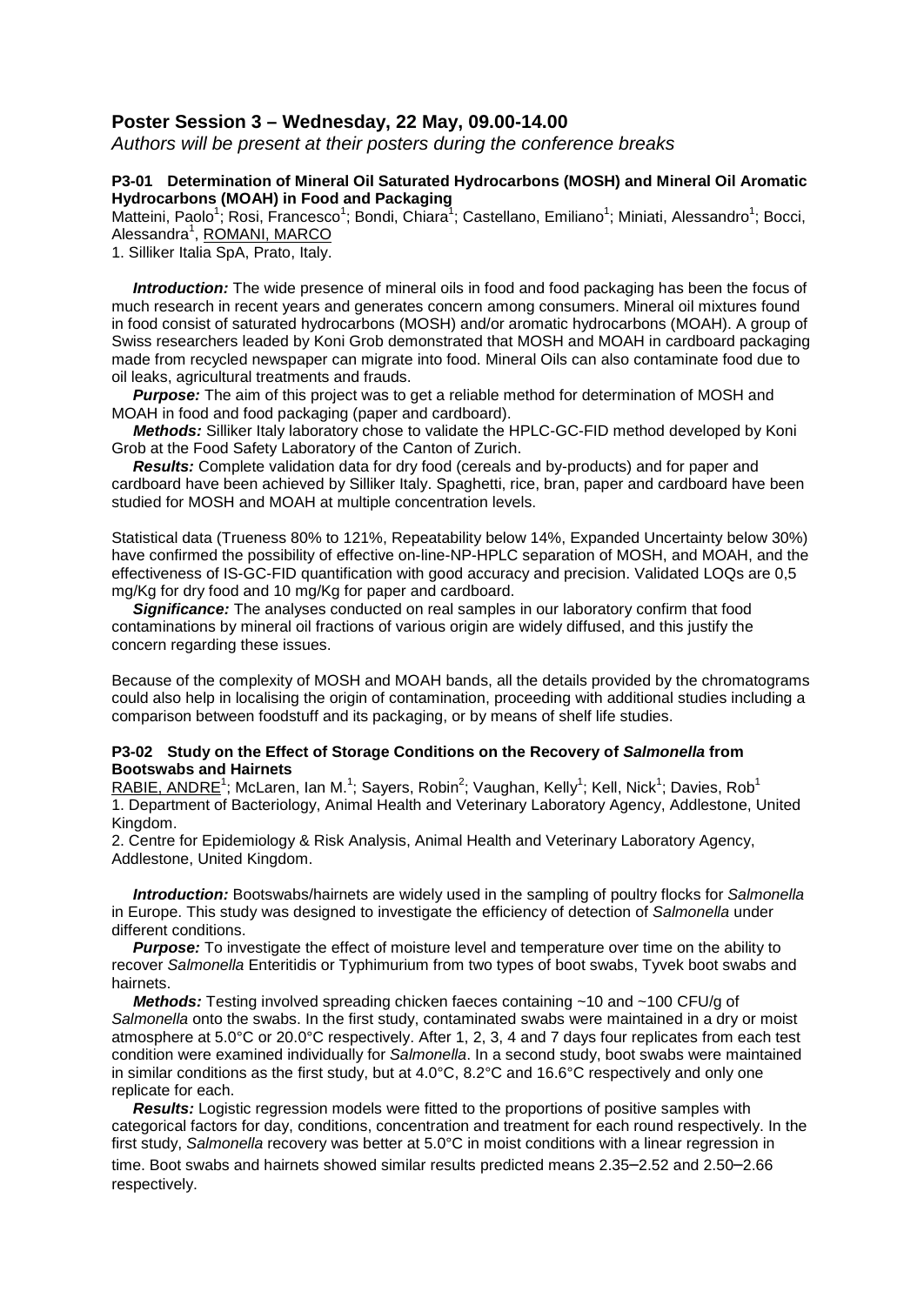In the second study recovery was best at the higher concentration under moist conditions at 8.2°C with a downward trend in time. Time, conditions (moist/dry) and concentration were all highly significant (*P* < 0.001) at 4.0°C and 8.2°C. Recovery at 4°C was better than at 16.6°C, but not as good as at 8.2°C. Time, concentration and temperature were all significant (*P* < 0.001) at 16.6°C, although conditions were not quite significant (*P* = 0.089).

 *Significance:* To ensure the recovery of low levels of *Salmonella*, samples should be kept cool and moist during the period between collection and examination with a minimal time delay between sampling and processing. Without temperature and moisture control of the samples *Salmonella* recovery will be impaired after 24 hours.

#### **P3-03 Comparison of Applicability Rapid Methods for** *Salmonella* **Detection in Poultry Meat**  ZOLLER, LINDA<sup>1</sup>; Rohonczy, K.<sup>1</sup>; Mráz, B.<sup>1</sup>; Tabajdiné Pintér, V.<sup>1</sup>

1. Wessling Hungary Ltd, Budapest, Hungary.

 *Introduction:* The comparison of three rapid methods for *Salmonella* detection was carried out in order to assess their applicability in poultry meat matrix in a routine diagnostic laboratory.

 *Purpose:* Comparison of two PCR Assay for *Salmonella* (BAX, ABI) and one Vidas diagnostic method for *Salmonella* detection was carried out to obtain the specificity, sensitivity and accuracy of these methods in a poultry meat matrix.

 *Methods:* 141 naturally contaminated poultry meat samples were tested for *Salmonella* using the MSZ EN ISO 6579:2006 method, BAX® System PCR Assay for *Salmonella* (DuPont Qualicon), TaqMan *Salmonella* PCR detection kit (Applied Biosystems) real-time PCR and Vidas ICS2-SLM (bioMérieux) diagnostic method after 24 h enrichment in buffered peptone water.

 *Results:* The agreement percentage with the ISO 6579:2006 method was respectively 97% for TaqMan real-time PCR method and 100% for the Vidas ICS2-SLM and BAX® System real-time PCR methods. Specificity being an indication of the method's ability to discriminate negative samples was respectively 98% for the real-time PCR and 100% for the Vidas ICS2-SLM and TaqMan PCR realtime PCR method. Sensitivity being an indication of the method's ability to detect positive samples was respectively 100% for the BAX<sup>®</sup> System, and the TaqMan PCR real-time PCR methods and 100% for the Vidas ICS2-SLM method.

 *Significance:* Both of the used real-time PCR methods and the Vidas ICS2-SLM assay provided a rapid and user friendly screening method for detection of *Salmonella* which can be used with confidence for poultry meat matrix in a routine diagnostic laboratory and thus decrease turnaround time at producers due to the fast reporting process.

#### **P3-04 Microbiological Risk Assessment and Mitigation of Deep Fried Ready-to-Eat Foods (Indian Rojak) in Singapore**

Thu, Aung Kyaw<sup>1</sup>; Chau, Man Ling<sup>1</sup>; Yuk, Hyun-Gun<sup>2</sup>; Lo, Jerilyn<sup>2</sup>; Yap, Jennifer<sup>1</sup>; GUTIERREZ, RAMONA<sup>1</sup>; Ng, Lee Ching<sup>1</sup>

1. Environmental Health Institute, National Environment Agency, Singapore, Singapore.

2. Food Science and Technology Programe, Department of Chemistry, National University of Singapore, Singapore, Singapore.

**Introduction:** In 2009 in Singapore, a massive food poisoning outbreak, known as the Geylang Serai incident, saw over 150 persons affected, including 48 hospitalized. Two deaths were reported. The outbreak was linked to the contamination of a local deep-fried dish, Indian rojak, by *Vibrio parahaemolyticus*.

*Purpose:* Because this incident had a strong impact on Singaporean minds, we aimed at conducting a risk assessment on Indian rojak. Specifically, the aim of this study was to evaluate the effectiveness of traditional reheating of the Indian rojak before serving, on the reduction of its microbial load. We also aimed at understanding the source of the high microbial counts found on specific ingredients of the Indian rojak.

 *Methods:* A total of 455 samples were collected from Indian rojak dishes, covering five types of deep-fried ingredients collected before and after reheating, as well as four types of accompanying ingredients (raw vegetables, sauce), from different retail food outlets located in various regions of Singapore. All samples went through bacteriological detection protocols adapted from FDA's Bacteriological Analytical Manual.

 *Results:* No specific pathogens such as *Staphylococcus aureus*, *Bacillus cereus*, *Escherichia coli* O157, *Salmonella* spp. and *Vibrio parahaemolyticus*/cholera were recovered from any of the reheated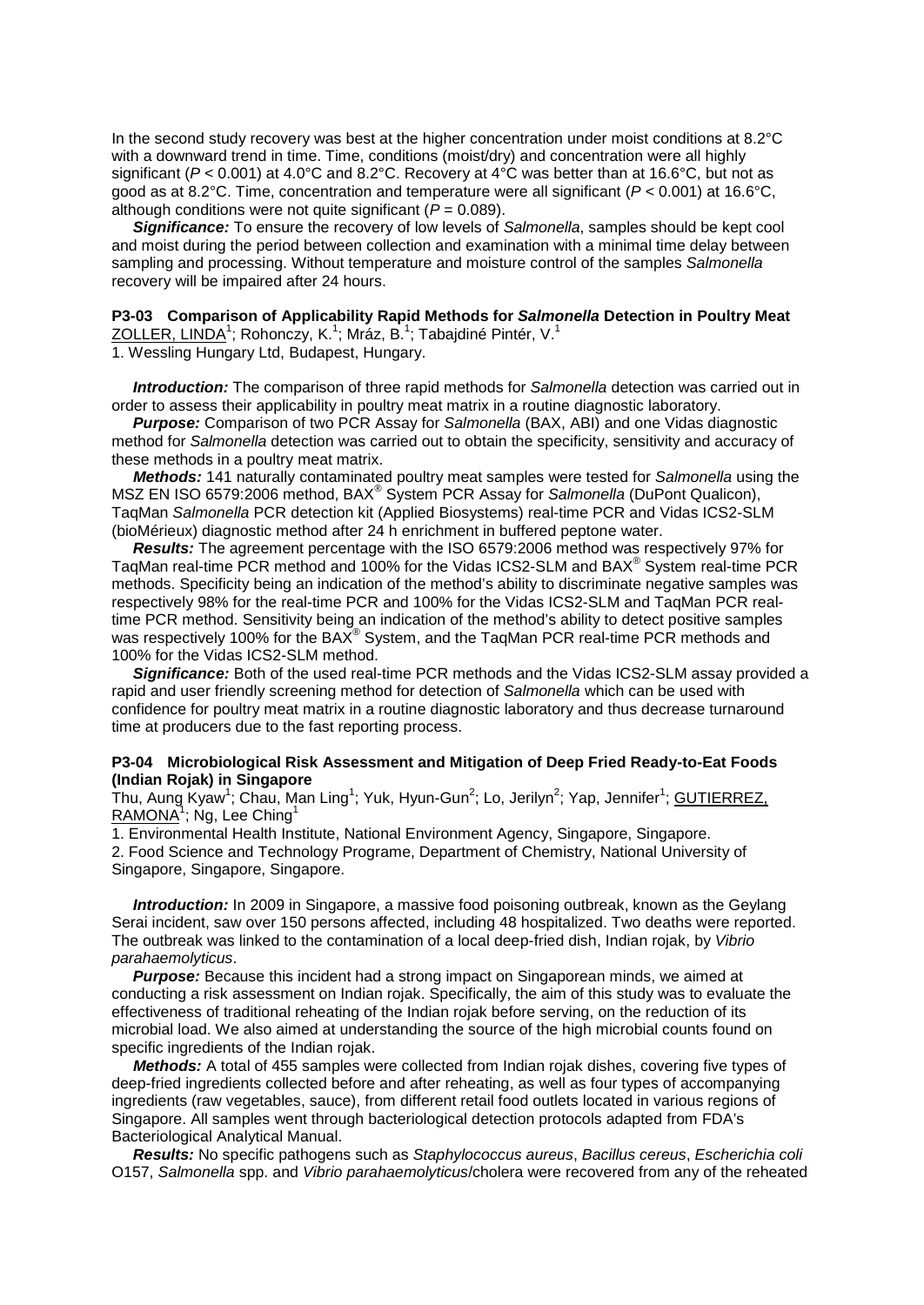samples, although *E. coli* was detected in a few samples. Traditional reheating practiced by foodhandlers was shown to significantly reduce (*P* < 0.001) the median Standard Plate Counts (SPC) from 7.5 x 10<sup>4</sup> to 8.3 x 10<sup>2</sup> CFU/g. A limited number (10%) of reheated Indian rojak dishes collected were found to have overall Standard Plate Counts (SPC) above  $10^5$  CFU/g. Tofu and fish cake were found to be the ingredients with highest microbial loads, with items purchased from local markets being significantly (*P* < 0.001) more contaminated than those purchased from supermarkets.

**Significance:** Although the Geylang Serai incident may have had a negative impact on the general perception and consumption of Indian rojak throughout the island, our data provide evidence that traditional reheating of this RTE food dish generally does bring the microbial load under the authorized SPC limit. Even though further reheating recommendations may be needed, current local practices do not make the Indian rojak a particularly hazardous item.

## **P3-05 Evaluation of the Anti-***Listeria* **Activity of Indigenous Lactic Acid Bacteria in Liver Pâté**

Romani, Chiara<sup>1</sup>; Granchi, Lisa<sup>2</sup>; <u>ROMANI, MARCO</u><sup>1</sup>; Dufour, Christophe<sup>3</sup>; Colombo, Stefano<sup>4</sup> 1. Silliker Italia Spa, Prato, Italy.

- 2. University of Florence, Florence, Italy.
- 3. Silliker Sas, Cergy, France.
- 4. Merieux NutriSciences, Lyon, France.

 *Introduction:* Physical and chemical methods are widely employed today to control *Listeria monocytogenes* in foods. Market globalization, growing demand for minimally processed products and the introduction of new manufacturing processes, have led to the development of biopreservation tools, such as organic acids, natural preservatives and cultures of microorganisms which, when duly inoculated, can exert anti-listerial activity without compromising the nutritional and organoleptic quality of product. Scientific studies have shown that the indigenous lactic flora of products can inhibit the growth of *Listeria monocytogenes*, through the production of various anti-listerial substances.

**Purpose:** The objective of this study was to evaluate the anti-listerial activity of indigenous lactic acid bacteria isolated from liver pâté employing: a) *in vitro* evaluation, b) phenotypic and molecular identification, and c) challenge studies.

 *Methods:* Seven liver pâtés, each different for ingredients, manufacturing process and chemicalphysical parameters, were analyzed for the presence of lactic acid bacteria. Four main populations of lactic acid bacteria, indicated as A, E, G and L, and showing the best physiological state (short lag phase, high growth rate) were isolated. A pure culture of each population was tested using the agar well diffusion assay to evaluate the anti-*Listeria* activity against 16 strains of *Listeria monocytogenes*, mainly isolated from meat products. Only G and L isolates showed a consistent inhibition against all 16 strains, and were therefore tested again against the same strains by means of the agar drop test. Their anti-listerial activity was confirmed, likely due to the release of organic acids. Phenotypic (API 50 CH test - bioMérieux) and molecular (PCR - ARDRA) analyses identified the G isolates as *Leuconostoc mesenteroides*, and the L isolates as *Weissella viridescens*. Three challenge tests were subsequently conducted on each of two identical liver pâtés, denoted as B and C, using triplicate samples. The pâté B samples underwent a heat treatment before packaging. Each challenge test consisted of three sets of samples: a non inoculated set, a set inoculated with *Leuconostoc mesenteroides* and *Weissella viridescens* (each at 300 CFU/g), and a set inoculated with *Leuconostoc mesenteroides* and *Weissella viridescens* (each at 3,000 CFU/g) Each sample was also spiked with a mixture of the same 16 strains of *Listeria monocytogenes* (15 CFU/g) previously tested. All samples were incubated at 8°C. Plate counts of *Listeria monocytogenes* (ISO11290-02: 2005) and lactic acid bacteria (ISO15214: 1998) were performed daily until the achievement of the stationary phase, and the data entered in the predictive software ComBase DMfit, thus providing the growth parameters of both microbial populations.

 *Results:* The data generated were statistically assessed using the 1-way ANOVA and the Tukey test. A moderate anti-listerial activity was detected only in the B pâté samples and a significantly lower growth rate of *Listeria monocytogenes* was observed, even though all samples across all sets contained the same level of *Listeria monocytogenes* at the end of the study period. At this stage, a further molecular analysis showed that the inoculated species prevailed over an initial more heterogeneous population which, for instance, consisted of other native species like *Lactobacilllus sakei* and *Lactobacillus curvatus*.

 *Significance:* The selection of lactic acid bacteria capable to exert an anti-listeria activity must be made starting from indigenous lactic acid bacteria, i.e., from the same matrix in which ideally those microbial population will be re-inoculated to control the growth of *Listeria monocytogenes*. The successful bio-preservation produced by a selected lactic flora in a given product results from a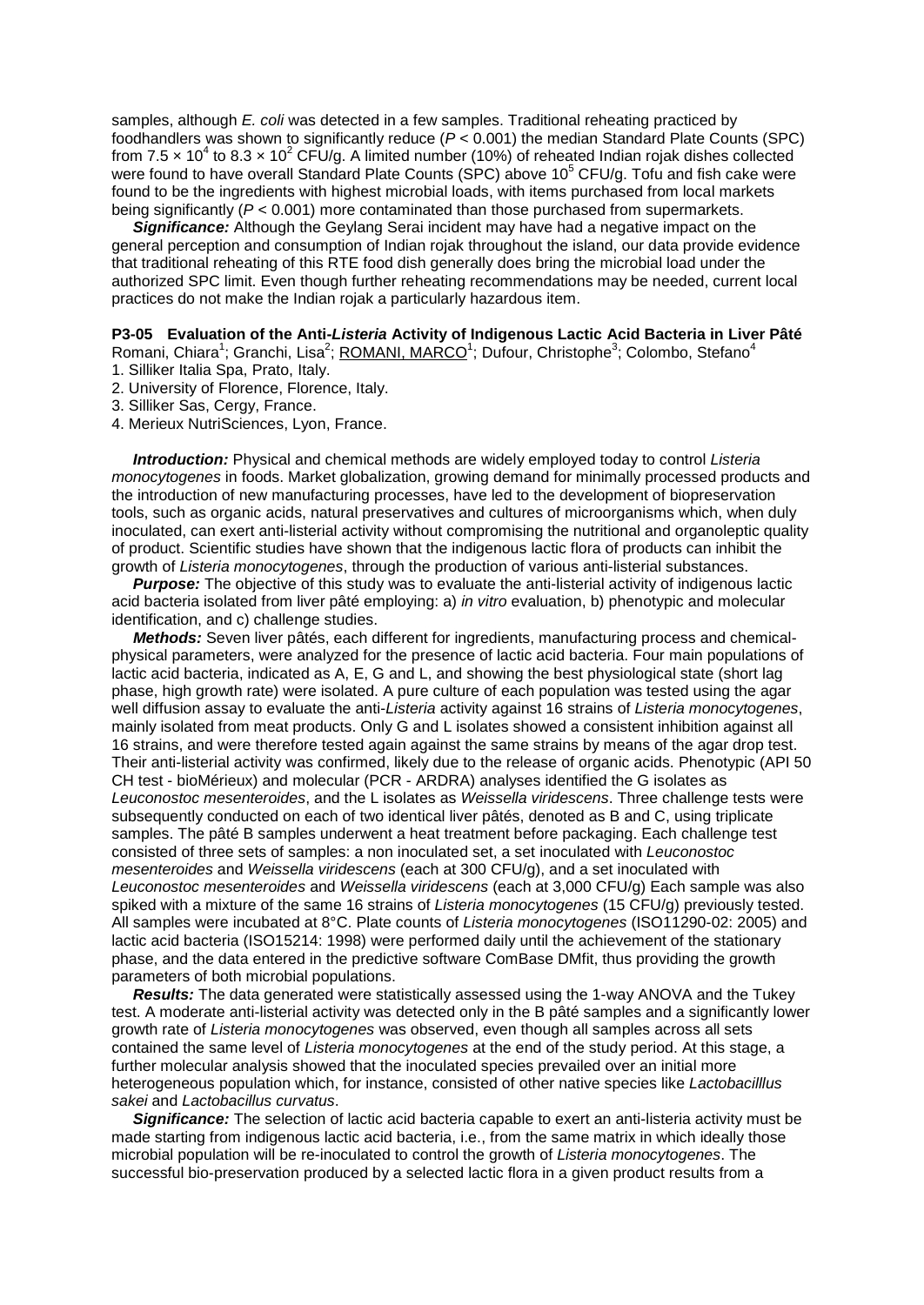complex interaction based on extrinsic parameters (storage temperature, inoculum level), intrinsic parameters (heterogeneity and initial concentration of lactic acid bacteria), and on its interaction with the matrix, its indigenous flora, and undesired contaminants like *Listeria monocytogenes*. The appropriate synergy of in vitro tests, challenge tests and molecular analysis can help standardize the selection of lactic flora with anti-listerial capability.

#### **P3-06** *Listeria monocytogenes* Growth in Liver Paté Italian Crostini – An Integrated Challenge **Test**

ROMANI, MARCO<sup>1</sup>; Romani, Chiara<sup>1</sup>; Matteini, Paolo<sup>1</sup>; Crociani, Joel<sup>2</sup>; Dufour, Christophe<sup>2</sup>; Colombo, Stefano3

1. Silliker Italia Spa, Prato, Italy.

2. Silliker SAS, Cergy, France.

3. Merieux NutriSciences, Lyon, France.

 *Introduction:* Current models used to study the growth of *Listeria monocytogenes* in the presence of lactic flora are based on the growth potential and the maximum growth rate. They do not take into consideration the lag phase, the growth rate and the stationary phase of the microbial populations, which show mutual interaction. Such data, obtained by means of dedicated challenge tests, are elaborately achieved using the Combase software to define the growth parameters of *Listeria monocytogenes* inoculated in the product and of the natural lactic flora exherting an anti-*Listeria* activity. By simply measuring the concentration of these microbial populations at a given time, the establishment of the so-called "fitting curves" allows us to predict the concentration and the time at which *Listeria monocytogenes* and the lactic flora reach their stationary phase.

*Purpose:* The study was aimed designed to predict, by means of a calculation method based on the "fitting curves", the concentration of *Listeria monocytogenes* and lactic flora and the time at which they enter into their stationary phase in liver paté crostini.

 *Methods:* The prediction was performed using two different approaches: the former is based on the time difference between the onset of the *Listeria monocytogenes* and the lactic flora stationary phases, while the latter is based on the lactic flora concentration capable to induct the stationary phase of *Listeria monocytogenes*. Predictive data were then compared with challenge test data and statistically assessed for their significance.

 *Results:* Three different strains of *L. monocytogenes* isolated from meat and meat products were used to perform three distinct challenge tests. Triplicate samples from three different batches of finished product (liver paté crostini) were inoculated with a single-strain inoculum of 1.8 Log CFU/g, as recommended by the AFSSA guidelines. Samples were then stored at 4°C, 8°C and 12°C. *Lactobacillus* spp. (ISO15214:1998) and *L. monocytogenes* (ISO11290-02:2005) plate counts were performed daily on each sample until the stationary phase was reached by in both populations. The challenge test results (dates and counts) were input entered in the Combase software to determine the growth parameters later used to calculate the stationary phase time. Calculated data were then assessed against the results of three additional challenge tests using triplicate samples from two different batches, the same strains and the same single-strain inoculum. Samples from the first batch were stored for 5 days at  $4^{\circ}$ C + 5 days at  $8^{\circ}$ C + 5 days at 12 $^{\circ}$ C; samples from the second batch were stored for 3 days at  $4^{\circ}$ C + 3 days at  $8^{\circ}$ C + 4 days at 12°. The results obtained showed that both approaches used to calculate the onset of the stationary phases of the two microbial populations are equivalent. The stationary phase average concentration of *L. monocytogenes* was 3.73 log CFU/g ("time difference" approach) and 3.92 log CFU/g ("lactic flora concentration" approach) versus a challenge test concentration of 3.74 log CFU/g. While the T-student statistical analysis showed very small statistical differences, the observed standard deviations for all the data set were < 0.2 log CFU/g, a value largely inferior to the uncertainty provided by the count method.

**Significance:** The use of the Combase prediction integrated with the challenge test experimental data, both combined to calculate the stationary phase onset time for *L. monocytogenes* and the lactic flora in liver paté crostini, can be used to determine a relevant parameter for the safety of such product. This is made possible by simply knowing the concentration of the concerned microbial populations at a given time. This methodology can be applied to other foods by means of specific challenge test results and in presence of a demonstrated interaction between the microbial populations of concern.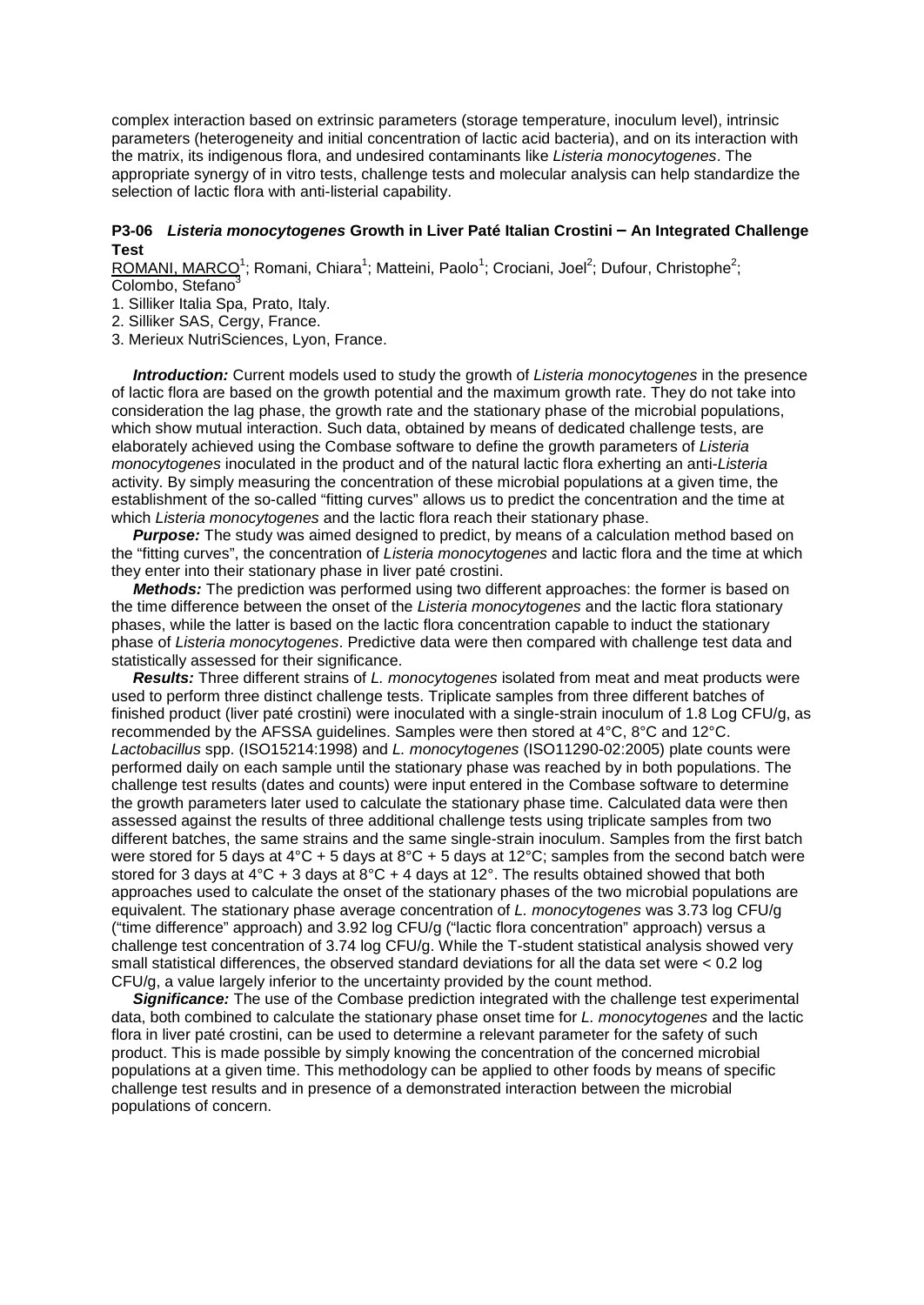## **P3-07 Assessment of Microbiological Quality of Mechanically Separated Meat Produced Using Techniques That Do Not Alter the Structure of the Bones**

POMYKALA, REMIGIUSZ<sup>1</sup>; Michalski, Miroslaw<sup>1</sup>; Osek, Jacek<sup>1</sup>

1. Department of Hygiene of Food of Animal Origin, National Veterinary Research Institute, Pulawy, Poland.

**Introduction:** Mechanically separated meat (MSM) is a product obtained by removing remaining meat from bones of poultry carcasses using mechanical means, where the normal structure of the muscle fibre is mostly lost or modified in such a way that it is not comparable with regular meat. MSM is an important raw food material used for the manufacturing of meat products and meat preparations. The technology of production of MSM is based on low- and high-pressure techniques, which in different ways influence in the sensitivity of MSM to microbiological contamination during production and further handling. The quality and stability of MSM vary between the techniques used and depend on parameters associated with the machines used.

EU Regulation (EC) No 2074/2005 states that MSM produced using techniques that do not alter the structure of the bones used in the production of MSM should be treated as different from MSM produced using techniques that alter the structure of the bones. Furthermore, MSM of the former type produced under specific condition and of a specified composition should be permitted in meat preparations that are clearly not intended to be consumed without heat treatment.

Microbiological criteria for MSM produced using techniques that do not alter the structure of the bones, contained in the EU Regulation (EC) No 1441/2007 (OJ L 322, 7.12.2007), include *Salmonella* spp. as food safety criterion ( $n = 5$ ,  $c = 0$ , absence in 10 g), aerobic colony count in 1 g ( $n = 5$ ,  $c = 2$ ,  $m = 5 \times 10^5$  CFU/g, M = 5 x 10<sup>6</sup> CFU/g) and *Escherichia coli* in 1 g (n = 5, c = 2, m = 50 CFU/g, M = 500 CFU/g), as a process hygiene criteria.

 *Purpose:* The aim of this study was to determine the compliance with microbiological criteria of MSM produced using techniques that do not alter the structure of the bones.

 *Methods:* The samples of MSM tested were obtained by use of a low-pressure technique in Baader type machines. Raw material for the production of MSM was pork bones. MSM was produced immediately after carcasses were cut. The samples of MSM were sampled during the production under the supervision of official control and transported to NVRI at cooling conditions. A total of 52 samples of MSM were tested. The microbiological analyses were performed according to standards: for *Salmonella* spp. – PN-EN ISO 6579:2003, for aerobic total count – PN-EN ISO 4833:2004+Ap1:2005 and for *E. coli* – PN-ISO 16649-2:2004.

 *Results:* The study shows that amongst 52 samples of MSM *Salmonella* spp. were detected in 25 of them (48.1%). The limit of aerobic total count was exceed in 16 samples (30.8%). *E. coli* in numbers higher than 500 CFU/g were found in 23 samples (44.2%).

**Significance:** In conclusion, MSM produced and stored under not appropriate hygienic conditions may pose a significant risk to public health associated with the consumption of meat preparations and products, when MSM is used as a raw material.

#### **P3-08 STEC Screening – New Real-time PCR Detection Assay Based on Shiga Toxin and** *Eae* **Genes**

SCHOENENBRUECHER, HOLGER<sup>1</sup>; Dueker, Felicitas<sup>2</sup>; Osssmer, Rolf<sup>1</sup>; Slaghuis, Joerg<sup>1</sup>; Buelte,  $\overline{\text{Michael}}^2$ ; Lindhardt, Charlotte<sup>1</sup>

1. Merck Millipore, Darmstadt, Germany.

2. Institute of Veterinary Food Science, Justus-Liebig-University, Giessen, Germany.

 *Introduction:* Shiga toxin-producing *Escherichia coli* (STEC) have been identified as an important cause of foodborne infections in humans, involving a range of serious, chronic and potentially fatal diseases. Whilst serotype O157:H7 is the best-recognized strain, other STEC serotypes are emerging, including O111, O26, O45, O103, O121 and O145. Due to the severe illnesses caused by these pathogens, a fast and reliable detection method is required.

**Purpose:** The purpose of this study was to evaluate the novel Rapidcult<sup>TM</sup> *Escherichia coli* for the detection of *E. coli* O157 in ground beef and beef trims and extend its applicability to STEC detection by using a novel foodproof<sup>TM</sup> STEC screening kit.

 *Methods:* An external validation study compared two different methods for the detection of *E. coli* O157:H7 in ground beef and beef trims. The MLG 5.04 "Detection, Isolation and Identification of *Escherichia coli* O157:H7 from Meat Products" of the Microbiology Laboratory Guidebook from USDA-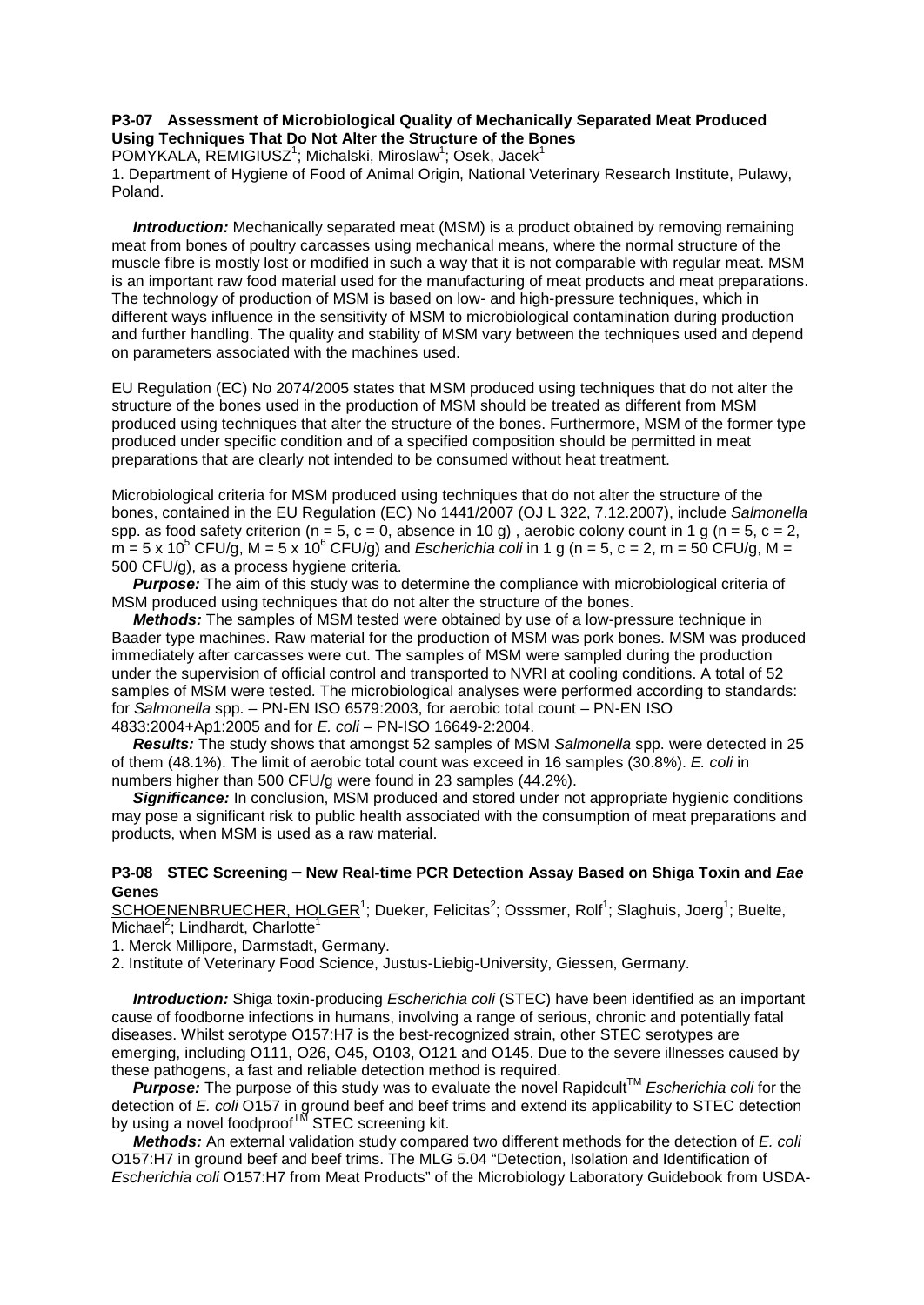FSIS was used as a reference method. Rapidcult<sup>TM</sup> *E. coli* enrichment broth was used for the detection of *E. coli* O157 in 375 g samples of pooled ground beef and beef trims. Detection was conducted by either applying an immunological based lateral flow test or real-time PCR. In addition, a novel foodproof STEC screening kit was used to detect the required STEC serotypes.

 *Results:* For both matrices the sensitivity rate was 100% and the specificity rate was 75% for ground beef and 81% for beef trims, using Singlepath *E. coli* O157 and the foodproof *E. coli* O157 Detection Kit, after 10–12 h (ground beef) or 8 h (beef trims) incubation time. No false negative results were detected. by using the STEC screening kits, the STEC serotypes of O26, O103, O145, O45, O111 and O121 could be detected in ground beef after 8h incubation.

**Significance:** In comparison to standard methods, Rapidcult™ *E. coli* shortens enrichment time from 22 h to 8-12 h. The capability to analyze pooled samples dramatically reduces the daily work load and costs. The foodproof STEC screening kit is extending the current product portfolio aiming to comply with US MLG 5.05 and the EU technical specifications.

#### **P3-09 Comparison of Two Commercial Real-time PCR Systems with Culture Methods for the Detection of** *Salmonella* **spp. in Environmental and Fecal Samples of Poultry**

SCHOENENBRUECHER, HOLGER<sup>1</sup>; Lindhardt, Charlotte<sup>1</sup>; Sommer, Dagmar<sup>2</sup>; Slaghuis, Joerg<sup>1</sup>; Lierz, Michael<sup>2</sup>

1. Merck Millipore, Darmstadt, Germany.

2. Justus-Liebig-University, Giessen, Germany.

 *Introduction: Salmonella* are an important cause for severe human gastroenteritis after consumption of contaminated poultry products especially eggs and meat. European regulations are aiming to reduce *Salmonella* prevalence in primary production of poultry to less than 1 percent.

 *Purpose:* The purpose of this study was to evaluate the foodproof® *Salmonella* detection kit for the detection of *Salmonella* in sample types being mandatory for monitoring primary production such as boot socks, feces, feed and dust.

 *Methods:* The study compared the efficiency of the detection kit and Bax® PCR Assay *Salmonella* system with standardized culture methods (EN ISO 6579:2002 – Annex D) for the detection of *Salmonella* spp. in poultry samples. For evaluation four sample matrices (feed, dust, boot swabs, feces) directly from poultry flocks as well as artificially spiked samples of the same matrices were used. All samples were tested first for *Salmonella* spp. using culture methods as gold standard. Furthermore all methods were evaluated in an annual ring-trial of the National *Salmonella* Reference Laboratory of Germany.

 *Results: Salmonella* detection in the matrices feed, dust and boot swabs led to comparable results of both PCR systems whereas the results from feces differed markedly. Furthermore, the quality especially the freshness of the fecal samples had an influence on the sensitivity of the real-time PCR and culture methods results. In fresh fecal samples an initial spiking level of 100 CFU/25 g *Salmonella* Enteritidis was detected. Dry fecal samples allowed the detection of 14 CFU/25 g. Both real-time PCR protocols appear to be suitable for the detection of *Salmonella* spp. in all four matrices with a sensitivity advantage for the foodproof<sup>®</sup> system investigating fecal samples.

**Significance:** RT-PCR reduces time to result to two days only compared to classical culture enabling e.g., faster restocking or product release.

#### **P3-10 WITHDRAWN**

## **P3-11 A Process Capability Study Establishing** *Salmonella* **as a Process Hygiene Microbiological Criterion in Wild Pheasant**

KENNEDY, THOMAS G.

1. Dept. of Agriculture, Food and the Marine, Limerick, Ireland.

*Introduction:* Foodstuffs should not contain micro-organisms at levels that present an unacceptable risk to human health. Food safety is ensured by a preventative approach such as HACCP. Microbiological criteria can be used to verify HACCP and other hygiene control measures. They also provide guidance on the acceptability of foodstuffs and their manufacturing and handling processes. It is thus appropriate to set criteria defining process acceptability and also food safety criteria setting a limit above which a foodstuff should be considered unacceptably contaminated.

 *Purpose:* Within the European Union, Regulation 2073/2005 establishes the process hygiene criteria (PHC) for carcasses derived from domestic fowl. No such criteria exist for pheasant. Notwithstanding this, pheasant must be processed using HACCP principles. Consequently, PHC have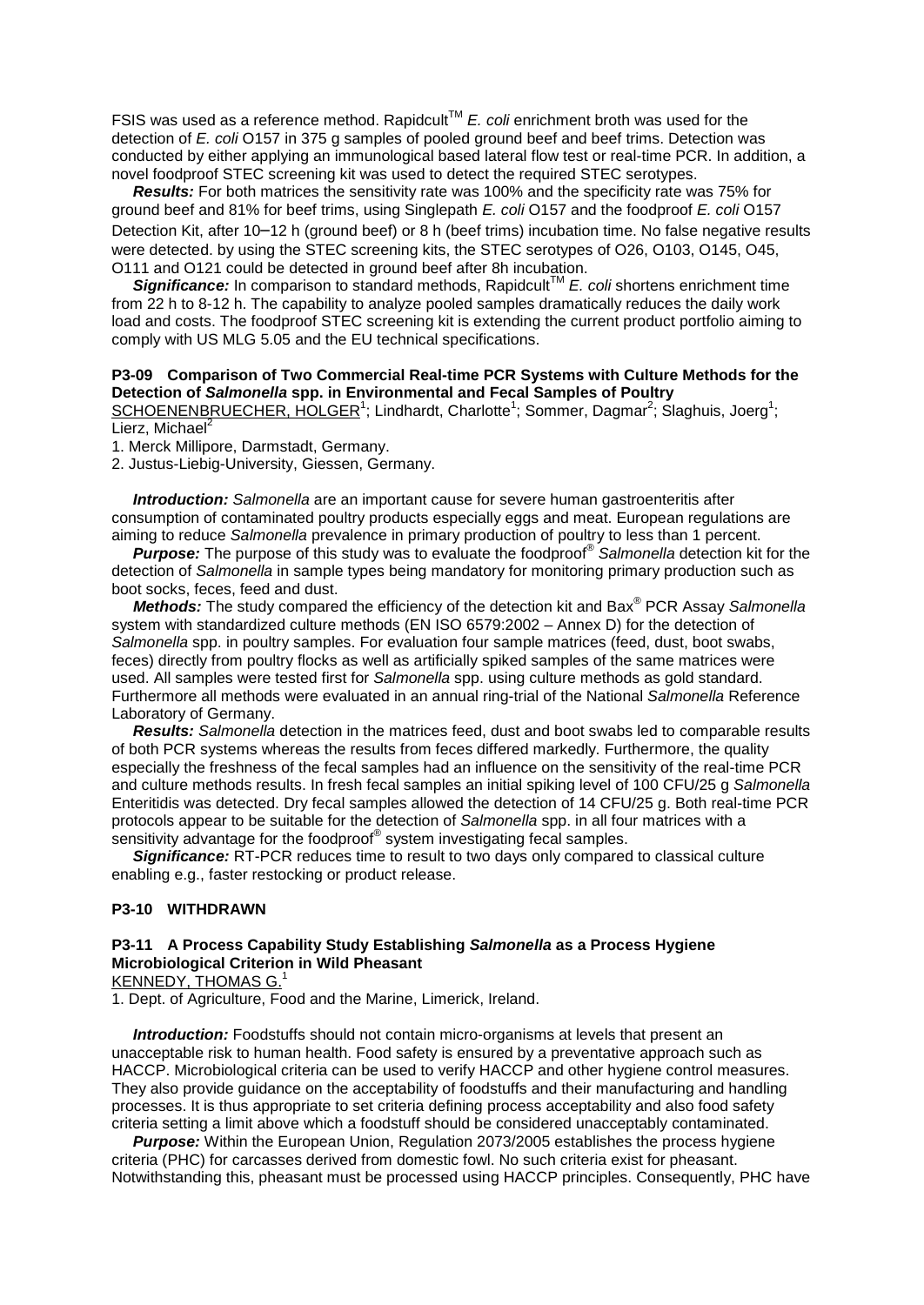a role in its verification. This study proposes to establish PHC for pheasant in an Irish establishment using a process capability study.

 *Methods:* The processor selected for the study procures pheasants hunted from protected reserves, which are stocked with 6-week-old pullets from a rearing unit 6–8 months prior to the shooting season. In season 1 on each of 10 sampling days 4 g of the neck skin (NS) were aseptically harvested from 35 pheasants selected at random post-chilling. The NS from 7 carcasses were pooled to create 5 x 25 g final samples. Samples were analysed for the presence for *Salmonella* using ISO method 6579. The process was replicated in season 2 and 3.

 *Results:* One sample each season revealed the presence of *Salmonella*. PHC were determined thus:

Food Category: Pheasant carcasses;

Microorganisms: *Salmonella*;

Sampling Plan:  $n =$  number of units comprising the sample  $= 50$  derived from 10 consecutive sessions;

c = number of samples where *Salmonella* is detected = 1;

 $Limits: m = M = absence$  in 25 g of a pooled NS sample;

Analytical Reference Method: ISO 6579;

Stage Where Criterion Applies: Post Chilling.

 *Significance:* Ongoing performance exceeding these criteria prompts the establishment to implement timely corrective action to its processing procedures and to review disease control and biosecurity measures on the rearing farm. In the absence of legally mandated PHC for pheasant, it is recommended that processors follow the protocols outlined to establish their own PHC.

#### **P3-12 A Relational Study between Ante-mortem Findings and Post-mortem Meat Condemnations in Three Beef Abattoirs**

Carroll, Denis<sup>1</sup>; KENNEDY, THOMAS G.<sup>2</sup>; McKevitt, Aideen I.<sup>3</sup>

1. Veterinary Clinic, Urlingford, Kilkenny, Ireland.

2. Department of Agriculture, Food and the Marine, Limerick, Ireland.

3. NICHE, University of Ulster, Coleraine, United Kingdom.

 *Introduction:* Cattle presented for slaughter undergo AnteMortem Examination (AME) and are categorized into 3 groups (1) 'casualties' that receive a veterinary inspection on farm following injury or illness prior to salvage at the slaughterhouse, accompanied with a veterinary casualty certificate (VCC) that is used to focus a more detailed AME and PostMortem Examination (PME), (2) 'remarkable' animals that present without a VCC but have defects identified at AME focusing a more detailed PME and (3) 'apparently healthy animals' (AHA) are those neither presented as 'casualties' or detected as 'remarkable' at AME.

**Purpose:** PostMortem (PM) condemnation of meat is regarded as the ultimate definition that an animal or part of is unfit for human consumption. This study investigates the relationships between VCC data and AME and PME findings in three beef slaughterhouses.

 *Methods:* VCC, AME and PME data covering a two year period from three slaughterhouses were examined. Results were entered into Microsoft Access<sup>®</sup> database tables. Filters were applied to the tables to determine relationships between VCC data, AME and PME findings.

 *Results:* 216 certificates were examined. 763 animals had all or part of their carcasses condemned at PM. Casualty animals accounted for 14.5% of all condemnations and 11.3% of full carcass condemnations. AHAs accounted for 69% of full carcass condemnations. Emaciation, oedema and toxic conditions accounted for 80% of full carcass condemnation from AHAs, and therefore went undetected at AM, resulting in high risk animals being slaughtered amongst truly healthy animals and are therefore a potential source of cross-contamination.

*Significance:* These findings highlight the need for enhanced AM detection of these conditions in the development of a risk based meat inspection system. The present study prompts research into the practical application of body condition scoring and the development of rapid detection methods for acute phase proteins and serum albumen levels to enhance AM.

#### **P3-13 Comparative Detection of** *Salmonella enterica* **in Meat by 3M Molecular Detection Assay** *Salmonella* **and the ISO 6579:2002 Method**

BONARDI, SILVIA<sup>1</sup>; Alpigiani, Irene<sup>1</sup>; Bacci, Cristina<sup>1</sup>; Brindani, Franco<sup>1</sup>; Pongolini, Stefano<sup>2</sup>

1. Dept. of Animal Health, Faculty of Veterinary Medicine, Parma, Italy.

2. Istituto Zooprofilattico Sperimentale della Lombardia e dell'Emilia Romagna, Parma, Italy.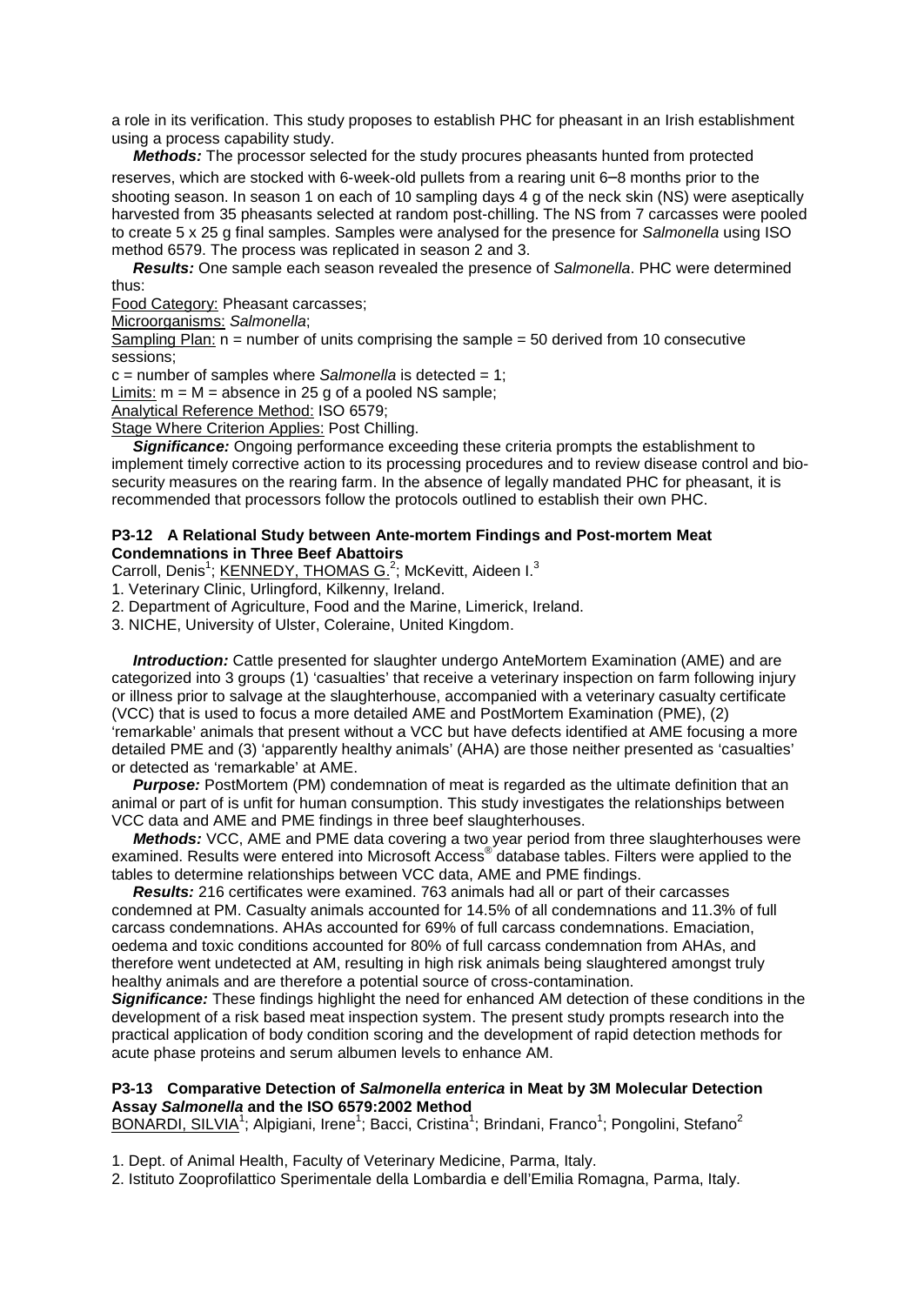*Introduction: Salmonella* spp. is a zoonotic microorganism responsible for the second most common foodborne disease in the European Union.

 *Purpose:* The purpose of this study was the comparative detection of *Salmonella enterica* in meat products by the 3M Molecular Detection Assay *Salmonella* and the ISO 6579:2002 method.

 *Methods:* A total of 200 meat samples (raw meat from chicken, turkey, pork and beef, minced meats, sausages, offal and meat preparations) were tested. After pre-enrichment in BPW (37  $\pm$  1°C for 16–20 h) broth cultures were tested by: i) the 3M method employing a prototype machine; ii) the ISO 6579:2002 cultural method. Samples positive by the 3M method were subjected to a three-tube MPN enumeration method. Twenty-five grams per sample were diluted 1:10 in BPW. The three-tube MPN dilutions represented 1.0, 0.1, and 0.01 g of the samples.

 *Results:* Overall, 22 samples out of 200 (11.0%) were found positive for *Salmonella* spp. Fifteen samples were positive by both methods (68.2%); three more samples were found positive by the 3M method only and four by the ISO 6579 method only. One of the four samples testing positive by the ISO method only was found to be inhibited by the 3M method. Positive and negative results were available after 24 h using the 3M method while the ISO 6579 method required three days for negative results and five-seven days for positive ones. *Salmonella* enumeration ranged from < 0.3 MPN/g to 2.1 MPN/g.

 *Significance:* The Molecular Detection Assay *Salmonella* is a time saving and easy to use method that can be very useful in processing food samples. Discordant results between the two methods could be attributable to the low level of contamination by *Salmonella* spp. in these naturally contaminated samples which implies stochastic randomness in the positive outcome of any low contamination sample regardless of the method used.

#### **P3-14 Comparison of a 3M Molecular Detection System Prototype with the DIN EN ISOmethods for the Detection of** *Listeria monocytogenes* **and** *Salmonella* **Enteritidis** PFANNEBECKER, JENS<sup>1</sup>; Becker, Barbara<sup>1</sup>

1. Microbiology, Institut für Lebensmitteltechnologie-NRW (ILT-NRW), Lemgo, NRW, Germany.

 *Introduction:* The 3M Molecular Detection System (3M MDS) is an automated system for the rapid detection of pathogenic organisms, such as *Salmonella*, *Listeria* and *Escherichia coli* O157. The system was developed to detect pathogens in different foods like meat, convenience-food, fruits, vegetables, pet food and surface swabs. Due to the combination of isothermal DNA amplification and bioluminescence detection it is possible to achieve highly sensitive results.

**Purpose:** In the present study, the results of the automated prototype were compared to the results achieved by using qualitative DIN EN ISO methods for the detection of *Listeria monocytogenes* and *Salmonella* Enteritidis in meat, delicatessen and spices.

 *Methods:* A total of 155 samples (72 naturally contaminated and 83 artificially inoculated) were tested to determine *S.* Enteritidis (DIN EN ISO 6579) and *L. monocytogenes* (DIN EN ISO 11290-1). The enrichment of the samples as well as the testing in 3M MDS was carried out by double testing. The overall testing time with the automated system was 75 minutes after enrichment for 18 hours – with detection of the samples in real-time.

 *Results:* No differences were found between 3M MDS testing and the results of the standard DIN EN ISO methods for *S.* Enteritidis (6579) and *L. monocytogenes* (11290-1) in meat and delicatessen. Differences between the two methods could be observed while testing two mixed spices. In further experiments matrix-inhibiting effects which occurred while testing spices could be eliminated by performing 1:100 dilutions.

 *Significance:* Using the 3M MDS for detection of *L. monocytogenes* and *S.* Enteritidis in food microbiology provides reliable results in reduced time for preparation of samples and analysis of results. The device is easy to use and the time to result can be achieved in less than 20 hours compared to 90–96 hours for DIN EN ISO methods.

#### **P3-15 Novel Multiplex SNP-based Method Allows Identification of the Newly Identified Epidemic Clone V of** *Listeria monocytogenes*

LOMONACO, SARA<sup>1</sup>; Knabel, Stephen J.<sup>2</sup>

1. Dipartimento di Patologia Animale, Università degli Studi di Torino, Grugliasco, Italy.

2. Dept. of Food Science, The Pennsylvania State University, University Park, PA, United States.

 *Introduction:* Epidemic clones (ECs) of *Listeria monocytogenes* group genetically related isolates, presumably of a common ancestor that have been implicated in different unrelated outbreaks for the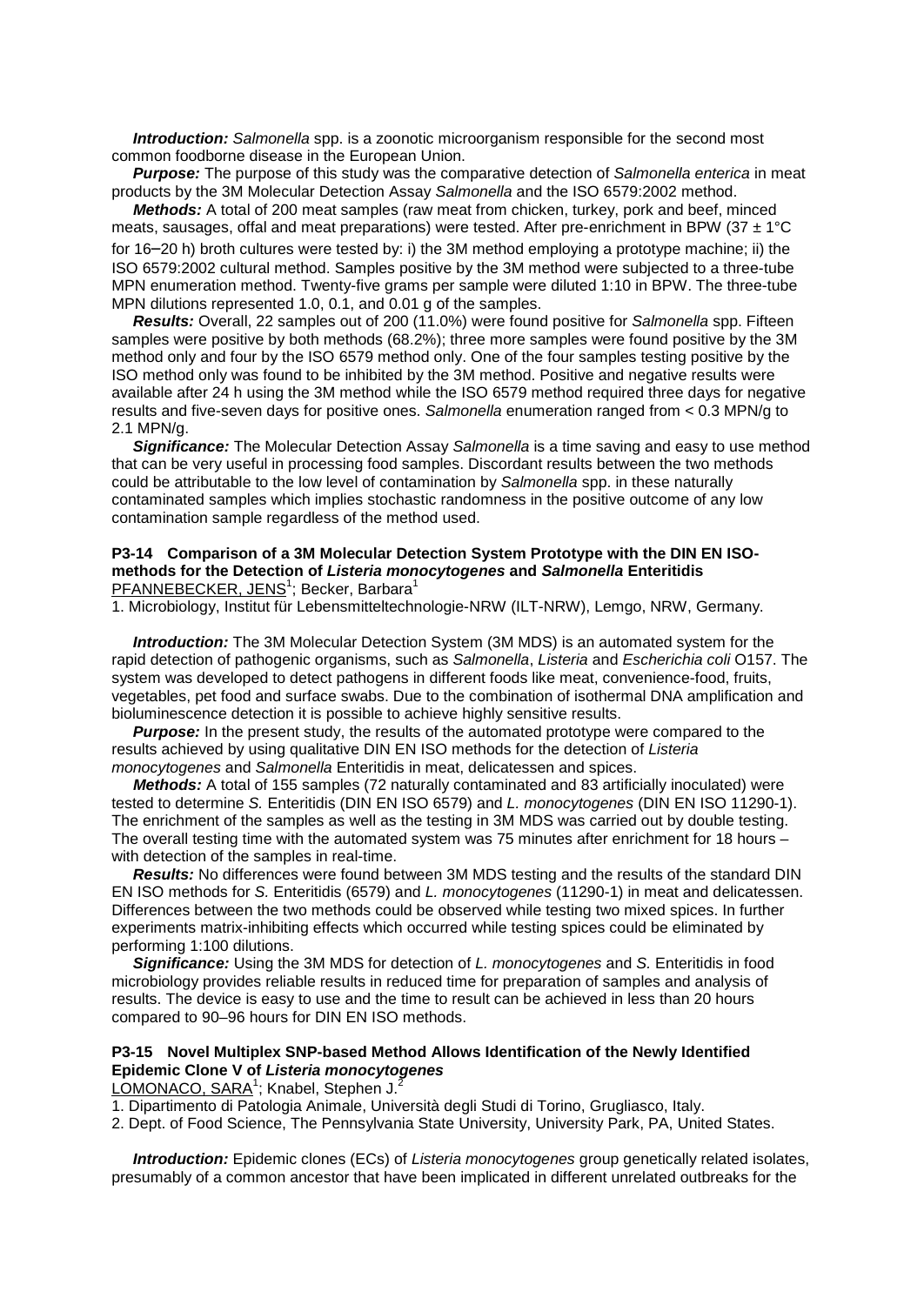past 30 years (Kathariou, 2002). For ECs discrimination, six single nucleotide polymorphisms (SNPs) that were able to differentiate a specific EC from unrelated strains were defined as informative (Lomonaco et al., 2008). A novel multiplex SNP-based assay was recently developed, which interrogated these six informative SNPs (Lomonaco et al., 2011). This assay correctly and specifically identified all 4 previously identified ECs, and also identified nine strains as ECs, which had previously been misclassified. All other non-EC strains shared one or more common SNP profiles, different from those of ECs (Lomonaco et al., 2011).

 *Purpose:* Since then, another EC (ECV) has been identified (Knabel et al., 2012). *In silico* determination of the ECV SNP-profile using available whole-genome sequences (Gilmour et al. 2010) showed that the above six selected SNPs would also provide a specific profile for ECV. The objective of this study was to test the novel multiplex SNP-typing assay for identification of ECV.

 *Methods:* SNP-typing was conducted on 49 ECV isolates that had been previously tested with ECV-specific PCR and multi-virulence-locus sequence typing - MVLST (Knabel et al., 2012). One isolate previously found positive by PCR but not confirmed by MVLST was also included (Knabel et al., 2012).

 *Results:* The SNP-based screening revealed a ECV-specific profile for all 50 isolates, including the false-positive ECV sample, thus showing 100% sensibility and 98% specificity.

 *Significance:* Further tests on a wider selection of *L. monocytogenes* isolates from different sources will be needed to confirm these preliminary findings. Notwithstanding, this novel multiplex SNP-typing can be a valuable tool to rapidly screen for all five currently known ECs of *L. monocytogenes*. Detection and differentiation of strains of *L. monocytogenes*, in particular detection of ECs, will be critical for the implementation of more efficient strategies to reduce contamination and thus improving the safety of food products. Funds kindly provided by Prof.ssa Grassi (grant "Quality Milk", Regione Piemonte, POR-FESR Asse I, Innovazione e transizione produttiva 2010–2013).

#### **P3-16 A Simple Bioluminogenic Detection Method for the Rapid Detection of Bacteria in Foods in 4–7 Hours**

EASTER, MARTIN<sup>1</sup>; Meighan, Paul J.<sup>2</sup>; Gamble, Sally<sup>2</sup>; Datta, Shreya<sup>3</sup>

1. Technical, Hygiena International, Watford, Herts, United Kingdom.

2. R&D, Hygiena International, Guildford, Surrey, United Kingdom.

3. R&D, Hygiena LLC, Camarillo, CA, United States.

 *Introduction:* Total Viable Counts (TVC) are used routinely to estimate the bio-burden in raw, cooked and liquid foodstuff. The TVC is used to estimate the quality and safety of raw materials and finished product and give results in 3 days. Simple, rapid, low cost test systems that provide results in the same working day or shift are desirable to monitor the quality and safety of fast moving consumer goods.

 *Purpose:* The study evaluates a new bioluminogenic method that couples the established principle of chromogenic substrates and viability for the detection of nonspecific bacteria with a sensitive light emitting reaction to provide results within 7 hours.

 *Methods:* A bioluminogenic method was used to detect the natural population of bacteria in serial dilutions of raw ground beef within a 7 hour period and compared equivalent to the ISO 4833 method for TVC. Both methods were run at 30 and  $37^{\circ}$ C. A variety of naturally contaminated raw meat samples and commercially available ready-to-eat foods were also tested by both methods.

*Results:* The bioluminogenic test detected less than 100 bacteria per gram of ground beef at both 30°C and 37°C in < 7 hours. The result was statistically significant ( $P < 0.05$ ) at 7 hours and 30°C and 37°C; the results were more pronounced at 30°C due to greater proportion of mesophilic bacteria. Contamination levels of <10 CFU / g were detected in 7 hours whereas >10,000 CFU/g were detected in 4 hours. The bioluminogenic test gave results covering a 4-log dynamic range after 6 hours that compared very well with the ISO method;  $r^2 = 0.997$  was obtained for diluted ground beef and  $r^2 =$ 0.868 for different meat samples. Similar results were also obtained for a variety of other ready-to-eat foods.

 *Significance:* The simple rapid bioluminogenic test methods delivers major time savings for the detection and quantitation of bacterial contamination. Results are produced within a same working day or shift, thus permitting the positive release of sensitive raw materials and finished products, as well as facilitating the rapid response to quality and safety issues.

#### **P3-17 Rapid Detection of** *Yersinia pestis* **in Food Using Pyrosequencing Technology**

AMAOKO, KINGSLEY K.<sup>1</sup>; Thomas, Matthew C.<sup>1</sup>; Kong, Fanliang<sup>1</sup>; Shields, Michael J.<sup>1</sup>; Goji, Noriko<sup>1</sup>; Janzen, Timothy W.<sup>1</sup>; Hahn, Kristen R.<sup>1</sup>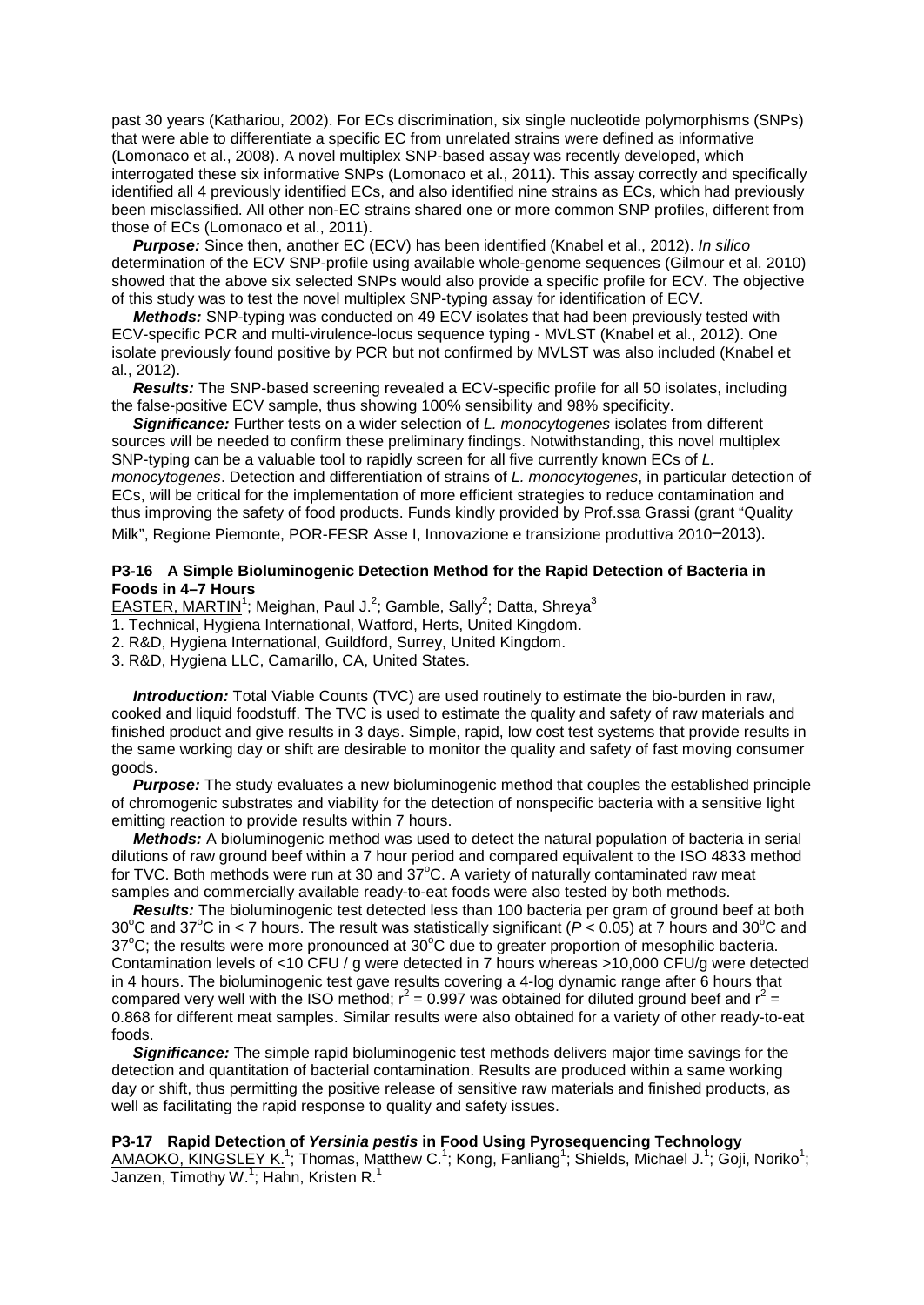#### 1. Canadian Food Inspection Agency, Lethbridge, AB, Canada.

*Introduction:* When a bioterrorism attack on food is attempted or perpetrated there is considerable risk for public health and large scale socioeconomic consequences. It is imperative that we possess established assays for the rapid identification of biothreat agents with high sensitivity and specificity to ensure emergency response measures can be deployed appropriately. Highly trustworthy information within a relevant timeframe is required to make a rapid and informed decision.

 *Purpose:* Obtaining DNA sequence data from a suspected biothreat agent such as *Yersinia pestis* from food provides an added layer of confidence compared to a presumptive positive PCR amplicon. Sequencing based technologies, such as pyrosequencing, have sufficient discrimination potential to be used for biothreat agent identification.

 *Methods:* This work explores the application of pyrosequencing technology for the rapid sequence based detection of *Y. pestis*. Amplification and sequencing primers specific for *Y. pestis* were designed and tested on a panel of bacteria that may be potentially present in food to determine their specificity. The primers were also tested on ten different *Y. pestis* strains from various sources.

*Results:* We have shown in this study the power of pyrosequencing in the unambiguous detection and identification of *Yersinia pestis* based on virulence genes. Sequence results ranging from 40-84 bp were generated in about 60 mins following initial PCR amplification and provide a rapid method for detection and identification in food. The absence of sequencing targets from the screening of a panel of potential foodborne pathogens and closely related strains indicates a high specificity of the assay and makes it a novel, rapid detection tool for foodborne bioterrorism application involving *Y. pestis*. In addition, the read lengths of up to 84 bp observed in this study are unprecedented for pyrosequencing using the Pyromark Q24.

*Significance:* The generation of sequence information in the assay developed is an added layer of confidence to our previously developed assay for *Y. pestis* detection in food (Amoako et al. 2010. *Journal of Food Protection*, 73:18-25).

#### **P3-18 Evaluation of a Bioluminogenic Detection Method for the Rapid Detection of Indicator and Pathogenic Bacteria**

EASTER, MARTIN<sup>1</sup>; Meighan, Paul J.<sup>2</sup>; Gamble, Sally <sup>2</sup>; Datta, Shreya<sup>3</sup>

- 1. Technical, Hygiena International, Watford, Herts, United Kingdom.
- 2. R&D, Hygiena International , Guildford, Surrey, United Kingdom.
- 3. R&D, Hygiena LLC, Camarillo, CA, United States.

 *Introduction:* Indicator bacteria such as coliforms and *Escherichia coli* are commonly used for assessing the adequacy of food processing and post-processing contamination in heat-sterilized foods. They are also well established indicators of faecal contamination in water supplies. Test methods for coliform and *E. coli* vary in their sophistication, automation and cost but still require 14– 24 hours to produce results. Modern manufacturing procedures and supply chain require rapid test results to verify compliance, quality and safety. Simple, rapid, low cost test systems that provide results in the same working day or shift are desirable to monitor the quality and safety of fast moving consumer goods.

 *Purpose:* The study evaluates a new bioluminogenic method that couples the established principle of chromogenic substrates for the detection of specific bacteria with a sensitive light emitting reaction to provide results within 7 hours.

 *Methods:* Specific bioluminogenic substrates were challenged with a range of target bacteria possessing the beta-Galactosidase and beta-Glucuronidase activity to determine inclusivity and exclusivity. The limit of detection, and time to detection were determined using dilutions of pure culture. Naturally and artificially contaminated foodstuffs were used to compare the rapid method with traditional cultural methods.

 *Results:* The bioluminogenic test detected 95% and 100% for the coliform and *E. coli* strains from a panel of 45 bacteria giving an equivalent performance to traditional methods. Detection criteria was established from Mean Negative values  $+3$  standard deviation ( $n = 290$ .) The test detected 1–5 bacteria in 7 hours and was able to provide a rapid enumeration in the range 100 to 10,000 CFU per ml after 5 hours giving a correlation coefficient of 0.83–0.99. Contamination was detected in 50 foodstuffs from 5 different food groups and there was no significant different between the rapid method and the ISO 16140 method at *P* < 0.05. Similar results were obtained for water and beverage samples, and swabs from solid surfaces.

**Significance:** Equivalent results to the traditional cultural method were generated within 7 hours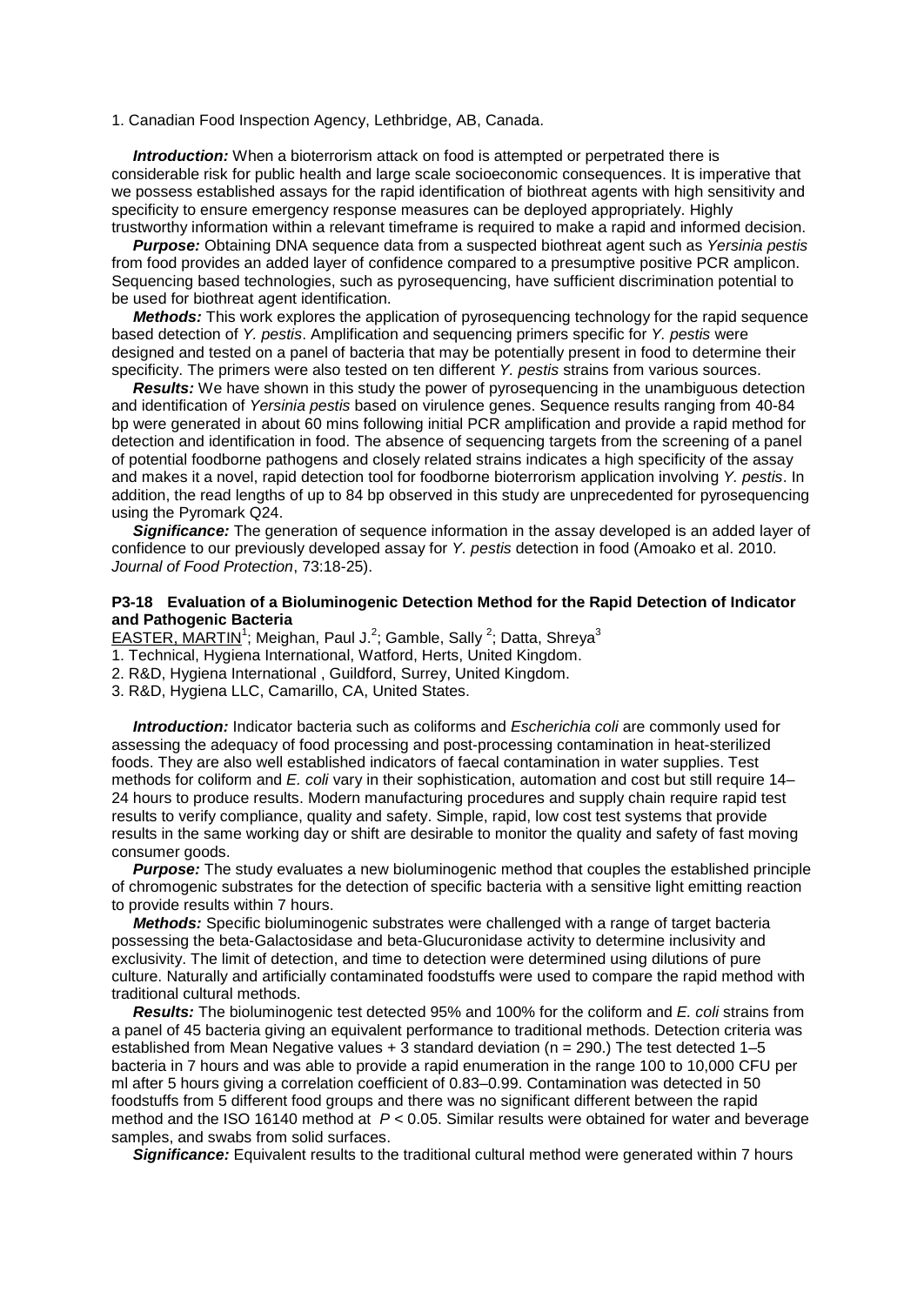permitting rapid response to quality and safety issues. The use of other specific bioluminogenic substrates will enable other specific organisms to be detected.

#### **P3-19 Verification of the First Automated Sample Preparation and PCR Setup Robotic Workstation for the Food Industry**

HARZMAN, CHRISTINA<sup>1</sup>; Dörres, Hans-Henno<sup>1</sup>; Grönewald, Cordt<sup>1</sup>; Berghof-Jäger, Kornelia<sup>1</sup> 1. BIOTECON Diagnostics, Potsdam, Germany.

 *Introduction:* Most *Salmonella* infections are caused by ingestion of contaminated food. For laboratories performing high-throughput routine testing for foodborne pathogens, automation is key to greater efficiency. Advantages of automating sample preparation and PCR setup include traceability, data security, accuracy and reproducibility.

*Purpose:* Together with an international confectionary manufacturer, BIOTECON Diagnostics designed and performed verification and validation testing on an automated system, the foodproof® RoboPrep+ Series robotic workstation, for sample preparation and PCR setup. This study details the first validation of a robotic instrument for the food industry capable of DNA extraction and PCR setup.

**Methods:** Automatic DNA isolation was performed on the workstation using the new foodproof<sup>®</sup> Magnetic Preparation Kit I for automatic DNA isolation. Real-time PCR was then automatically setup by the workstation using the isolated DNA and *Salmonella* Detection Kit for real-time PCR. Real-time PCR results were then evaluated. This verification study of the workstation involved testing specificity, sensitivity, robustness and cross-contamination risk.

 *Results:* The time necessary to process 96 samples on the workstation at one time was 2hr 20 min for DNA isolation and 20 min for real-time PCR setup for a total of 2 h and 40 min. Thirty-one *Salmonella* serovars and strains were tested for specificity with all being detected. Sensitivity of the method with 42 different food samples resulted in a detection limit between 5.0 x 10<sup>3</sup> CFU/ml and 5.0  $x$  10<sup>4</sup> CFU/ml for all matrices. Robustness testing of abnormally high food sample matrix compared to enrichment broth (1:7) showed no inhibition of *Salmonella* detection for all food samples tested. Studies found no cross-contamination to occur during tests with random placement of 48 *Salmonella* positive and 48 *Salmonella* negative samples.

**Significance:** The foodproof<sup>®</sup> RoboPrep+ Series robotic workstation is the first robot able to automatically perform DNA isolation and real-time PCR setup designed and validated specifically for the food industry. These intensive internal validation studies of the foodproof® RoboPrep+ Series robotic workstation and foodproof® Magnetic Preparation Kit I coupled with the foodproof® *Salmonella* Detection Kit demonstrate this is a highly specific, sensitive, and robust system. The effectiveness and capability of the robotic workstation to automatically isolate highly-purified DNA and set up PCR is able to provide laboratories accurate, precise, as well as reproducible results.

#### **P3-20 WITHDRAWN**

#### **P3-21 Novel Methods for the Isolation and Detection of Genetic Modifications in Processed Foods**

ARMSTRONG, MARCIA<sup>1</sup>; Fakih, Sarah <sup>1</sup>; Kahlau, Sabine<sup>1</sup>; Bogdoll, Annette<sup>1</sup>; Luley, Sandra<sup>1</sup>; Engel,  $Holger<sup>1</sup>$ 

1. QIAGEN GmbH, Hilden, Germany.

 *Introduction:* There are strict requirements in many regions regarding the import and sale of GMO containing foods. The detection of GMO containing DNA requires first that the techniques for extraction of DNA from foodstuffs are rapid and specific and second, that the downstream real-time PCR detection assay is reliable and sensitive in a reaction containing potential PCR inhibitors.

 *Purpose:* The purpose of this study was to develop a method to isolate DNA from a wide variety of processed foods including honey and to determine the suitability of the DNA for real-time PCR based detection of several widely used GMO constructs.

 *Methods:* Samples of foods potentially containing GMO constructs (corn grits, corn chips, soy crisps, pretzels, cream of wheat and canola honey) were obtained from local grocers. DNA extraction was conducted according to a shortened and optimized version of the well-established CTAB-method – the gold standard for inhibitor-free DNA isolation from food and plant material. A dedicated kit applying this optimized CTAB method was used. In brief, this kit uses a modified CTAB lysis followed by DNA purification with silica membrane based chemistry, which in contrast to the labor-intensive classical CTAB method allows rapid processing of a multiple sample throughput (30 samples in 2.5 h).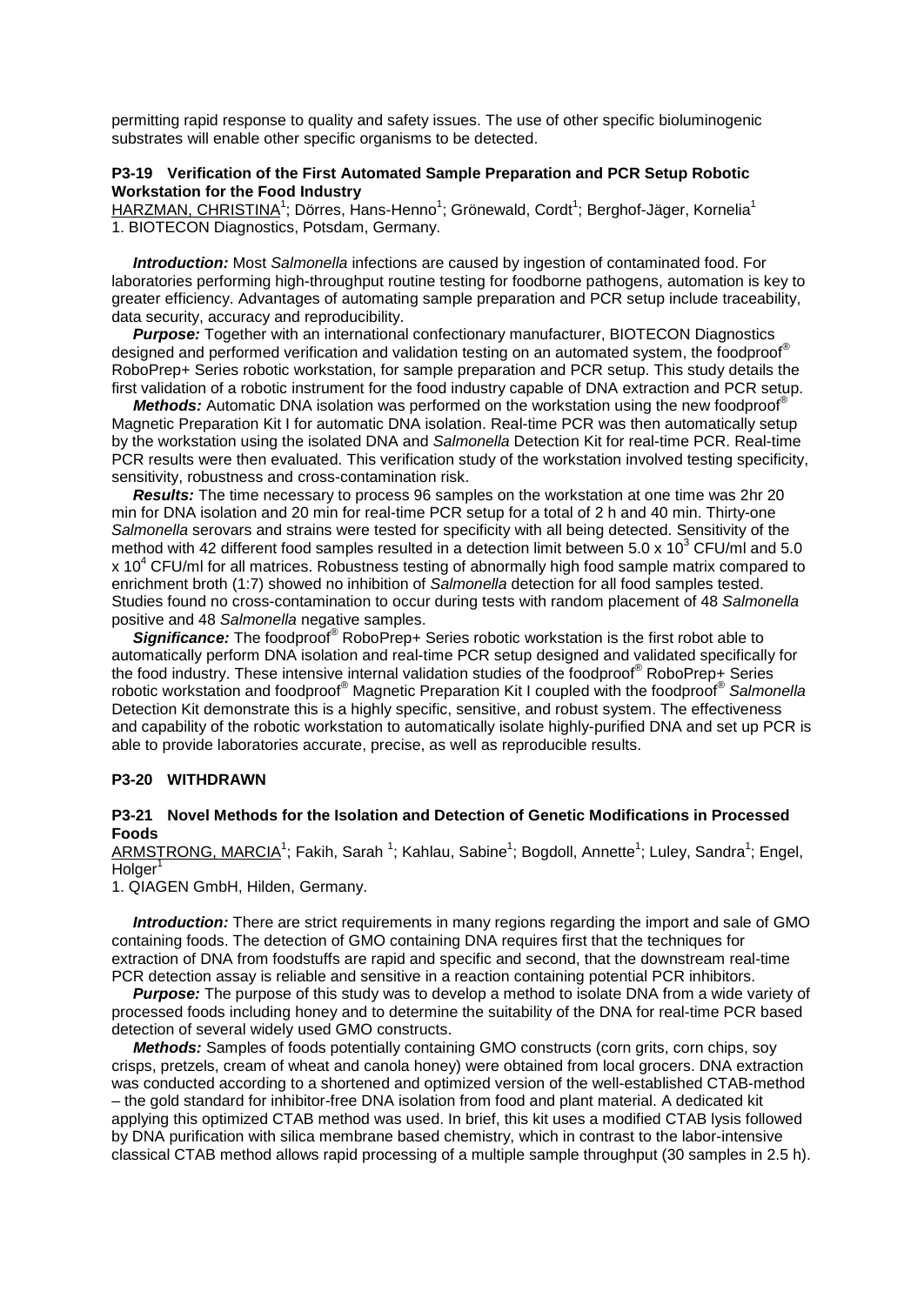Isolating DNA from honey is challenging due to its viscous nature and the low amount of the potentially GMO containing pollen. To isolate pollen DNA, honey was subjected to a mechanical, bead-based pretreatment to ensure efficient lysis of the pollen. This was followed by DNA isolation via the CTAB-based extraction kit.

Three samples of each food type were utilized for isolation of GMO DNA. Subsequently, real-time PCR screening assays for the GMO screening constructs 35S, nos, bar and CTP2-CP4EPSPS were performed. Corn chips were tested with a MON810 corn-specific GMO identification assay. For species identification of the DNA extracted from the isolated pollen of the canola honey, DNA was assayed using literature derived primers and probes specific for canola.

 *Results:* DNA purified from corn based foods (corn chips) was shown to be detected in the realtime assay in a specific and efficient manner with assays for the 35S promoter ( $Ct = 28$ ), the nos terminator (Ct = 31) and the CTP2-CP4EPSPS (Ct = 30) construct. The bar construct was not detected. For corn grits, similar results were observed, with positive results for  $35S$  (Ct = 27), nos terminator  $(Ct = 29)$  and CTP2-CP4EPS  $(Ct = 29)$ . Corn chips were tested for the presence of the MON810 GMO gene via the mericon MON 810 GMO detection assay. Corn chips were positive for MON 810 with a Ct =  $33.5$ . Cream of wheat and pretzels did not have detectable GMO signals for any of the screening GMO assays. Canola DNA purified from honey was detected with the canola specific real-time PCR system.

 *Significance:* A dedicated DNA extraction method based on the well-established CTAB method (QIAGEN DNeasy mericon Food Kit), in combination with mericon GMO screening and identification kits provides a rapid, sensitive and reliable method for the isolation of DNA from processed foodstuffs and the subsequent detection of GMO constructs in these foods.

#### **P3-22 Water as a Vehicle for Transport of** *Salmonella enterica* **to Tomato Plants**

VAN BRUGGEN, ARIENA H.<sup>1</sup>; Cevallos-Cevallos, Juan M.<sup>2</sup>; Gu, Ganyu<sup>2</sup>; Danyluk, Michelle D.<sup>3</sup>; Wright, Anita C.3

- 1. Plant Pathology, University of Florida, Gainesville, FL, United States.
- 2. Emerging Pathogens Institute, University of Florida, Gainesville, FL, United States.
- 3. Food Science and Human Nutrition, University of Florida, Lake Alfred, FL, United States.

 *Introduction:* Several *Salmonella enterica* outbreaks have been associated with tomatoes. Yet, transmission of *Salmonella* via water to plants is poorly understood.

 *Purpose:* To investigate if irrigation ponds could be sources of *Salmonella*, and determine splash dispersal of *Salmonella* onto tomato plants and entry in tomato leaves and fruits.

 *Methods: Salmonella* was monitored in 10 irrigation ponds for 1 year. Under controlled conditions, transmission of 2 gfp strains of *S. enterica* Typhimurium to tomato plants was investigated via splash dispersal and aerosolization in a rain simulator or leaf dipping in a suspension. Trichome densities on tomato leaves were modified with salicylic or jasmonic acid. Survival on leaf surfaces and inside

inoculated and non-inoculated leaves was monitored for 7–30 days on plants grown in organic or conventional soils. Internalization from leaves via stems in fruits and seeds was checked by confocal laser microscopy.

 *Results: Salmonella* was isolated from each pond; there were seasonal differences dependent on oxygen content and temperature. Splash dispersal was enhanced when soil was covered by plastic compared to bare soil or natural mulch. It was greater for strain MAE119 without fimbriae than for MAE110 with fimbriae, especially when trichome density was low; this was reversed for dispersal in aerosol. Aerosolized *Salmonella* was transferred onto tomato fruits. When leaflets were dipped in *Salmonella* suspensions, both strains were internalized, but MAE110 survived longer inside leaves and, in 1 experiment, was the only strain found in the phloem, fruits and seeds. Colonization was less in plants in organic than in conventional soils; fruit and seed infection was not observed for plants in organic soil.

 *Significance: Salmonella* is common in irrigation water used for vegetable production. *Salmonella* may get into aerosols and transfer to tomato fruits on plants. *Salmonella* can enter leaves through stomata and move through phloem into fruits and seeds.

#### **P3-23 Prevalence of Major Foodborne Pathogens in Raw Bivalve Molluscs Commercially Available in Poland**

<u>POMYKALA, REMIGIUSZ</u><sup>1</sup>; Lopatek, Magdalena<sup>1</sup>; Michalski, Miroslaw<sup>1</sup>; Osek, Jacek<sup>1</sup> 1. Department of Hygiene of Food Animal Origin, National Veterinary Research Institute, Pulawy, Poland.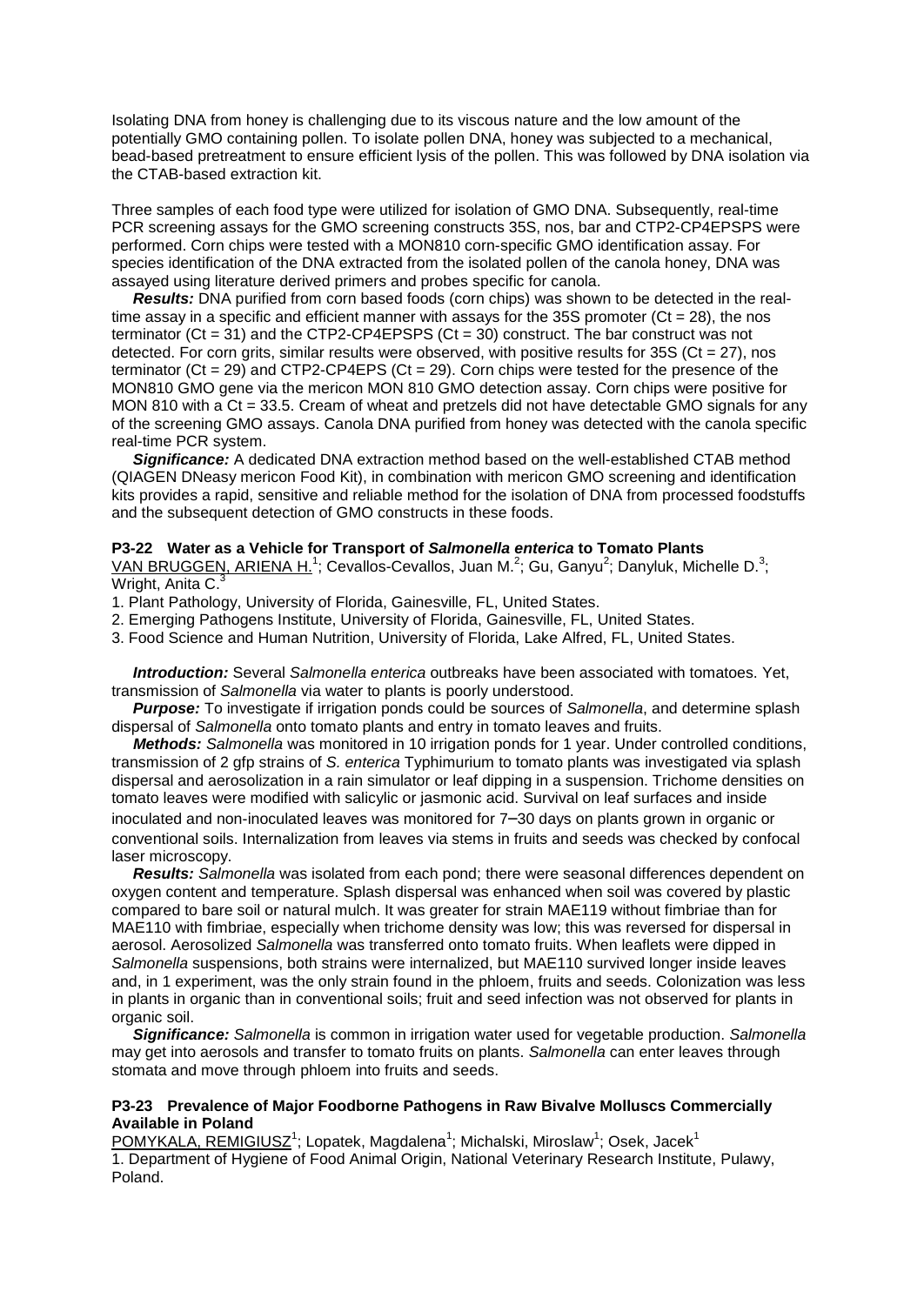*Introduction:* Seafood has the potential to cause diseases due to bacterial pathogens under certain circumstances. Despite the monitoring programs existing in EU members producing molluscan shellfish, an increasing number of poisonings due to consumption of raw or undercooked shellfish has been observed. In the recent years, a significant increase of seafood consumption is also observed in Poland. With regard to EU food law, each Member State is obliged to supervise microbiological contamination of bivalve molluscs to ensure consumer health protection.

**Purpose:** The aim of this study was to evaluate the prevalence of selected human pathogenic bacteria in seafood commercially available in Poland.

 *Methods:* A total of 300 samples of raw bivalce molluscs were anlyzed in the years 2009-2011. All kinds of shellfish investigated were from EU countries. The examined material consisted of different species of seafood: oysters (*Crassostrea gigas*), mussels (*Mytilus edulis*), clams (*Mercenaria mercenaria*), Vongola verace (*Tapes semidecussatus*), scallops (*Pecten maximus*), amande (*Glyceria glycymeria*), and palourde (*Tapes philippinarum*). The samples were analyzed for the presence of pathogenic bacteria such as *Salmonella* spp., *Listeria monocytogenes*, *Campylobacter* spp., enteropathogenic *Vibrio*, coagulase-positive *Staphylococcus* and pathogenic anaerobe bacteria. The scope of study also included total plate count, moulds and yeasts count, most probable number of *Enterobacteriaceae* and *Escherichia coli*, which are indicators of microbiological contamination of bivalve molluscs. These examinations were performed according to ISO standard methods with some modifications. All suspected *Salmonella* spp. and *Vibrio* spp. colonies were identified using biochemical panel ID 32 E, whereas isolates of *L. monocytogenes*, coagulase-positive *Staphylococcus* and anaerobes were confirmed by API *Listeria*, ID 32 Staph and ID 32 A, respectively.

 *Results:* The study showed that *Salmonella* spp. was identified in 4 samples (1.3%), whereas *L. monocytogenes* and *Campylobacter* spp. were not found in tested shellfish. *V. parahaemolyticus* was isolated from 55 samples (18.3%). Moreover, 45 samples (15.0%) were confirmed by API system as positive for *S. aureus*. It is surprising that the pathogenic anaerobe bacteria were detected in at least 60.0% of samples tested. The number of *E. coli* established by the MPN method in 27 samples (9.0%) exceed acceptable level 230 MPN/100 g of meat and shell fluid. It was noted that total bacteria count varied between 15 CFU/g and 280000000 CFU/g. In the case of *Enterobacteriaceae* and moulds and yeasts maximum level of contamination was determined as 11000 CFU/g and 110000 CFU/g, respectively.

 *Significance:* The results indicate that seafood constitute the potential risk of human foodborne infections. The microbiological criteria relating to bivalve shellfish destined for consumption are included in the EU Regulation (EC) No 1441/2007 of 5 December 2007. It is seems to be also necessary to develop and implement system for monitoring other pathogenic bacteria, which quite frequently occur in raw shellfish and which may be a source of foodborne diseases.

#### **P3-24 Identification of Fish Using DHPLC: Solution for Processed Food Containing Multiple Species**

Carton, Thomas<sup>1</sup>; Le Fresne, Sophie<sup>1</sup>; Popova, Milena<sup>1</sup>; Le Vacon, Françoise<sup>1</sup>, CARDOU, ANNE-**LAURE** 

1. Biofortis Research, Biofortis, a Mérieux NutriSciences Company, Saint Herblain, France.

**Introduction:** Mislabeling can occur in fish industry and substitution of fish species can have economic, environmental, health and product quality consequences.

**Purpose:** Using specific QPCR or protein electrophoresis, we can only identify single-species fish product and there is a need for new methods that are adapted to heat processed products (ex. Surimi base) containing more than one species.

*Methods:* Based on a common to all vertebrates region of the cytochrome b gene, we have developed a denaturing HPLC (DHPLC) fingerprinting method which allowed us to identify most of the species in commercial crab sticks (Le Fresne et al., 2011). 17 whole fish and filets were used for the initiation of a library of referent DHPLC profiles and the similarity in the aspect and retention times between a referent peak and a peak in the sample suggests the presence of the referent species. This approach allows only an estimation of the composition of the analyzed sample. In order to be identified with certainty, the peak fractions must be collected, re-amplified and sequenced. The obtained sequences can then be compared to sequences in existing databases and the corresponding species identified.

 *Results:* Crab sticks generated complex DHPLC profiles in which the number of contained fish species have been estimated by the number of major fluorescence peaks. Some of the fish pastes we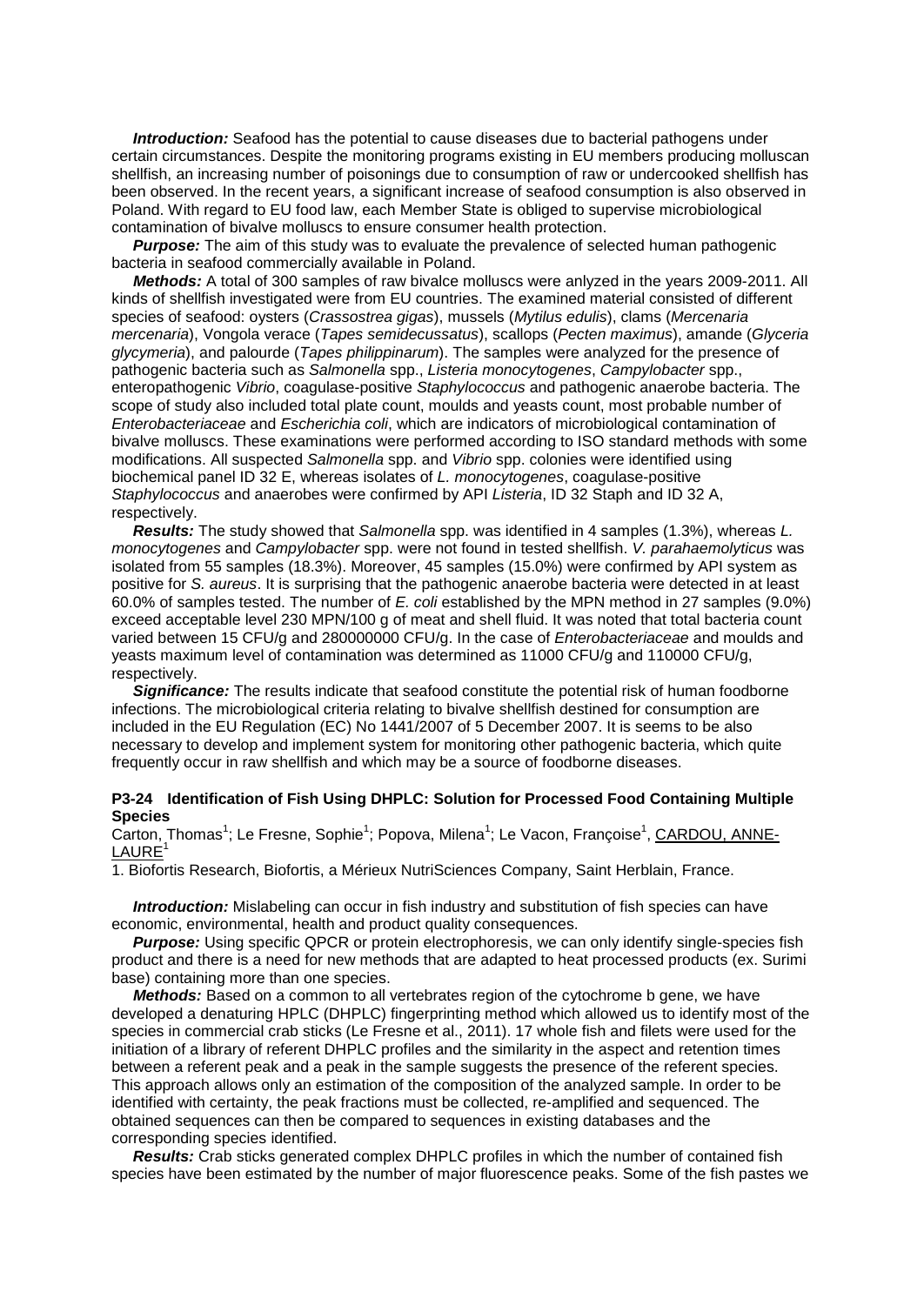analyzed generated complex DHPLC profiles composed of up to six major peaks. This suggests that these pastes are composed of more than one fish species even though they are labeled by the manufacturer as containing only one.

**Significance:** In conclusion, DHPLC appears to be an interesting qualitative method to analyze multi-species food products. Apart from the evident economical application, the possibility to identify fish species in food products can be useful in environmental issues taking into account information about the habitat or the resources level of the fish species.

## **P3-25 Hatchery to Harvesting – Farm Food Safety and Biosecurity Practices: Case Study of a Chilean Salmon Farm**

SOON, JAN-MEI<sup>1</sup>; Pavez Schulbach, Bruno<sup>2</sup>; Baines, Richard N.<sup>3</sup>

- 1. Dept. of Agro-Industry, Universiti Malaysia Kelantan, Pengkalan Chepa, Kelantan, Malaysia.
- 2. Salmones Friosur S. A., Puerto Montt, Region de Los Lagos, Chile.
- 3. School of Agriculture, Royal Agricultural College, Cirencester, Gloucestershire, United Kingdom.

 *Introduction:* Chile was the second largest producer of farmed salmon in the world but faced a devastating outbreak of Infectious Salmon Anaemia (ISA) between 2007–2009. Biosecurity measures are crucial to fish farms to prevent and reduce disease transmission. Biosecurity in aquaculture is defined as the sum of all procedures (prevention, control and eradication) to protect living organisms from contracting, carrying and spreading diseases and other non-desirable health conditions. When compared to the measures applied to terrestrial animals, biosecurity in aquaculture is still considered a fairly new concept.

 *Purpose:* To explore both the current food safety practices and biosecurity measures of a Chilean salmon farm from hatchery to harvesting process.

 *Methods:* Farm food safety and disease assessment questionnaire was used in the interview and farm observation. The Aquaculture Farm Food Safety and Diseases Risk AssessMent (AquaFRAM) was also tested in the Chilean salmon farm to determine if the tool is customisable to local scenario. AquaFRAM which was tested in Chile was translated into Spanish and back translated by a native speaker into English.

 *Results:* The participating salmon company conducted risk assessments vigilantly to reduce or prevent potential food safety and infectious diseases' risks. The participating farm generally carried out at least 8 types of risk assessments (i.e., health and safety, water, workers' hygiene, site assessment, pesticides/veterinary medicines) on a regular basis. It is also important to note that the farms, when carrying out risk assessment, determined the likelihood of occurrences as low, medium or high, hence the farmers took the responsibility to gauge the significance of a breakdown in their farms.

 *Significance:* Similar to Good Aquacultural Practices, biosecurity measures need to be adopted as a whole package and the reduction of one point may have significant consequences. The present study captured a snapshot of real-time farm food safety and biosecurity practices of a Chilean salmon farm.

#### **P3-26** *Kudoa septempunctata* **Causes Novel Food-poisoning Outbreaks in Japan by Consumption of Raw Olive Flounder**

OHNISHI, TAKAHIRO<sup>1</sup>; Kawai, Takao<sup>2</sup>; Sekizuka, Tsuyoshi<sup>3</sup>; Yahata, Yuichiro<sup>4</sup>; Kuroda, Makoto<sup>3</sup>; Kumeda, Yuko<sup>2</sup>; lijima, Yoshio<sup>5</sup>; Kamata, Yoichi<sup>1</sup>; Sugita-Konishi, Yoshiko<sup>1</sup>

- 1. Microbiology, National Insutitute of Health Sciences, Tokyo, Japan.
- 2. Bacteriology, Osaka Prefectural Institute of Public Health, Osaka, Japan.
- 3. Genomics Centre, National Institute of Infectious Diseases, Tokyo, Japan.
- 4. Infectious Disease Surveillance Centre, National Institute of Infectious Diseases, Tokyo, Japan.

5. Microbiology, Kobe Institute of Health, Kobe, Japan.

 *Introduction:* Outbreaks of an unidentified foodborne disease associated with the ingestion of raw olive flounder (*Paralichthys olivaceus*) have increased in Japan since 2003 and have an averaged more than 100 outbreaks each year, reaching 158 in 2010. The illness occurs within 1-20 hours after a meal including raw olive flounder. Its symptoms are manifested as strong but transient diarrhea and emesis. No known causative agents such as bacteria, viruses, toxins and chemicals have been detected in the foods that were ingested by its victims.

 *Purpose:* The identification of causative agent of foodborne disease associated with the ingestion of raw olive flounder.

 *Methods:* We conducted an epidemiological analysis of outbreaks and analyzed a fish sample by